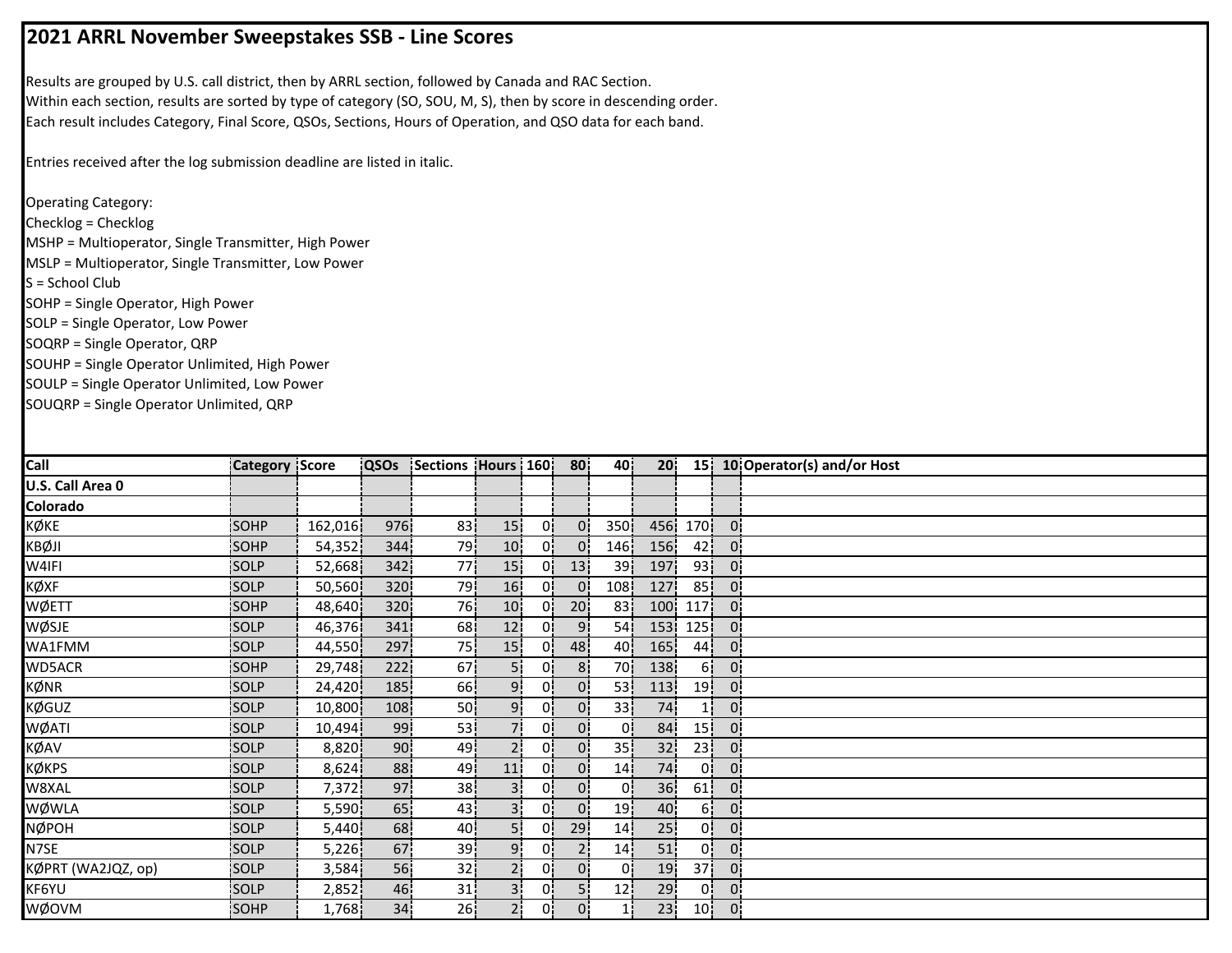| <b>KØDME</b>      | SOHP         | 1,728           | 36             | 24              | 2 <sup>1</sup>  | 0!               | $\overline{0}$                         | 36 <sub>1</sub>  | 0 <sup>1</sup>  | 0!              | $\overline{0}$                           |                                    |
|-------------------|--------------|-----------------|----------------|-----------------|-----------------|------------------|----------------------------------------|------------------|-----------------|-----------------|------------------------------------------|------------------------------------|
| KD5FQF            | SOLP         | 1,632           | 34             | 24              |                 | 0                | 0 <sup>1</sup>                         | 3                | 31              | 0!              | $\overline{0}$                           |                                    |
| WØLSD             | <b>SOHP</b>  | 552             | 23             | 12              |                 | 01               | 0 <sup>1</sup>                         | 0                | $\overline{0}$  | 23 <sup>1</sup> | $\overline{0}$                           |                                    |
| <b>KBØSNI</b>     | <b>SOLP</b>  | 312             | 13             | 12              | 2 <sub>1</sub>  | 0i               | 0 <sup>1</sup>                         | οi               | 9 <sub>i</sub>  | 41              | $\mathbf{0}$                             |                                    |
| N6YEL             | SOLP         | 144             | 9 <sub>1</sub> | 8               | $\mathbf{1}$    | 0                | $\overline{O}$                         | $\theta$         | 9               | οi              | $\cal O$                                 |                                    |
| <b>KØANS</b>      | SOLP         | 126             | 9 <sub>1</sub> | 71              | 11              | 01               | $\overline{0}$                         | 0¦               | 6 <sub>1</sub>  | 3 <sup>1</sup>  | $\overline{0}$                           |                                    |
| <b>NØWRK</b>      | SOHP         | 112             | 8 <sup>1</sup> | 7¦              | 1!              | 0¦               | $\overline{0}$                         | 0!               | $\overline{0}$  | 8 <sup>1</sup>  | 0 <sup>1</sup>                           |                                    |
| KØEU              | SOUHP        | 313,992         | 1,869          | 84              | 24              |                  | $0$   186                              | 743 <sup> </sup> | 923             | 17              | $\overline{0}$                           |                                    |
| WØPSY             | SOUHP        | 128,160         | 801            | 80              | 19              |                  | 92                                     | 88               | 488             | 132             | $\overline{0}$                           |                                    |
| AD1C              | SOULP        | 59,940          | 370            | 81              | 12              | 01               | $\overline{0}$                         | 130              | 207             | 33 <sup>1</sup> | $\overline{0}$                           |                                    |
| <b>NØTA</b>       | SOUHP        | 51,030          | 315            | 81              | 9 <sub>1</sub>  | 0i               | 6 <sub>1</sub>                         | 127              | 178             | 41              | $\mathbf{0}$                             |                                    |
| NØKQ              | SOUHP        | 29,054          | 199            | 73              | 10              | 01               | 18                                     | 62               | 107             | 12              | $\mathbf{0}$                             |                                    |
| АКØВС             | <b>SOULP</b> | 3,116           | 38             | 41              | $\overline{4}$  | 0'               | $\overline{0}$                         | 13               | 23              | 2 <sub>1</sub>  | $0^{\circ}$                              |                                    |
| KØUK              | <b>MSLP</b>  | 147,168         | 876            | 84              | 20              | 0!               | 77                                     | 352              | 229             | 218             |                                          | 0 (Ops: KØUK, KBØQAA)              |
| K <sub>2</sub> KR | <b>MSHP</b>  | 132,634         | 799            | 83              | 21              | 0!               | 54                                     | 258              | 253             | 234             |                                          | 0 (Ops: K2KR, KCØINX)              |
| lowa              |              |                 |                |                 |                 |                  |                                        |                  |                 |                 |                                          |                                    |
| WØEWD             | SOHP         | 245,182         | 1,477          | 83              | 24              | 0!               | 449                                    | 426              | 602             | 0 <sup>1</sup>  | $\overline{0}$                           |                                    |
| KA9OZP            | SOHP         | 24,480          | 170            | 72              | 11              | 01               | 76                                     | 42               | 38              | 14              | $\overline{0}$                           |                                    |
| N1XK              | <b>SOHP</b>  | 22,984          | 169            | 68              | 8 <sub>1</sub>  | 01               | 78                                     | 28               | 28              | 35 <sub>1</sub> | 0 <sup>1</sup>                           |                                    |
| <b>NØHD</b>       | SOHP         | 14,874          | 111            | 67              | 6 <sup>1</sup>  | 0.               | 24                                     | 78               | 5 <sup>1</sup>  | 4 <sub>1</sub>  | 0 <sup>1</sup>                           |                                    |
| <b>KBØTDW</b>     | SOLP         | 11,700          | 117            | 50              | 12              | 0 <sub>1</sub>   | 7 <sup>1</sup>                         | 67               | 31              | 12              | $\overline{0}$ .                         |                                    |
| ADØH              | SOHP         | 6,292           | 121            | 26 <sup>1</sup> | 4 <sub>1</sub>  | 0!               | $\mathbf{0}$                           | 18               | 25              | 78              | $\mathbf{0}$                             |                                    |
| WØPPF             | SOHP         | 4,026           | 61             | 33              | 13              | 0!               | 0 <sub>1</sub>                         | 0                | $\overline{0}$  | 0!              | $\overline{0}$                           |                                    |
| WØWND             | SOLP         | 30 <sup>1</sup> |                | 5ļ              | 2 <sup>1</sup>  | Ωİ               | $0^{\mathsf{i}}$                       | 0i               | 3 <sup>i</sup>  | 0i              | $\overline{0}$                           |                                    |
| NØXR (@NØNI)      | SOUHP        | 199,920         | 1,190          | 84              | 20 <sub>1</sub> | 01               | 343                                    | 345              | 502             | 0i              | $\mathbf{0}$                             |                                    |
| WØGJ              | SOUHP        | 38,850          | 259            | 75              | 6 <sub>1</sub>  | 01               | 38                                     | 178              | 39              | 4i              | $0^{\circ}$                              |                                    |
| <b>KØINR</b>      | SOUHP        | 33,970          | 215            | 79              | 16              | 0'               | 48                                     | 34               | 73              | 60 <sup>1</sup> | $\mathbf{0}$                             |                                    |
| N5KB              | SOUHP        | 29,492          | 202            | 73              | 9 <sub>1</sub>  | 0'               | 32                                     | 62               | 80              | 28              | 0.                                       |                                    |
| <b>AEØLR</b>      | SOULP        | 11,664          | 108            | 54              | 5!              | 0 <sup>1</sup>   | 21                                     | 52               | 31              | 4 <sup>1</sup>  | 0 <sup>1</sup>                           |                                    |
| WØCXX             | <b>MSLP</b>  | 66,044          | 418            | 79              | 21              | 0!               | 99                                     | 43               | 211             | 65!             |                                          | 0 (Ops: AEØLR, NG7A, WØCXX, W3AXL) |
| <b>NØMA</b>       | <b>MSHP</b>  | 30,996          | 189            | 82              | 10              | 01               | 44                                     | 49               | 57              | 39              |                                          | 0 (Ops: KEØAND, W7II)              |
| NØMMA             | <b>IMSLP</b> | 19,584          | 153            | 64              | 9               | 01               | 0 <sup>1</sup>                         | 126              | 27              | 01              |                                          | 0 (Ops: KDØSXF, KEØJES, NØMMA)     |
| <b>Kansas</b>     |              |                 |                |                 |                 |                  |                                        |                  |                 |                 |                                          |                                    |
| NJ8M              | SOHP         | 179,040 1,119   |                | 80              | 23              |                  | $0$ 250                                | 410              | 459             | 0 <sup>1</sup>  | $\overline{0}$                           |                                    |
| K3PA              | SOHP         | 71,546 431      |                | 83              |                 |                  | $5\begin{vmatrix} 0 & 5 \end{vmatrix}$ |                  | 70 354          |                 | $2 \begin{bmatrix} 0 \\ 0 \end{bmatrix}$ |                                    |
| <b>КА</b> ФВМХ    | SOHP         | 54,464          | 368            | 74              | 10              |                  | $0$ 174                                | 44               | 131!            |                 | $19$ 0                                   |                                    |
| KKØL              | SOLP         | 32,944          | 232            | 71              | 14              |                  | $0$ 50                                 | 102              | 80              |                 | $0 \vert 0 \vert$                        |                                    |
| KØWA              | <b>SOLP</b>  | 31,680          | 264            | 60 <sup>1</sup> | 3 <sup>1</sup>  | 0 I              | $\overline{0}$                         | 21               | 243             | 0 <sub>1</sub>  | - 01                                     |                                    |
| NØYO              | SOLP         | 22,044          | 167            | 66              | 11              |                  | $0$ 35                                 | 45               | 36              | 51              | $\theta$                                 |                                    |
| WØYJT             | SOLP         | 18,944          | 148            | 64              | 10              | 0 <sup>1</sup>   | 0 <sub>1</sub>                         | 17 <sub>1</sub>  | 102             | 29              | $\overline{0}$                           |                                    |
| W8LM              | SOLP         | 16,616          | 134            | 62              | 10              | 0 <sup>1</sup>   | 29                                     | 30 <sub>1</sub>  | 32 <sub>1</sub> | 43              | - 01                                     |                                    |
| WØERJ             | SOLP         | 15,128          | 122            | 62              | 9 <sub>i</sub>  | 0 <sub>1</sub>   | 0 <sub>1</sub>                         | 97               | 21              | 4 <sup>1</sup>  | 0 <sup>1</sup>                           |                                    |
| <b>KBØYFN</b>     | SOLP         | 9,880           | 95             | 52              | 6 <sup>1</sup>  | 0                | 6 <sub>1</sub>                         | 20               | 51              | 18              | $\overline{\phantom{0}}$ 0               |                                    |
| NØEG              | SOLP         | 6,144           | 96             | 32 l            | 2 <sub>1</sub>  | $\overline{0}$ . | $\theta$                               | 96               | $\theta$        |                 | $0 \mid 0 \mid$                          |                                    |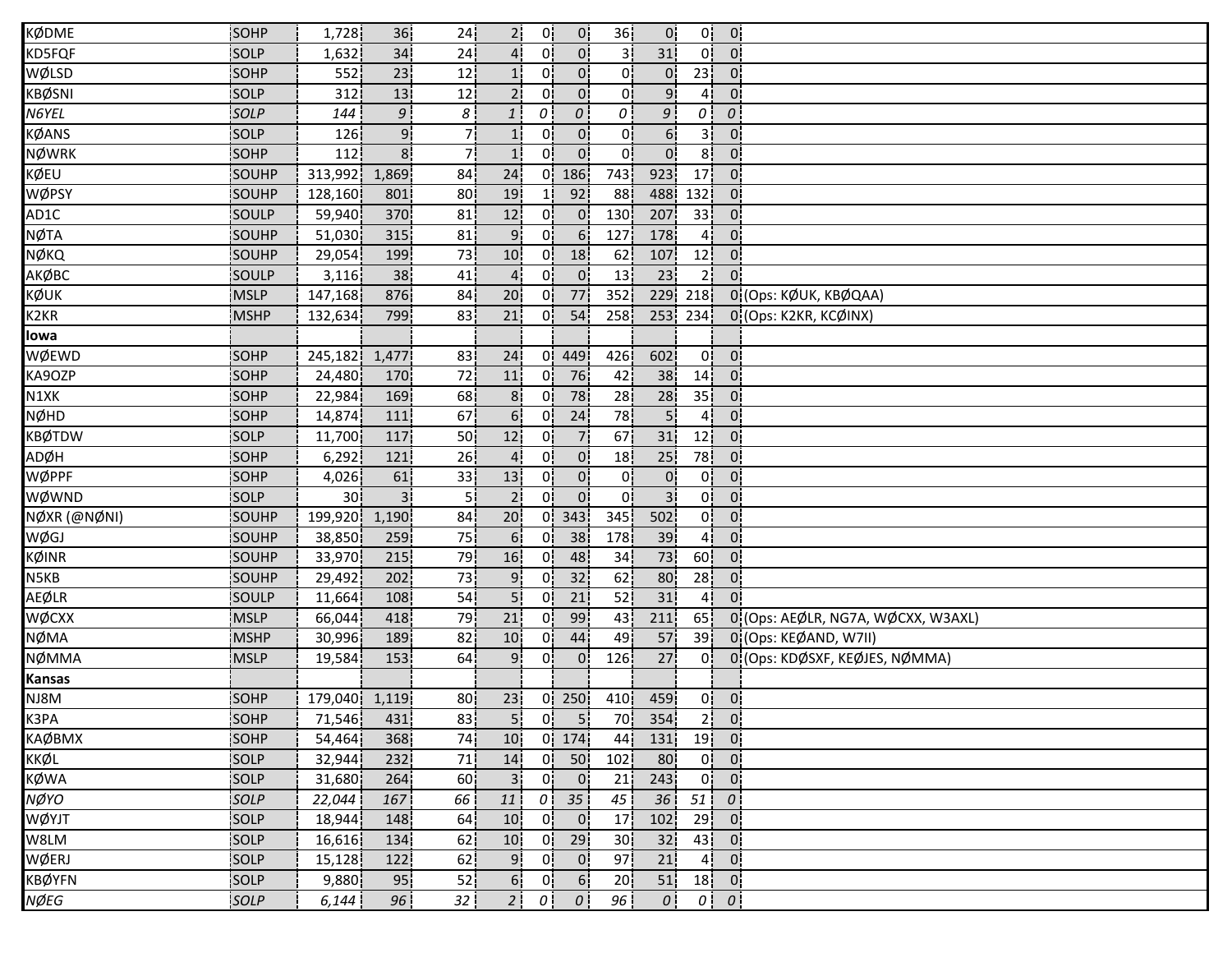| NØLLH             | SOLP         | 1,050   | 25               | 21              | 1!               | 0!             | 0 <sub>1</sub>  | 0!              | 25 <sub>1</sub> | 0¦              | 0 <sub>1</sub>   |                                    |
|-------------------|--------------|---------|------------------|-----------------|------------------|----------------|-----------------|-----------------|-----------------|-----------------|------------------|------------------------------------|
| <b>КВ</b> ФКЕН    | SOLP         | 912     | 24               | 19              | 2 <sup>1</sup>   | 01             | 0'              | $^{\circ}$      | 24              | 0 <sup>1</sup>  | 0 <sup>1</sup>   |                                    |
| AEØMO             | SOUHP        | 79,048  | 482              | 82              | 21               | 0!             | 146             | 152             | 151             | 33 <sup>1</sup> | $0^{\prime}$     |                                    |
| WØZC              | SOUHP        | 45,708  | 293              | 78              | 13               | 0i             | 11              | 123             | 132             | 27 <sub>1</sub> | $\overline{0}$   |                                    |
| <b>NSØR</b>       | SOUHP        | 34,650  | 231              | 75              | 71               | 0i             | 12              | 44              | 175             | 0i              | 0                |                                    |
| <b>KSØEGL</b>     | SOUHP        | 28,712  | 194              | 74              | 16               | 0.             | 13              | 70              | 100             | 11              | $\overline{0}$   |                                    |
| WAØN              | SOUHP        | 24,948  | 189              | 66              | 7.               | 0.             | 0 <sup>1</sup>  | 37 <sub>1</sub> | 84              | 68 <sup>1</sup> | 0 <sub>1</sub>   |                                    |
| KØFJ              | SOUHP        | 23,250  | 155              | 75              | 5!               | 0!             | $\overline{0}$  | 53              | 83              | 19              | 0 <sup>1</sup>   |                                    |
| KØVBU             | SOULP        | 18,318  | 129              | 71              | $4^{\mathsf{i}}$ | 0İ             | 27              | 23              | $71\,$          | 8!              | 0 <sup>1</sup>   |                                    |
| <b>NRØP</b>       | SOUHP        | 18,260  | 110              | 83              | 9 <sub>1</sub>   | 0 <sup>1</sup> | 45              | 35              | 30 <sup>1</sup> | 0!              | 0 <sub>1</sub>   |                                    |
| ADØAB             | SOUHP        | 9,672   | 93               | 52              | $\overline{4}$   | 0i             | 32              | 26              | 35              | 0i              | $0^{\mathrm{i}}$ |                                    |
| WØNO              | <b>MSHP</b>  | 240,576 | 1,432            | 84              | 24               | 0i             | 292             | 388             | 702             | 50              |                  | 0 (Ops: ABØS, WØNO)                |
| WØMI              | <b>MSHP</b>  | 19,680  | 120 <sub>1</sub> | 82              | 10               | 01             | 59              | 20              | 39              | 21              |                  | 0 (Ops: ACØE, KDØEZS, NØKQX, NCØE) |
| кøнс              | lS.          | 206,472 | 1,229            | 84              | 22               | 0'             | 328             | 257             |                 | 540 104         |                  | $0$ (Ops: WØBH)                    |
| Minnesota         |              |         |                  |                 |                  |                |                 |                 |                 |                 |                  |                                    |
| <b>ACØW</b>       | SOLP         | 123,606 | 763              | 81              | 16               | 0'             | 142             | 214             | 400             | 71              | $\mathbf{0}$     |                                    |
| KØJJR             | SOHP         | 56,640  | 354              | 80              | 15 <sup>1</sup>  | 0 <sup>1</sup> | 138             | 99              | 59              | 58 <sup>1</sup> | 0 <sup>1</sup>   |                                    |
| NDØC              | <b>SOQRP</b> | 52,002  | 321              | 81              | 17               | 0i             | 55              | 73              | 152             | 41              | 0.               |                                    |
| KØEA              | SOLP         | 42,300  | 282              | 75              | 10 <sup>1</sup>  | 01             | 71              | 57              | 123             | 31              | 0i               |                                    |
| AIØM              | SOHP         | 34,438  | 257              | 67              | 11               | 0i             | 60              | 54              | 87              | 56              | 0 <sub>1</sub>   |                                    |
| KØSV              | SOLP         | 28,712  | 194              | 74              | 14               | 0 <sup>1</sup> | 15              | 44              | 123             | 12              | $\overline{0}$   |                                    |
| <b>KFØGV</b>      | SOHP         | 27,470  | 205              | 67              | 5!               | 0!             | 26              | 69              | 90              | 20 <sub>1</sub> | 0 <sub>1</sub>   |                                    |
| KØJP              | SOLP         | 25,568  | 188              | 68              | 7!               | 0!             | 30 <sub>1</sub> | 36              | 59              | 63              | $\overline{0}$   |                                    |
| KØLD (WAØMHJ, op) | SOQRP        | 24,220  | 173              | 70              | 6 <sup>i</sup>   | 01             | 39              | 76              | 43              | 15 <sub>1</sub> | 0                |                                    |
| <b>KAØPQW</b>     | <b>SOLP</b>  | 24,120  | 201              | 60              | 9                | 0i             | 90              | 87              | $\overline{0}$  | 24              | 0 <sup>1</sup>   |                                    |
| KØJM              | SOLP         | 22,400  | 160              | 70              | 8 <sup>1</sup>   | 01             | 39              | 20 <sub>1</sub> | 76              | 25 <sub>1</sub> | 01               |                                    |
| <b>AEØEE</b>      | SOLP         | 21,970  | 169              | 65              | 8 <sub>1</sub>   | 0 <sub>1</sub> | 0 <sub>1</sub>  | 69              | 74              | 26              | $\mathbf{0}$     |                                    |
| ADØDB             | SOLP         | 20,740  | 170              | 61              | 9 <sub>1</sub>   | 0 <sup>1</sup> | 27              | 60              | 64              | 19              | 0 <sup>1</sup>   |                                    |
| <b>KBØNES</b>     | SOLP         | 20,664  | 164              | 63              | 9 <sup>1</sup>   | 0!             | 23              | 51              | 62              | 28              | $\mathbf{0}$     |                                    |
| <b>AEØMT</b>      | SOHP         | 19,584  | 136              | 72              | 7!               | 0 <sup>1</sup> | 46              | 40              | 41              | 9¦              | 0:               |                                    |
| NØUY              | SOLP         | 17,980  | 145              | 62              | 6 <sup>1</sup>   | 01             | 48              | 36              | 46              | 15 <sup>1</sup> | 0 <sup>1</sup>   |                                    |
| KØTJT             | <b>SOLP</b>  | 17,446  | 143              | 61              | 9                | 01             | 11              | 64              | 55              | 13              | 0.               |                                    |
| AFØZ              | SOLP         | 16,576  | 148              | 56              | 12               | 0i             | 30 <sub>1</sub> | 72              | 41              | 5 i             | 0.               |                                    |
| KØTG              | SOLP         | 14,750  | 125              | 59              | $\overline{4}$   | 0 <sup>1</sup> | 2 <sub>1</sub>  | 47              | 49              | 27              | 0 <sub>1</sub>   |                                    |
| KØMPH             | SOLP         | 14,190  | 129              | 55              | 5 <sup> </sup>   | 0 <sub>1</sub> | 17              | 52              | 29              |                 | $31$ 0           |                                    |
| <b>KCØDWZ</b>     | SOLP         | 12,474  | 99               | 63              | 7 <sup>1</sup>   | 0 <sup>1</sup> | $\overline{5}$  | 14              | 55              | 25              | $\overline{0}$   |                                    |
| <b>KØBHJ</b>      | SOLP         | 11,770  | 107              | 55              | 6!               | 0 <sup>1</sup> | $\overline{11}$ | 37              | 33              | 26              | $\overline{0}$   |                                    |
| <b>KBØBRO</b>     | SOLP         | 11,446  | 97               | 59              | 6 <sub>1</sub>   | 0 <sup>1</sup> | 12              | 42              | 35 <sub>1</sub> | 8 <sub>1</sub>  | 0 <sub>1</sub>   |                                    |
| KØTC              | <b>SOHP</b>  | 11,200  | 112              | 50              | 5 <sub>1</sub>   | 0 <sup>1</sup> | 0 <sub>1</sub>  | 34              | 78              | 0 <sup>1</sup>  | 0 <sub>1</sub>   |                                    |
| NØTXW             | SOLP         | 11,024  | 106              | 52              | 13               | 0 <sup>1</sup> | 2 <sub>1</sub>  | 34              | 42              | 28              | 0 <sub>1</sub>   |                                    |
| NØMDC             | SOLP         | 10,600  | 106              | 50              | 10               | 0 <sub>i</sub> | 0 <sub>1</sub>  | 44              | 55              | 7 <sup>1</sup>  | 0 <sub>1</sub>   |                                    |
| KØNOC             | SOLP         | 10,176  | 96               | 53              | 12               | 0!             | 1               | 38              | 55 <sub>1</sub> | 2 <sup>1</sup>  | 0 <sub>1</sub>   |                                    |
| WØZF              | SOLP         | 10,098  | 99               | 51              | 4 <sub>1</sub>   | 0 <sup>1</sup> | 15              | 31              | 38              |                 | $15$ 0           |                                    |
| KDØOIX            | SOLP         | 10,000  |                  |                 | 7.               | 0!             | 2 <sup>1</sup>  |                 | 52              |                 |                  |                                    |
|                   |              |         | 100              | 50 <sub>1</sub> |                  |                |                 | 42              |                 | 4 <sup>1</sup>  | $\mathbf{0}$     |                                    |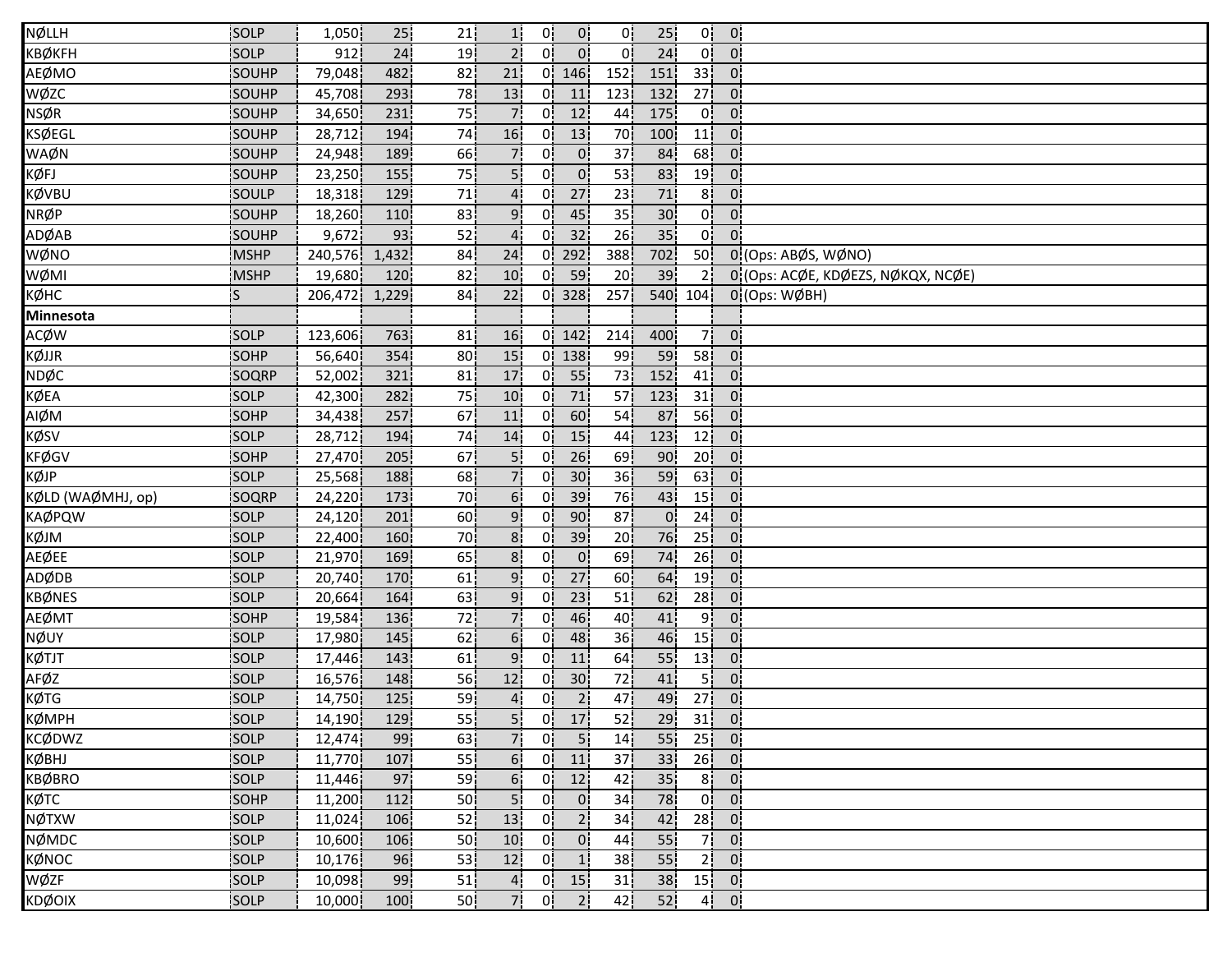| WAØLIF           | SOLP         | 9,964          | 94              | 53              | 9 <sub>1</sub>  | 0!             | 7¦                       | 24              | 50               | 13 <sup>1</sup> | 0 <sub>1</sub>                         |                                  |
|------------------|--------------|----------------|-----------------|-----------------|-----------------|----------------|--------------------------|-----------------|------------------|-----------------|----------------------------------------|----------------------------------|
| NØUJJ            | SOLP         | 9,888          | 103             | 48              |                 | 0'             | $\overline{4}$           | 46              | 19               | 34              | $\overline{0}$                         |                                  |
| WAØWOV           | <b>SOLP</b>  | 8,918          | 91              | 49              | 6.              | 0.             | 0 <sub>1</sub>           | 19              | 63               | 9!              | $\overline{0}$                         |                                  |
| WØZQ             | <b>SOLP</b>  | 3,536          | 52              | 34              | 1 <sup>i</sup>  | 0 i            | $\overline{0}$           | 8               | 39               | 5 <sup>1</sup>  | $\overline{0}$                         |                                  |
| <b>NØVRM</b>     | SOLP         | 2,580          | 43              | 30 <sub>1</sub> | 3 <sup>1</sup>  | 0 <sup>1</sup> | 16                       | 8 <sub>1</sub>  | 19               | 0i              | 0 <sub>1</sub>                         |                                  |
| <b>KEØRIZ</b>    | SOLP         | 2,480          | 40              | 31              | 7.              | 0 <sup>1</sup> | 17                       | 23              | $\overline{0}$   | 0 <sup>1</sup>  | 0 <sup>1</sup>                         |                                  |
| KØCV             | SOLP         | 2,378          | 41              | 29              | 2 <sub>1</sub>  | 0!             | $\mathbf{0}$             | 0!              | 26               | 15              | 0 <sub>1</sub>                         |                                  |
| NQØU             | SOHP         | 2,304          | 48              | 24              | 3 <sup>1</sup>  | 0¦             | $\mathsf{o}$             | 24              | 24               | 0 <sup>1</sup>  | 0 <sup>1</sup>                         |                                  |
| KØVH             | SOLP         | 1,426          | 31              | 23              |                 | 0 <sup>1</sup> | $\overline{0}$           | 0 <sup>1</sup>  | 25               | 6!              | 0:                                     |                                  |
| NØSPN            | <b>SOLP</b>  | 1,300          | 25              | 26              | 5 <sub>1</sub>  | 01             | $\mathbf{0}$             | 21              | $\overline{4}$   | 0 <sup>1</sup>  | $\overline{0}$                         |                                  |
| WØSHL            | SOLP         | 1,292          | 38              | 17 <sub>1</sub> | 3 <sub>1</sub>  | 0i             | 0 <sup>1</sup>           | 01              | 0 <sup>1</sup>   | 38 <sub>1</sub> | $\overline{0}$                         |                                  |
| NØKK             | SOHP         | 1,200          | 30 <sup>1</sup> | 20 <sub>1</sub> |                 | 0i             | 0 <sub>1</sub>           | 30 <sub>1</sub> | 0 <sup>1</sup>   | 0 <sup>1</sup>  | $0^{\prime}$                           |                                  |
| WØLM             | SOLP         | 880            | 22              | 20 <sub>1</sub> | 1 <sub>i</sub>  | 0!             | 0 <sub>1</sub>           | 22              | 0 <sub>i</sub>   | 0 <sup>1</sup>  | $\overline{0}$                         |                                  |
| KØDVT            | SOLP         | 162            | 9 <sub>1</sub>  | 9¦              | 1!              | 0!             | 0 <sup>1</sup>           | 4               | 0 <sup>1</sup>   | 5!              | 0 <sup>1</sup>                         |                                  |
| <b>KØMKL</b>     | SOLP         |                | 1!              | 1 <sub>1</sub>  | 1!              | 0 <sup>1</sup> | 0 <sup>1</sup>           | 0!              | $\overline{0}$   | 1 <sub>1</sub>  | $\mathbf{0}$                           |                                  |
| K1KD             | SOUHP        | 222,432        | 1,324           | 84              | 24              |                | 0 440                    | 361             | 522              | 1!              | 0 <sup>1</sup>                         |                                  |
| KØMD             | SOUHP        | 134,568        | 801             | 84              | 12              | 0!             | - 90¦                    | 418             | 270              | 23              | $\overline{0}$                         |                                  |
| WØPR             | SOUHP        | 132,216        | 787             | 84              | 16              | 01             | 239                      | 208             | 269              | 71              | $\overline{0}$                         |                                  |
| <b>KØAD</b>      | SOUHP        | 108,404        | 661             | 82              | 12              |                | $0$ 116                  | 233             | 258              | 54              | 0 <sub>1</sub>                         |                                  |
| KIØF             | SOUHP        | 96,612         | 582             | 83              | 12              |                | $0$ 203                  | 115             | 233              | 31              | 0 <sup>1</sup>                         |                                  |
| <b>NØAT</b>      | SOUHP        | 80,304         | 478             | 84              | 9 <sub>1</sub>  | 0 <sup>1</sup> | 25                       | 133             | 246              | 74              | 0 <sub>1</sub>                         |                                  |
| NIØK             | SOUHP        | 76,160         | 476             | 80 <sub>1</sub> | 13              |                | $0 \mid 161$             | 99              | 125              | 91              | 0 <sup>1</sup>                         |                                  |
| WØOR             | SOUHP        | 67,200         | 420             | 80 <sub>1</sub> | 11              |                | $0$ 122                  | 113             | 121              | 64              | 0 <sup>1</sup>                         |                                  |
| <b>KTØR</b>      | SOUHP        | 63,180         | 390             | 81              | 71              | 0İ             | $\overline{0}$           | 180             | 171              | 39              | 0                                      |                                  |
| WØPI             | SOULP        | 49,896         | 324             | 77              | 8 <sub>1</sub>  | 01             | 10                       | 92              | 162              | 60              | 0:                                     |                                  |
| NØEO (AAØAW, op) | SOULP        | 36,498         | 231             | 79              | 14              | 0.             | 50                       | 63              | 90               | 28              | $0^{\circ}$                            |                                  |
| WØERP            | SOUHP        | 29,232         | 203             | 72              | 5 <sub>1</sub>  | 0 <sup>1</sup> | 97                       | 37              | 68               | 1 <sub>1</sub>  | $\overline{0}$                         |                                  |
| <b>NØBUI</b>     | SOUHP        | 27,300         | 175             | 78              | 8 <sub>1</sub>  | 0.             | 71                       | 52              | 44               | 8 <sup>1</sup>  | 0.                                     |                                  |
| WBØN             | SOULP        | 25,920         | 180             | 72              | 9!              | 0!             | 60                       | 31              | 60               | 29              | 0 <sub>1</sub>                         |                                  |
| NØUR             | SOUQRP       | 13,110         | 115             | 57              | 4               | 0¦             | 3 <sup>1</sup>           | 16              | 77               | 19              | $\overline{0}$                         |                                  |
| <b>KCØRET</b>    | <b>SOUHP</b> | 9,800          | 100             | 49              |                 | 01             | 1 <sub>1</sub>           | 36              | 57               | 6 <sub>1</sub>  | 0                                      |                                  |
| <b>KEØOR</b>     | SOULP        | 6,020          | 70              | 43              | 71              | 01             | 0 <sub>1</sub>           | 51              | 65               | 0!              | 0:                                     |                                  |
| WØMN             | SOUHP        | 1,488          | 31              | 24              |                 | 0i             | 6 <sub>1</sub>           | 25              | $0^{\mathsf{i}}$ | 0i              | 0 <sub>1</sub>                         |                                  |
| WØBM             | SOUHP        | 1,144          | 26              | 22              | 1 <sub>i</sub>  | 0¦             | $\overline{0}$           | 26              | $\overline{0}$   | 0¦              | $\mathbf{0}$                           |                                  |
| W6GMT            | SOULP        | 2 <sup>1</sup> | 1 <sup>1</sup>  | 1 <sub>1</sub>  | 1 <sup>1</sup>  | 0 <sub>1</sub> | $\overline{\phantom{0}}$ | 1               | 0 <sub>1</sub>   |                 | $\begin{bmatrix} 0 \\ 0 \end{bmatrix}$ |                                  |
| NØHJZ            | <b>MSLP</b>  | 133,164        | 822             | 81              | 20              |                | $0$ 214                  | 455             | 129              |                 |                                        | 24 0 (Ops: KØNOC, KCØDMF, NØHJZ) |
| KØHB             | <b>MSHP</b>  | 88,810         | 535             | 83              | 20 <sub>1</sub> |                | $0$ 140                  | 74              | 250              | 71.             |                                        | 0 (Ops: KØCKB, KØHB)             |
| KØUH             | <b>MSLP</b>  | 42,042         | 273             | 77!             | 7.              | 0 <sup>1</sup> | 62                       | 147             | 35               | 29              |                                        | 0 (Ops: KØUH, K4IU)              |
| K1LEO            | <b>MSLP</b>  | 13,216         | 118             | 56              | 9               |                | $0$ 25                   | 60              | 23               | 10 <sub>1</sub> |                                        | 0 (Ops: K1LEO, NØYNT)            |
| Missouri         |              |                |                 |                 |                 |                |                          |                 |                  |                 |                                        |                                  |
| N7WY             | SOHP         | 105,742        | 637             | 83 <sub>1</sub> | 16              |                | $0$   193                | 59              | 232 <sub>1</sub> | $153$ 0         |                                        |                                  |
| WAØRVK           | SOLP         | 92,496         | 564             | 82              | 23              |                | $0$ 128                  | 64              | 355              | $17$ 0          |                                        |                                  |
| NØZIB            | SOHP         | 25,476         | 193             | 66              | 6 <sub>i</sub>  | 0!             | 5 <sub>1</sub>           | 150             | 25               |                 | $13$ 0                                 |                                  |
| <b>WBØQLU</b>    | SOLP         | 22,646         | 169             | 67 <sup>1</sup> | 7!              |                | $0 \mid 44$              | 48              | 61               |                 | $16$ 0                                 |                                  |
|                  |              |                |                 |                 |                 |                |                          |                 |                  |                 |                                        |                                  |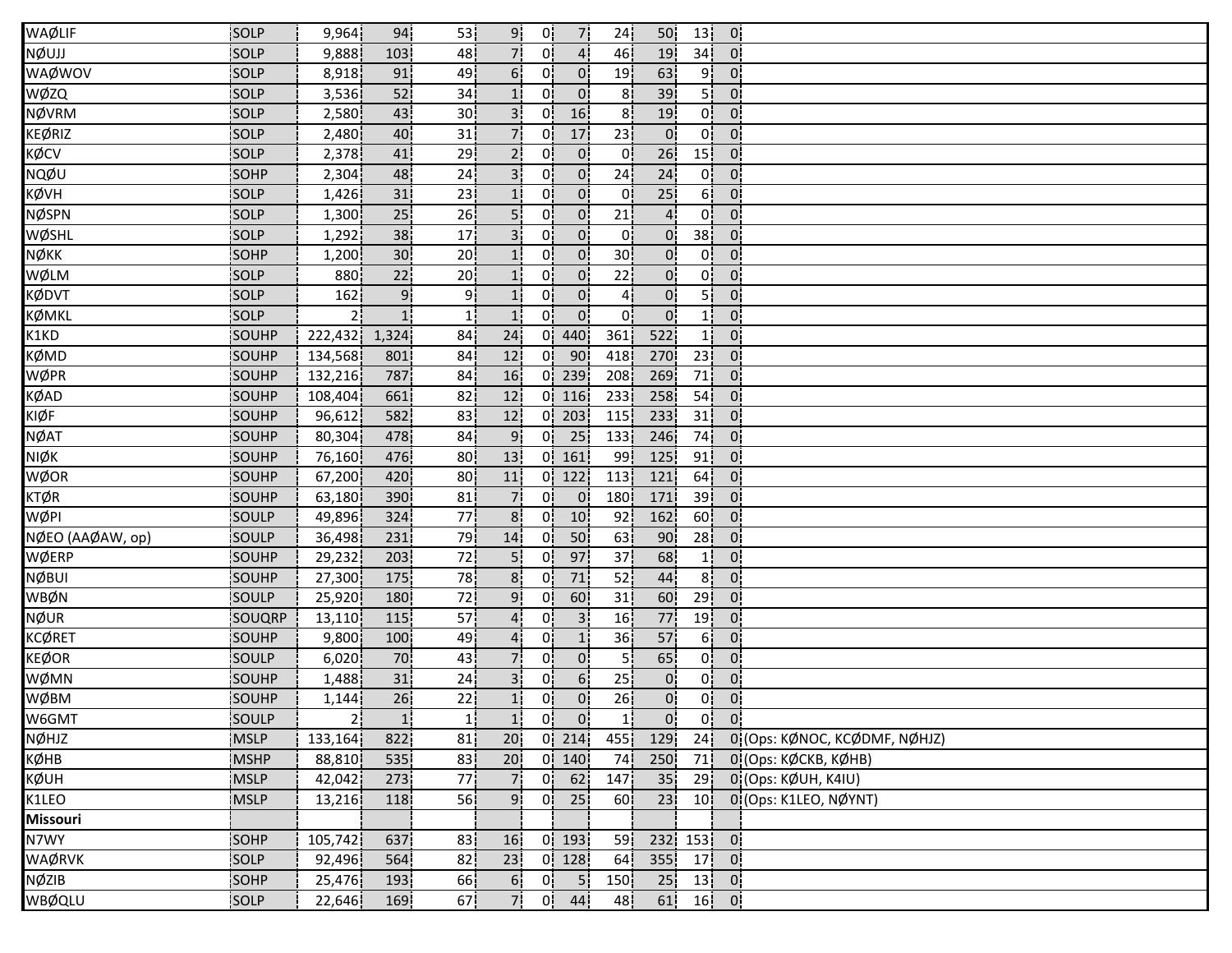| <b>NØRJ</b>                                                                 | SOHP         | 22,110        | 165!           | 67              | 12.             | 0!             | 47                                         | 57              | 40              | 21              | $\overline{0}$ |                                                       |
|-----------------------------------------------------------------------------|--------------|---------------|----------------|-----------------|-----------------|----------------|--------------------------------------------|-----------------|-----------------|-----------------|----------------|-------------------------------------------------------|
| WØPF                                                                        | SOLP         | 19,668        | 149            | 66              | 8 <sup>1</sup>  | 0'             | 33                                         | 83              | 30 <sub>1</sub> | 3!              | $\overline{0}$ |                                                       |
| <b>KEØUNV</b>                                                               | SOLP         | 13,688        | 116            | 59              | 8 <sup>1</sup>  | 0 <sup>1</sup> | 11                                         | 79              | 21              | 5İ.             | $0^{\circ}$    |                                                       |
| KØSCO                                                                       | SOLP         | 12,600        | 126            | 50              | 10              | 01             | 39                                         | 44              | 28              | 15              | $\mathbf{0}$   |                                                       |
| WO7U                                                                        | SOLP         | 11,970        | 95             | 63              | 71              | 01             | 9 <sup>1</sup>                             | 61              | 23              | 2 <sup>1</sup>  | $0^{\circ}$    |                                                       |
| ABØH                                                                        | SOHP         | 9,800         | 98             | 50              | 8 <sub>1</sub>  | 0.             | 19                                         | 42              | 26              | 11              | 0 <sup>1</sup> |                                                       |
| <b>KDØWAN</b>                                                               | SOLP         | 8,374         | 79             | 53              | 6!              | 0!             | 13                                         | 19              | 32              | 15              | 0 <sup>1</sup> |                                                       |
| <b>AI6O</b>                                                                 | SOLP         | 7,920         | 88             | 45              | 3 <sup>1</sup>  | 0!             | $\overline{0}$                             | 25              | 23              | 40              | $\overline{0}$ |                                                       |
| <b>KDØSB</b>                                                                | SOLP         | 7,296         | 76             | 48              | 8 <sup>1</sup>  | 0!             | 34                                         | 13              | 26              | 3ļ              | 0 <sup>1</sup> |                                                       |
| WBØMLI                                                                      | <b>SOLP</b>  | 5,928         | 76             | 39              |                 | 01             | 0 <sup>1</sup>                             | 0               | 47              | 29 <sup>1</sup> | $\overline{0}$ |                                                       |
| <b>KAØREN</b>                                                               | <b>SOLP</b>  | 4,758         | 61             | 39              | 5i              | 0i             | $\overline{4}$                             | 27              | 25              | 5 <sup>1</sup>  | $\mathbf{0}$   |                                                       |
| <b>WAØBJR</b>                                                               | SOLP         | 1,334         | 29             | 23              | 21              | 0i             | $\overline{0}$                             | 29              | $\overline{0}$  | οŀ              | $0^{\circ}$    |                                                       |
| <b>KDØFED</b>                                                               | SOLP         | 384           | 16             | 12              | 1!              | 01             | 1 <sub>1</sub>                             | 15 <sub>1</sub> | $\overline{0}$  | 0¦              | $\overline{0}$ |                                                       |
| <b>KØOMD</b>                                                                | SOLP         | 144           | 9 <sub>1</sub> | 8 <sub>1</sub>  | 1!              | 0.             | $\overline{0}$                             | $\mathbf{0}$    | 9 <sub>1</sub>  | 0!              | 0 <sup>1</sup> |                                                       |
| WØPP                                                                        | SOLP         | 70            | 5ļ             | 7¦              |                 | 0              | $\mathbf{0}$                               | $-1$            | 6!              | 0¦              | $\mathbf{0}$   |                                                       |
| <b>WBØQIR</b>                                                               | SOLP         | 4             |                | 2               |                 | 01             | $\overline{0}$                             | 0!              | 0 <sup>1</sup>  | 1!              | $\overline{0}$ |                                                       |
| NWØM                                                                        | SOUHP        | 63,468        | 387            | 82              | 10              | 0 <sup>1</sup> | 58                                         | 160             | 79              | 90              | $\mathbf{0}$   |                                                       |
| WX8C                                                                        | SOUHP        | 43,160        | 260            | 83              | 11              | 01             | 78                                         | 131             | 32              | 19              | $0^{\circ}$    |                                                       |
| <b>KIØHA</b>                                                                | SOUHP        | 27,200        | 170            | 80              | 8 <sub>1</sub>  | 01             | 59                                         | 54              | 22              | 35 <sub>1</sub> | $\mathbf{0}$   |                                                       |
| WØRDE                                                                       | <b>SOULP</b> | 1,426         | 31             | 23              | 2 <sub>1</sub>  | 01             | $\overline{0}$                             | 71              | 24              | 0 <sup>1</sup>  | $\overline{0}$ |                                                       |
| <b>NØAX</b>                                                                 | <b>MSHP</b>  | 230,496       | 1,372          | 84              | 24              | 0 <sup>1</sup> | 410                                        | 583             | 316             | 63              |                | 0 (Ops: AAØZ, K7JOE, KX9X, NØAX, N9NCY, WBØSND, WZØW) |
| WØEEE                                                                       | ¦S           | 113,378       | 683            | 83              | 20              | 0!             | 38                                         | 475             | 168             | 2 <sup>1</sup>  |                | 0 (Ops: AEØOB, KEØKIZ, KEØQIZ, KFØGST, KXØSTL, WØMST) |
| <b>Nebraska</b>                                                             |              |               |                |                 |                 |                |                                            |                 |                 |                 |                |                                                       |
| <b>WDØBGZ</b>                                                               |              | 122,840       | 740            | 83              | 20              | 01             | $\overline{0}$                             | 740             | 0 <sup>1</sup>  | 0 <sup>1</sup>  | $\overline{0}$ |                                                       |
|                                                                             | <b>SOHP</b>  |               |                |                 |                 |                |                                            |                 |                 |                 |                |                                                       |
| KD5RXP                                                                      | <b>SOLP</b>  | 5,440         | 68             | 40              |                 | 0i             | $0^{\dagger}$                              | 8               | 47              | 13 <sup>1</sup> | $\overline{0}$ |                                                       |
|                                                                             | SOQRP        | 4,550         | 65             | 35              | 11              | 01             | 0                                          | 01              | 45              | 20 <sub>1</sub> | $\mathbf{0}$   |                                                       |
|                                                                             | SOLP         | 2,340         | 39             | 30 <sub>1</sub> | 3 <sup>1</sup>  | 0!             | $\overline{0}$                             | 0               | $\overline{0}$  | 0 <sup>1</sup>  | $0^{\circ}$    |                                                       |
| N5SEZ<br>W7MSL<br>KVØI                                                      | SOUHP        | 104,328       | 644            | 81              | 18              | 0!             | 141                                        | 119             | 353             | 31              | $0^{\circ}$    |                                                       |
|                                                                             | SOULP        | 63,520        | 397            | 80              | 12 <sub>1</sub> | 0!             | 45                                         | 66              | 214             | 72              | $\mathbf{0}$ . |                                                       |
|                                                                             | SOULP        | 23,760        | 165            | 72              | 12              | 0!             | 80                                         | 32              | 37              | 16              | $\mathbf{0}$   |                                                       |
|                                                                             | SOULP        | 16,244        | 131            | 62              | 7 <sup>1</sup>  | 0              | $\mathbf{1}$                               | 67              | 57              | 6i              |                |                                                       |
|                                                                             | <b>MSHP</b>  | 220,920       | 1,315          | 84              | 24              | 01             | 305                                        | 551             | 411             | 48              |                | 0 (Ops: KØNC, KRØP, NØGN)                             |
|                                                                             | <b>MSLP</b>  | 27,216        | 189            | 72i             | 12              | 01             | 26                                         | 40              | 105             | 18 <sub>1</sub> |                | 0 (Ops: KØCTU, KA4ZZQ, NØTRK)                         |
| KØNEB<br>WØJG<br>KØIL<br><b>KRØP</b><br><b>KØTSA</b><br><b>North Dakota</b> |              |               |                |                 |                 |                |                                            |                 |                 |                 |                |                                                       |
| WJØW (KH6XX, op)                                                            | SOLP         | 85,212        | 526            | 81              |                 |                | $\begin{bmatrix} 23 & 0 & 1 \end{bmatrix}$ | 284             |                 | $94 \ 147 \ 0$  |                |                                                       |
|                                                                             | SOHP         | 79,310        | 515            | 77              | 12 <sub>1</sub> |                | $0$ 270                                    | 220             | 25              |                 | $0 \mid 0$     |                                                       |
|                                                                             | SOHP         | 37,050        | 285            | 65              | 6!              | 0 <sup>1</sup> | 7 <sub>1</sub>                             | 63              | 215             |                 | $0$ $0$        |                                                       |
|                                                                             | SOLP         | 33,852        | 217            | 78              | 18              | 0!             | 23                                         | 70              | 98              | 26              | - 01           |                                                       |
|                                                                             | <b>SOLP</b>  | 14,178        | 139            | 51              | 2 <sub>1</sub>  | 0 <sup>1</sup> | 3 <sup>1</sup>                             | 51              | 131             | 0 <sub>1</sub>  | $\mathbf{0}$   |                                                       |
| KØIDX<br>WAØCSL<br><b>NDØTS</b><br>WØND<br>KEØA                             | SOUHP        | 12,528        | 116            | 54              |                 | 0 <sup>1</sup> | 1 <sup>i</sup>                             | 5 i             | 91              | 19              | $\overline{0}$ |                                                       |
| <b>South Dakota</b>                                                         |              |               |                |                 |                 |                |                                            |                 |                 |                 |                |                                                       |
| WDØT                                                                        | SOHP         | 168,156 1,038 |                | 81              | 12 <sub>1</sub> |                | $0 \mid 165$                               | 232             | 623             |                 | $18$ 0         |                                                       |
| <b>KKØSD</b>                                                                | SOLP         | 75,440        | 460            | 82              | 18              |                | $0$ 110                                    | 167             | 137!            |                 | $46$ 0         |                                                       |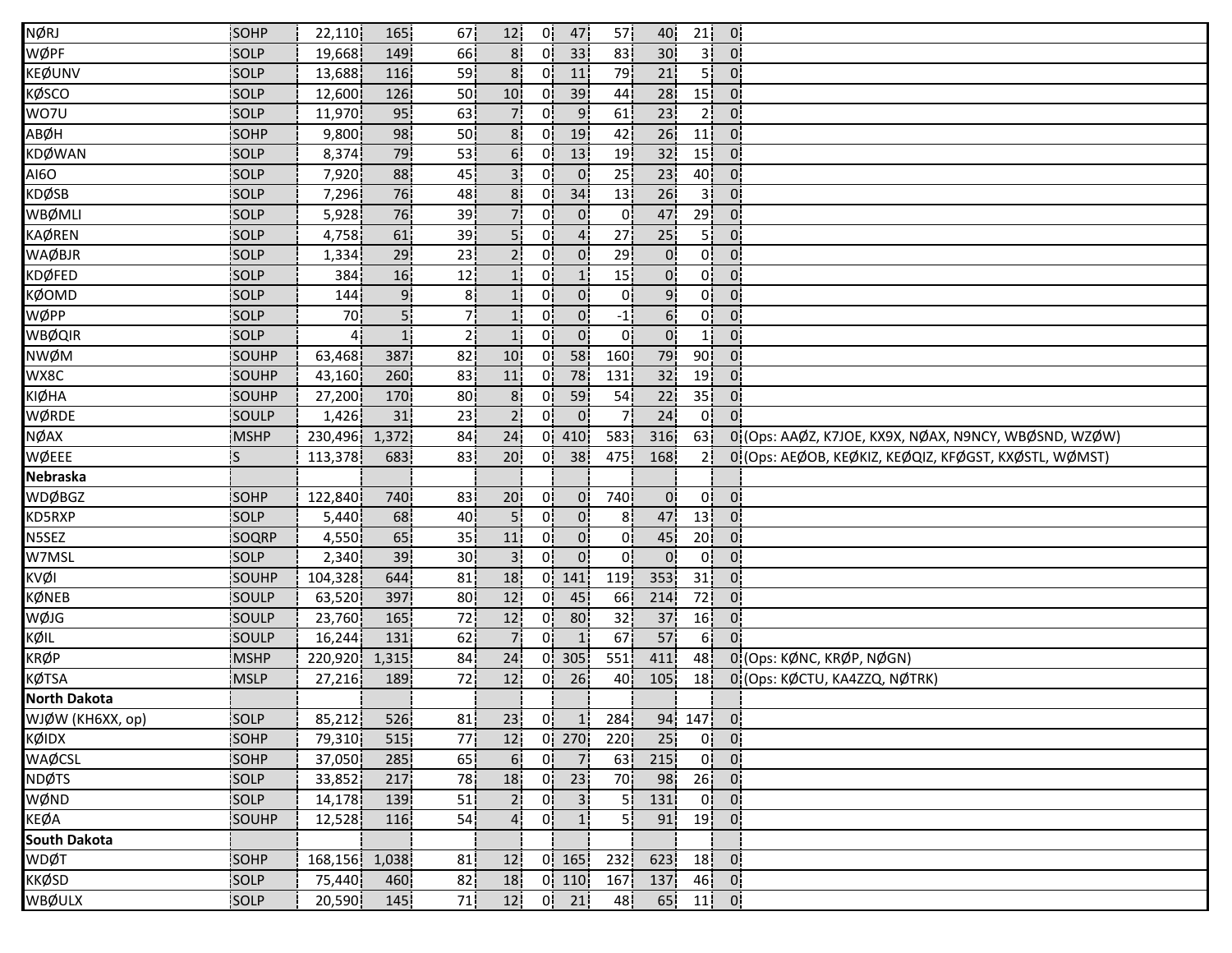| K7BG                         | SOLP            | 15,568         | 139            | 56              | 3 <sup>1</sup>  | 0!             | 24             | 11              | 95               | 9!              | 0 <sub>1</sub>    |                            |
|------------------------------|-----------------|----------------|----------------|-----------------|-----------------|----------------|----------------|-----------------|------------------|-----------------|-------------------|----------------------------|
| NN5SD (KØJV, op)             | SOLP            | 13,298         | 109            | 61              | 7.              | 01             | 3 <sup>1</sup> | 37              | 50               | 19 <sub>1</sub> | 0 <sup>1</sup>    |                            |
| WBØHHM                       | SOLP            | 2,160          | 40             | 27              | 3 <sup>1</sup>  | 0 <sup>1</sup> | 3 <sup>1</sup> | 15 <sup>1</sup> | 9                | 13 <sup>1</sup> | $0^{\circ}$       |                            |
| <b>KTØA</b>                  | SOHP            | 1,768          | 34             | 26              | 1 <sup>i</sup>  | 0i             | 0 <sup>1</sup> | 0 <sub>1</sub>  | 34               | 0İ              | $0^{\circ}$       |                            |
| AE5OV                        | SOQRP           | 476            | 17             | 14              | 3i              | 01             | $\overline{0}$ | 17 <sub>1</sub> | $0^{\circ}$      | 0 <sup>1</sup>  | 0.                |                            |
| <b>KFØAIT</b>                | SOLP            | 70             | 7!             | 5¦              | 1!              | 0.             | 0 <sup>1</sup> | 7 <sup>1</sup>  | 0 <sup>1</sup>   | 0 <sup>1</sup>  | $\overline{0}$    |                            |
| кøкх                         | SOULP           | 19,116         | 118            | 81              | 7.              | 0!             | 8 <sup>1</sup> | 40              | 66               | 4¦              | 0!                |                            |
|                              |                 |                |                |                 |                 |                |                |                 |                  |                 |                   |                            |
| Call                         | <b>Category</b> | Score          | <b>QSOs</b>    | Sections Hours  |                 | 160            | 80             | 40 <sup>1</sup> | 20 <sup>1</sup>  | 15              |                   | 10 Operator(s) and/or Host |
| U.S. Call Area 1             |                 |                |                |                 |                 |                |                |                 |                  |                 |                   |                            |
| <b>Connecticut</b>           |                 |                |                |                 |                 |                |                |                 |                  |                 |                   |                            |
| W1WEF                        | SOHP            | 96,432         | 588            | 82              | 11              | 0i             | 201            | 166             | 221              | 0 <sup>1</sup>  | $\overline{0}$    |                            |
| N1DID                        | SOLP            | 46,650         | 311            | 75              | 17              | 0 <sup>1</sup> | 141            | 82              | 50               | 38 <sub>1</sub> | $\mathbf{0}$      |                            |
| ND1X                         | SOHP            | 38,940         | 295            | 66              | 7:              | 0!             | 195            | 61              | 34               | 5 <sup>1</sup>  | 0 <sup>1</sup>    |                            |
| K1RM                         | SOHP            | 31,248         | 252            | 62              | 3 <sup>1</sup>  | 0!             | 0 <sup>1</sup> | 159             | 93               | 0 <sup>1</sup>  | $\mathbf{0}$      |                            |
| W1EDX                        | SOLP            | 27,300         | 195            | 70              | 14              | 0!             | 63             | 77              | 44               | 11              | 0 <sup>1</sup>    |                            |
| KA1WA                        | SOLP            | 24,976         | 223            | 56              | 9 <sub>1</sub>  | 0 <sup>1</sup> | 69             | 135             | 19               | 0 <sup>1</sup>  | $0^{\prime}$      |                            |
| N1TVL                        | SOLP            | 23,010         | 177            | 65              | 15              | 01             | 12             | 137             | 28               | 0i              | 0.                |                            |
| KA1WPM                       | SOLP            | 19,782         | 157            | 63              | 11              | 0.             | 19             | 95              | 34               | 9i              | 0.                |                            |
| W <sub>2</sub> TT            | SOHP            | 15,900         | 106            | 75              | 5 <sub>1</sub>  | 0.             | 69             | 37              | 0 <sup>1</sup>   | 0 <sup>1</sup>  | 0!                |                            |
| <b>NZ11</b>                  | SOLP            | 13,320         | 111            | 60              | 10 <sub>1</sub> | 0 <sup>1</sup> | $\overline{0}$ | 47              | 46               | 18              | 0 <sub>1</sub>    |                            |
| W1ZFG                        | SOLP            | 10,080         | 105            | 48              | 5!              | 0!             | 8 <sup>1</sup> | 63              | 32               | 2 <sub>1</sub>  | $\mathbf{0}$      |                            |
| AG1YK                        | SOHP            | 3,290          | 47             | 35              | 5!              | 0ļ             | $\mathbf{0}$   | 24              | 20               | зļ              | 0 <sup>1</sup>    |                            |
| WA1LEI                       | SOLP            | 3,072          | 48             | 32              | 5i              | 01             | $\overline{4}$ | 44              | 0 <sup>1</sup>   | 0İ              | 0 <sup>1</sup>    |                            |
| N1IBQ                        | <b>SOLP</b>     | 2,296          | 41             | 28              | 3 <sup>1</sup>  | 01             | 0 <sub>1</sub> | 26              | 15               | 0 <sup>1</sup>  | 0 <sup>1</sup>    |                            |
| KB1ZYI                       | SOLP            | 2,214          | 41             | 27              | 3 <sup>1</sup>  | 0i             | $\overline{0}$ | 20 <sub>1</sub> | 21               | οi              | 01                |                            |
| K1LHO                        | SOLP            | 1,800          | 36             | 25              | 6 <sup>1</sup>  | 0              | 12             | 14              | 9 <sub>1</sub>   | 1 <sup>1</sup>  | 0 <sup>1</sup>    |                            |
| K1ECU                        | SOLP            | 320            | 16             | 10 <sub>1</sub> | 1 <sub>i</sub>  | 0 <sup>1</sup> | $\mathbf{0}$   | 16              | 0 <sup>1</sup>   | 0 <sup>1</sup>  | 0 <sup>1</sup>    |                            |
| KC1PTQ                       | SOLP            | 2 <sub>1</sub> | 1 <sub>i</sub> | 1!              | 1!              | 0!             | $\overline{0}$ | 0!              | 1!               | 0 <sup>1</sup>  | 0 <sub>1</sub>    |                            |
| N1IXF                        | SOUHP           | 99,102         | 597            | 83              | 15 <sub>1</sub> | 0!             | 232            | 272             | 59               | 34 <sup>1</sup> | $\mathbf{0}$      |                            |
| K2RB                         | SOUHP           | 73,154         | 463            | 79              | 15              | 01             | 208            | 71              | 180              | 4¦              | 0 <sup>1</sup>    |                            |
| W1NG                         | SOUHP           | 68,226         | 411            | 83              | 9 <sup>1</sup>  | 01             | 208            | 57              | 135 <sup>1</sup> | 11              | 0 <sub>1</sub>    |                            |
| W1AN                         | SOUHP           | 40,344         | 246            | 82              | 6 <sup>1</sup>  | 0i             | 58             | 161             | $9^{\circ}$      | 18              | 0.                |                            |
| NR1T                         | SOULP           | 10,560         | 80             | 66              | 7 <sub>1</sub>  | 0 <sup>1</sup> | 51             | 18              | 7 <sub>1</sub>   | 4 <sub>1</sub>  | 0 <sup>1</sup>    |                            |
| W1DQ                         | SOUHP           | 24             | 3 <sup>1</sup> | 4               | $1\vert$        | 0 <sub>1</sub> | 3 <sup>1</sup> | 0 <sup>1</sup>  | 0 <sub>1</sub>   |                 | $0$ $0$           |                            |
| W1AW                         | <b>MSHP</b>     | 143,938        | 911            | 79              | 13              |                | $0$   128      | 479             | 292              | 12!             |                   | 0 (Ops: NQ1R, W1VLF, W5OV) |
| W1QK                         | <b>MSLP</b>     | 124,998        | 753            | 83              | 24              | 0!             | 362            | 155             | 142              | 94              |                   | 0 (Ops: NG1R, W1QK)        |
| N1YKH                        | <b>MSLP</b>     | 17,248         | 112            | 77              | 11              | 0!             | 21             | 35 <sup>1</sup> | 42               | 14 <sup>1</sup> |                   | 0 (Ops: K1YKH, N1YKH)      |
| <b>Eastern Massachusetts</b> |                 |                |                |                 |                 |                |                |                 |                  |                 |                   |                            |
| N1ALO                        | SOLP            | 37,544         | 247            | 76              | 14              | 0 <sub>i</sub> | 75             | 64              | 98               |                 | $10$ $0$          |                            |
| K1XM                         | SOLP            | 37,504         | 293            | 64              | 4 <sub>1</sub>  | 0 <sup>1</sup> | 99             | 77              | 108              | 9 <sup>1</sup>  | $\overline{0}$    |                            |
| W1TI                         | SOLP            | 17,850         | 175            | 51              | 14              | 0 <sup>1</sup> | 36             | 139             | 0 <sub>i</sub>   | 0               | 0 <sup>1</sup>    |                            |
| K1SM                         | SOHP            | 14,336         | 128            | 56              | 3 <sup>1</sup>  | 0 <sup>1</sup> | 6 <sup>1</sup> | 67              | 55               |                 | $0 \vert 0 \vert$ |                            |
| N1DC                         | SOLP            | 7,742          | 79             | 49              | 3!              | 0!             | 1 <sub>1</sub> | 27 <sup>1</sup> | 40               |                 | $11$ 0            |                            |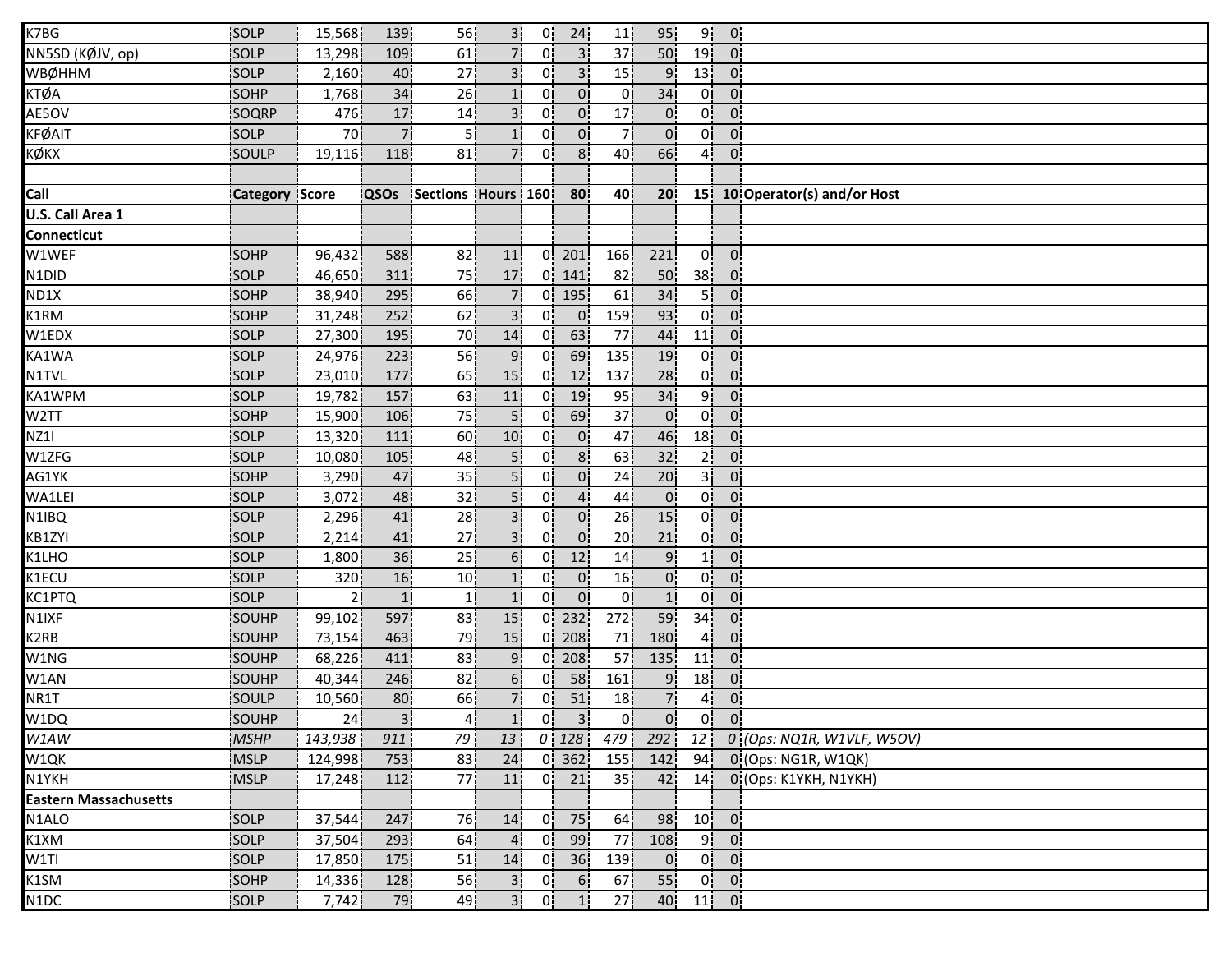| 77<br>22<br>0 <sup>1</sup><br>WA1SYH<br>SOLP<br>8 <sup>1</sup><br>13<br>6,622<br>43<br>0I<br>42<br>$\overline{0}$<br>74<br>36<br>74<br>0İ<br>5,328<br>01<br>$\overline{0}$<br><b>SOLP</b><br>6.<br>0 <sup>1</sup><br>$0^{\circ}$<br>68<br>37<br>38<br>5 i<br>18<br>71<br><b>SOLP</b><br>5,032<br>8 <sup>1</sup><br>0 <sup>1</sup><br>$\overline{0}$<br>58<br>0 <sub>1</sub><br>SOLP<br>38<br>6 <sup>1</sup><br>0i<br>18<br>οi<br>$\mathbf{0}$<br>4,408<br>40i<br>50<br>8 <sup>1</sup><br>0 <sup>1</sup><br>30 <sub>1</sub><br>3 <sup>1</sup><br>01<br>$\overline{0}$<br>SOLP<br>3,000<br>41<br>1 <sub>i</sub><br>0 <sup>1</sup><br>47<br>19<br>0!<br>0 <sup>1</sup><br>47<br>$\overline{0}$<br>$\mathbf{0}$<br>SOLP<br>1,786<br>3.<br>0!<br>32<br>0 <sup>1</sup><br>$\overline{0}$<br>SOLP<br>1,408<br>22<br>0!<br>31<br>1!<br>11<br>17<br>0 <sup>1</sup><br>6 <sup>1</sup><br>0!<br>SOLP<br>12<br>0 <sup>1</sup><br>$0^{\prime}$<br>408<br>11 |  |
|------------------------------------------------------------------------------------------------------------------------------------------------------------------------------------------------------------------------------------------------------------------------------------------------------------------------------------------------------------------------------------------------------------------------------------------------------------------------------------------------------------------------------------------------------------------------------------------------------------------------------------------------------------------------------------------------------------------------------------------------------------------------------------------------------------------------------------------------------------------------------------------------------------------------------------------------|--|
| AA1F<br>W1DWR                                                                                                                                                                                                                                                                                                                                                                                                                                                                                                                                                                                                                                                                                                                                                                                                                                                                                                                                  |  |
|                                                                                                                                                                                                                                                                                                                                                                                                                                                                                                                                                                                                                                                                                                                                                                                                                                                                                                                                                |  |
| KB1FRK<br>N9JF<br>N1VD (KB1REQ, op)<br>W1FA<br>KM1NDY                                                                                                                                                                                                                                                                                                                                                                                                                                                                                                                                                                                                                                                                                                                                                                                                                                                                                          |  |
|                                                                                                                                                                                                                                                                                                                                                                                                                                                                                                                                                                                                                                                                                                                                                                                                                                                                                                                                                |  |
|                                                                                                                                                                                                                                                                                                                                                                                                                                                                                                                                                                                                                                                                                                                                                                                                                                                                                                                                                |  |
|                                                                                                                                                                                                                                                                                                                                                                                                                                                                                                                                                                                                                                                                                                                                                                                                                                                                                                                                                |  |
|                                                                                                                                                                                                                                                                                                                                                                                                                                                                                                                                                                                                                                                                                                                                                                                                                                                                                                                                                |  |
|                                                                                                                                                                                                                                                                                                                                                                                                                                                                                                                                                                                                                                                                                                                                                                                                                                                                                                                                                |  |
| 5!<br>0 <sup>1</sup><br>2 <sub>1</sub><br>0 <sup>1</sup><br>N8IV<br><b>SOLP</b><br>50 <sub>1</sub><br>5!<br>01<br>31<br>$0^{\circ}$                                                                                                                                                                                                                                                                                                                                                                                                                                                                                                                                                                                                                                                                                                                                                                                                            |  |
| 2 <sup>i</sup><br>0<br>$0^{\circ}$<br>Οİ<br>KC1PCW<br>SOLP<br>81<br>2 I<br>0 i<br>2 <sub>1</sub><br>$\overline{0}$<br>1 <sub>i</sub>                                                                                                                                                                                                                                                                                                                                                                                                                                                                                                                                                                                                                                                                                                                                                                                                           |  |
| 2 <sup>1</sup><br>1 <sup>1</sup><br>1 <sub>1</sub><br>$0^{\mathsf{i}}$<br>οi<br>KA1YQC<br>SOHP<br>01<br>1i<br>$0^{\circ}$                                                                                                                                                                                                                                                                                                                                                                                                                                                                                                                                                                                                                                                                                                                                                                                                                      |  |
| K1TH<br>208<br>66<br>4 <sup>1</sup><br>0!<br>45<br>141<br>11<br>SOUHP<br>27,456<br>11<br>$\overline{0}$                                                                                                                                                                                                                                                                                                                                                                                                                                                                                                                                                                                                                                                                                                                                                                                                                                        |  |
| 172<br>66<br>76<br>24<br>W1DYJ<br>SOULP<br>22,704<br>10 <sub>1</sub><br>0.<br>59<br>$\mathbf{0}$<br>13                                                                                                                                                                                                                                                                                                                                                                                                                                                                                                                                                                                                                                                                                                                                                                                                                                         |  |
| WM1G<br>71<br>$\mathbf{0}$<br>37<br>64<br>0!<br>SOUHP<br>14,342<br>101<br>6 <sup>1</sup><br>0!<br>$\overline{0}$ .                                                                                                                                                                                                                                                                                                                                                                                                                                                                                                                                                                                                                                                                                                                                                                                                                             |  |
| K1THE<br>27<br>0 <sup>1</sup><br>0 <sup>1</sup><br>22<br>21<br>39<br>3'<br>15<br>$\Omega$<br>SOULP<br>2,106                                                                                                                                                                                                                                                                                                                                                                                                                                                                                                                                                                                                                                                                                                                                                                                                                                    |  |
| K1KP<br>50<br><b>MSHP</b><br>201,264<br>1,198<br>24<br>0!<br>331<br>504<br>313<br>$0!(\text{Ops}:K1KP,W1MJ)$<br>84                                                                                                                                                                                                                                                                                                                                                                                                                                                                                                                                                                                                                                                                                                                                                                                                                             |  |
| W1VPR<br><b>MSHP</b><br>324<br>50<br>0 <sub>1</sub><br>317<br>32,400<br>01<br>0 (Ops: KB1EKN, N1QD, WA1GXC, @KB1EKN)<br>$\overline{4}$                                                                                                                                                                                                                                                                                                                                                                                                                                                                                                                                                                                                                                                                                                                                                                                                         |  |
| W1SRG<br>71<br>0 (Ops: AG1C, K1MT, K1RDD)<br><b>MSHP</b><br>22,152<br>156<br>12<br>01<br>0<br>36<br>114<br>61                                                                                                                                                                                                                                                                                                                                                                                                                                                                                                                                                                                                                                                                                                                                                                                                                                  |  |
| W1JSR<br>52<br>0 (Ops: W1JSR, W1KAT)<br>107<br>14<br>0.<br>60<br>46<br>01<br><b>MSLP</b><br>11,128<br>1 <sub>i</sub>                                                                                                                                                                                                                                                                                                                                                                                                                                                                                                                                                                                                                                                                                                                                                                                                                           |  |
| <b>Maine</b>                                                                                                                                                                                                                                                                                                                                                                                                                                                                                                                                                                                                                                                                                                                                                                                                                                                                                                                                   |  |
| N1DFD<br>15 <sup>1</sup><br>275<br>64 <sub>1</sub><br>9 <sub>1</sub><br>0!<br>19<br>195<br>46<br>$\overline{0}$<br>SOHP<br>35,200                                                                                                                                                                                                                                                                                                                                                                                                                                                                                                                                                                                                                                                                                                                                                                                                              |  |
| 8 <sub>1</sub><br>73<br>55<br>26<br>202<br>67<br>N1STN<br>SOLP<br>27,068<br>0!<br>48<br>0:                                                                                                                                                                                                                                                                                                                                                                                                                                                                                                                                                                                                                                                                                                                                                                                                                                                     |  |
| 32<br>SOLP<br>23,572<br>166<br>15 <sub>1</sub><br>49<br>0!<br>W1DLC<br>71<br>0 I<br>85<br>0                                                                                                                                                                                                                                                                                                                                                                                                                                                                                                                                                                                                                                                                                                                                                                                                                                                    |  |
| 48<br>15<br>146<br>51<br>66<br>17<br>KX1E<br>SOLP<br>14,892<br>12<br>01<br>0:                                                                                                                                                                                                                                                                                                                                                                                                                                                                                                                                                                                                                                                                                                                                                                                                                                                                  |  |
| KD10<br>56<br>54<br>33<br>16<br><b>SOHP</b><br>12,432<br>111<br>$\overline{2}$<br>01<br>61<br>6.                                                                                                                                                                                                                                                                                                                                                                                                                                                                                                                                                                                                                                                                                                                                                                                                                                               |  |
| KB1H<br>SOLP<br>47<br>30 <sub>1</sub><br>0!<br>2,820<br>4<br>$0^{\cdot}$<br>14 <sub>1</sub><br>22<br>11<br>0.                                                                                                                                                                                                                                                                                                                                                                                                                                                                                                                                                                                                                                                                                                                                                                                                                                  |  |
| 26<br>$\epsilon$<br>W1FWS<br>SOLP<br>35<br>25 <sub>1</sub><br>0<br>1,750<br>6<br>$\theta$<br>$\mathbf{1}$<br>$\overline{2}$                                                                                                                                                                                                                                                                                                                                                                                                                                                                                                                                                                                                                                                                                                                                                                                                                    |  |
| WT1A<br>747<br>19<br>0!<br>83<br>337<br>314<br>13 <sup>1</sup><br>SOUHP<br>122,508<br>82<br>$\overline{0}$ .                                                                                                                                                                                                                                                                                                                                                                                                                                                                                                                                                                                                                                                                                                                                                                                                                                   |  |
| 718<br>$0$   209<br>K1JB<br>SOUHP<br>119,188<br>83<br>10<br>172<br>233!<br>104<br>0:                                                                                                                                                                                                                                                                                                                                                                                                                                                                                                                                                                                                                                                                                                                                                                                                                                                           |  |
| KC1SQ<br>460<br>82<br>18<br>195<br>93<br>20 <sub>1</sub><br>SOULP<br>75,440<br>0!<br>152<br>$\mathbf{0}$                                                                                                                                                                                                                                                                                                                                                                                                                                                                                                                                                                                                                                                                                                                                                                                                                                       |  |
| K1DBO<br>96<br>30 <sub>1</sub><br>16<br>33,696<br>208<br>81<br>18<br>66<br><b>SOUHP</b><br>01<br>0:                                                                                                                                                                                                                                                                                                                                                                                                                                                                                                                                                                                                                                                                                                                                                                                                                                            |  |
| 31<br>16 <sub>1</sub><br>KE8HBV<br>SOUHP<br>19,712<br>128<br>77)<br>8 <sub>1</sub><br>38 <sub>1</sub><br>43<br>01<br>$0^{\circ}$                                                                                                                                                                                                                                                                                                                                                                                                                                                                                                                                                                                                                                                                                                                                                                                                               |  |
| KC1NBI<br><b>MSLP</b><br>97<br>58<br>18<br>42<br>34<br>11,252<br>11<br>0i<br>3i<br>0 (Ops: KC1NBI, KC1NCN)                                                                                                                                                                                                                                                                                                                                                                                                                                                                                                                                                                                                                                                                                                                                                                                                                                     |  |
| <b>New Hampshire</b>                                                                                                                                                                                                                                                                                                                                                                                                                                                                                                                                                                                                                                                                                                                                                                                                                                                                                                                           |  |
| $0$ 332<br>$0$ $0$<br>169,652 1,022<br>83<br>19<br>30 <sup>1</sup><br>660<br>AE1P<br>SOHP                                                                                                                                                                                                                                                                                                                                                                                                                                                                                                                                                                                                                                                                                                                                                                                                                                                      |  |
| 98 0<br>SOHP<br>39,524<br>82<br>9 <sub>1</sub><br>$0$ 25<br>77<br>AF1T<br>241<br>41!                                                                                                                                                                                                                                                                                                                                                                                                                                                                                                                                                                                                                                                                                                                                                                                                                                                           |  |
| 74<br>$0$   130<br>45<br>66<br>0 <sup>1</sup><br>$\overline{0}$<br>AK1K<br><b>SOHP</b><br>35,668<br>241<br>18                                                                                                                                                                                                                                                                                                                                                                                                                                                                                                                                                                                                                                                                                                                                                                                                                                  |  |
| KW1DX<br>76<br>$0$ 52<br>63<br>63<br><b>SOLP</b><br>30,856<br>203<br>8 <sub>1</sub><br>25<br>$\overline{0}$                                                                                                                                                                                                                                                                                                                                                                                                                                                                                                                                                                                                                                                                                                                                                                                                                                    |  |
| K1RX<br>SOHP<br>23,520<br>60<br>2 <sub>i</sub><br>$0$   118<br>44<br>10 <sub>1</sub><br>$\mathbf{0}$<br>196<br>24                                                                                                                                                                                                                                                                                                                                                                                                                                                                                                                                                                                                                                                                                                                                                                                                                              |  |
| 0 <sup>1</sup><br>57<br>0 <sup>1</sup><br>$\overline{0}$<br>0 <sup>1</sup><br>$\overline{0}$<br>AC1J<br>SOLP<br>19,836<br>6 <sub>1</sub><br>$\overline{0}$<br>174                                                                                                                                                                                                                                                                                                                                                                                                                                                                                                                                                                                                                                                                                                                                                                              |  |
| $12$ 0<br>SOLP<br>57<br>8 <sub>1</sub><br>$0$ 57<br>WA1HXH<br>14,136<br>124<br>31 <sub>1</sub><br>24                                                                                                                                                                                                                                                                                                                                                                                                                                                                                                                                                                                                                                                                                                                                                                                                                                           |  |
| $14$ 0<br>K1VO<br>SOLP<br>79<br>57<br>7¦<br>0 <sup>1</sup><br>4 <sub>1</sub><br>39<br>22<br>9,006                                                                                                                                                                                                                                                                                                                                                                                                                                                                                                                                                                                                                                                                                                                                                                                                                                              |  |
| 65<br>9.<br>0 <sup>1</sup><br>8 <sup>1</sup><br>SOLP<br>39 <sub>1</sub><br>$\overline{0}$<br>25<br>32 <sub>1</sub><br>$\overline{0}$<br>W10HM<br>5,070                                                                                                                                                                                                                                                                                                                                                                                                                                                                                                                                                                                                                                                                                                                                                                                         |  |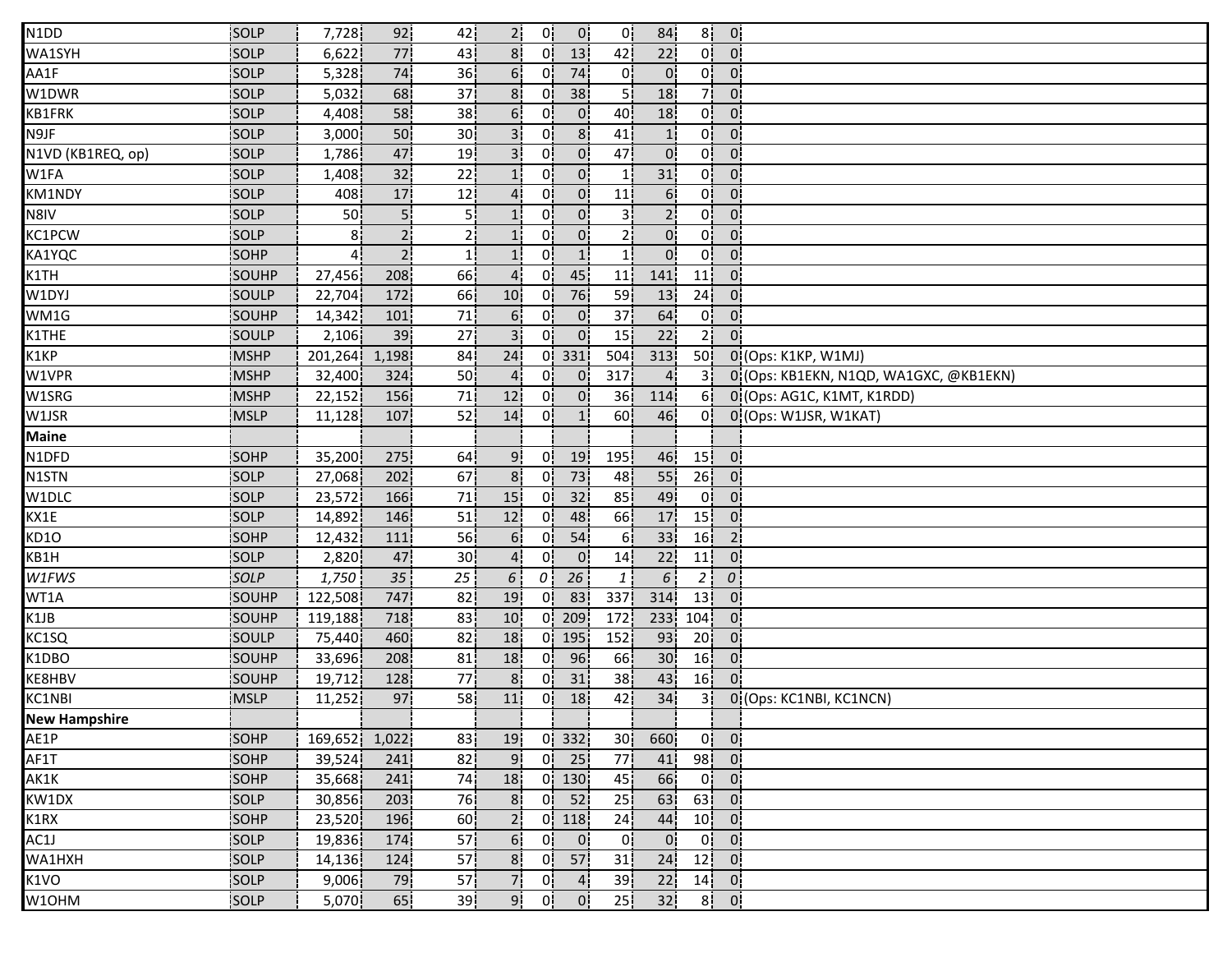| NF1L                         | SOHP         | 4,340   | 62    | 35 <sub>1</sub> | 5!              | 0!             | 12               | 35              | 15             | 0!              | $\overline{0}$             |                                                      |
|------------------------------|--------------|---------|-------|-----------------|-----------------|----------------|------------------|-----------------|----------------|-----------------|----------------------------|------------------------------------------------------|
| N1RPS                        | <b>SOHP</b>  | 1,768   | 34    | 26              |                 | 0.             | 10 <sup>1</sup>  | 11              | 13             | 0!              | 0.                         |                                                      |
| KC2TV                        | <b>SOLP</b>  | 612     | 18    | 17              | $\overline{2}$  | 01             | $\overline{4}$   | 11              | $\mathcal{O}$  | 3 j             | $\theta$                   |                                                      |
| K1AR                         | <b>SOUHP</b> | 161,952 | 964   | 84              | 14              | 0i             | 522              | 253             | 180            | 9i              | $\overline{0}$             |                                                      |
| W1HS                         | SOUHP        | 77,436  | 478   | 81              | 19              | 0i             | 132              | 244             | 70             | 32 <sub>1</sub> | $\mathbf{0}$               |                                                      |
| N1RP                         | SOUHP        | 46,084  | 281   | 82              | 9 <sub>1</sub>  | 0 <sup>1</sup> | 87               | 90              | 80             | 24              | $\overline{0}$             |                                                      |
| WA1ZYX                       | SOUHP        | 41,340  | 265   | 78              | 14              | 0!             | 64               | 83              | 108            | 10 <sup>1</sup> | $\overline{0}$             |                                                      |
| KC1ILH                       | SOUHP        | 36,972  | 234   | 79              | 13              | 0!             | 78               | 95              | 57             | 4¦              | 0 <sup>1</sup>             |                                                      |
| WA1T                         | SOUHP        | 14,112  | 84    | 84              |                 | 0!             | 44               | 31              | 6 <sup>1</sup> | зļ              | 0 <sup>1</sup>             |                                                      |
| N1KWG                        | SOUHP        | 11,832  | 87    | 68              |                 | 0.             | 30 <sup>2</sup>  | 32              | 17             | 8 <sub>1</sub>  | $\overline{0}$             |                                                      |
| AE1T                         | SOUHP        | 1,000   | 25    | 20              |                 | Ωİ             | $0^{\mathsf{i}}$ | 01              | 25             | 0i              | 0.                         |                                                      |
| N7ECM                        | <b>MSHP</b>  | 67,044  | 453   | 74              | 20 <sup>1</sup> | 0i             | 189              | 179i            | 71             | 14 <sub>1</sub> |                            | 0 (Ops: KC1COQ, KJ4IZZ, N7ECM, NB1H, W1MFR, W7MEH)   |
| <b>Rhode Island</b>          |              |         |       |                 |                 |                |                  |                 |                |                 |                            |                                                      |
| NG1M                         | SOHP         | 106,434 | 657   | 81              | 20              |                | $0$   253        | 89¦             | 278            | 37 <sup>1</sup> | 0 <sup>1</sup>             |                                                      |
| WV1H                         | SOHP         | 58,424  | 436   | 67              | 10              |                | $0$ 172          | 215             | 49             | 0!              | $\mathbf{0}$               |                                                      |
| WB2VVV                       | <b>SOHP</b>  | 25,760  | 184   | 70              | 8 <sup>1</sup>  | 0!             | 64               | 35              | 85             | 0!              | 0 <sup>1</sup>             |                                                      |
| WN1B                         | SOHP         | 17,812  | 146   | 61              | 12!             | 0!             | 55               | 52              | 38             | 11              | $\overline{0}$             |                                                      |
| AI1TT                        | <b>SOLP</b>  | 11,610  | 129   | 45              |                 | 01             | 71               | 54              | $\overline{4}$ | 0i              | 0 <sup>1</sup>             |                                                      |
| K1PAD                        | SOLP         | 3,294   | 61    | 27              |                 | 01             | 3 <sub>1</sub>   | 44              | 13             |                 | 0 <sup>1</sup>             |                                                      |
| KC1MBQ                       | SOLP         | 448     | 16    | 14              | 1!              | 01             | $\overline{0}$   | 21              | $\overline{4}$ | 10 <sub>1</sub> | 0:                         |                                                      |
| W1XX                         | <b>MSHP</b>  | 243,600 | 1,450 | 84              | 24              | 0 <sup>1</sup> | 383              | 539             | 515            | 13              |                            | 0 (Ops: K1XA, W1XX)                                  |
| NC1CC                        | <b>MSLP</b>  | 53,284  | 346   | 77              | 13              | 0 <sup>1</sup> | - 79             | 77              | 152            | 38 <sup>1</sup> |                            | 0 (Ops: N1GF, WA1BXY)                                |
| Vermont                      |              |         |       |                 |                 |                |                  |                 |                |                 |                            |                                                      |
| KK1L                         | <b>SOHP</b>  | 235,536 | 1,402 | 84              | 23              | 0 <sup>1</sup> | 313              | 717             | 351            | 21              | $\overline{0}$             |                                                      |
| W1FP                         | <b>SOLP</b>  | 4,096   | 64    | 32              |                 | 01             | 14               | 13              | 15             | 22              | $0^{\circ}$                |                                                      |
| W1ECH                        | SOLP         | 1,160   | 29    | 20 <sub>1</sub> |                 | 01             | 10 <sub>1</sub>  | 71              | 12             | 0 i             | 0.                         |                                                      |
| W1SJ                         | SOUHP        | 237,214 | 1,429 | 83              | 24              | 0.             | 565              | 451             | 413            | 0¦              | 0 <sub>1</sub>             |                                                      |
| K1EP                         | SOULP        | 99,766  | 601   | 83              | 19              | 0.             | 193              | 167             | 240            | 1 <sub>1</sub>  | 0 <sub>1</sub>             |                                                      |
| AA1SU                        | SOUHP        | 77,578  | 491   | 79              | 12              |                | $0$ 265          | 95              | 131            | 0!              | $\mathbf{0}$               |                                                      |
| AF1R                         | <b>MSLP</b>  | 47,250  | 315   | 75              | 23              |                | $0$   172        | 85              | 26             | 32              |                            | 0 (Ops: AF1R, NV1Y)                                  |
| <b>Western Massachusetts</b> |              |         |       |                 |                 |                |                  |                 |                |                 |                            |                                                      |
| K5ZD                         | <b>SOHP</b>  | 118,736 | 724   | 82              | 8 <sub>1</sub>  | 0i             | 313              | 76              | 280            | 55              | 0 <sub>1</sub>             |                                                      |
| KX1X                         | SOLP         | 18,744  | 142   | 66              |                 | 01             | 57               | 57              | 21             | 7i              | 0 <sup>1</sup>             |                                                      |
| N1ADX                        | SOLP         | 11,500  | 115   | 50 <sub>1</sub> | 13              | 0 <sup>1</sup> | 25               | 32              | 41             | 17              | $\mathbf{0}$               |                                                      |
| W2PMC                        | SOLP         | 8,820   | 98    | 45              | 7 <sup>1</sup>  | 0 <sub>i</sub> | 0 <sup>1</sup>   | 36              | 50             |                 | $12$ 0                     |                                                      |
| AI1G                         | SOLP         | 3,774   | 51    | 37 <sub>1</sub> | 6 <sup>1</sup>  | 0 <sup>1</sup> | 7 <sup>1</sup>   | 20 <sup>1</sup> | 8 <sup>1</sup> | 16 <sup>1</sup> | $\overline{\phantom{a}}$ 0 |                                                      |
| WA3EEC                       | SOLP         | 532     | 19    | 14              | 1!              | 0!             | $\mathbf{0}$     | 19              | $\mathbf{0}$   | 0!              | $\overline{0}$             |                                                      |
| WO1E                         | SOLP         | 198     | 11    | 91              |                 | 0 <sub>1</sub> | $\mathbf{0}$     | $\mathbf{0}$    | 11             | 0 <sup>i</sup>  | $\overline{0}$             |                                                      |
| W1AUV                        | <b>SOULP</b> | 21,840  | 156   | 70i             | 10              | 0i             | 42               | 50              | 48             | 16              | $\mathbf{0}$               |                                                      |
| N1ROZ                        | SOULP        | 9,750   | 75    | 65              | 11              | 0i             | 37               | 13              | 23             | 2 <sub>1</sub>  | 0 <sup>1</sup>             |                                                      |
| W1VE                         | <b>MSHP</b>  | 190,900 | 1,150 | 83              | 24              | 0 <sup>1</sup> | 293              | 637             | 171            | 49              |                            | 0 (Ops: KC1KUG, W1VE, WWØCJ)                         |
| WA1J                         | <b>MSLP</b>  | 79,002  | 513   | 77              | 17              |                | $0 \, 301$       | 124             | 54             | 34              |                            | 0 (Ops: K1NZ, N1TA)                                  |
| W1YK                         | ¦S           | 14,472  | 134   | 54              | 10              | 0 <sub>1</sub> | $\mathbf{0}$     | 41              | 93             | 0!              |                            | 0 (Ops: AI4ZH, K2KJM, KC1EGK, KC1LZU, KM6SFT, W1AWC) |
|                              |              |         |       |                 |                 |                |                  |                 |                |                 |                            |                                                      |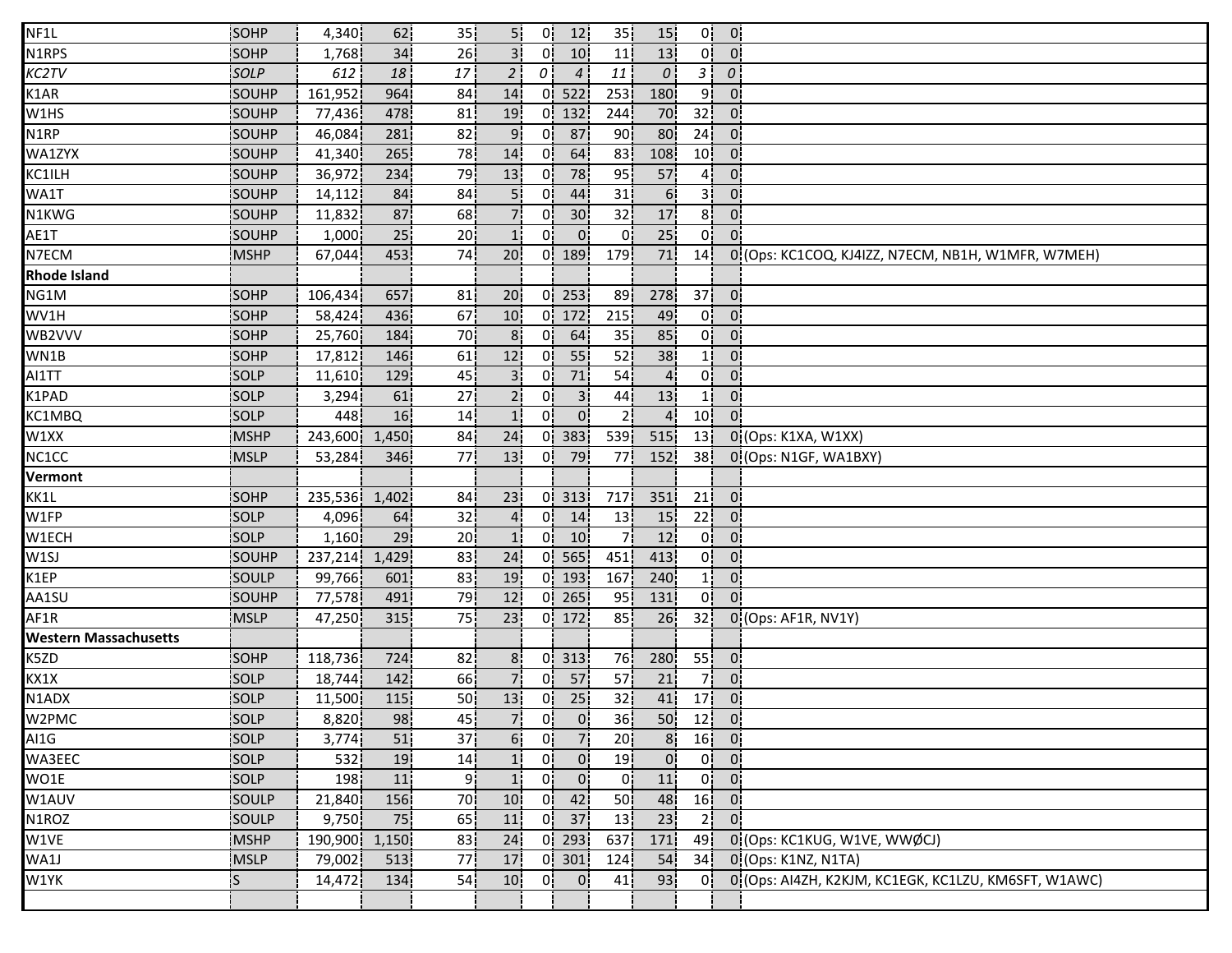| Call                             | <b>Category Score</b> |                | <b>QSOs</b>     | Sections Hours 160 |                 |                | 80              | 40               | 20 <sub>1</sub> |                 |                | 15 10 Operator(s) and/or Host |
|----------------------------------|-----------------------|----------------|-----------------|--------------------|-----------------|----------------|-----------------|------------------|-----------------|-----------------|----------------|-------------------------------|
| U.S. Call Area 2                 |                       |                |                 |                    |                 |                |                 |                  |                 |                 |                |                               |
| <b>Eastern New York</b>          |                       |                |                 |                    |                 |                |                 |                  |                 |                 |                |                               |
| WC2W                             | SOHP                  | 102,240        | 639             | 80                 | 17              | 0İ.            | 403             | 19               | 107             | 110             | $\overline{0}$ |                               |
| W2XL                             | SOHP                  | 50,508         | 366             | 69                 | 5i              | 0i             | 0 <sup>1</sup>  | 266              | 55              | 45              | 0 <sub>1</sub> |                               |
| N2MTG                            | SOLP                  | 42,480         | 295             | 72                 | 13              | 0!             | 209             | 42               | 28              | 16              | $\overline{0}$ |                               |
| WC2Y                             | SOHP                  | 15,946         | <b>119</b>      | 67                 | 12              | 0!             | 53              | 20 <sub>1</sub>  | 31              | 15              | 0 <sup>1</sup> |                               |
| WU2M                             | SOQRP                 | 14,022         | 123             | 57                 | 7.              | 0!             | 76              | 37 <sup>1</sup>  | 10 <sup>1</sup> | 0!              | 0!             |                               |
| WB2KHE                           | SOLP                  | 7,568          | 86              | 44                 | 71              | 0              | 67              | 5!               | 14              | 0!              | 0 <sup>1</sup> |                               |
| K8LEF                            | SOLP                  | 6,278          | 73              | 43                 | 41              | 01             | $\overline{0}$  | 45               | 28              | 01              | 0              |                               |
| N <sub>2</sub> MC                | SOLP                  | 1,750          | 35 <sub>1</sub> | 25                 | 3 <sup>1</sup>  | 0i             | 16              | 7i               | 12              | 0 <sup>1</sup>  | 0 <sup>1</sup> |                               |
| KC2JMS                           | SOLP                  | 1,242          | 27              | 23                 | 4 <sub>1</sub>  | 01             | 1 <sub>i</sub>  | 14               | 8 <sub>1</sub>  | 4i              | 0i             |                               |
| K2IRK                            | SOLP                  | 112            | 8 <sub>1</sub>  | 7¦                 | 1!              | 0.             | 0 <sup>1</sup>  | 6 <sup>1</sup>   | 0 <sup>1</sup>  | 2 <sub>1</sub>  | 0 <sub>1</sub> |                               |
| N2EAB                            | SOQRP                 | 8.             | 2 <sup>1</sup>  | 2 <sub>1</sub>     | 1!              | 0!             | 0 <sup>1</sup>  | 2 <sub>1</sub>   | 0 <sup>1</sup>  | 0!              | 0!             |                               |
| W2GDJ                            | SOUHP                 | 148,404        | 894             | 83                 | 18              | 0!             | 331             | 220              | 323             | 20 <sup>1</sup> | 0 <sup>1</sup> |                               |
| KI2D                             | SOULP                 | 75,680         | 473             | 80                 | 21              | Οŀ             | 246             | 144              | 55              | 28              | 0'             |                               |
| N2SQW                            | SOULP                 | 67,896         | 414             | 82                 | 16              | 01             | 169             | 117              | 128             | 01              | $0^{\prime}$   |                               |
| N <sub>2LH</sub>                 | SOUHP                 | 43,928         | 289             | 76                 | 17              | 0i             | 30 <sup>1</sup> | 46               | 211             | 2i              | 0 <sup>1</sup> |                               |
| WA2MCR                           | SOUHP                 | 39,500         | 250             | 79                 | 10 <sub>1</sub> | 01             | 65              | 95               | 73              | 17              | 01             |                               |
| N <sub>2</sub> RC                | SOUHP                 | 37,184         | 224             | 83                 | 5¦              | 01             | 49              | 97               | 43              | 35 <sub>1</sub> | 0 <sup>1</sup> |                               |
| KM2O                             | SOUHP                 | 29,520         | 180             | 82                 | 8 <sub>1</sub>  | 0 <sup>1</sup> | 28              | 44               | 95              | 13              | 0 <sub>1</sub> |                               |
| WA3AFS                           | SOUHP                 | 11,534         | 79              | 73                 | 10 <sup>1</sup> | 0!             | 32              | 19               | 17              | 11              | 0              |                               |
| N2UZQ                            | SOUHP                 | 11,128         | 107             | 52                 | 4 <sup>1</sup>  | 01             | 78              | 24               | $\overline{0}$  | 5               | 0 <sub>1</sub> |                               |
| KE1IH                            | SOUHP                 | 9,984          | 96              | 52                 | 4 <sup>1</sup>  | 0i             | 7i              | зį               | 84              | 2 <sup>i</sup>  | 0 <sup>1</sup> |                               |
| KD2PTX                           | SOULP                 | 8,178          | 87              | 47                 | 10              | 01             | 19              | 44               | 24              | 0 <sup>1</sup>  | 0 <sup>1</sup> |                               |
| KF2FK                            | SOULP                 | 4,446          | 57              | 39                 | 4i              | 01             | 36              | 41               | 17              | 0 <sup>1</sup>  | $\overline{0}$ |                               |
| WA2JQK                           | <b>MSHP</b>           | 77,688         | 468             | 83                 | 19              | 0!             | 197             | 199 <sup>1</sup> | 70              | 2¦              |                | 0 (Ops: K2JMY, WA2JQK)        |
| K1RQ                             | <b>MSLP</b>           | 24,644         | 202             | 61                 | 8 <sup>1</sup>  | 0ŀ             | 159             | 27               | 10 <sup>1</sup> | 6!              |                | 0 (Ops: K1RQ, NJ1F)           |
| <b>KB2KDY</b>                    | MSLP                  | 24,568         | 166             | 74                 | 12              | 01             | 1!              | 109              | 46              | 10 <sup>1</sup> |                | 0 (Ops: KB2KDY, KB2SRC)       |
| <b>New York City-Long Island</b> |                       |                |                 |                    |                 |                |                 |                  |                 |                 |                |                               |
| AH <sub>20</sub>                 | SOLP                  | 69,886         | 421             | 83                 | 21              | 0 <sup>i</sup> | 129             | 63               | 196             | 33 <sup>1</sup> | $\overline{0}$ |                               |
| KS2G                             | <b>SOLP</b>           | 54,416         | 358             | 76                 | 12              | 01             | 172             | 64               | 54              | 68              | 0 <sub>1</sub> |                               |
| KD2TT                            | SOLP                  | 50,076         | 321             | 78                 | 13              | 01             | 80              | 151              | 65              | 25 <sub>1</sub> | 01             |                               |
| WA2CNV                           | SOLP                  | 33,600         | 210             | 80                 | 16              | 0¦             | 108             | 42               | 15              | 45              | 0 <sub>1</sub> |                               |
| N2LDV                            | SOLP                  | 12,480         | 104             | 60 <sub>1</sub>    | 12              | 0 <sup>1</sup> | 12              | 44               | 35              | 13              | $\overline{0}$ |                               |
| N2YG                             | SOHP                  | 10,368         | 108             | 48                 | 7!              | 0!             | 0 <sup>1</sup>  | 81               | 27              |                 | $0 \quad 0$    |                               |
| N <sub>2</sub> RQ                | SOLP                  | 3,850          | 55              | 35 <sub>1</sub>    | 5.              | 0!             | 40              | 0!               | 10              | 5 <sup>1</sup>  | $\overline{0}$ |                               |
| N2GMU                            | SOLP                  | 2,150          | 43              | 25                 | 5 <sub>1</sub>  | 01             | 0               | 37 <sub>1</sub>  | 6 <sup>1</sup>  | 0 <sup>1</sup>  | $\overline{0}$ |                               |
| KD2RZW                           | SOQRP                 | 1,440          | 36              | 20                 | 4               | 01             | 0 <sub>1</sub>  | 36               | 0 <sup>1</sup>  | 0i              | 0 <sup>1</sup> |                               |
| KC2JRQ                           | SOLP                  | 480            | 16              | 15                 | 1 <sup>i</sup>  | 0i             | 0 <sub>1</sub>  | 01               | 10 <sub>1</sub> | 6¦              | 0 <sub>1</sub> |                               |
| WA2VIU                           | SOHP                  | 360            | 15              | 12                 | 3 <sub>1</sub>  | 0 <sup>1</sup> | 0 <sup>1</sup>  | 15               | 0 <sub>i</sub>  | 0 <sup>1</sup>  | $\overline{0}$ |                               |
| KD4RN (KR4RN, op)                | SOLP                  | 4 <sub>1</sub> | 1 <sub>i</sub>  | 2 <sub>1</sub>     | 1 <sup>1</sup>  | 0!             | 0 <sup>1</sup>  | 1 <sup>1</sup>   | 0 <sup>1</sup>  | 0 I             | $\overline{0}$ |                               |
| W2A (KD2RD, op)                  | SOUHP                 | 192,228        | 1,158           | 83                 | 23              | 0!             | 388             | 300              | 440             |                 | $30$ 0         |                               |
| W2JV                             | SOUHP                 | 76,630         | 485             | 79                 | 10 <sup>1</sup> | 0!             | 0 <sup>1</sup>  | 201              | 257             |                 | $27$ 0         |                               |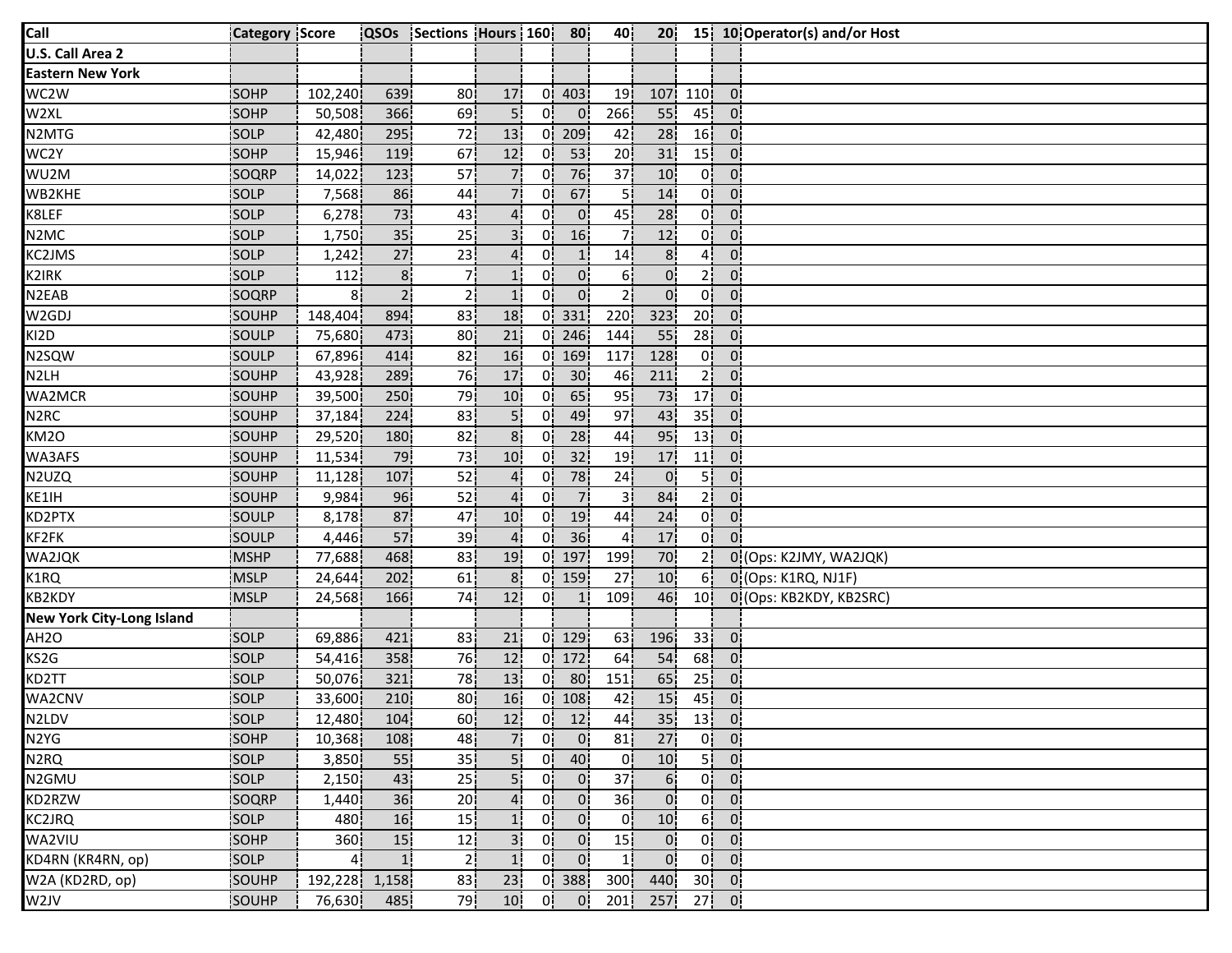| WA2CP (KC2GOW, op)         | SOUHP         | 56,088  | 342        | 82              | 6!              |                | $0$ 103        | 127             | 110             | 2 <sup>1</sup>  | $\overline{0}$   |                      |
|----------------------------|---------------|---------|------------|-----------------|-----------------|----------------|----------------|-----------------|-----------------|-----------------|------------------|----------------------|
| WA2DNI                     | <b>SOUHP</b>  | 40,160  | 251        | 80              | 13              | 01             | 7 <sup>1</sup> | 170             | 59              | 15 <sup>1</sup> | $\Omega$         |                      |
| KA2D                       | SOULP         | 32,400  | 200        | 81              | 11              | 01             | 64             | 64              | 48              | 24              | $\overline{0}$   |                      |
| N2YBB                      | SOUHP         | 29,550  | 197        | 75              | 10 <sup>1</sup> | 01             | 0 <sup>1</sup> | 119             | 61              | 17 <sup>1</sup> | $\mathbf{0}$     |                      |
| WB2NFL                     | SOUHP         | 11,900  | 85         | 70              | 6 <sub>i</sub>  | 0i             | 24             | 40              | 13              | 8 <sup>1</sup>  | $0^{\circ}$      |                      |
| WA2DE                      | SOUHP         | 10,672  | 116        | 46              | 9 <sub>1</sub>  | 0¦             | 7.             | 101             | 8 <sup>1</sup>  | 0 <sup>1</sup>  | 0 <sup>1</sup>   |                      |
| <b>Northern New Jersey</b> |               |         |            |                 |                 |                |                |                 |                 |                 |                  |                      |
| W2RQ                       | SOHP          | 250,162 | 1,507      | 83              | 23              | 0!             | 538            | 472             | 492             | 5!              | 0 <sup>1</sup>   |                      |
| W <sub>2</sub> OIB         | SOHP          | 51,516  | 318        | 81              | 19              | 0 <sup>1</sup> | 98             | 85              | 107             | 28              | 0 <sup>1</sup>   |                      |
| KA2FIR                     | <b>SOLP</b>   | 31,780  | 227        | 70              | 12              | 0 <sup>1</sup> | 97             | 87              | 36              | 71              | $\overline{0}$   |                      |
| K2YG                       | SOQRP         | 24,708  | 174        | 71              | 13              | 0i             | 93             | 16              | 33              | 32              | 0 <sub>1</sub>   |                      |
| KC2WUF                     | SOHP          | 16,348  | 134        | 61              | 7.              | 0i             | 64             | 22              | 23              | 25 <sup>1</sup> | $\overline{0}$   |                      |
| K <sub>2</sub> AL          | SOQRP         | 12,384  | 129        | 48              | 11              | 0'             | 63             | 38 <sub>1</sub> | 21              | 7 <sup>1</sup>  | 0 <sup>1</sup>   |                      |
| KC2QJB                     | SOLP          | 7,038   | 69         | 51              | 11              | 0.             | 8 <sup>1</sup> | 46              | 15              | 0!              | 0 <sup>1</sup>   |                      |
| KC2PDO                     | SOLP          | 4,690   | 67         | 35              | 7!              | 0!             | 3 <sup>1</sup> | 52              | 7 <sub>1</sub>  | 5 <sup>1</sup>  | 0 <sup>1</sup>   |                      |
| K2TW                       | SOULP         | 6,300   | 70         | 45              | 2!              | 0!             | 63             | 1;              | 5!              | 1 <sup>1</sup>  | 0 <sup>1</sup>   |                      |
| KD2SGM                     | <b>SOULP</b>  | 2,542   | 41         | 31              | $\mathbf{4}$    | 0'             | $\overline{0}$ | 41              | $\overline{0}$  | 0 <sup>1</sup>  | $\Omega$         |                      |
| N <sub>2</sub> NT          | <b>MSHP</b>   | 268,968 | 1,601      | 84              | 24              | 0i             | 589            | 485             | 492             | 35 <sub>1</sub> |                  | 0 (Ops: N2NC, WW2Y)  |
| AD2P                       | <b>MSHP</b>   | 86,560  | 541        | 80              | 17              | 01             | 70             | 304             | 153             | 14              |                  | 0 (Ops: AD2P, N2HMM) |
| <b>Northern New York</b>   |               |         |            |                 |                 |                |                |                 |                 |                 |                  |                      |
| WB2KLD                     | SOLP          | 30,400  | <b>200</b> | 76              | 12              | 0!             | 86             | 28              | 54              | 32              | $\overline{0}$   |                      |
| AB2ZY                      | SOHP          | 29,110  | 205        | 71              | 8 <sub>1</sub>  | 0!             | 86             | 45              | 57              | 17 <sup>1</sup> | 0 <sup>1</sup>   |                      |
| KD2TBS                     | SOLP          | 24,288  | 184        | 66              | 19              | 0!             | 62             | 90              | 31              | 11              | 0 <sup>1</sup>   |                      |
| KD2UTL                     | SOLP          | 15,680  | 112        | 70              | 14              | 0 <sup>1</sup> | 37             | 49              | 10 <sup>1</sup> | 16 <sub>1</sub> | $\overline{0}$   |                      |
| KD2QLH                     | SOLP          | 9,660   | 105        | 46              | 11              | 01             | $\overline{0}$ | $\overline{0}$  | $\overline{0}$  | Οİ              | $\Omega$         |                      |
| K2APD                      | <b>MSLP</b>   | 97,656  | 626        | 78              | 23              | 0i             | 379            | 92              | 82              | 73              |                  | 0 (Ops: K2APD, W4IM) |
| <b>Southern New Jersey</b> |               |         |            |                 |                 |                |                |                 |                 |                 |                  |                      |
| KZ2I                       | SOLP          | 104,746 | 631        | 83              | 20 <sub>1</sub> | 0!             | 222            | 192             | 133             | 84              | $\overline{0}$   |                      |
| W <sub>2</sub> CN          | SOHP          | 42,432  | 272        | 78              | 16              | 0!             | 116            | 45              | 91              | 20 <sup>1</sup> | $\overline{0}$ . |                      |
| K2WJL                      | SOLP          | 24,960  | 192        | 65              | 17              | 0!             | 96             | 66              | 28              | 21              | $\overline{0}$   |                      |
| KB2MMI                     | SOLP          | 23,120  | 170        | 68              | 15 <sup>1</sup> | 01             | 44             | 47              | 57              | 22              | $\overline{0}$   |                      |
| KD2P                       | SOLP          | 22,632  | 164        | 69              | 7i              | 01             | 36             | 78              | 48              | 2ļ              | 0 <sub>1</sub>   |                      |
| W2CLA                      | SOLP          | 8,820   | 90         | 49              | 9.              | 01             | 1 <sub>1</sub> | 46              | 38              | 5 I             | $0^{\circ}$      |                      |
| WO2Y                       | SOHP          | 7,462   | 91         | 41              | 4i              | 0i             | 0 <sub>1</sub> | 9 <sub>1</sub>  | 82              | 0 <sup>1</sup>  | 0 <sup>1</sup>   |                      |
| N2XW                       | SOLP          | 3,072   | 48         | 32              | 4 <sup>1</sup>  | 0 <sup>1</sup> | $\overline{0}$ | 29              | 15              | 4 <sup>1</sup>  | $\overline{0}$   |                      |
| KD2RPX                     | SOHP          | 504     | 18         | 14 <sub>1</sub> | 1!              | 0!             | $\overline{0}$ | 12              | 4 <sub>1</sub>  | 2 <sup>1</sup>  | $\overline{0}$   |                      |
| WA2HJG                     | SOHP          | 200     | 10         | 10 <sup>1</sup> | 2 <sup>1</sup>  | 0 <sup>1</sup> | $\mathbf{0}$   | 0.              | 0 <sub>1</sub>  | 0 <sup>1</sup>  | $\mathbf{0}$     |                      |
| KA2K                       | SOUHP         | 139,938 | 843        | 83              | 18              | 0 <sup>1</sup> | 187            | 270             | 386             | 0 <sup>1</sup>  | $\overline{0}$   |                      |
| N2MM                       | <b>ISOUHP</b> | 113,378 | 683        | 83              | 12              | 0i             | 38             | 325             | 300             | 20 <sub>1</sub> | $\overline{0}$   |                      |
| AB2E                       | SOUHP         | 71,340  | 435        | 82              | 9 <sub>1</sub>  | 0i             | 282            | 118             | 31              | 4 <sub>1</sub>  | $\mathbf{0}$     |                      |
| KE2D                       | SOUHP         | 56,960  | 356        | 80              | 11              | 0i             | 251            | 55              | 23              | 27              | 0 <sup>1</sup>   |                      |
| W2FDJ                      | SOULP         | 30,000  | 200        | 75              | 12              | 0 <sup>1</sup> | 82             | 44              | 39              | 35              | $\overline{0}$   |                      |
| K3TS                       | SOUHP         | 13,778  | 83         | 83              | 6 <sub>1</sub>  | 0 <sub>1</sub> | 38             | 35              | 6 <sub>1</sub>  | 4 <sup>1</sup>  | $\overline{0}$   |                      |
| KD2JPV                     | SOULP         | 162     | 9!         | 9¦              | 1!              | 0!             | $\mathbf{0}$   | 2¦              | 7!              | 0!              | $\overline{0}$   |                      |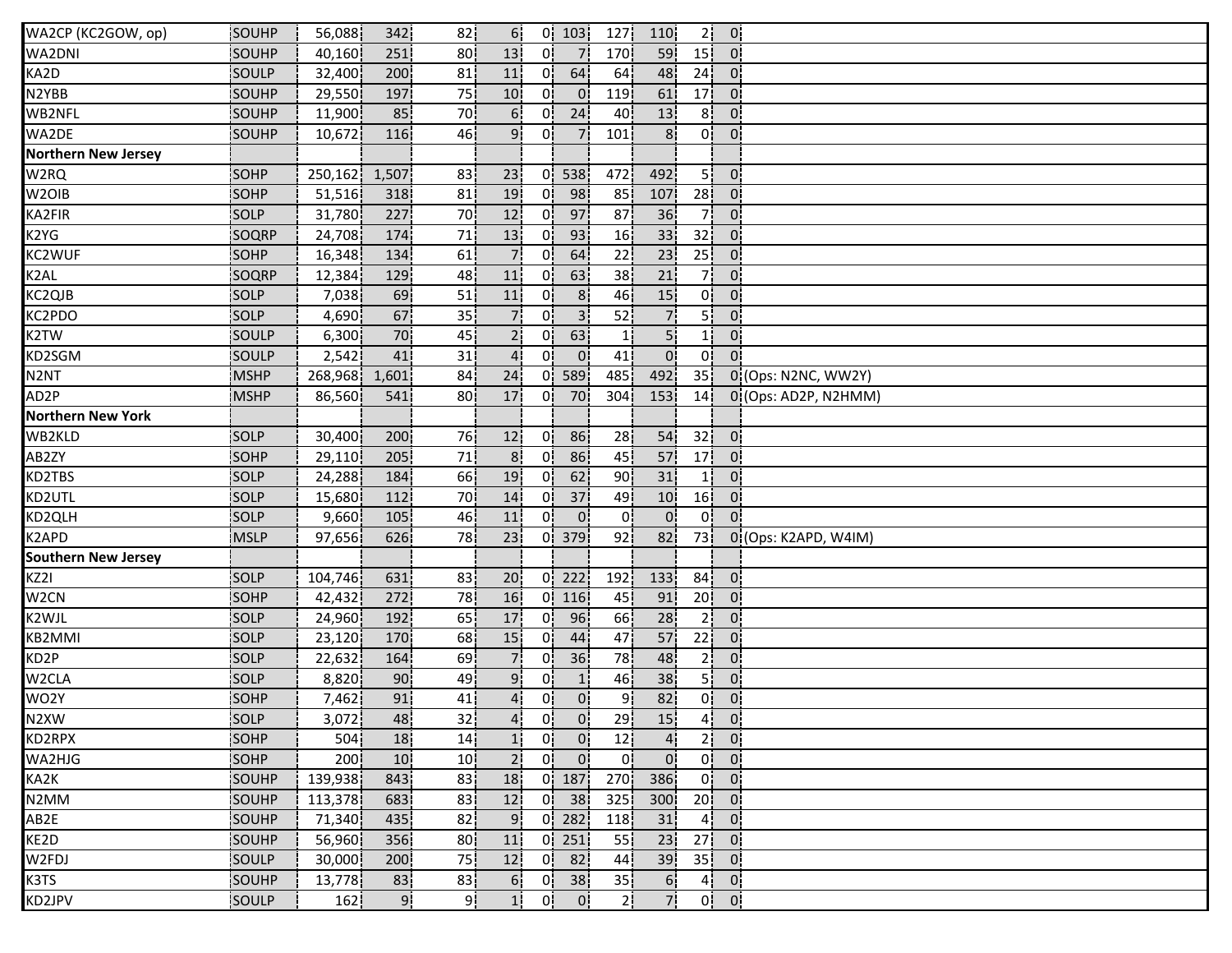| W2ZQ                           | <b>MSHP</b>           | 46,332        | 286             | 81                              | 13              | 0!             | 92              | 88              | 99               | 7!              |                             | 0 (Ops: AC2YD, K3EA, N3DD, W3PR)                          |
|--------------------------------|-----------------------|---------------|-----------------|---------------------------------|-----------------|----------------|-----------------|-----------------|------------------|-----------------|-----------------------------|-----------------------------------------------------------|
| K <sub>2</sub> AA              | <b>MSLP</b>           | 20,148        | 138             | 73                              | 17              | 0!             | 63              | 40              | 24               | 11!             |                             | 0 (Ops: K2BL, K2WB, KD2EPM, KD2SSE, KD2ST, KD2WZC, W2FDJ) |
| <b>Western New York</b>        |                       |               |                 |                                 |                 |                |                 |                 |                  |                 |                             |                                                           |
| WA2BCK                         | SOHP                  | 100, 116      | 618             | 81                              | 11              |                | $0 \ 147$       | 176             | 295              | 0i              | $\overline{0}$              |                                                           |
| K <sub>2</sub> ZR              | SOLP                  | 68,222        | 443             | 77                              | 12              |                | 0 209           | 156             | 59               | 19              | 0 <sub>1</sub>              |                                                           |
| N1NQD                          | SOLP                  | 66,144        | 424             | 78                              | 23              |                | $0$ 194         | 134             | 60               | 36              | 0 <sup>1</sup>              |                                                           |
| WA2DHS (W2KA, op)              | SOLP                  | 61,778        | <b>391</b>      | 79                              | 14              | 0 <sup>1</sup> | 255             | 76              | 41               | 19              | 0 <sup>1</sup>              |                                                           |
| NN2NN                          | SOHP                  | 50,256        | 349             | 72                              | 6!              |                | $0$   139       | 108             | 102              | 0!              | 0 <sup>1</sup>              |                                                           |
| AC2RL                          | SOHP                  | 36,210        | 255             | 71                              | 10              | 0!             | 102             | 62              | 65               | 26              | 0 <sup>1</sup>              |                                                           |
| WA2QAU                         | SOLP                  | 34,650        | 225             | 77                              | 12              |                | 0   119         | 31              | 71               | 41              | $0^{\prime}$                |                                                           |
| WD2F                           | SOLP                  | 31,824        | 204             | 78                              | 13              | 0i             | 74              | 47              | 59               | 24 <sub>1</sub> | 0:                          |                                                           |
| K <sub>2</sub> SI              | SOLP                  | 31,460        | 242             | 65 <sub>1</sub>                 | 12              | 0İ.            | 125             | 82              | 34               | 1 <sup>i</sup>  | 0 <sub>i</sub>              |                                                           |
| N <sub>2</sub> ZN              | SOLP                  | 30,150        | 225             | 67                              | 5 <sup>1</sup>  | 0 <sup>1</sup> | 72              | 111             | 31               | 11              | 0 <sup>1</sup>              |                                                           |
| KA2ENE                         | SOLP                  | 25,600        | 200             | 64                              | 14              | 0!             | 116             | 12              | 58               | 9 <sub>1</sub>  | 5!                          |                                                           |
| NS2N                           | SOLP                  | 21,584        | 152             | 71                              | 5!              | 0!             | 61              | 37 <sub>1</sub> | 29               | 25              | 0:                          |                                                           |
| K2NV                           | SOHP                  | 19,136        | 184             | 52                              | 3 <sup>1</sup>  | 0!             | 163             | 21              | $\overline{0}$   | 0!              | 0:                          |                                                           |
| KC2YEA                         | <b>SOLP</b>           | 17,688        | 132             | 67                              | 7 <sup>1</sup>  | 01             | 49              | 55              | 22               | 6!              | $0^{\prime}$                |                                                           |
| KA2FHN                         | SOLP                  | 12,296        | 116             | 53                              | 8 <sub>1</sub>  | 0i             | 20 <sup>1</sup> | 70              | 25               | 1i              | 0 <sup>1</sup>              |                                                           |
| K3WHD                          | SOLP                  | 12,028        | 97              | 62                              | 10 <sup>1</sup> | 0.             | 8 <sup>1</sup>  | 46              | 39               | 4 I             | 0 <sub>i</sub>              |                                                           |
| WB2WPM                         | SOHP                  | 10,434        | 111             | 47                              | 3 <sup>1</sup>  | 01             | 0 <sup>1</sup>  | 0 <sub>i</sub>  | 111              | 0 <sup>1</sup>  | $\mathbf{0}$                |                                                           |
| W2MKW                          | SOLP                  | 9,462         | 83              | 57                              | 6 <sub>1</sub>  | 0 <sup>1</sup> | 15              | 27              | 36               | 5¦              | 0 <sub>1</sub>              |                                                           |
| KD2KEH                         | SOLP                  | 8,554         | 91              | 47                              | 6 <sup>1</sup>  | 0¦             | 67              | 2 <sup>1</sup>  | 9 <sub>1</sub>   | 13              | 0 <sup>1</sup>              |                                                           |
| AB2TC                          | SOLP                  | 7,744         | 88              | 44                              | 7               | 0 <sup>1</sup> | 18              | 33 <sub>1</sub> | 37               | 0!              | 0 <sup>1</sup>              |                                                           |
| W2DWS                          | SOLP                  | 5,822         | 71              | 41                              | 10 <sup>1</sup> | 01             | $\overline{0}$  | 32              | 39               | 0 <sup>i</sup>  | 0 <sub>1</sub>              |                                                           |
| KD2UBH                         | SOLP                  | 4,662         | 63              | 37                              | 4i              | 01             | 5İ              | 38 <sub>1</sub> | 20 <sup>1</sup>  | 0 <sup>1</sup>  | 0 <sup>1</sup>              |                                                           |
| KB2GD                          | SOLP                  | 2,790         | 45              | 31                              | 5i              | 01             | 0 <sup>1</sup>  | 26              | 15               | 4ί              | 0                           |                                                           |
| N <sub>2</sub> OM <sub>D</sub> | SOLP                  | 1,890         | 35 <sub>1</sub> | 27                              | 2 <sub>1</sub>  | 0.             | 22              | 12              | 1 <sub>i</sub>   | 0 <sup>1</sup>  | 0 <sup>1</sup>              |                                                           |
| KD2PWB                         | SOLP                  | 1,764         | 42              | 21                              | 4 <sup>1</sup>  | 01             | 29              | 9 <sup>1</sup>  | 4!               | 0 <sup>1</sup>  | 0 <sup>1</sup>              |                                                           |
| N2TPQ                          | SOHP                  | 234           | 13              | 9 <sub>1</sub>                  | 1!              | 0!             | 3 <sup>1</sup>  | 0 <sup>1</sup>  | $\overline{0}$   | 10 <sup>1</sup> | 0 <sup>1</sup>              |                                                           |
| K2KU                           | SOLP                  | 126           | 9 <sub>1</sub>  | 71                              | 1 <sup>1</sup>  | 0 <sup>1</sup> | 9 <sub>1</sub>  | 0 <sup>1</sup>  | $\overline{0}$   | 0!              | $\mathbf{0}$                |                                                           |
| AB3CX                          | SOUHP                 | 169,176       | 1,007           | 84                              | 20              | 01             | 234             | 441             | 331              | 11              | 0 <sup>1</sup>              |                                                           |
| AA2MU                          | SOUHP                 | 93,912        | 559             | 84                              | 18              | 01             | 222             | 183             | 130 <sub>1</sub> | 24              | 0 <sup>1</sup>              |                                                           |
| WB2WGH                         | SOUHP                 | 21,896        | 161             | 68                              | 8 <sub>1</sub>  | 01             | 31              | 48              | 70               | 12 <sub>1</sub> | 01                          |                                                           |
| K <sub>2QB</sub>               | SOUHP                 | 21,462        | 147             | 73                              | 6 <sub>1</sub>  | 0 j            | 74              | 15              | 37               | 21              | 0 <sub>1</sub>              |                                                           |
| NG2P                           | SOUHP                 | 20,736        | 128             | 81                              | 7 <sup>1</sup>  | 0 <sub>i</sub> | 49              | 14              | 43               | 22              | $\overline{\phantom{0}}$    |                                                           |
| KB2KOL                         | SOUHP                 | 11,352        | 86              | 66                              | 5 <sup>1</sup>  | 0 <sup>1</sup> | 28              | 22              | 36 <sup>1</sup>  |                 | $0^{\dagger}$ $0^{\dagger}$ |                                                           |
| WW2P                           | SOULP                 | 6,072         | 69              | 44                              | 41              | 0!             | 0 <sup>1</sup>  | 0!              | 43               |                 | $26$ 0                      |                                                           |
|                                |                       |               |                 |                                 |                 |                |                 |                 |                  |                 |                             |                                                           |
| Call                           | <b>Category Score</b> |               |                 | <b>QSOs</b> Sections Hours 1601 |                 |                | <b>80</b>       | 40              | 20               |                 |                             | 15: 10 Operator(s) and/or Host                            |
| U.S. Call Area 3               |                       |               |                 |                                 |                 |                |                 |                 |                  |                 |                             |                                                           |
| <b>Delaware</b>                |                       |               |                 |                                 |                 |                |                 |                 |                  |                 |                             |                                                           |
| K9RS (AA5B, op)                | SOHP                  | 248,136 1,477 |                 | 84                              | 24              |                | $0$   481       | 468             | 524              | 4¦              | 0 <sup>1</sup>              |                                                           |
| K3LT                           | SOLP                  | 19,320        | 161             | 60                              | 14              |                | $0$ 24          | 108             | 21               | 8 <sup>1</sup>  | 0 <sup>1</sup>              |                                                           |
| WF1L                           | SOHP                  | 18,354        | 161             | 57 <sup>1</sup>                 | 10 <sub>1</sub> | 0!             | $\overline{0}$  | 118             | 36               |                 | $7$ 0                       |                                                           |
|                                |                       |               |                 |                                 |                 |                |                 |                 |                  |                 |                             |                                                           |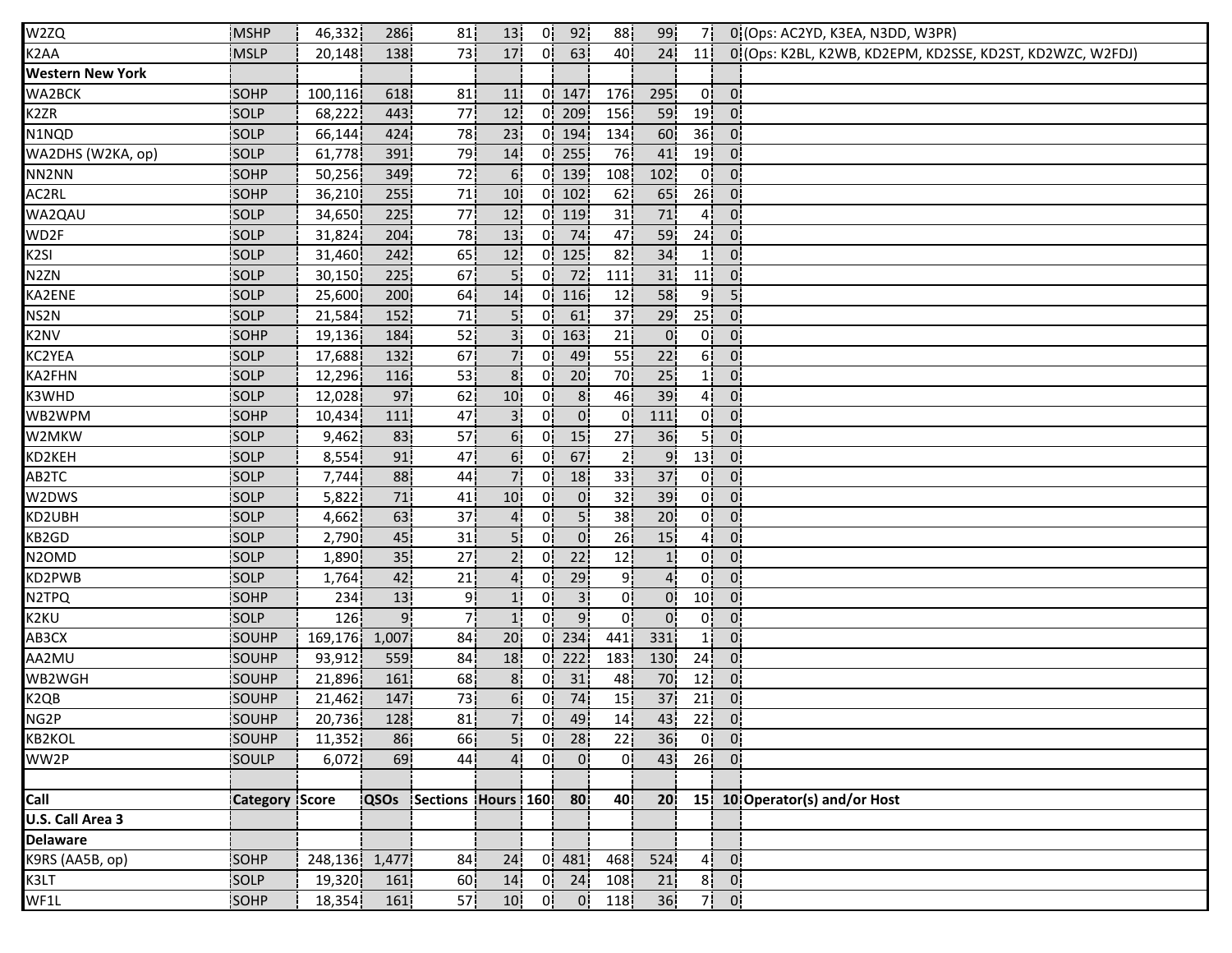| N8NA                 | SOLP        | 13,950  | 155  | 45              | 2 <sup>1</sup>  | 0!             | 155            | 0!              | 0!             | 0!              | 0 <sub>1</sub> |                                                  |
|----------------------|-------------|---------|------|-----------------|-----------------|----------------|----------------|-----------------|----------------|-----------------|----------------|--------------------------------------------------|
| N3MWQ                | <b>SOHP</b> | 12,544  | 112  | 56              | 71              | 01             | 0 <sup>1</sup> | 45              | 48             | 19 <sup>1</sup> | 0 <sup>1</sup> |                                                  |
| KE5NJ                | SOLP        | 3,534   | 57   | 31              | 3'              | 01             | 35             | 22              | 0 <sup>1</sup> | 01              | 0:             |                                                  |
| KF3BT                | SOLP        | 1,364   | 31   | 22              | 41              | 0 <sup>1</sup> | $0^{\dagger}$  | 27 <sub>1</sub> | $4^{\dagger}$  | 0İ              | 0:             |                                                  |
| W3RLO                | SOLP        | 828     | 23   | 18              | 2 <sub>i</sub>  | 01             | 0 <sup>1</sup> | 81              | 11             | 4i              | 0.             |                                                  |
| NW3Y                 | SOUHP       | 34,040  | 230  | 74              | 3 <sup>1</sup>  | 0 <sup>1</sup> | 174            | 0 <sup>1</sup>  | 44             | 12              | $\overline{0}$ |                                                  |
| AC3LZ                | SOUHP       | 30,338  | 197  | 77              | 9 <sup>1</sup>  | 0!             | 88             | 27              | 49             | 33!             | 0!             |                                                  |
| W3TAS                | SOULP       | 5,460   | 65   | 42              | 6 <sup>1</sup>  | 0 <sup>1</sup> | 3 <sup>1</sup> | 38              | 15             | 9               | 0 <sup>1</sup> |                                                  |
| Eastern Pennsylvania |             |         |      |                 |                 |                |                |                 |                |                 |                |                                                  |
| K3HW                 | SOLP        | 38,064  | 244  | 78              | 12              | 01             | 86             | 133             | 17             | 8 <sup>1</sup>  | 0'             |                                                  |
| NE31                 | SOLP        | 17,270  | 157  | 55              | 4 <sup>i</sup>  | 0i             | 37             | 88              | 15             | 17 <sup>1</sup> | 0 <sup>1</sup> |                                                  |
| W2MC                 | SOLP        | 16,864  | 136  | 62              | 9 <sub>1</sub>  | 01             | 12             | 82              | 37             | 5 <sup>1</sup>  | $0^{\circ}$    |                                                  |
| KD3HN                | SOLP        | 15,494  | 127  | 61              | 5!              | 01             | 89             | 23              | 15             | 0 <sup>1</sup>  | 0 <sub>1</sub> |                                                  |
| NT3V                 | SOLP        | 15,250  | 125  | 61              | 9 <sup>1</sup>  | 0!             | $\mathbf{0}$   | 66              | 59             | 0!              | 0!             |                                                  |
| W3WHK                | SOLP        | 12,896  | 124  | 52              | 9 <sub>1</sub>  | 0!             | 44             | 51              | 27             | 2 <sub>1</sub>  | 0 <sup>1</sup> |                                                  |
| KC3RDV               | <b>SOHP</b> | 12,688  | 122  | 52              | 8 <sup>1</sup>  | 01             | $\overline{0}$ | 79              | 31             | 12 <sub>1</sub> | 0 <sup>1</sup> |                                                  |
| N3HCN                | SOLP        | 8,976   | 88   | 51              | 3 <sup>1</sup>  | 0 <sup>1</sup> | 39             | 49              | $\overline{0}$ | 0!              | 0 <sup>1</sup> |                                                  |
| KN3A                 | SOQRP       | 7,200   | 80   | 45              | 5i              | 01             | 29             | 29              | 21             | 1 i             | 0.             |                                                  |
| WA3AAN               | SOHP        | 6,048   | 72   | 42              | 3i              | 01             | 23             | 25              | 24             | 0i              | 0.             |                                                  |
| WB3JAC               | SOLP        | 4,680   | 60   | 39              | 7.              | 0.             | 15             | 34              | 11             | 0 <sup>1</sup>  | 0 <sub>1</sub> |                                                  |
| KD3RF                | SOLP        | 4,514   | 61   | 37              | 4 <sub>1</sub>  | 0 <sup>1</sup> | 16             | 23              | 9              | 13              | 0 <sub>1</sub> |                                                  |
| WR1B                 | SOHP        | 3,468   | 51   | 34              | 4 <sub>1</sub>  | 0!             | 24             | 9 <sub>1</sub>  | 16             | 2 <sub>1</sub>  | $\mathbf{0}$   |                                                  |
| WB3AVZ               | SOLP        | 748     | 22   | 17              | 1!              | 0 <sub>1</sub> | $\overline{0}$ | 22              | $\overline{0}$ | 0 <sup>1</sup>  | 0 <sup>1</sup> |                                                  |
| KC3SXU               | SOLP        | 264     | 12   | 11              | 2 <sub>1</sub>  | 01             | 0 <sub>1</sub> | 11              | 11             | 0 <sup>1</sup>  | 0 <sup>1</sup> |                                                  |
| AJ3DI                | <b>SOLP</b> | 216     | 12   | ا 9             | 1 <sup>i</sup>  | 01             | 0 <sub>1</sub> | 11              | 11             | Οi              | 0 <sup>1</sup> |                                                  |
| N3YQG                | SOLP        | 180     | 9.   | 10 <sub>1</sub> | 1 <sub>i</sub>  | 0.             | 0 <sub>1</sub> | 61              | $\overline{3}$ | οi              | 01             |                                                  |
| KB3IPZ               | SOLP        | 21      | 1!   | $\mathbf{1}$    | 1!              | 0 <sub>1</sub> | 0 <sup>1</sup> | 1!              | 0 <sub>1</sub> | 0!              | $\mathbf{0}$   |                                                  |
| K3MD                 | SOUHP       | 149,898 | 903  | 83              | 21              | 0 <sup>1</sup> | 453            | 107             | 314            | 29              | $\overline{0}$ |                                                  |
| K3WW                 | SOUHP       | 126,672 | 754  | 84              | 17 <sup>1</sup> | 0!             | 345            | 111             | 195            | 103             | $\overline{0}$ |                                                  |
| K3WJV                | SOUHP       | 121,128 | 721  | 84              | 18              | 0!             | 322            | 179             | 161            | 59              | 0 <sub>1</sub> |                                                  |
| NF3R                 | SOULP       | 95,120  | 580  | 82              | 17              | Οİ             | 350            | 117             | 88             | 25 <sup>1</sup> | 0 <sup>1</sup> |                                                  |
| KD3TB                | SOUHP       | 72,072  | 462  | 78              | 9               | 0.             | 259            | 35              | 152            | 16              | 0 <sub>1</sub> |                                                  |
| W3FIZ                | SOUHP       | 62,484  | 381  | 82              | 11              | 0i             | 151            | 117             | 101            | 12 <sub>1</sub> | 01             |                                                  |
| WY3A                 | SOUHP       | 45,280  | 283  | 80              | 6 <sub>1</sub>  | 0 <sup>1</sup> | 142            | 53              | 72             | 16              | 0 <sub>1</sub> |                                                  |
| K3CY                 | SOUHP       | 26,320  | 188  | 70              | 4 <sup>1</sup>  | 0 <sub>1</sub> | 88             | 6 <sup>1</sup>  | 94             |                 | $0$ $0$        |                                                  |
| WM3O                 | SOULP       | 22,750  | 175! | 65              | 9 <sup>1</sup>  | 0 <sup>1</sup> | 1              | 122             | 49             | 3ļ              | $\overline{0}$ |                                                  |
| WA1HEW               | SOULP       | 22,050  | 175  | 63              | 13              | 0 <sup>1</sup> | 94             | 20              | 60             | 1 <sup>1</sup>  | $\overline{0}$ |                                                  |
| N3RM                 | SOUHP       | 17,820  | 110  | 81              | 7 <sup>1</sup>  | 0 <sup>1</sup> | 29             | 19              | 49             | 13 <sup>1</sup> | 0 <sup>1</sup> |                                                  |
| W3FV                 | SOUHP       | 12,198  | 107  | 57              | 3 <sup>1</sup>  | 0 <sup>1</sup> | 39             | 24              | 36             | 8 <sub>1</sub>  | 0 <sup>1</sup> |                                                  |
| NY3A                 | SOUHP       | 7,200   | 100  | 36              | 1i              | 0i             | 100            | 0 <sub>i</sub>  | 0 <sub>i</sub> | ο¦              | 0 <sub>1</sub> |                                                  |
| AA3K                 | SOULP       | 800     | 25   | 16              | 1 <sup>i</sup>  | 0 <sup>1</sup> | 8 <sup>1</sup> | 6 <sup>1</sup>  | 2 <sub>1</sub> | 9 <sup>1</sup>  | 0 <sup>1</sup> |                                                  |
| W3ZGD                | <b>MSLP</b> | 61,600  | 385  | 80 <sub>1</sub> | 21              |                | $0$ 176        | 136             | 38             | 35 <sub>1</sub> |                | 0 (Ops: K3NK, KC3IPF, KO3T, W3SLW, WB3FQI, WS3C) |
| KB3NRY               | MSLP        | 1,728   | 36   | 24              | 4 <sup>1</sup>  | 0 <sup>1</sup> | 3 <sup>1</sup> | 15              | 0 <sub>1</sub> | 18 <sup>1</sup> |                | 0 (Ops: KB3NRY, KB3PJD)                          |
| Maryland-DC          |             |         |      |                 |                 |                |                |                 |                |                 |                |                                                  |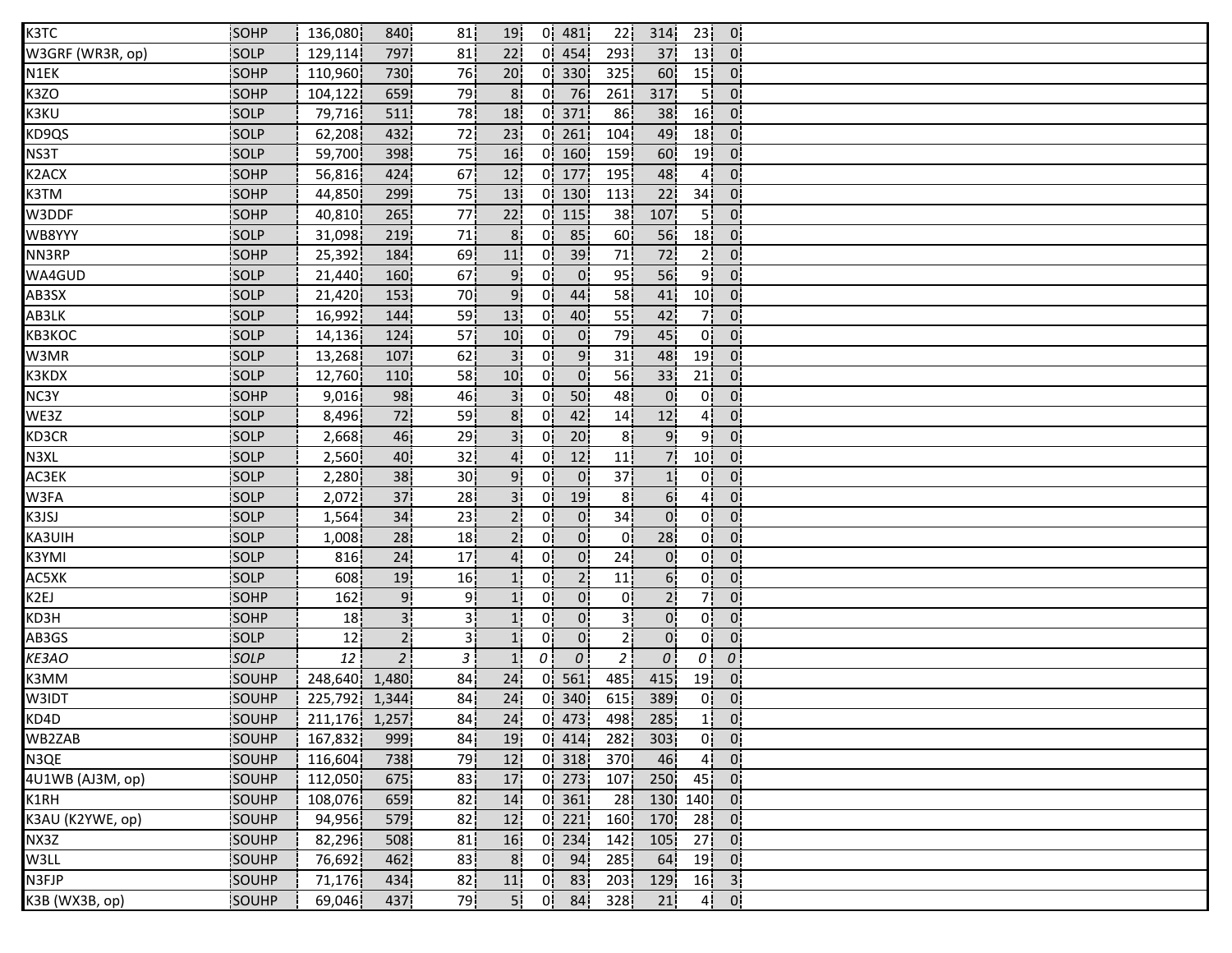| W3UL                 | SOUHP        | 67,040  | 419             | 80              | 11              |                | $0$ 274           | 68  | 70              | 7!              | $\overline{0}$                          |                                                             |
|----------------------|--------------|---------|-----------------|-----------------|-----------------|----------------|-------------------|-----|-----------------|-----------------|-----------------------------------------|-------------------------------------------------------------|
| N3YUG                | SOUHP        | 53,592  | 348             | 77              |                 | 0'             | $\overline{0}$    | 217 | 127             | 4!              | $\mathbf{0}$                            |                                                             |
| AK3B                 | SOUHP        | 48,480  | 303             | 80              | 12              |                | 01108             | 113 | 68              | 13              | 1                                       |                                                             |
| N8IVN                | <b>SOUHP</b> | 40,344  | 246             | 82              | 10              |                | 0 100             | 111 | 26              | 9i              | 0:                                      |                                                             |
| N3AM                 | SOUHP        | 39,974  | 253             | 79              | 6 <sub>1</sub>  | 0i             | $-57$             | 77  | 92              | 27 <sub>1</sub> | $\overline{0}$                          |                                                             |
| WA3AER               | SOUHP        | 37,914  | 267             | 71              | 8 <sup>1</sup>  |                | $0$   133         | 47  | 87              | 0¦              | 0 <sup>1</sup>                          |                                                             |
| KC3QVQ               | SOULP        | 36,450  | 243             | 75              | 14              |                | $0$   189         | 24  | 23              | 7¦              | 0 <sup>1</sup>                          |                                                             |
| N4ZR                 | SOUHP        | 27,048  | 196             | 69              | 6 <sup>1</sup>  | 0!             | 38                | 59  | 93              | 6 <sup>1</sup>  | 0 <sup>1</sup>                          |                                                             |
| KC3PRO (N3QE, op)    | SOUHP        | 26,730  | 243             | 55              |                 |                | $0$   173         | 47  | 23              | 0!              | 0 <sup>1</sup>                          |                                                             |
| N3DUE                | SOUHP        | 24,640  | 160             | 77              | 12              | 01             | 77                | 46  | 32              | 5 <sup>1</sup>  | $0^{\circ}$                             |                                                             |
| W3OU                 | SOUHP        | 21,158  | 149             | 71i             | 6 <sub>1</sub>  | 0i             | 49                | 35  | 48              | 17 <sub>1</sub> | $\overline{0}$                          |                                                             |
| WT3K                 | SOUHP        | 20,264  | 149             | 68              | 7i              | 0¦             | 49                | 36  | 43              | 21 <sub>1</sub> | 0 <sub>1</sub>                          |                                                             |
| KA3YJM               | SOUHP        | 19,454  | 137             | 71              | 8 <sup>1</sup>  | 0!             | 25                | 67  | 36              | 9 <sup>1</sup>  | $\mathbf{0}$                            |                                                             |
| K1BZ                 | SOUHP        | 17,680  | 130             | 68              | 5 <sub>1</sub>  | 0!             | 61                | 36  | 17              | 16!             | $\mathbf{0}$                            |                                                             |
| NT3U                 | SOUHP        | 15,520  | 97              | 80              |                 | 0!             | 43                | 27  | 22              | 4 <sub>1</sub>  | $\mathbf{1}$                            |                                                             |
| AG4Q                 | SOULP        | 14,874  | 111             | 67              | 9'              | 0'             | 65                | 20  | 15              | 10 <sup>1</sup> | $\mathbf{1}$                            |                                                             |
| KE3GK                | SOUHP        | 13,272  | 84              | 79              | 6 <sup>1</sup>  | 01             | 24                | 27  | 22              | 11!             | $0^{\prime}$                            |                                                             |
| WC3N                 | SOUHP        | 12,640  | 80              | 79              | 5i              | 0i             | 34                | 14  | 28              | 41              | 0 <sup>1</sup>                          |                                                             |
| KC3PCY               | SOULP        | 5,280   | 60              | 44              | 10 <sup>1</sup> | 01             | $\overline{0}$    | 38  | 11              | 11              | 0 <sub>1</sub>                          |                                                             |
| N3WDL                | SOULP        | 2,552   | 44              | 29              |                 | 01             | 0 <sub>1</sub>    | 29  | 7 <sub>1</sub>  | 8 <sub>1</sub>  | $\mathbf{0}$                            |                                                             |
| AJ3M                 | <b>SOULP</b> | 476     | 17              | 14              | 1!              | 0 <sup>1</sup> | 0 <sup>1</sup>    | 17  | $\overline{0}$  | 0 <sub>1</sub>  | $\overline{0}$                          |                                                             |
| N3OC                 | MSHP         | 224,448 | 1,336           | 84              | 24              |                | $0 \mid 446 \mid$ | 447 | 407             | 36 <sup>1</sup> |                                         | 0 (Ops: N3OC, WR3Z)                                         |
| K3AJ                 | <b>MSHP</b>  | 149,566 | 901             | 83              | 21              | 0!             | 353               | 344 | 196             | 8!              |                                         | 0 (Ops: K3AJ, KB3IKC, ND3D)                                 |
| K3MTR                | <b>MSHP</b>  | 122,176 | 736             | 83              | 24              |                | $0$ 316           | 239 | 161             | 20 <sub>1</sub> |                                         | 0. (Ops: KØOO, K3MTR, KA6PNL, KB3VQC, N3DPB, WA3EKL, WT3K)  |
| K3CCR                | <b>MSHP</b>  | 113,904 | 678             | 84              | 24              |                | $0$ 271           | 143 | 256             | 8i              |                                         | 0 (Ops: N3UM, W5MPB)                                        |
|                      |              |         |                 |                 |                 |                |                   |     |                 |                 |                                         | (Ops: KB3MCP, KB3MCQ, KB3MCS, KC3FYZ, KC3FZA, N3JEM, N3OZS, |
| WN3N                 | <b>MSLP</b>  | 42,180  | 285             | 74              | 20 <sub>1</sub> |                | $0$   118         | 101 | 51              | 15 <sub>1</sub> |                                         | 0 N3TOH, WN3N)                                              |
| KB3MCL               | <b>MSLP</b>  | 20,790  | 189             | 55              | 10 <sub>1</sub> |                | $0$ 146           | 44  | $-2$            |                 |                                         | 0 (Ops: KB3MCL, KC3QNK)                                     |
| W3EAX                | lS.          | 57,512  | 364             | 79              | 6 <sup>1</sup>  |                | $0$   151         | 161 | 48              | 4!              |                                         | 0 (Ops: K3TN)                                               |
| Western Pennsylvania |              |         |                 |                 |                 |                |                   |     |                 |                 |                                         |                                                             |
| W3RA (W3WC, op)      | SOHP         | 58,672  | 386             | 76              | 12              | 01             | 63                | 257 | 65              | 11              | $\mathbf{0}$                            |                                                             |
| KC3R (NK8Q, op)      | <b>SOHP</b>  | 51,984  | 342             | 76              |                 | 0i             | 223               | 38  | 81              | 0 <sup>1</sup>  | 0 <sup>1</sup>                          |                                                             |
| WA3HGW               | <b>SOHP</b>  | 40,872  | 262             | 78              | 11              | 01.            | 148               | 41  | 52              | 21              | 01                                      |                                                             |
| NØQQ                 | SOHP         | 13,924  | 118             | 59              | 4i              | 0i             | 48                | 70  | $\overline{0}$  | 01              | 0 <sub>1</sub>                          |                                                             |
| KR3L                 | SOLP         | 11,424  | 112             | 51              | 9 <sub>1</sub>  |                | $0$ 56            | 24  | 32 <sup>1</sup> |                 | $0$ $0$                                 |                                                             |
| WB3AVD               | SOLP         | 8,446   | 103             | 41 <sub>1</sub> | 6 <sup>1</sup>  |                | $0$ 25            | 68  | 8 <sub>1</sub>  |                 | $2$ 0                                   |                                                             |
| N3VYZ                | SOLP         | 7,896   | 94!             | 42              | 8 <sup>1</sup>  | 0!             | $\overline{0}$    | 94  | 0!              |                 | $0$ $0$                                 |                                                             |
| N3VFK                | <b>SOLP</b>  | 6,336   | 72              | 44              | 7 <sup>1</sup>  | 01             | 10                | 29  | 26              | 71              | $\overline{0}$                          |                                                             |
| KF3EB                | <b>SOLP</b>  | 5,762   | 67i             | 431             | 8 <sub>1</sub>  | 01             | 0 <sub>1</sub>    | 45  | $\mathbf{1}$    | 21              | $\mathbf{0}$                            |                                                             |
| K3SBE                | SOLP         | 4,176   | 58              | 36 <sub>1</sub> | 51              | 0 <sub>i</sub> | 0i                | 34¦ | 24              | 0 <sub>i</sub>  | 0.                                      |                                                             |
| KA3UIP               | SOLP         | 3,720   | 62              | 30 <sub>1</sub> | 5.              | 0i             | 0i                | 62  | $0^{\circ}$     | 0 <sub>1</sub>  | 0 <sup>1</sup>                          |                                                             |
| KA3KSP               | SOLP         | 924     | 22              | 21 <sub>i</sub> | 2 <sub>1</sub>  | 0 <sup>1</sup> | 6 <sub>1</sub>    | 11  | 5 <sub>i</sub>  | 0!              | $\overline{0}$                          |                                                             |
| KE3KD                | SOLP         | 840     | 21              | 20 <sub>1</sub> | 2 <sub>1</sub>  | 0!             | 0 <sub>1</sub>    | 12  | 8 <sub>1</sub>  | $1\vert$        | $\mathbf{0}$                            |                                                             |
| N3EVN                | SOLP         | 264     | 12 <sub>1</sub> | 11              | 3.              | 0!             | 1!                | 71  | $\overline{4}$  |                 | $0\begin{bmatrix} 0 \\ 0 \end{bmatrix}$ |                                                             |
|                      |              |         |                 |                 |                 |                |                   |     |                 |                 |                                         |                                                             |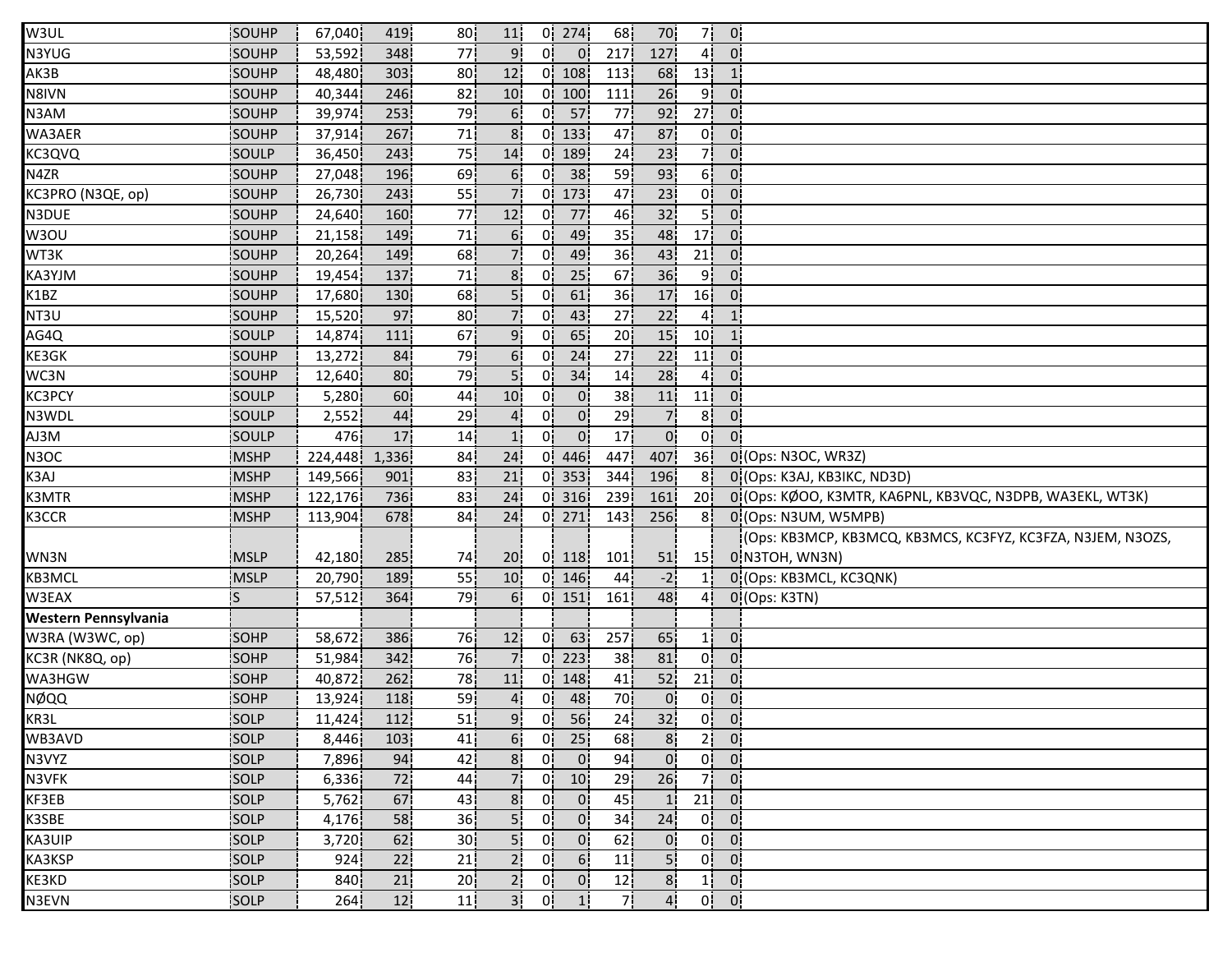| N3XF             | SOUHP                 | 136,286          | 821!           | 83                 | 15              |                | $0$ 229         | 314!            | 204             | 74              | 0 <sub>1</sub>    |                               |
|------------------|-----------------------|------------------|----------------|--------------------|-----------------|----------------|-----------------|-----------------|-----------------|-----------------|-------------------|-------------------------------|
| K3UA             | SOUHP                 | 91,020           | 555            | 82                 | 10              | ΩL             | 516             | 10              | 11              | 18 <sup>1</sup> | 0:                |                               |
| AG3I             | SOUHP                 | 43,168           | 304            | 71                 | 10              | 01             | 247             | 42              | 10 <sup>1</sup> | 5!              | $0^{\prime}$      |                               |
| W7LG             | SOUQRP                | 34,870           | 317            | 55                 | 7 <sup>1</sup>  | 0.             | 120             | 176             | 21              | 01              | 0 <sup>1</sup>    |                               |
| N3SD             | SOULP                 | 21,330           | 237            | 45                 | 3 <sup>1</sup>  | 01             | 206             | 27              | 4 <sup>i</sup>  | οi              | 0                 |                               |
| N3DRL            | SOULP                 | 9,810            | 109            | 45                 | 6!              | 0!             | 63              | 30 <sub>1</sub> | 16              | 0 <sup>1</sup>  | $\overline{0}$    |                               |
|                  |                       |                  |                |                    |                 |                |                 |                 |                 |                 |                   |                               |
| Call             | <b>Category Score</b> |                  | QSOs           | Sections Hours 160 |                 |                | 80              | 40              | 20 <sub>1</sub> |                 |                   | 15 10 Operator(s) and/or Host |
| U.S. Call Area 4 |                       |                  |                |                    |                 |                |                 |                 |                 |                 |                   |                               |
| <b>Alabama</b>   |                       |                  |                |                    |                 |                |                 |                 |                 |                 |                   |                               |
| KA3BZO           | <b>SOHP</b>           | 22,320           | 186            | 60                 | 5 <sup>1</sup>  | 0i             | 40              | 14              | 120             | 12 <sup>1</sup> | 0 <sup>1</sup>    |                               |
| N4NM             | SOQRP                 | 11,448           | 108            | 53                 | 5i              | 01             | $\overline{0}$  | 39              | 53              | 16 <sub>1</sub> | $\overline{0}$    |                               |
| KU4VY            | SOHP                  | 7,636            | 83             | 46                 | 9 <sub>i</sub>  | 01             | 25 <sub>1</sub> | 01              | 59              | $-1$            | 0 <sub>1</sub>    |                               |
| N4KGL            | SOLP                  | 3,264            | 48             | 34                 | 4 <sup>1</sup>  | 0.             | 0 <sup>1</sup>  | 0 <sup>1</sup>  | 45              | 3¦              | 0 <sup>1</sup>    |                               |
| WE5TM            | SOLP                  | 1,364            | 31             | 22                 | 1!              | 0!             | $\mathbf{0}$    | 31 <sub>1</sub> | 0 <sup>1</sup>  | 0 <sup>1</sup>  | 0 <sup>1</sup>    |                               |
| KY4HV            | SOLP                  | 836              | 22             | 19                 | 2!              | 0!             | $\mathbf{0}$    | 22              | $\overline{0}$  | 0!              | 0 <sup>1</sup>    |                               |
| AA4BM            | SOLP                  | 760              | 20             | 19                 | 2 <sub>1</sub>  | 0 <sup>1</sup> | 0 <sup>1</sup>  | 3 <sub>1</sub>  | 17              | 0 <sup>1</sup>  | 0 <sup>1</sup>    |                               |
| <b>WD5FCA</b>    | SOLP                  | 286 <sup>1</sup> | 13             | 11                 | 1 <sup>i</sup>  | 01             | $\overline{0}$  | зі              | 10 <sup>1</sup> | 0i              | 0 <sup>1</sup>    |                               |
| K4AB             | SOUHP                 | 238,392          | 1,419          | 84                 | 24              | 01             | 488             | 636             | 287             | 8 <sub>1</sub>  | 0                 |                               |
| K4WI             | SOUHP                 | 48,380           | 295            | 82                 | 9 <sub>1</sub>  | 0.             | 73              | 174             | 33              | 15              | 0 <sup>1</sup>    |                               |
| KC4HW            | SOUHP                 | 10,920           | 105            | 52                 | 2 <sub>1</sub>  | 0 <sup>1</sup> | 29              | 76              | $\overline{0}$  | ο¦              | 0 <sub>1</sub>    |                               |
| N4JN             | SOULP                 | 2,924            | 43             | 34                 | 4 <sup>1</sup>  | 0!             | $\overline{a}$  | 22              | 10              | 7!              | 0:                |                               |
| KT4XA            | <b>MSLP</b>           | 15,996           | 129            | 62                 | 8 <sup>1</sup>  | 0!             | 16              | 24              | 54              | 35 <sub>1</sub> |                   | 0 (Ops: K4CNY, NV4B)          |
| Georgia          |                       |                  |                |                    |                 |                |                 |                 |                 |                 |                   |                               |
| <b>N4OO</b>      | <b>SOLP</b>           | 177,408          | 1,056          | 84                 | 24              |                | 0 402           | 467             | 174             | 13              | $\mathbf{0}$      |                               |
| KU8E             | SOHP                  | 168,324          | 1,014          | 83                 | 22              | 01             | 288             | 436             | 265             | 25              | 01                |                               |
| K4BAI            | SOHP                  | 105,944          | 646            | 82                 | 19              | 0i             | 301             | 196             | 118             | 31              | 0 <sub>1</sub>    |                               |
| KM4OZ            | SOLP                  | 43,056           | 276            | 78                 | 15              | 0!             | 110             | 64              | 68              | 34              | 0 <sup>1</sup>    |                               |
| W4FNZ            | SOHP                  | 25,404           | 174            | 73                 | 10 <sup>1</sup> | 0'             | 87              | 35              | 19              | 32              | 1 <sub>1</sub>    |                               |
| K4BBH            | SOHP                  | 16,520           | 140            | 59                 | 5!              | 0!             | 59              | 42              | 15              | 24              | 0 <sub>1</sub>    |                               |
| NT4OM            | SOLP                  | 14,012           | 113            | 62                 | 10 <sub>1</sub> | 01             | 32              | 44              | 18              | 19              | 0 <sup>1</sup>    |                               |
| NJ8J             | SOLP                  | 9,240            | 110            | 42                 | 5i              | 01             | 86              | 24              | 0 <sup>1</sup>  | 0 <sup>1</sup>  | 0 <sup>1</sup>    |                               |
| KN4ADM           | SOLP                  | 6,480            | 72             | 45                 | 41              | 0i             | $\mathbf{0}$    | 41              | 20              | 11              | 0                 |                               |
| K4JDA            | SOLP                  | 2,992            | 44             | 34                 | 3 <sup>1</sup>  | 0¦             | 12              | 4 <sub>1</sub>  | 28              | 0 <sup>1</sup>  | 0 <sup>1</sup>    |                               |
| KK4CS            | SOLP                  | 2,940            | 49             | 30 <sub>1</sub>    | 6 <sup>1</sup>  | 0 <sup>1</sup> | $\overline{0}$  | 14              | 21              |                 | $14$ 0            |                               |
| K4EAK            | SOHP                  | 1,120            | 28             | 20 <sub>1</sub>    | 2 <sup>1</sup>  | 0!             | 0 <sup>1</sup>  | 18              | 10              |                 | $0 \vert 0 \vert$ |                               |
| KK4DQO           | SOLP                  | 714              | 21             | 17                 | 3 <sup>1</sup>  | 0 <sup>1</sup> | 0 <sup>1</sup>  | 6!              | $\mathbf{0}$    |                 | $15$ 0            |                               |
| N4TOL            | <b>SOQRP</b>          | 612              | 18             | 17 <sup>1</sup>    | 2 <sub>1</sub>  | $\overline{0}$ | $\overline{0}$  | 21              | 12              | 41              | $\overline{0}$    |                               |
| KT4XN            | <b>SOHP</b>           | 390              | 15             | 13!                | 1 <sub>1</sub>  | 0 <sup>1</sup> | 0 <sub>1</sub>  | 51              | 10              | 0 i             | 0:                |                               |
| <b>KM4TLR</b>    | SOLP                  | 180              | 10             | 9                  | $1 \cdot$       | $\theta$       | $\overline{o}$  | 8 <sup>1</sup>  | 2 <sub>1</sub>  | $\overline{o}$  | $\theta$          |                               |
| KN4ETD           | SOLP                  | 162              | 9 <sub>i</sub> | 9i                 | 1 <sub>i</sub>  | 0 <sup>1</sup> | 0 <sup>1</sup>  | 4 <sup>1</sup>  | 5 <sub>1</sub>  | 0               | $\overline{0}$    |                               |
| AA5JF            | SOUHP                 | 117,260          | 715            | 82                 | 18              |                | $0$ 297         | 264             | 135             |                 | $19$ 0            |                               |
| W4TM             | SOULP                 | 32,472           | 198            | 82                 | 14              | 0 <sup>1</sup> | 85              | 43              | 39              |                 | $31$ 0            |                               |
| K4VTE            | SOULP                 | 24,272           | 164            | 74                 | 10              | 0!             | 56              | 69              | 30 <sub>1</sub> |                 | $9$ 0             |                               |
|                  |                       |                  |                |                    |                 |                |                 |                 |                 |                 |                   |                               |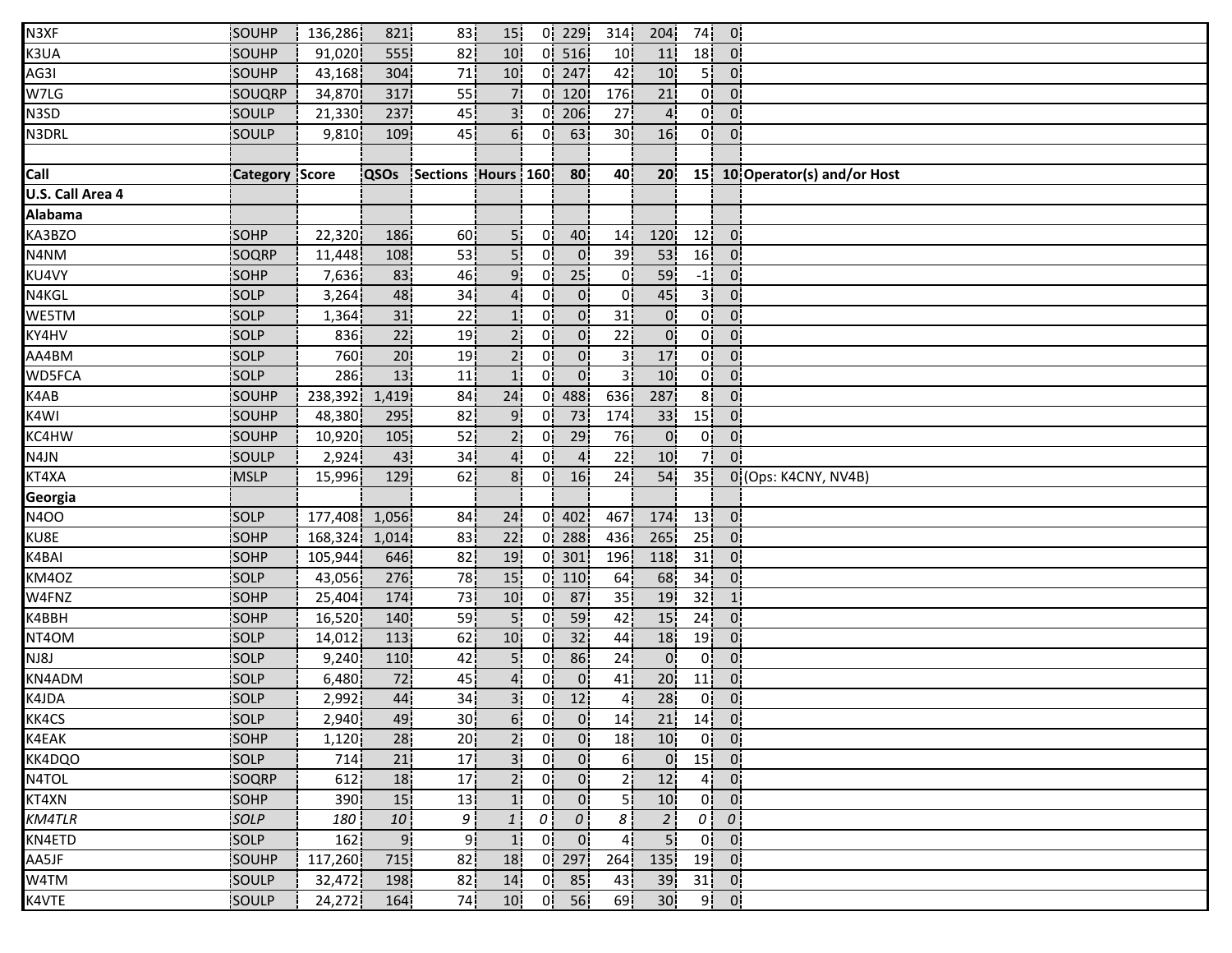| KB4KBS                | SOULP       | 23,168  | 181 <sup> </sup> | 64              | 6 <sup>1</sup>  | 0!             | 181            | 0!              | $\overline{0}$  | 0!              | 0 <sup>1</sup>             |                                    |
|-----------------------|-------------|---------|------------------|-----------------|-----------------|----------------|----------------|-----------------|-----------------|-----------------|----------------------------|------------------------------------|
| AA4LR                 | SOULP       | 15,732  | 138              | 57              | $\mathbf{4}$    | 0'             | $\mathbf{0}$   | 84              | 32              | 22!             | $\overline{0}$             |                                    |
| K4SHW                 | SOUHP       | 13,920  | 120              | 58              | 9 <sup>1</sup>  | 01             | 41             | 41              | 25              | 13 <sup>1</sup> | $\overline{0}$             |                                    |
| N1MHV                 | SOUHP       | 13,764  | 93               | 74              | 71              | 01             | 23             | 53              | 10              | 71              | 0:                         |                                    |
| KO4QZY                | SOULP       | 3,740   | 55 <sub>1</sub>  | 34              | 6 <sub>i</sub>  | 0i             | 19             | 34              | 2 <sub>1</sub>  | 0 <sup>1</sup>  | 0 <sub>1</sub>             |                                    |
| K4ELI                 | SOUHP       | 1,748   | 38               | 23              | 2 <sub>1</sub>  | $\overline{0}$ | $\overline{0}$ | 01              | 20 <sub>1</sub> | 18              | $\mathbf{0}$               |                                    |
| WW4XX                 | <b>MSHP</b> | 138,096 | 822              | 84              | 14              | 0!             | 305            | 281             | 203             | 33              |                            | 0 (Ops: KM4DAY, LZ4AX)             |
| W4AQL                 | ls          | 143,640 | 855              | 84              | 24              |                | $0$   178      | 335!            | 316             | 26              |                            | 0 (Ops: KN8U, KY1FF, W4ATL, W4MOG) |
| Kentucky              |             |         |                  |                 |                 |                |                |                 |                 |                 |                            |                                    |
| ND4Y                  | SOHP        | 205,632 | 1,224            | 84              | 23              | 01             | 525            | 497             | 187             | 15              | $\overline{0}$             |                                    |
| N4ZY                  | <b>SOHP</b> | 77,080  | 470              | 82              | 13              | 0i             | 97             | 208             | 51              | 113             | 1 <sup>i</sup>             |                                    |
| WA4YJB                | SOLP        | 20,100  | 134              | 75              | 10 <sup>1</sup> | 0i             | 32             | 59              | 31              | 12              | 0 <sub>i</sub>             |                                    |
| KG2E                  | SOLP        | 19,278  | 153              | 63              | 14              | 0¦             | 56             | 41              | 49              | 7 <sup>1</sup>  | 0 <sup>1</sup>             |                                    |
| KO4BVP                | SOLP        | 11,700  | 130              | 45              | 9               | 01             | 102            | 23              | 5 <sup>1</sup>  | 0 <sup>1</sup>  | 0 <sup>1</sup>             |                                    |
| KF5MU                 | SOHP        | 10,920  | 105              | 52              | 9 <sub>1</sub>  | 0!             | 19             | 23              | 24              | 39              | 0 <sup>1</sup>             |                                    |
| N4JKO                 | SOLP        | 10,608  | 104              | 51              | 6!              | 0'             | 6 <sup>1</sup> | 35              | 44              | 19              | 0 <sup>1</sup>             |                                    |
| KC4WQ                 | <b>SOLP</b> | 9,940   | 70               | 71              | 3 <sup>1</sup>  | 0 <sup>1</sup> | 8 <sup>1</sup> | 32              | 16              | 14 <sup>1</sup> | 0'                         |                                    |
| W4RLB                 | SOLP        | 6,942   | 89               | 39              | 10 <sup>1</sup> | 01             | 7i             | 51              | 31              | 01              | 0:                         |                                    |
| W4LC                  | SOLP        | 6,708   | 86               | 39              |                 | 01             | $\overline{0}$ | 01              | 86              | 0i              | $0^{\circ}$                |                                    |
| WD4KTF                | SOLP        | 1,232   | 28               | 22              | 3 <sup>1</sup>  | 0.             | 0 <sub>1</sub> | 18              | 9 <sub>1</sub>  | 1 <sub>1</sub>  | 0 <sup>1</sup>             |                                    |
| K4SPO                 | SOLP        | 756     | 18               | 21              | 2 <sub>1</sub>  | 0 <sup>1</sup> | $\overline{0}$ | 01              | 18              | 0¦              | $\overline{0}$             |                                    |
| KR4GT                 | SOQRP       | 640     | 20 <sup>1</sup>  | 16              | 2 <sup>1</sup>  | 0!             | 0 <sup>1</sup> | 20 <sup>1</sup> | 0 <sub>1</sub>  | 0 <sup>1</sup>  | 0 <sup>1</sup>             |                                    |
| K4FN                  | SOULP       | 40,256  | 272              | 74              | 12              | 0!             | 82             | 169             | 8 <sub>1</sub>  | 13              | 0 <sub>1</sub>             |                                    |
| KA3MTT                | SOUHP       | 37,422  | 231              | 81              | 11              | 0 <sub>1</sub> | 53             | 110             | 44              | 24              | 0 <sup>1</sup>             |                                    |
| AJ4A                  | SOUHP       | 32,400  | 200              | 81              | 15              | 0i             | 75             | 60              | 44              | 21              | 0 <sup>1</sup>             |                                    |
| KO4OL                 | SOUHP       | 25,988  | 178              | 73              | 10 <sub>1</sub> | 01             | 72             | 53              | 40              | 12              |                            |                                    |
| N4RZ                  | SOULP       | 12,784  | 136              | 47              | 2 <sub>1</sub>  | 0.             | 136            | 01              | 0 <sub>1</sub>  | 01              | 0 <sub>1</sub>             |                                    |
| KJ4YLR                | SOUHP       | 11,520  | 96               | 60 <sub>1</sub> | 9 <sub>1</sub>  | 0 <sup>1</sup> | 12             | 58              | 17              | 9 <sub>1</sub>  | 0 <sup>1</sup>             |                                    |
| WX4W                  | <b>MSLP</b> | 113,238 | 699              | 81              | 23              | 0!             | 188            | 368             | 78              | 65 <sup>1</sup> |                            | 0 (Ops: K4MKM, KE4KY, KZ6ZZ, WX4W) |
| <b>North Carolina</b> |             |         |                  |                 |                 |                |                |                 |                 |                 |                            |                                    |
| K3PI                  | SOLP        | 96,300  | 642              | 75              | 23              | 0!             | 275            | 336             | 27              | 4¦              | $\overline{0}$             |                                    |
| W8FN                  | <b>SOHP</b> | 42,768  | 297              | 72              | 10              | 01             | 70             | 144             | 83              | 01              | 0 <sup>1</sup>             |                                    |
| WB4JFS                | SOLP        | 37,088  | 244              | 76              | 17              | 01             | 60             | 88              | 67              | 29 <sub>1</sub> | $0^{\circ}$                |                                    |
| K3YDX                 | SOLP        | 30,900  | 206              | 75              | 9 <sub>i</sub>  | 0 <sub>1</sub> | 66             | 57              | 51              | 32              | 0 <sub>1</sub>             |                                    |
| K4TMC                 | SOLP        | 26,712  | 212              | 63              | 9 <sub>i</sub>  | 0 <sup>1</sup> | 71             | 131             | 10              | 0 <sup>1</sup>  | $\overline{\phantom{0}}$ 0 |                                    |
| W4BBT                 | SOHP        | 17,110  | 145              | 59              | 8 <sup>1</sup>  | 0 <sup>1</sup> | 64             | 39              | 34              |                 | $8$ 0                      |                                    |
| W3DQS                 | SOHP        | 16,320  | <b>136</b>       | 60              | 5!              |                | $0$ 79         | 28              | 29              |                 | $0 \quad 0$                |                                    |
| AI4GR                 | SOLP        | 13,312  | 104              | 64I             | 10              | 01             | 39             | 25              | 29              | 11!             | $\overline{0}$             |                                    |
| AE4Y                  | <b>SOLP</b> | 9,990   | 111              | 45              | 5 <sub>1</sub>  | 01             | 27             | 51              | 30 <sub>1</sub> | 31              | 0:                         |                                    |
| NX9T                  | SOHP        | 9,888   | 103              | 48              | 3 <sup>1</sup>  | 0i             | 26             | 25              | 49              | 3ļ              | 0:                         |                                    |
| KS4S                  | SOLP        | 8,232   | 98               | 42              | 4.              | 0 <sup>1</sup> | 45             | 5 <sub>1</sub>  | 42              | 6 <sup>1</sup>  | $0^{\circ}$                |                                    |
| K4JSK                 | SOLP        | 8,148   | 97               | 42              | 4 <sub>1</sub>  | 0 <sub>1</sub> | $\overline{0}$ | 82              | 8 <sub>1</sub>  | 7¦              | 0 <sub>1</sub>             |                                    |
| KK4RV                 | SOLP        | 8,094   | 71               | 57              | 8 <sub>1</sub>  |                | $0$ 10         | 15              | 38              | 8 <sup>1</sup>  | $\overline{0}$             |                                    |
| W3WDD                 | SOLP        | 8,008   | 91               | 44 <sub>1</sub> | 6!              | 0!             | 19             | 51              | 21              |                 | $0 \vert 0 \vert$          |                                    |
|                       |             |         |                  |                 |                 |                |                |                 |                 |                 |                            |                                    |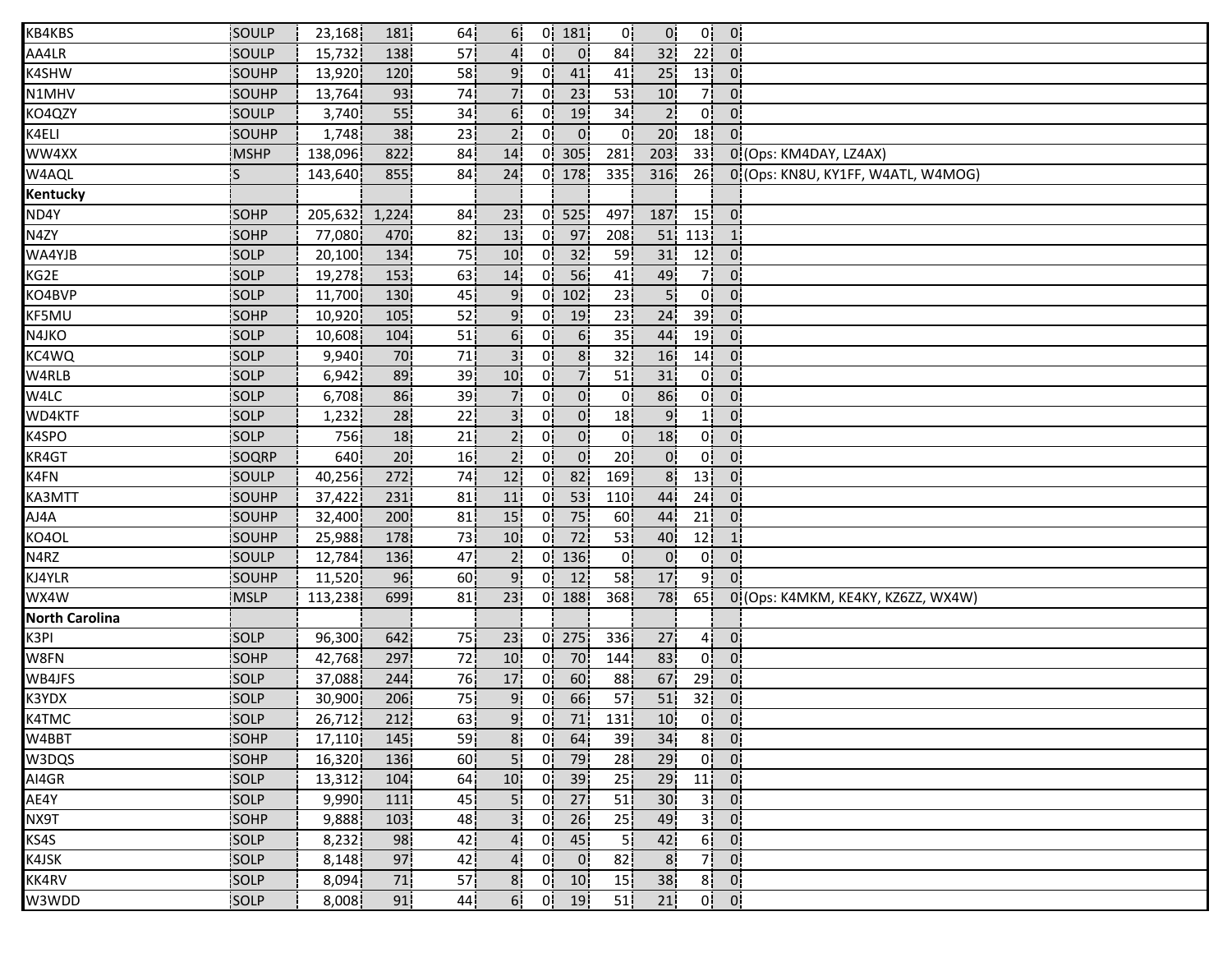| AD8J                    | SOHP         | 5,904   | 72               | 41              | 2 <sup>1</sup> | 0!             | 2 <sup>1</sup> | 36 <sup>1</sup> | 17              | 17              | $\overline{0}$ |                        |
|-------------------------|--------------|---------|------------------|-----------------|----------------|----------------|----------------|-----------------|-----------------|-----------------|----------------|------------------------|
| KK4TBC                  | SOLP         | 4,292   | 58               | 37              | 7 <sup>1</sup> | 01             | 13             | 26              | 15              | 41              | $\overline{0}$ |                        |
| KO4QCC                  | <b>SOLP</b>  | 3,300   | 50               | 33              | 6!             | 01             | 0 <sup>1</sup> | 0               | $\overline{0}$  | 0!              | $\overline{0}$ |                        |
| N4CW                    | SOLP         | 2,240   | 40               | 28              | 1 <sup>i</sup> | Οi             | 9 <sup>1</sup> | 31              | $\overline{0}$  | 0 <sup>1</sup>  | $\mathbf{0}$   |                        |
| NC4MI                   | SOLP         | 1,776   | 37               | 24              | 3i             | 01             | $\overline{0}$ | 9               | 28              | 0i              | $0^{\circ}$    |                        |
| KW4EE                   | SOHP         | 1,218   | 29               | 21              | 2 <sub>i</sub> | 0.             | $\overline{0}$ | 20 <sub>1</sub> | 9 <sub>1</sub>  | 0¦              | $\overline{0}$ |                        |
| K4ME                    | SOLP         | 418     | 19               | 11              | 1!             | 0!             | 0 <sub>i</sub> | 19              | 0 <sup>1</sup>  | 0!              | 0 <sup>1</sup> |                        |
| KO4AKX                  | SOLP         | 364     | 13               | 14              | 3!             | 0!             | $\overline{0}$ | 13              | 0 <sup>1</sup>  | 0¦              | 0 <sup>1</sup> |                        |
| N <sub>2</sub> BT       | SOLP         | 312     | 13               | 12              | 11             | 0!             | 0 <sub>1</sub> | 13              | 0 <sup>1</sup>  | 0!              | 0 <sup>1</sup> |                        |
| N4QM                    | SOHP         | 312     | 13               | 12              | 1 <sup>1</sup> | 0 <sup>1</sup> | $\overline{0}$ | 3!              | 9 <sub>1</sub>  | 1!              | $\mathbf{0}$   |                        |
| W4WNT                   | SOLP         | 200     | 10               | 10 <sub>1</sub> | 1 <sub>i</sub> | 01             | 3 <sup>1</sup> | 5İ              | 2 <sup>1</sup>  | 0i              | $\mathbf{0}$   |                        |
| K4EVT                   | SOLP         | 162     | 9 <sub>1</sub>   | ا 9             | $\mathbf{1}$   | $\theta$       | $\overline{4}$ | 5 <sub>1</sub>  | $\cal O$        | οi              | 0              |                        |
| K4IMP                   | SOLP         | -2 i    | 1i               | 11              | <u>1i</u>      | 01             | $\overline{0}$ | 1i              | $\overline{0}$  | 0 <sup>1</sup>  | $\overline{0}$ |                        |
| KT4Q                    | SOUHP        | 196,728 | 1,171            | 84              | 23             | 0.             | 349            | 400             | 392             | 30 <sub>1</sub> | 0 <sup>1</sup> |                        |
| W4AAA                   | SOULP        | 159,096 | 947              | 84              | 24             | 0!             | 396            | 423             | 110             | 18              | $\overline{0}$ |                        |
| N1LN                    | SOUHP        | 123,816 | 737              | 84              | 12             | 0!             | 291            | 246             | 153             | 47              | $\mathbf{0}$   |                        |
| N4GU                    | SOUHP        | 122,472 | 729              | 84              | 15             | 0!             | 286            | 256             | 169             | 18              | $\mathbf{0}$   |                        |
| <b>NR4O</b>             | <b>SOUHP</b> | 97,362  | 601              | 81              | 14             | 01             | 318            | 206             | 45              | 32              | 0 <sub>1</sub> |                        |
| N4YDU                   | SOUHP        | 52,972  | 323              | 82              |                | 0i             | 245            | 48              | 18              | 12              | 0 <sub>1</sub> |                        |
| NR3X (K4QPL, op)        | SOUHP        | 30,660  | 210              | 73              | 5 <sub>1</sub> | 0!             | 100            | 60              | 37              | 13              | 0 <sup>1</sup> |                        |
| W4RM                    | SOUHP        | 30,240  | 180              | 84              | $\overline{4}$ | 0 <sup>1</sup> | 88             | 36              | 41              | 15              | 0 <sub>1</sub> |                        |
| KN4BIT                  | SOUHP        | 29,808  | 207              | 72              | 14             | 0!             | 76             | 75              | 43              | 13              | $\overline{0}$ |                        |
| N4NTO                   | SOULP        | 20,768  | 176              | 59              | 14             | 0 <sup>1</sup> | 80             | 66              | 19              | 11              | 0 <sub>1</sub> |                        |
| W3OA                    | SOULP        | 19,250  | 125              | 77              | 9              | 01             | 10             | 56              | 38              | 21              | 0 <sup>1</sup> |                        |
| K4XD                    | SOUHP        | 13,778  | 83               | 83              | 7i             | 01             | 37             | 12              | 29              | 5İ              | $\mathbf{0}$   |                        |
| N4TL                    | SOUHP        | 10,400  | 100 <sub>1</sub> | 52              | 2 <sub>i</sub> | 01             | 0 <sub>1</sub> | 57              | 30 <sub>1</sub> | 13              | 0 <sup>1</sup> |                        |
| K <sub>2</sub> SD       | SOUHP        | 8,448   | 88               | 48              | 8 <sub>1</sub> | 0¦             | $\overline{0}$ | 33 <sub>1</sub> | 40              | 15 <sup>1</sup> | $\overline{0}$ |                        |
| K3TD                    | SOUHP        | 4,636   | 61               | 38              | 2 <sup>1</sup> | 0!             | 0 <sup>1</sup> | 42              | 8 <sup>1</sup>  | 11              | 0.             |                        |
| W4MY                    | SOUHP        | 4,484   | 59               | 38              | 3!             | 0 <sup>1</sup> | 22             | 1 <sub>1</sub>  | 32              | 4 <sup>1</sup>  | 0 <sup>1</sup> |                        |
| K3WA                    | SOUHP        | 4,408   | 58               | 38              | 3!             | 0!             | 7 <sub>1</sub> | 39              | 12              | 0 <sup>1</sup>  | $\overline{0}$ |                        |
| K1ZW                    | SOUHP        | 1,440   | 30 <sup>1</sup>  | 24              | 3 <sup>1</sup> | 01             | 0 <sup>1</sup> | 9               | 13              | 8ļ              | $\overline{0}$ |                        |
| K4OV                    | <b>MSHP</b>  | 273,504 | 1,628            | 84              | 24             | 0i             | 451            | 745             | 416             | 16              |                | 0 (Ops: K4OV, N1BA)    |
| AI4RF                   | MSHP         | 40,000  | 250              | 80              | 17             | 0i             | 117            | 45              | 87              |                 |                | 0 (Ops: AI4RF, KB5NIA) |
| W4YK                    | <b>MSLP</b>  | 28,158  | 247              | 57              | 13             | 0 <sup>1</sup> | 72             | 127             | 48              | 0¦              |                | 0 (Ops: KK4JFO, NA4X)  |
| <b>Northern Florida</b> |              |         |                  |                 |                |                |                |                 |                 |                 |                |                        |
| N4OX                    | SOHP         | 230,328 | 1,371            | 84              | 24             | 0!             | 270            | 471             | 582             | 48              | 0 <sub>1</sub> |                        |
| WS7X                    | SOHP         | 60,208  | 424              | 71              | 7              | 0 <sup>1</sup> | 63             | 249             | 108             | 4!              | $\overline{0}$ |                        |
| NE8P                    | SOHP         | 38,700  | 258              | 75              | 11             | 0!             | $\overline{0}$ | 131             | 118             | 9ļ              | 0 <sup>1</sup> |                        |
| KB4OK                   | <b>SOLP</b>  | 28,908  | 198              | 73              | 16             | 01             | 7 <sub>1</sub> | 86              | 93              | 12              | $0^{\circ}$    |                        |
| N4UYV                   | SOLP         | 19,026  | 151              | 63              | 15             | 0 <sup>1</sup> | 4 <sub>1</sub> | 91              | 56              | 0 <sup>1</sup>  | $\overline{0}$ |                        |
| N4SJJ                   | SOLP         | 9,486   | 93               | 51              | <b>7</b>       | 0 <sup>1</sup> | 20             | 36              | 31              | 6 <sup>1</sup>  | 0 <sub>1</sub> |                        |
| AC2N                    | SOQRP        | 6,300   | 70               | 45              | 11             | 0 <sub>1</sub> | 19             | 19              | 22              | 10 <sup>1</sup> | 0 <sup>1</sup> |                        |
| K4YDE                   | SOLP         | 5,880   | 60               | 49              | 9!             | 0!             | 9 <sub>1</sub> | 28              | 15              | 8 <sup>1</sup>  | $\overline{0}$ |                        |
| WW4LS                   | SOLP         | 2,520   | 42               | 30 <sub>1</sub> | 4.             | 0!             | 8 <sup>1</sup> | 15 <sub>1</sub> | 12              | 7               | $\overline{0}$ |                        |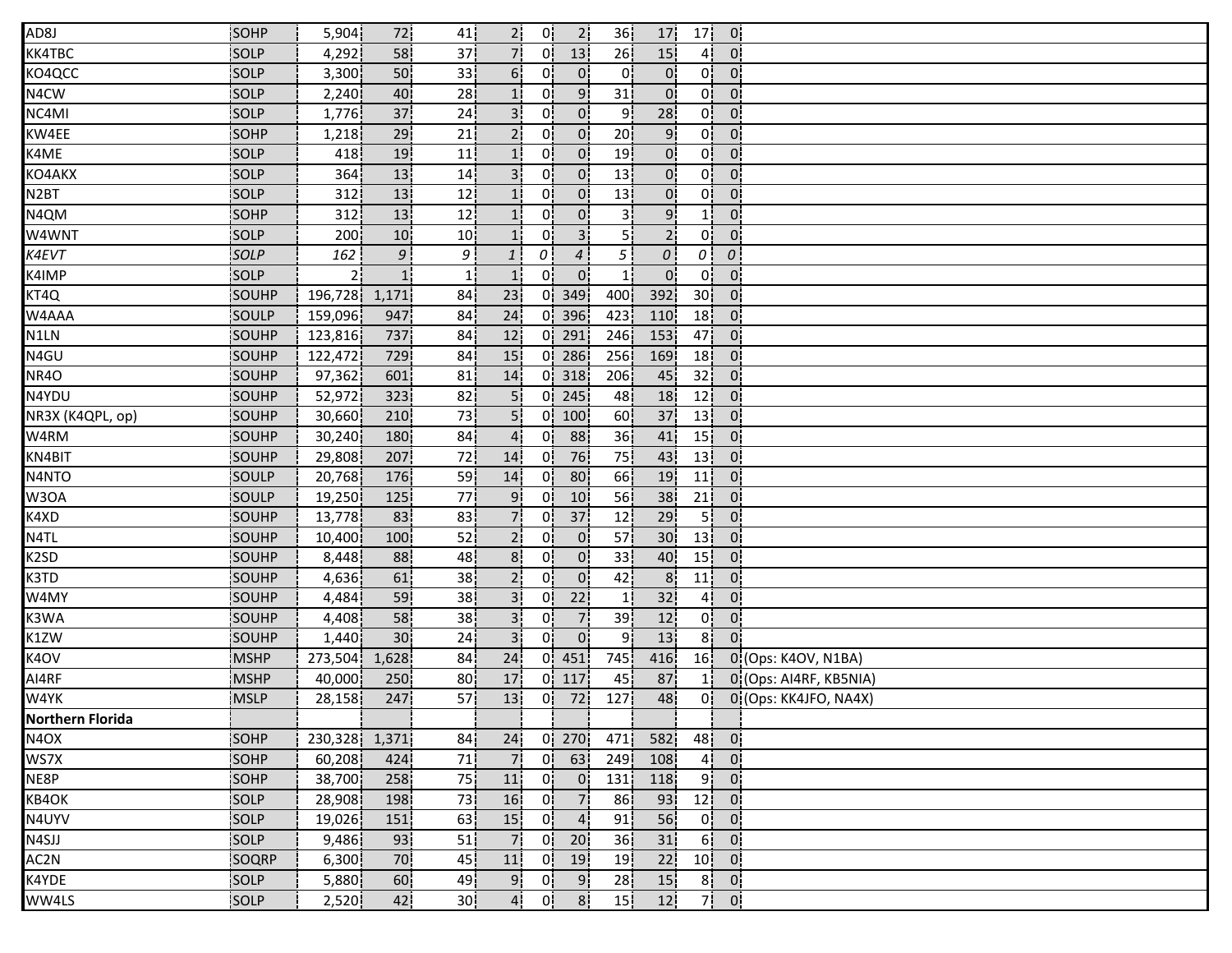| WC3A                  | SOLP        | 2,128            | 38             | 28              | 2¦              | 0!             | $\overline{0}$ | 0¦              | 38               | 0!              | 0 <sub>1</sub>    |                      |
|-----------------------|-------------|------------------|----------------|-----------------|-----------------|----------------|----------------|-----------------|------------------|-----------------|-------------------|----------------------|
| WB4MM                 | <b>SOLP</b> | 1,056            | 24             | 22              |                 | $\Omega$       | 0 <sup>1</sup> | 8               |                  | 14              | $\overline{0}$    |                      |
| KM4PIH                | SOLP        | 920              | 23             | 20 <sup>1</sup> | 3'              | 01             | 0 <sup>1</sup> | 01              | 23               | 0 <sup>1</sup>  | $\overline{0}$    |                      |
| <b>AJØIM</b>          | SOLP        | 420              | 15             | 14              |                 | 0i             | 0 <sup>1</sup> | 9i              | $0^{\mathsf{i}}$ | 6 i             | $\mathbf{0}$      |                      |
| AD4MO                 | SOLP        | 242              | $11\,$         | 11              | $\overline{2}$  | 01             | 0              | 0i              | 8 <sup>i</sup>   | зi              | $\mathbf{0}$      |                      |
| K4QR                  | SOLP        | 128              | 8 <sup>1</sup> | 8 <sup>1</sup>  | $\mathbf{1}$    | $\theta$       | $\overline{0}$ | $\overline{2}$  | 6                | $\theta$        | 0                 |                      |
| N4EEB                 | SOUHP       | 153,384          | 924            | 83              | 12              | 0.             | 66             | 737             | 121              | 0!              | 0 <sup>1</sup>    |                      |
| N6AR                  | SOUHP       | 115,416          | 687            | 84              | 9!              | 0¦             | 17             | 61              | 598              | 11              | 0 <sup>1</sup>    |                      |
| NF4A                  | SOUHP       | 47,432           | 308            | 77              | 5!              | 0!             | 0 <sup>1</sup> | 95              | 163              | 50 <sup>1</sup> | $\overline{0}$    |                      |
| KM4HI                 | SOUHP       | 46,610           | 295            | 79              | 11              | 0 <sup>1</sup> | 32             | 79              | 144              | 40              | $\overline{0}$    |                      |
| NA4DA                 | SOUHP       | 36,686           | 221            | 83              | 10 <sup>1</sup> | 0i             | 32             | 94              | 49               | 46              | $\mathbf{0}$      |                      |
| K4SBZ                 | SOULP       | 33,048           | 204            | 81              | 15 <sub>1</sub> | 01             | 64             | 75              | 43               | 22 <sub>1</sub> | $\mathbf{0}$      |                      |
| <b>KZ10</b>           | SOUHP       | 30,184           | 196            | 77              | 8 <sub>1</sub>  | 01             | 40             | 20 <sub>1</sub> | 109              | 27              | $0^{\circ}$       |                      |
| K3TW                  | SOUHP       | 28,718           | 173            | 83              | 10              | 0!             | 31             | 43              | 83               | 16 <sup>1</sup> | 0 <sup>1</sup>    |                      |
| WA4IPU                | SOULP       | 14,190           | 129            | 55              | 11              | 01             | 1              | 67              | 48               | 13 <sup>1</sup> | $\mathbf{0}$ .    |                      |
| <b>WO40</b>           | SOUHP       | 12,168           | 78             | 78              | 4 <sup>1</sup>  | 0!             | 16             | 25              | 28               | 9!              | $\overline{0}$    |                      |
| KC4LZN                | SOULP       | 3,360            | 48             | 35              |                 | 01             | 3 <sup>1</sup> | 7 <sup>1</sup>  | 24               | 14              | 0                 |                      |
| KN4MIV                | SOULP       | 2,816            | 44             | 32              |                 | 01             | $\overline{0}$ | 19              | 25               | 01              | $\mathbf{0}$      |                      |
| KM4JSI                | SOULP       | 448              | 14             | 16              |                 | 01             | 0 <sub>1</sub> | 13              | $\mathbf{1}$     | 0i              | 0 <sup>1</sup>    |                      |
| KF4ZZ                 | <b>MSHP</b> | 52,954           | 319            | 83              | 21              |                | $0$ 142        | 91              | 63               | 23              |                   | 0 (Ops: KF4ZZ, N9RB) |
| <b>Puerto Rico</b>    |             |                  |                |                 |                 |                |                |                 |                  |                 |                   |                      |
| KP4AA                 | SOHP        | 272,160          | 1,620          | 84              | 24              | 0!             | 4 <sub>1</sub> | 623             | 301              | 692             | $\overline{0}$    |                      |
| WP4/KØBBC             | SOUHP       | 94,628           | 577            | 82              | 14              | 0!             | 9 <sub>1</sub> | 268             | 33 <sup>1</sup>  | 267             | $0^{\circ}$       |                      |
| AE4X/KP4              | <b>MSLP</b> | 45,346           | 287            | 79              | 21              | 0!             | 0 <sup>1</sup> | 154             | 104              | 29              |                   | 0 (Ops: AE4X, WV2B)  |
| <b>South Carolina</b> |             |                  |                |                 |                 |                |                |                 |                  |                 |                   |                      |
| AC4MC                 | SOHP        | 68,376           | 407            | 84              | 12 <sub>1</sub> | 0i.            | 191            | 86              | 75               | 55              | $\mathbf{0}$      |                      |
| KG9V                  | SOHP        | 32,504           | 239            | 68              | 13              | 0 <sup>1</sup> | 66             | 134             | 39               | 0 <sup>1</sup>  | $\overline{0}$    |                      |
| KE4VA                 | SOLP        | 26,358           | 191            | 69              | 11              | 0!             | 56             | 50              | 78               | 개               | $\overline{0}$    |                      |
| WB5NHL                | SOLP        | 24,128           | 208            | 58              | 12              | 0!             | 109            | 62              | 37               | 0!              | 0 <sup>1</sup>    |                      |
| KA4FVE                | SOLP        | 14,058           | 99             | $71\,$          | 8 <sup>1</sup>  | 0!             | 26             | 36              | 18               | 19              | $\overline{0}$    |                      |
| KB4GYT                | <b>SOLP</b> | 12,166           | 77             | 79              | 9 <sup>1</sup>  | 01             | 27             | 20              | 17               | 13 <sub>1</sub> | 0 <sup>1</sup>    |                      |
| K4NWX                 | SOHP        | 11,772           | 109            | 54              | 8 <sub>i</sub>  | 01             | 17             | 38              | 35               | 19              | 0 <sup>1</sup>    |                      |
| WN4AFP                | SOLP        | 10,640           | 95             | 56              | 41              | 01             | $\overline{0}$ | 51              | 34               | 10 <sub>1</sub> | $\mathbf{0}$      |                      |
| WA8OJR                | SOLP        | 9,776            | 104            | 47              | 3 <sup>1</sup>  | 0 <sup>1</sup> | $\overline{0}$ | 61              | 43               | 0 <sup>1</sup>  | 0 <sub>1</sub>    |                      |
| <b>NØDIM</b>          | SOLP        | 5,808            | 66             | 44              | 4 <sup>1</sup>  | 0 <sub>1</sub> | $\overline{0}$ | 24              |                  | $30$ $12$ $0$   |                   |                      |
| N <sub>4QI</sub>      | SOLP        | 4,096            | 64             | 32              | 5 <sup>1</sup>  | 0 <sup>1</sup> | 0 <sub>1</sub> | 14 <sub>1</sub> | 50               |                 | $0 \vert 0 \vert$ |                      |
| W4TWR                 | SOLP        | 3,348            | 54             | 31              |                 | 0!             | 5!             | 24              | 16               |                 | $9$ 0             |                      |
| N4UFP                 | SOLP        | 2,940            | 49             | 30 <sub>1</sub> | 3!              | 01             | 11             | 16              | 22               | 0İ.             | $\overline{0}$    |                      |
| KN4LBU                | <b>SOLP</b> | 468              | 18             | 13              | 2 <sub>1</sub>  | 0i             | 0 <sub>1</sub> | 0ļ              | 18               | 0 <sup>1</sup>  | $\overline{0}$    |                      |
| AB4UG                 | SOLP        | 240 <sup>1</sup> | 12             | 10 <sub>1</sub> | 2 <sub>1</sub>  | 0 <sup>1</sup> | 0 <sup>1</sup> | 10 <sub>1</sub> | 2 <sup>1</sup>   | 0 <sup>1</sup>  | $\overline{0}$    |                      |
| K3DNE                 | SOUHP       | 203,848 1,228    |                | 83 I            | 23 <sub>1</sub> |                | $0$ 504        | 469!            | <b>238</b>       | $17$ 0          |                   |                      |
| NU4E                  | SOUHP       | 163,296          | 972            | 84              | 16              |                | $0 \mid 400$   | 219             | 290              |                 | 63 0              |                      |
| K4QQG                 | SOUHP       | 52,152           | 318            | 82              | 18              |                | $0 \mid 102$   | 77              | 99               | 40 <sub>1</sub> | $\vert$ 0.        |                      |
|                       |             |                  |                |                 |                 |                |                |                 |                  |                 |                   |                      |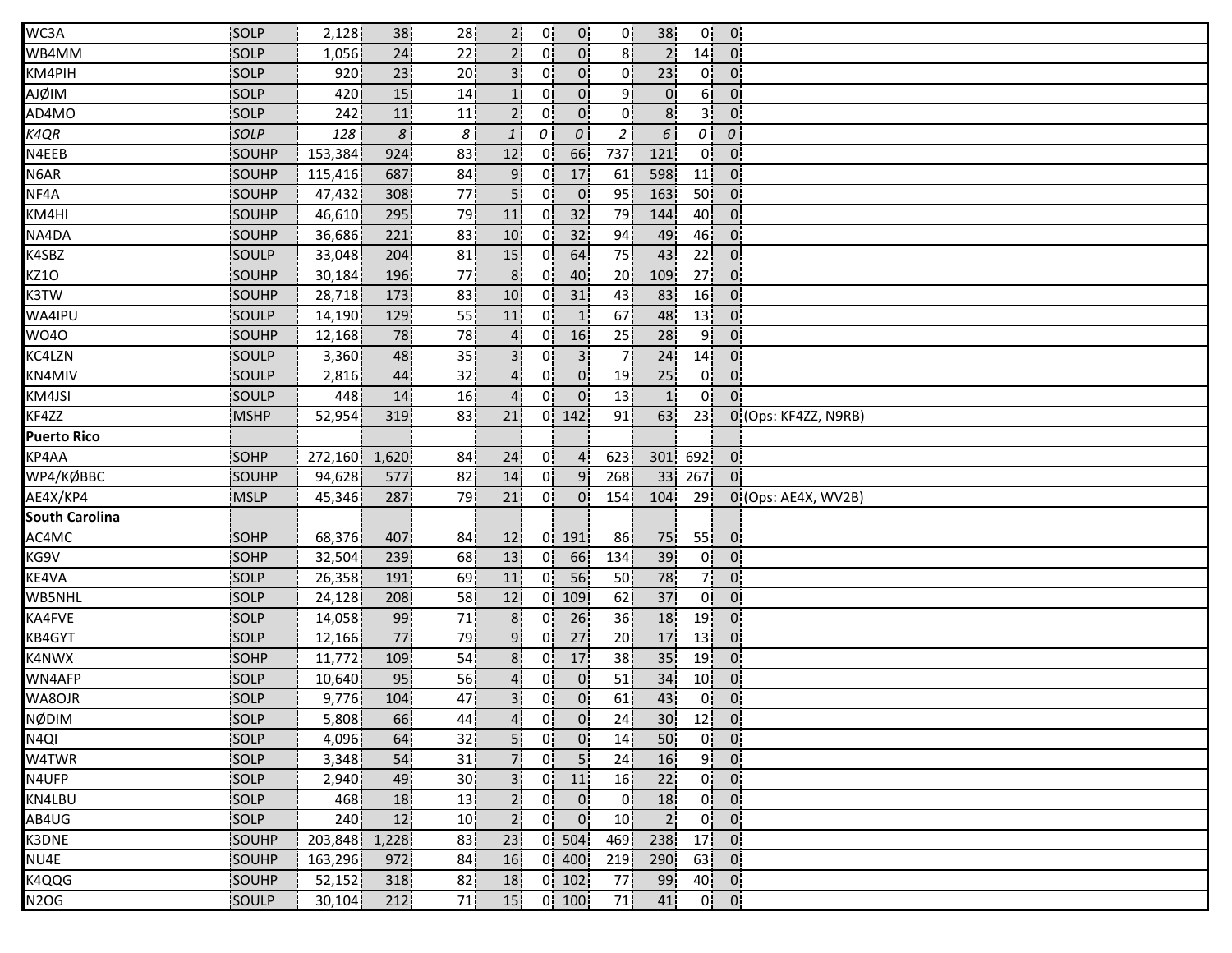| K4FT                    | SOULP        | 10,368  | 81              | 64              | 7.               | 0!             | $\mathbf{0}$    | 81              | 0 <sup>1</sup>  | 0!              | $\mathbf{0}$                             |  |
|-------------------------|--------------|---------|-----------------|-----------------|------------------|----------------|-----------------|-----------------|-----------------|-----------------|------------------------------------------|--|
| KD4S                    | <b>SOUHP</b> | 288     | 16              | ا9              | 2!               | 01             | 10 <sup>1</sup> | 11              | $\overline{2}$  | 31              | $\overline{0}$                           |  |
| <b>Southern Florida</b> |              |         |                 |                 |                  |                |                 |                 |                 |                 |                                          |  |
| N4BP                    | SOHP         | 96,720  | 620             | 78              | 8 <sub>i</sub>   | 0i             | $\mathbf{0}$    | 198             | 376             | 46              | $\overline{0}$                           |  |
| K5EEE                   | SOLP         | 16,128  | 126             | 64              | 15 <sub>1</sub>  | 0 <sup>1</sup> | 33 <sup>1</sup> | 16              | 77              | 0 <sup>1</sup>  | $\overline{0}$                           |  |
| K4RFK                   | SOLP         | 6,716   | 73              | 46              | 6 <sup>1</sup>   | 0 <sup>1</sup> | 3 <sup>1</sup>  | 9¦              | 48              | 13 <sup>1</sup> | 0 <sup>1</sup>                           |  |
| KS4GW                   | SOQRP        | 3,570   | 51              | 35 <sub>1</sub> | 6!               | 0!             | $\overline{0}$  | 27 <sub>1</sub> | 20 <sup>1</sup> | 4 <sub>1</sub>  | 0 <sup>1</sup>                           |  |
| W2VS                    | SOHP         | 1,560   | 30 <sup>1</sup> | 26              | 2!               | 0!             | $\overline{0}$  | 30 <sub>1</sub> | 0 <sup>1</sup>  | 0!              | $\overline{0}$                           |  |
| K4RAB                   | SOLP         | 128     | 8 <sup>1</sup>  | 8               | 1 <sup>1</sup>   | 0!             | 0 <sup>1</sup>  | 8 <sup>1</sup>  | 0 <sup>1</sup>  | 0 <sup>1</sup>  | $\overline{0}$                           |  |
| W4EE                    | SOULP        | 26,980  | 190             | 71              | 12               | 0 <sup>1</sup> | 66              | 22              | 77              | 25 <sup>1</sup> | 0                                        |  |
| <b>Tennessee</b>        |              |         |                 |                 |                  |                |                 |                 |                 |                 |                                          |  |
| KØEJ                    | SOHP         | 168,804 | 1,042           | 81              | 12               | 01             |                 | 0, 1, 042       | 0 <sup>1</sup>  | 0 <sub>i</sub>  | $\overline{0}$                           |  |
| K4LEN                   | SOLP         | 57,252  | 367             | 78              | 15               | 0 <sup>1</sup> | 34              | 289             | 33              | 11              | 0 <sup>1</sup>                           |  |
| K4DR                    | SOLP         | 36,348  | 233             | 78              | 12               | 0.             | $\overline{0}$  | 116             | 84              | 33              | 0 <sup>1</sup>                           |  |
| KT4DW                   | SOLP         | 31,228  | 211             | 74              | 15               |                | $0$ 131         | $\mathbf{0}$    | 68              | 12              | $\overline{0}$ .                         |  |
| AA4HV                   | SOHP         | 28,416  | 192             | 74              | 15               | 01             | 58              | 51              | 34              | 49              | 0 <sup>1</sup>                           |  |
| WB4E                    | SOLP         | 21,294  | 169             | 63              | 13               | 01             | 94              | 32              | 37              | 6 <sup>1</sup>  | $\overline{0}$                           |  |
| AF4T                    | SOHP         | 21,114  | 153             | 69              | 7 <sup>1</sup>   | 01             | 88              | 26              | 27              | 12              | $\mathbf{0}$                             |  |
| WA4JA                   | SOLP         | 14,396  | 118             | 61              |                  | $\Omega$       | 35              | 44              | 21              | 18              | $\mathbf{0}$                             |  |
| KW4LU                   | SOLP         | 14,278  | 121             | 59              | 11               | 0i             | 34              | 27              | 49              | 11              | 0 <sup>1</sup>                           |  |
| N4MCC                   | SOLP         | 12,980  | 118             | 55              | 10               | 0              | 0 <sup>1</sup>  | 91              | 27              | 0 <sup>1</sup>  | 0 <sub>1</sub>                           |  |
| K1MWH                   | SOLP         | 10,080  | 105             | 48              | 7.               | 0!             | 7               | 1!              | 58              | 39 <sup>1</sup> | $\overline{0}$ .                         |  |
| K3IE                    | SOLP         | 8,366   | 89              | 47              | 2 <sup>1</sup>   | 0!             | 0 <sup>1</sup>  | 49              | 35              | 5 <sup>1</sup>  | 0 <sub>1</sub>                           |  |
| AE2V                    | SOLP         | 6,232   | 76              | 41              | 8 <sub>1</sub>   | 0 <sup>1</sup> | 0 <sup>1</sup>  | 35              | 21              | 20 <sub>1</sub> | 0 <sup>1</sup>                           |  |
| K4BGV                   | SOHP         | 5,934   | 69              | 43              | 6 <sub>i</sub>   | 01             | 0 <sup>1</sup>  | 69              | $\overline{0}$  | 0 <sup>1</sup>  | $\overline{0}$                           |  |
| N4TQX                   | SOLP         | 4,872   | 58              | 42              |                  | 01             | 1 <sub>i</sub>  | 17              | 29              | 11              | $\mathbf{0}$                             |  |
| W3TB                    | SOQRP        | 4,130   | 59              | 35              | 6 <sub>1</sub>   | 0 <sup>1</sup> | 31              | 20              | 2 <sub>1</sub>  | 6!              | $\overline{0}$                           |  |
| WB5WAJ                  | SOHP         | 4,028   | 53              | 38 <sub>1</sub> | 3 <sup>1</sup>   | 0¦             | 0 <sup>1</sup>  | 33              | 20 <sub>1</sub> | 0 <sup>1</sup>  | $\overline{0}$                           |  |
| W4EMB                   | SOLP         | 3,960   | 55              | 36              | 4 <sup>1</sup>   | 0 <sup>1</sup> | $\mathbf{0}$    | 2 <sub>1</sub>  | 46              | 7¦              | $\overline{0}$ .                         |  |
| AC4G                    | SOLP         | 304     | 19              | 8 <sub>1</sub>  | $1^{\mathsf{i}}$ | 0 <sup>1</sup> | 19              | 0!              | 0 <sup>1</sup>  | 0 <sup>1</sup>  | $\overline{0}$                           |  |
| NJ4P (K6JO, op)         | SOUHP        | 193,536 | 1,152           | 84              | 22               | 01             | 314             | 471             | 176             | 187             | 4 <sub>1</sub>                           |  |
| K4RO                    | <b>SOUHP</b> | 167,496 | 997             | 84              | 14               | 0i             | 264             | 553             | 79              | 101             | $\mathbf{0}$                             |  |
| N4ZZ                    | SOULP        | 138,096 | 822             | 84              | 12 <sub>1</sub>  | 01             | 203             | 543             | 72              | 4 <sup>1</sup>  | $0^{\circ}$                              |  |
| NS4X                    | SOUHP        | 55,890  | 345             | 81              | 7                | 0 <sup>1</sup> | 53              | 22              | 204             | 65              | $\vert$ 1                                |  |
| KEØL                    | SOUHP        | 35,916  | 219             | 82              | 8 <sup>1</sup>   |                | $0$ 145         | 31              | 35 <sub>1</sub> |                 | $8$ 0                                    |  |
| W4SSF                   | SOUHP        | 26,426  | 181             | 73              | 14               |                | $0$ 18          | 87 <sub>1</sub> | 47              |                 | $29$ 0                                   |  |
| W4UT                    | SOUHP        | 22,304  | 136             | 82              | 13               | 0 <sup>1</sup> | 50              | 27              | 30 <sub>1</sub> |                 | $27 \mid 2$                              |  |
| KS4X                    | SOUHP        | 18,792  | 116             | 81              | 11               | 0 <sup>1</sup> | 48              | 18              | 29              |                 | $19$ 2                                   |  |
| WF7T                    | SOULP        | 18,676  | 161             | 58 <sub>1</sub> | 4 <sub>i</sub>   | 0 i            | 83              | 39              | 25              | 14              | $\overline{0}$                           |  |
| AC6ZM                   | SOUHP        | 9,600   | 75              | 64              | 3 <sup>1</sup>   | 0 <sup>1</sup> | 42              | 16              | $\overline{7}$  | 10 <sub>1</sub> | $\overline{0}$                           |  |
| K4DXV                   | SOULP        | 7,500   | 75              | 50 <sub>1</sub> | 4                | 0 <sup>1</sup> | 44              | 16 <sub>1</sub> | 12              | 3 <sup>1</sup>  | $\overline{0}$                           |  |
| WA4VGZ                  | SOULP        | 5,796   | 69              | 42              | 6 <sup>1</sup>   |                | $0$ 37          | 32              | 0 <sub>1</sub>  |                 | $0$ $0$                                  |  |
| W4CMG                   | SOULP        | 3,074   | 53              | 29              | 5 <sup>1</sup>   |                | $0 \mid 44$     | 3 <sub>1</sub>  | 1               |                 | $5$ 0                                    |  |
| W4SDX                   | SOULP        | 288     | 12              | 12              | 1!               | 0!             | 4 <sub>1</sub>  | 7ļ              | 1!              |                 | $0 \begin{bmatrix} 0 \\ 0 \end{bmatrix}$ |  |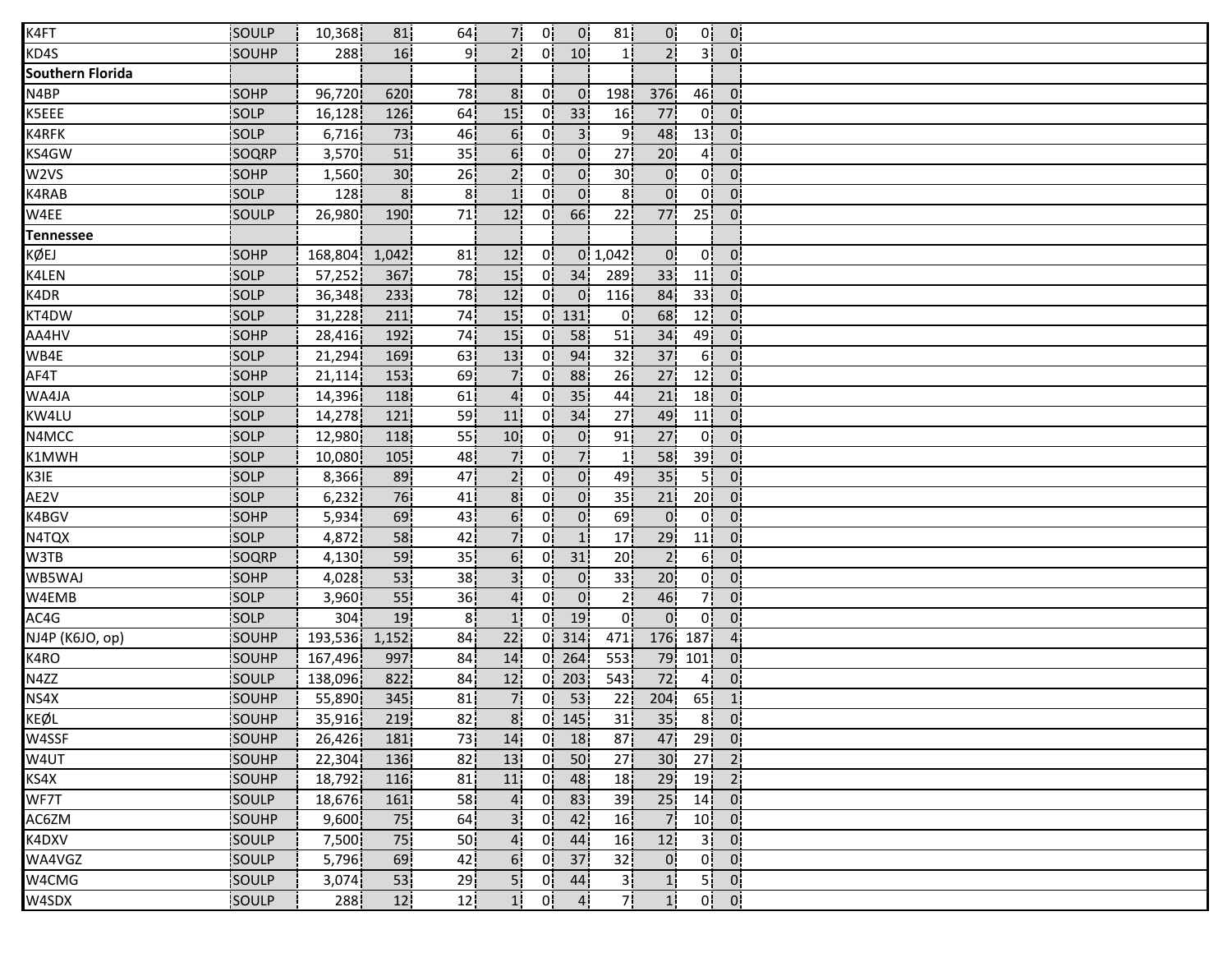| KN4NVU                   | SOULP       | 72      | 6 <sup>1</sup>   | 6!              | 1 <sup>1</sup>  | 0!               | $\overline{0}$  | 0!              | 0!               | 6!              | $\overline{0}$   |  |
|--------------------------|-------------|---------|------------------|-----------------|-----------------|------------------|-----------------|-----------------|------------------|-----------------|------------------|--|
| <b>US Virgin Islands</b> |             |         |                  |                 |                 |                  |                 |                 |                  |                 |                  |  |
| KP2M (KT3Y, op)          | SOHP        | 170,150 | 1,025            | 83              | 8 <sub>1</sub>  | 01               | 18              | 525             | 180              | 302             | $\overline{0}$   |  |
| NP2X (KB2URI, op)        | SOUHP       | 75,972  | 487              | 78              | 11              | 0i               | 3 <sup>1</sup>  | 256             | 199              | 29              | 0 <sub>1</sub>   |  |
| <b>Virginia</b>          |             |         |                  |                 |                 |                  |                 |                 |                  |                 |                  |  |
| K4ZW                     | SOHP        | 250,320 | 1,490            | 84              | 24              | 0!               | 556             | 656             | 260              | 18              | 0 <sup>1</sup>   |  |
| KB4CG                    | SOLP        | 93,920  | 587              | 80 <sub>1</sub> | 23              |                  | $0$ 376         | 73              | 79               | 59              | 0 <sub>1</sub>   |  |
| <b>KK4ADQ</b>            | SOLP        | 46,008  | 324              | 71              | 17              | 0 <sup>1</sup>   | 94              | 152             | 57               | 21              | 0 <sup>1</sup>   |  |
| KI4BXU                   | SOLP        | 42,476  | 287              | 74              | 18              | 0!               | 125             | 85              | 59               | 18              | 0 <sup>1</sup>   |  |
| KA4GFY                   | SOHP        | 35,850  | 239 <sup>1</sup> | 75              | 14              | 0!               | 109             | 10 <sup>1</sup> | 93               | 27 <sup>1</sup> | 0                |  |
| WD4FMG                   | SOLP        | 35,040  | 219              | 80              | 18              | 0 I              | 118             | 44              | 27               | 30 <sub>1</sub> | $\mathbf{0}$     |  |
| K4RSA                    | SOLP        | 34,456  | 236              | 73              | 14              | 0 i              | 119             | 54              | 39               | 24              | $0^{\circ}$      |  |
| W4YE                     | SOLP        | 34,018  | 233              | 73              | 8 <sub>1</sub>  | 0!               | 89              | 56              | 67               | 21              | $\overline{0}$   |  |
| KK4WDP                   | SOLP        | 33,894  | 269              | 63              | 13              | 0!               | 11              | 226             | 29               | 31              | 0 <sup>1</sup>   |  |
| W4WWQ                    | SOHP        | 32,308  | 197              | 82              | 11              | 0!               | 51              | 47              | 99               | 0!              | $\overline{0}$ . |  |
| KW4CW                    | SOHP        | 31,080  | 210              | 74              | 11              | 0!               | 19              | 147             | 44               | 0!              | $\mathbf{0}$     |  |
| N <sub>2</sub> YO        | SOLP        | 27,504  | 191              | 72              | 71              | 0!               | 120             | 20              | 30 <sub>1</sub>  | 21              | 0                |  |
| N <sub>4</sub> DJ        | SOLP        | 21,300  | 142              | 75              | 6 <sup>1</sup>  | 01               | 41              | 40              | 56               | 5İ              | 0 <sub>1</sub>   |  |
| K4HQK                    | SOHP        | 21,120  | 165              | 64              | 11              | 0.               | 68              | 62              | 35               | 0 <sup>1</sup>  | $0^{\circ}$      |  |
| K4FJW                    | SOLP        | 18,084  | 137              | 66              | 8 <sup>1</sup>  | 01               | 28              | 88              | $\overline{4}$   | 17 <sup>1</sup> | 0 <sup>1</sup>   |  |
| K4FTO                    | SOLP        | 17,582  | 149              | 59              | 7 <sup>1</sup>  | 0 <sup>1</sup>   | 67              | 35              | 37               | 10 <sup>1</sup> | $\overline{0}$ . |  |
| K4ORD                    | SOLP        | 14,986  | 127              | 59              | 5!              | 0!               | 58              | 71              | 40               | 22              | $\overline{0}$   |  |
| KM4SK                    | SOLP        | 14,880  | 120              | 62              | 15              | 0!               | 56              | 34              | 27               | 3!              | 0 <sup>1</sup>   |  |
| K4YCR                    | SOHP        | 12,204  | 113              | 54              | 8 <sub>1</sub>  | 01               | 44              | 39              | 11               | 19              | 0 <sup>1</sup>   |  |
| N4MM                     | <b>SOHP</b> | 11,800  | 100              | 59              | 5i              | 01               | 0 <sup>1</sup>  | 0i              | $0^{\mathsf{i}}$ | 0i              | $\mathbf{0}$     |  |
| WC9D                     | SOHP        | 11,648  | 112              | 52              | 8 <sub>i</sub>  | 01               | 22              | 49              | 36               | 5 <sub>1</sub>  | $0^{\circ}$      |  |
| W4CB (W2RU, op)          | SOHP        | 11,074  | 113              | 49              | 2 <sub>1</sub>  | 0¦               | $\overline{0}$  | 96              | 17               | 0 <sup>1</sup>  | $\overline{0}$   |  |
| N5SMQ                    | SOLP        | 10,816  | 104              | 52              | 6 <sup>1</sup>  | 0¦               | 72              | 30 <sub>1</sub> | 2 <sup>1</sup>   | 0¦              | 0 <sup>1</sup>   |  |
| KM4IAJ                   | SOLP        | 10,608  | 104              | 51              | 9 <sub>1</sub>  | 0!               | 62              | 27 <sup>1</sup> | 6 <sup>1</sup>   | 9 <sup>1</sup>  | 0 <sup>1</sup>   |  |
| WR4I                     | SOQRP       | 10,400  | 100              | 52              | 8 <sup>1</sup>  | 0                | 45              | 18              | 32               | 5ļ              | $\overline{0}$   |  |
| KC9LC                    | <b>SOLP</b> | 10,246  | 109              | 47              | 5.              | 0 <sup>1</sup>   | $\overline{0}$  | 80              | 28               | 11              | 0 <sup>1</sup>   |  |
| K7SV                     | SOLP        | 6,734   | 91               | 37              | 1               | $\boldsymbol{0}$ | $\mathbf{1}$    | 64              | 26               | $\theta$        | 0                |  |
| KG4WOJ                   | SOLP        | 6,080   | 76               | 40              | 10 <sup>1</sup> | 01               | 31              | 15              | 21               | 9¦              | $0^{\circ}$      |  |
| K2ORC                    | SOLP        | 5,376   | 64               | 42              | 8 <sub>1</sub>  | οl               | 6 <sup>1</sup>  | 44              | 1                | 13              | 0 <sub>1</sub>   |  |
| K4GM                     | SOLP        | 5,016   | 66               | 38              | 3 <sup>1</sup>  | 0 <sub>1</sub>   | $\overline{28}$ | 33              | $5\vert$         |                 | $0$ $0$          |  |
| N4GFG                    | SOLP        | 3,200   | 50               | 32              | 3 <sup>1</sup>  |                  | $0$ 31          | 5 <sub>1</sub>  | 12               | 2 <sup>1</sup>  | $\overline{0}$   |  |
| N8AID                    | SOLP        | 3,162   | 51               | 31              | 2 <sup>1</sup>  | 0 <sup>1</sup>   | 51              | 0 <sup>1</sup>  | $\overline{0}$   | 0!              | $\overline{0}$   |  |
| KN4KL                    | <b>SOLP</b> | 2,600   | 52               | 25              | 1!              | 0 <sup>1</sup>   | $\overline{0}$  | 52              | $\mathbf{0}$     | 0 <sup>1</sup>  | $\overline{0}$   |  |
| WA3RWP                   | <b>SOLP</b> | 2,378   | 41               | 29              | 3 <sub>1</sub>  | 01               | 13              | 28              | 0.               | 0i              | $\overline{0}$   |  |
| AD4TJ                    | SOLP        | 2,160   | 40               | 27              | 3i              | 0 i              | 33              | 71              | $\overline{0}$   | 0 <sup>1</sup>  | $\overline{0}$   |  |
| K2EKM                    | SOQRP       | 1,612   | 31               | 26              | 4 <sub>1</sub>  | 0 <sub>i</sub>   | 2 <sub>1</sub>  | 22              | 7.               | 0 <sup>1</sup>  | $\overline{0}$   |  |
| WA4TMJ                   | SOHP        | 1,440   | 30 <sub>1</sub>  | 24              | 2 <sub>1</sub>  | 0 <sub>1</sub>   | 0 <sup>1</sup>  | 7¦              | 7 <sub>1</sub>   | 16              | $\overline{0}$   |  |
| KG4UFV                   | SOLP        | 1,392   | 29               | 24              | 3 <sup>1</sup>  | 0 <sup>1</sup>   | 0 <sub>1</sub>  | 16              | 13               | 0 <sup>1</sup>  | $\overline{0}$   |  |
| N4QX                     | SOLP        | 1,386   | 33 <sup>1</sup>  | 21              | 2!              | 0!               | $\mathbf{0}$    | 0 <sub>1</sub>  | 33 <sup>1</sup>  | 0 <sup>1</sup>  | 0 <sup>1</sup>   |  |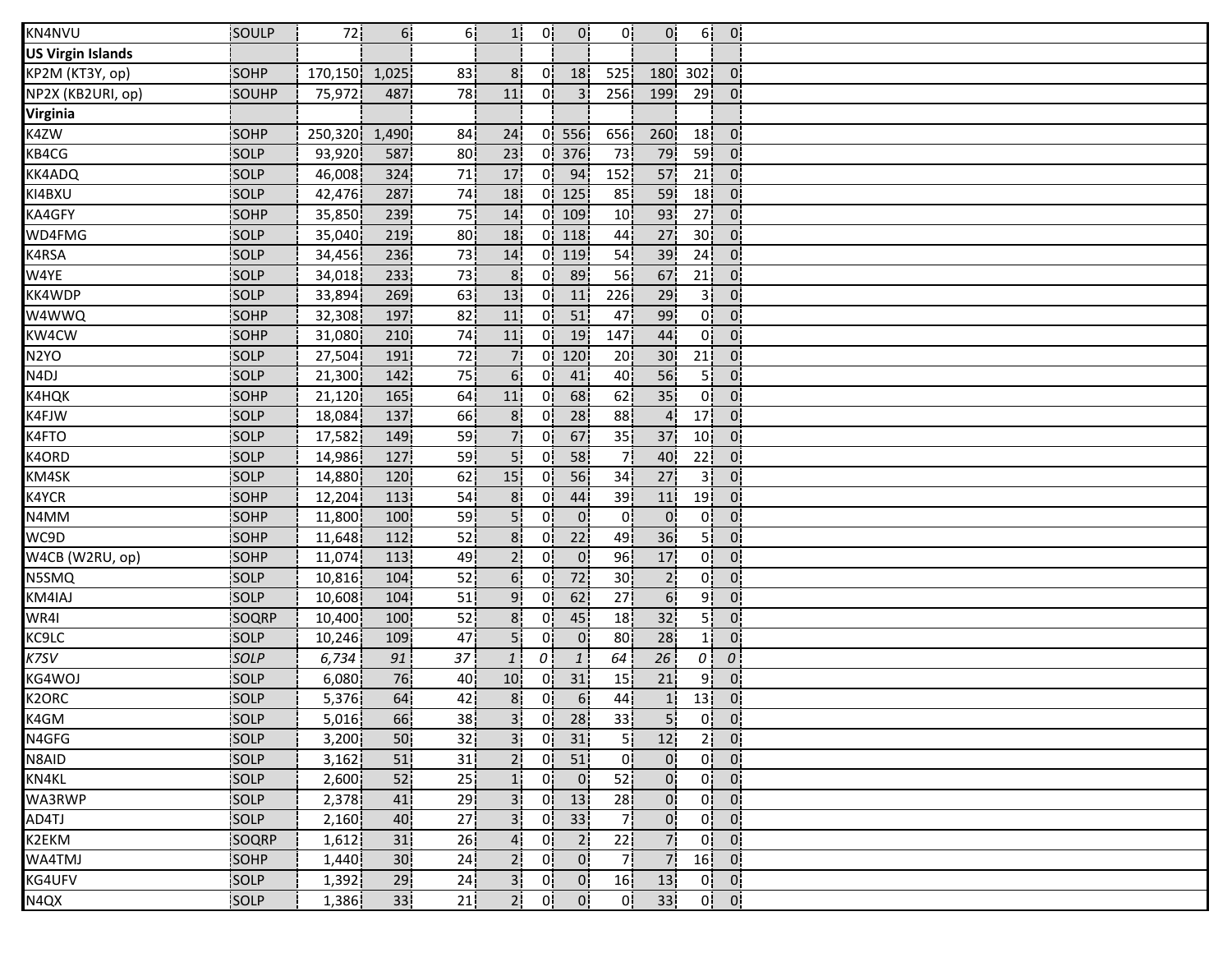| AI4QQ                       | SOLP          | 1,344            | 28              | 24  | 5!              | 0!             | 5!             | 3¦              | 11              | 9 <sup>1</sup>  | 0.             |                              |
|-----------------------------|---------------|------------------|-----------------|-----|-----------------|----------------|----------------|-----------------|-----------------|-----------------|----------------|------------------------------|
| W4RN                        | SOLP          | 1,216            | 32              | 19  |                 | 01             | 0 <sup>1</sup> | 0!              | 32              | 0 <sup>1</sup>  | $0^{\prime}$   |                              |
| WA2OMT                      | SOLP          | 736              | 23              | 16  | 2 <sup>1</sup>  | 0.             | $0^{\circ}$    | 8!              | 10 <sup>1</sup> | 5!              | $\overline{0}$ |                              |
| W4VIC                       | SOHP          | 180 <sup>1</sup> | 10 <sup>1</sup> | ز و | 1 <sup>i</sup>  | 0i             | $\overline{0}$ | 10 <sub>1</sub> | 0 <sup>1</sup>  | 0 <sup>1</sup>  | 0 <sup>1</sup> |                              |
| W4NF                        | SOUHP         | 171,146          | 1,031           | 83  | 22              | 0i             | 503            | 250i            | 278             | 0i              | 0 <sub>i</sub> |                              |
| N1WR                        | SOUHP         | 112,216          | 676             | 83  | 18              | 0.             | 284            | 328             | 60              | 4 <sub>1</sub>  | 0 <sup>1</sup> |                              |
| NN3W                        | SOUHP         | 79,218           | 489             | 81  | 7.              | 0!             | 221            | 226!            | 31              | 11              | 0 <sub>1</sub> |                              |
| N3MN                        | SOUHP         | 71,400           | 425             | 84  | 13              |                | $0$   110      | <b>175</b>      | 120             | 20 <sup>1</sup> | 0 <sup>1</sup> |                              |
| N3JT                        | SOUHP         | 65,072           | 392             | 83  | 8 <sup>1</sup>  | 0!             | 70             | 203             | 73              | 46              | 0:             |                              |
| K4JKB                       | SOUHP         | 58,712           | 358             | 82  | 13              | 0!             | 172            | 134             | 34              | 18 <sup>1</sup> | 0 <sup>1</sup> |                              |
| N6DW                        | SOUHP         | 58,144           | 368             | 79  | 14              | 0i             | 184            | 40              | 104             | 40              | 0:             |                              |
| K1GG                        | SOUHP         | 52,124           | 314             | 83  | 12              | 0i             | 122            | 88              | 75              | 29              | $0^{\circ}$    |                              |
| N4CF                        | SOUHP         | 43,950           | 293             | 75  | 10              | 0.             | 149            | 70 <sup>1</sup> | 63              | 11              | 0 <sub>1</sub> |                              |
| K5VIP                       | SOUHP         | 42,968           | 262             | 82  | 10              | 0'             | 35             | 88              | 102             | 37 <sup>1</sup> | $\overline{0}$ |                              |
| KB4S                        | SOUHP         | 34,918           | 221             | 79  | 15              | 0!             | 115            | 67              | 31              | 8 <sup>1</sup>  | 0 <sub>1</sub> |                              |
| K8LF                        | SOUHP         | 32,100           | 214             | 75  | 9 <sub>1</sub>  | 0!             | 47             | 129             | 28              | 10 <sub>1</sub> | 0 <sup>1</sup> |                              |
| N3KN                        | SOUHP         | 29,876           | 194             | 77  | 6 <sub>1</sub>  | 0 <sup>1</sup> | 27             | 88              | 53              | 26 <sup>1</sup> | 0'             |                              |
| KD4LEM                      | <b>SOULP</b>  | 29,568           | 192             | 77  | 11              | 0 <sup>1</sup> | 131            | 14              | 42              | 5İ              | 0:             |                              |
| KG3V                        | SOULP         | 27,380           | 185             | 74  | 7i              | 0'             | 89             | 58              | 33              | 5 <sub>1</sub>  | 0.             |                              |
| W9TCV                       | SOULP         | 20,562           | 149             | 69  | 17 <sup>1</sup> | 0 <sup>1</sup> | 51             | 47              | 29              | 22              | 0 <sup>1</sup> |                              |
| NN4RB                       | SOUHP         | 17,666           | 121             | 73  | 6 <sub>1</sub>  | 0¦             | 62             | 9 <sub>1</sub>  | 35              | 15              | 0 <sub>1</sub> |                              |
| W3IP                        | SOUHP         | 13,448           | 82              | 82  | $\overline{4}$  | 0!             | 40             | 22              | 13              | 7               | 0 <sub>1</sub> |                              |
| AI4WU                       | SOUHP         | 13,392           | 93              | 72  | 4 <sup>1</sup>  | 0!             | 62             | 30 <sub>1</sub> | 1               | 0 <sup>1</sup>  | 0 <sup>1</sup> |                              |
| W1IE                        | SOUHP         | 12,800           | 80              | 80  | 6 <sup>i</sup>  | 0l             | 35             | 26              | 17              | 2 <sup>i</sup>  | 0 <sup>1</sup> |                              |
| K4MIL                       | <b>ISOUHP</b> | 11,700           | 75              | 78  | 6 <sub>1</sub>  | 01             | 25             | 20              | 19              | 11              | 0:             |                              |
| K4XL                        | SOUHP         | 11,220           | 102             | 55  | 3 <sup>1</sup>  | 0i             | 0 <sub>1</sub> | 102             | $\overline{0}$  | 0i              | 01             |                              |
| K4MI                        | SOULP         | 10,452           | 78              | 67  | 8 <sub>1</sub>  | 0 <sup>1</sup> | 17             | 33              | 25              | 3 <sup>1</sup>  | 0 <sub>1</sub> |                              |
| N3UA                        | SOUHP         | 10,152           | 94              | 54  | 2 <sub>i</sub>  | 0!             | 20             | 8 <sup>1</sup>  | 56              | 10 <sub>1</sub> | $\mathbf{0}$   |                              |
| N4FX                        | SOUHP         | 6,970            | 85              | 41  | 4 <sup>1</sup>  | 0!             | 9 <sub>1</sub> | 43              | 33              | 0 <sup>1</sup>  | 0 <sub>1</sub> |                              |
| N3CW                        | SOUHP         | 6,716            | 73              | 46  | $\overline{4}$  | 0!             | 35             | 12              | 16              | 10 <sup>1</sup> | $\overline{0}$ |                              |
| N4JOW                       | SOUHP         | 6,164            | 67              | 46  | 3 <sup>1</sup>  | 01             | $\overline{0}$ | 11              | 31              | 25 <sub>1</sub> | 0 <sup>1</sup> |                              |
| W4LAN                       | <b>SOULP</b>  | 4,600            | 50              | 46  | 4 <sub>1</sub>  | 01             | 71             | 21              | 19              | 3I              | 0 <sub>1</sub> |                              |
| <b>KK4WPR</b>               | SOULP         | 2,494            | 43              | 29  | 4i              | 0i             | 22             | 61              | 15              | 0i              | 01             |                              |
| KN4UOW                      | SOULP         | 2,160            | 40              | 27  | 5 <sub>1</sub>  | οl             | $\overline{0}$ | $-1$            | 41              | 0¦              | $\overline{0}$ |                              |
| K4WWP                       | SOULP         | 1,064            | 28              | 19  | 2 <sub>1</sub>  | 0 <sub>1</sub> | $\mathbf{0}$   | 25              | 3 <sup>1</sup>  |                 | $0$ $0$        |                              |
| KA4RRU                      | <b>MSLP</b>   | 131,804          | 794             | 83  | 23              |                | $0$ 338        | 277!            | 168             | 11              |                | 0 (Ops: K5OF, KA4RRU, WC4J)  |
| N1RM                        | <b>MSHP</b>   | 131,208          | 781             | 84  | 24              | 0 <sup>1</sup> | 283            | 261             | 209             | 28              |                | 0 (Ops: N1RM, W2WCM, WA8AHZ) |
| W4TG                        | <b>MSLP</b>   | 91,692           | 566             | 81  | 18              | 0 <sup>1</sup> | 329            | 128             | 78              | 31              |                | 0 (Ops: W4TG, WA3LTJ)        |
| KK4ODQ                      | <b>MSHP</b>   | 84,800           | 530             | 80  | 15              | 0 i            | 174            | 255             | 62              | 39 <sub>1</sub> |                | 0 (Ops: KK4ODQ, KK4ODR)      |
| KM4OQO                      | <b>MSHP</b>   | 11,832           | 116             | 51  | 4               | 0 <sup>1</sup> | 65             | 41              | 3 <sup>1</sup>  | 7i              |                | 0 (Ops: AC8Y, KM4OQO)        |
| <b>West Central Florida</b> |               |                  |                 |     |                 |                |                |                 |                 |                 |                |                              |
| K4OJ (K8MR, op)             | SOHP          | 90,792           | 582             | 78  | 5 <sup>1</sup>  | 0 <sub>1</sub> | 1              | 197             | 367             |                 | $17$ 0         |                              |
| N8KR                        | SOLP          | 59,280           | 390             | 76  | 9¦              | 0 <sup>1</sup> | $\overline{0}$ | 145             | 220             | 25              | $\overline{0}$ |                              |
| K8MR                        | SOLP          | 35,360           | 260             | 68  | 7!              | 0 <sup>1</sup> | 45             | 59              | 137             |                 | $19$ 0         |                              |
|                             |               |                  |                 |     |                 |                |                |                 |                 |                 |                |                              |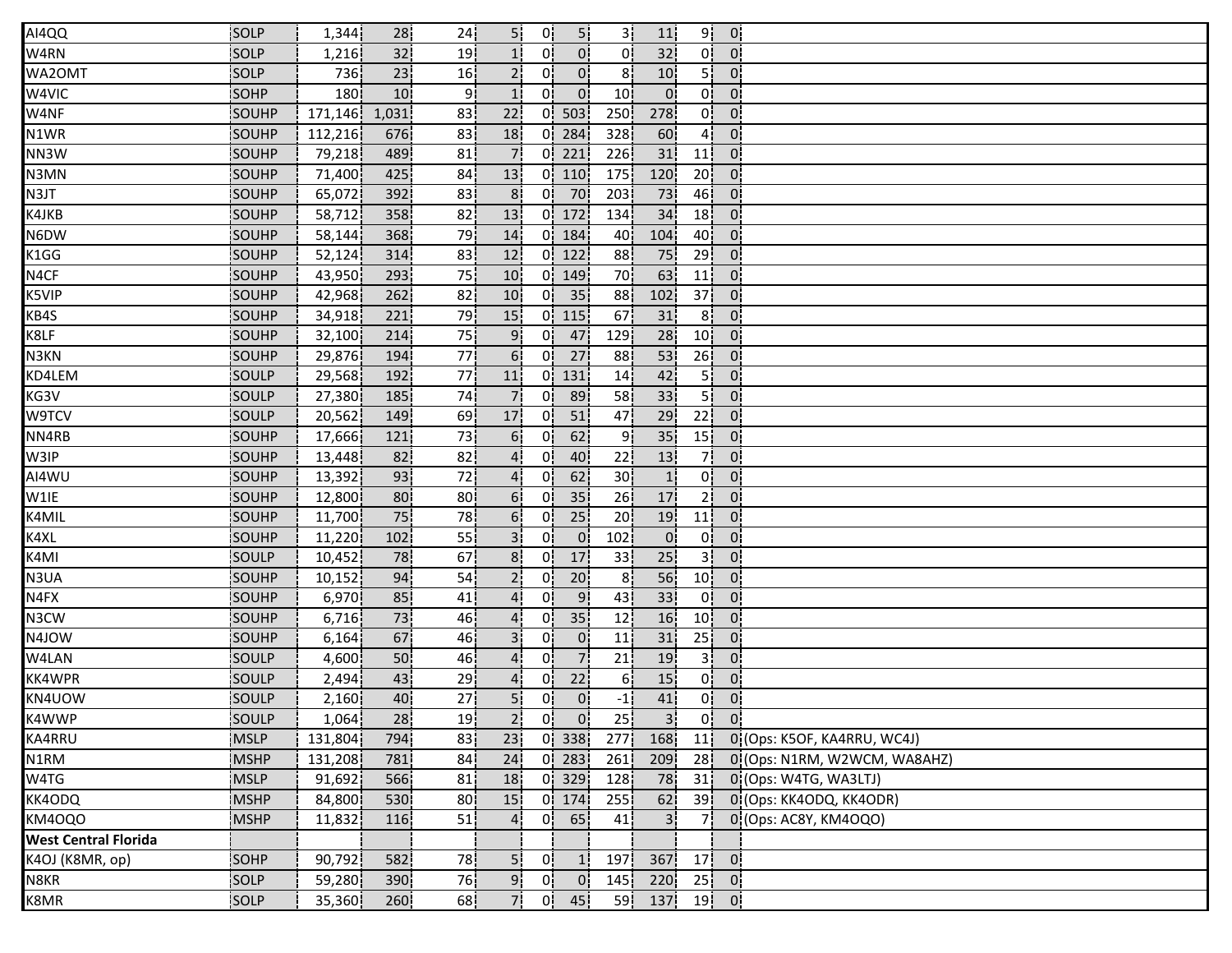| K5KG                    | SOHP                  | 28,768  | 232             | 62                 | 2 <sup>1</sup>  | 0¦             | 0 <sub>1</sub> | 0!               | 232             | 0!              | $\overline{0}$ |                                                           |
|-------------------------|-----------------------|---------|-----------------|--------------------|-----------------|----------------|----------------|------------------|-----------------|-----------------|----------------|-----------------------------------------------------------|
| KD4ACG                  | SOLP                  | 16,128  | 144             | 56                 | 9 <sup>1</sup>  | 01             | 0 <sup>1</sup> | 0!               | 121             | 23              | $0^{\prime}$   |                                                           |
| <b>K3VIN</b>            | SOLP                  | 13,750  | 125             | 55                 | 7 <sup>1</sup>  | 0 <sup>1</sup> | 29             | 55               | 35 <sub>1</sub> | 6!              | $0^{\prime}$   |                                                           |
| KU4FX                   | SOHP                  | 9,216   | 96              | 48                 | 14              | 0 <sup>1</sup> | 11             | 18 <sub>1</sub>  | 57              | 10 <sub>1</sub> | 0 <sup>1</sup> |                                                           |
| K3SV                    | SOLP                  | 3,700   | 50              | 37                 | 1 <sup>i</sup>  | 01             | $\overline{0}$ | 20               | 28              | 2 i             | 0              |                                                           |
| K2LYV                   | SOLP                  | 3,300   | 50 <sup>1</sup> | 33                 | $\overline{4}$  | 0 <sup>1</sup> | 0 <sup>1</sup> | 4 <sub>1</sub>   | 22              | 24              | $\overline{0}$ |                                                           |
| WA8VEC                  | SOLP                  | 2,400   | 40              | 30 <sup>1</sup>    | 3 <sup>1</sup>  | 0!             | 0 <sup>1</sup> | 40               | 0 <sup>1</sup>  | 0               | 0 <sub>1</sub> |                                                           |
| K4EJ                    | SOLP                  | 1,740   | 30 <sub>1</sub> | 29                 | 2 <sub>1</sub>  | 0 <sup>1</sup> | $\overline{0}$ | 0!               | 27              | 3               | 0!             |                                                           |
| KO4KGP                  | SOLP                  | 722     | 19              | 19                 | 3 <sup>1</sup>  | 0 <sup>1</sup> | $\overline{4}$ | 13 <sup>1</sup>  | $\overline{2}$  | 0!              | 0 <sup>1</sup> |                                                           |
| W4LT                    | SOULP                 | 188,496 | 1,122           | 84                 | 22              | 0!             | 117            | 573 <sup>1</sup> | 403             | 29 <sup>1</sup> | 0 <sup>1</sup> |                                                           |
| KT3T                    | SOULP                 | 24,426  | 177             | 69                 | 7i              | 0i             | 19             | 35 <sub>1</sub>  | 117             | 6i              | 0.             |                                                           |
| AA4TI                   | SOUHP                 | 19,456  | 128             | 76                 | 9i              | 0i             | 19             | 26               | 53              | 30 <sub>1</sub> | $0^{\circ}$    |                                                           |
|                         |                       |         |                 |                    |                 |                |                |                  |                 |                 |                |                                                           |
| Call                    | <b>Category Score</b> |         | QSOs            | Sections Hours 160 |                 |                | 80             | 40               | 20 <sub>1</sub> |                 |                | 15 10 Operator(s) and/or Host                             |
| <b>U.S. Call Area 5</b> |                       |         |                 |                    |                 |                |                |                  |                 |                 |                |                                                           |
| <b>Arkansas</b>         |                       |         |                 |                    |                 |                |                |                  |                 |                 |                |                                                           |
| WB5BHS                  | SOLP                  | 33,920  | 265             | 64                 | 8 <sub>1</sub>  | 0 <sup>1</sup> | 58             | 78               | 111             | 18 <sup>1</sup> | $\overline{0}$ |                                                           |
| WD5DJW                  | SOLP                  | 30,680  | 236             | 65                 | 15              | 01             | 14             | 101              | 75              | 46              | 0 <sup>1</sup> |                                                           |
| WB5JJJ                  | SOLP                  | 26,280  | 180             | 73                 | 12              | 01             | 36             | 61               | 51              | 32              | 0              |                                                           |
| KU5J                    | SOLP                  | 22,984  | 169             | 68                 | 15              | 0!             | 68             | 55               | 41              | 5 <sup>1</sup>  | 0!             |                                                           |
| NO5F                    | SOLP                  | 19,656  | 126             | 78                 | 7¦              | 0 <sup>1</sup> | 36             | 24               | 64              | 2 <sup>1</sup>  | 0 <sup>1</sup> |                                                           |
| KD5J                    | SOHP                  | 18,252  | 169             | 54                 | 3 <sup>1</sup>  | 0!             | 104            | 18               | 41              | 6!              | 0 <sub>1</sub> |                                                           |
| N5EE                    | SOQRP                 | 15,750  | 125             | 63                 | 6!              | 0!             | 47             | 38               | 40              | 0!              | 0 <sup>1</sup> |                                                           |
| W5XNA                   | SOHP                  | 13,334  | 113             | 59                 | 10 <sup>1</sup> | 01             | 2 <sub>1</sub> | 64               | 47              | 0İ              | 0 <sup>1</sup> |                                                           |
| K5FUV                   | <b>SOLP</b>           | 7,654   | 89              | 43                 | 2 <sub>1</sub>  | 01             | 11             | 71               | 22              | 49              | 0 <sup>1</sup> |                                                           |
| N5YHF                   | SOLP                  | 420     | 15              | 14                 | 1 <sub>i</sub>  | 01             | 11             | 41               | $\overline{0}$  | 0 <sup>1</sup>  | 0.             |                                                           |
| W5RZ                    | SOLP                  | 21      | 1!              | $\mathbf{1}$       | 1!              | 0 <sub>1</sub> | 0 <sup>1</sup> | 1!               | 0 <sup>1</sup>  | 0 <sup>1</sup>  | $\mathbf{0}$   |                                                           |
| WBØRUR                  | SOULP                 | 46,740  | 285             | 82                 | 6 <sup>1</sup>  | 0 <sup>1</sup> | 19             | 79               | 183             | 4 <sub>1</sub>  | 0 <sup>1</sup> |                                                           |
| KJ5FA                   | SOULP                 | 13,464  | 102             | 66                 | 10 <sup>1</sup> | 0!             | 1              | 29               | 56              | 16              | 0 <sup>1</sup> |                                                           |
| AB5GG                   | MSHP                  | 82,320  | 490             | 84                 | 12              | 0!             | 139            | 150              | 176             | 25 <sup>1</sup> |                | 0 (Ops: AB5GG, WF5X)                                      |
| Louisiana               |                       |         |                 |                    |                 |                |                |                  |                 |                 |                |                                                           |
| KY4RJ                   | SOLP                  | 20,368  | 152             | 67                 | 13              | 0i             | 39             | 49               | 37              | 27 <sub>1</sub> | 0 <sup>1</sup> |                                                           |
| AA5UZ                   | SOLP                  | 5,292   | 54              | 49                 | 91              | 0i             | 2 <sub>1</sub> | 18 <sub>1</sub>  | 15              | 19              | 0              |                                                           |
| AA5UY                   | SOLP                  | 364     | 14              | 13                 | 3 <sup>1</sup>  | 0 <sup>1</sup> | 0 <sub>1</sub> | 4 <sup>1</sup>   | $\overline{2}$  | 8 <sup>1</sup>  | 0 <sub>1</sub> |                                                           |
| KD5BPR                  | SOLP                  | 288     | 12              | 12 <sub>1</sub>    | 1 <sup>1</sup>  | 0 <sup>1</sup> | 0 <sup>1</sup> | 0 <sup>1</sup>   | 12              |                 | $0$ $0$        |                                                           |
| WZ5M                    | SOUHP                 | 163,464 | 973             | 84                 | 20 <sub>1</sub> | 0 <sup>1</sup> | 225            | 372!             | 315             | 61              | $\overline{0}$ |                                                           |
| WW5L                    | SOUHP                 | 50,348  | 307             | 82                 | 19              | 0!             | 94             | 64               | 104             | 45              | $\mathbf{0}$   |                                                           |
| W6FB                    | SOULP                 | 49,296  | 316             | 78                 | 22              | 01             | 80             | 75               | 101             | 60 <sub>1</sub> | 0.             |                                                           |
| W5WZ                    | SOUHP                 | 32,760  | 273             | 60                 | 3 <sup>1</sup>  | 01             | 0 <sub>1</sub> | 21               | 197             | 74.             | 0.             |                                                           |
| KA5M                    | SOUHP                 | 17,136  | 126             | 68                 | 6!              | 0 i            | 11             | 56               | 46              | 13              | 01             |                                                           |
| KI5EE                   | SOULP                 | 3,432   | 52              | 33                 | 3i              | 0i             | 16             | 31               | 5 <sup>1</sup>  | 0 <sup>1</sup>  | 0 <sub>1</sub> |                                                           |
| K2ZP                    | SOULP                 | 242     | 11              | 11                 | 1 <sub>1</sub>  | 0              | 0 <sub>1</sub> | 8 <sup>1</sup>   | 3 <sup>1</sup>  | 0 <sup>1</sup>  | 0 <sup>1</sup> |                                                           |
| W5GAD                   | MSLP                  | 21,842  | 163             | 67!                | 10              | 0!             | 68             | 35 <sub>1</sub>  | 46              | 14              |                | 0: (Ops: KD5BPR, KG5GJT, N5OGW, NO5W, W5CMM, W5HWT, WF5O) |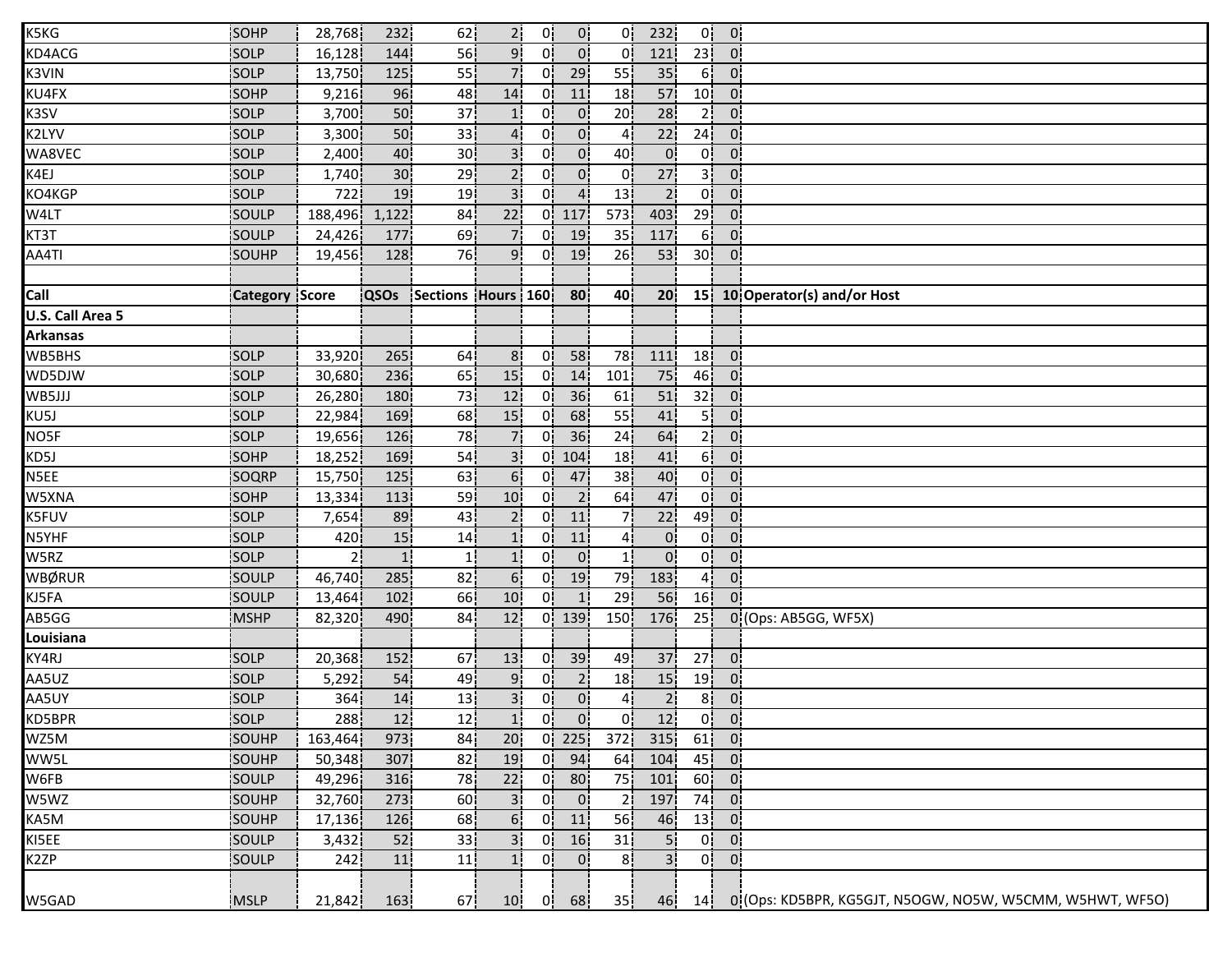| Mississippi        |              |                  |       |                 |                 |                |                |                 |                 |                 |                             |                                                |
|--------------------|--------------|------------------|-------|-----------------|-----------------|----------------|----------------|-----------------|-----------------|-----------------|-----------------------------|------------------------------------------------|
| WQ5L               | SOLP         | 119,188          | 718   | 83              | 14              | 0'             | 184            | 207             | 232             | 95              | $\overline{0}$              |                                                |
| K5XU               | <b>SOLP</b>  | 34,780           | 235   | 74              | 14              | 01             | 25             | 80              | 67              | 63              | $\overline{0}$              |                                                |
| KJ5RC              | <b>SOHP</b>  | 10,672           | 92    | 58              | 10 <sub>1</sub> | 01             | $\overline{7}$ | 12              | 73              | 0 <sup>1</sup>  | $\overline{0}$              |                                                |
| KB5IXI             | <b>SOLP</b>  | 10,058           | 107   | 47              |                 | 01             | 14             | 33 <sub>1</sub> | 6 <sup>1</sup>  | 54              | $\mathbf{0}$                |                                                |
| N5YT               | SOUHP        | 108,564          | 654   | 83              | 13              | 01             | 260            | 68              | 265             | 61              | $\mathbf{0}$                |                                                |
| KF5WVJ             | SOULP        | 4,576            | 52    | 44              | 4 <sup>1</sup>  | 01             | 2 <sup>1</sup> | 12 <sub>1</sub> | 22 <sub>1</sub> | 16              | 0 <sup>1</sup>              |                                                |
| <b>New Mexico</b>  |              |                  |       |                 |                 |                |                |                 |                 |                 |                             |                                                |
| K5TA               | SOHP         | 275,016          | 1,637 | 84              | 24              |                | $0$ 176        | 499             | 921             | 41              | $\overline{0}$              |                                                |
| N <sub>2</sub> IC  | <b>SOHP</b>  | 103,272          | 662   | 78              |                 | 0!             | 0 <sup>1</sup> | 107             | 346             | 209             | $\overline{0}$              |                                                |
| W5RJJ              | SOHP         | 63,674           | 403   | 79              | 13              | 01             | 72             | 72              | 167             | 92 <sub>1</sub> | 0.                          |                                                |
| <b>KAØZPP</b>      | SOLP         | 14,616           | 116   | 63              | 6 <sub>1</sub>  | 01             | 0.             | 14              | 52              | 50              | $\mathbf{0}$                |                                                |
| N5WMQ              | SOLP         | 2,584            | 38    | 34              | 7i              | 01             | 0 <sub>1</sub> | 71              | 15              | 16              | $\mathbf{0}$                |                                                |
| KI5HXC             | <b>SOLP</b>  | 2,322            | 43    | 27              | 5!              | 0!             | 0 <sup>1</sup> | 23              | 20              | 0!              | $\overline{0}$              |                                                |
| KD5H               | SOLP         | 1,782            | 33    | 27 <sup>1</sup> | 4 <sup>1</sup>  | 0!             | 1 <sub>1</sub> | 4 <sub>1</sub>  | 28              | 0!              | $\overline{0}$              |                                                |
| KI5GDB             | SOLP         | 420              | 15    | 14              | 1 <sup>1</sup>  | 0!             | 0 <sub>1</sub> | 2 <sub>1</sub>  | 13              | 0!              | 0 <sup>1</sup>              |                                                |
| K5TQ               | <b>SOUHP</b> | 44,654           | 269   | 83              | 12              | 01             | 75             | 71              | 117             | 6!              | $0^{\circ}$                 |                                                |
| K5LRW              | <b>MSLP</b>  | 24,700           | 190   | 65              | 16              |                | 32             | 72              | 36              | 49              |                             | 01(Ops: KC5RGQ, KE5EGP, KG5MXP, KI5RUS, N5JDT) |
| KK5OV              | <b>MSLP</b>  | 12,312           | 114   | 54              | 12              | 01             | $\overline{0}$ | 14              | 100             | 01              |                             | 0 (Ops: KB5ZSK, KK5OV)                         |
| <b>North Texas</b> |              |                  |       |                 |                 |                |                |                 |                 |                 |                             |                                                |
| K5RX               | <b>SOHP</b>  | 85,116           | 519   | 82              | 7 <sub>1</sub>  | 0              | 231            | 167             | 81              | 40 <sub>1</sub> | $\overline{0}$              |                                                |
| K5RT               | SOQRP        | 42,720           | 267   | 80 <sub>1</sub> | 12 <sub>1</sub> |                | $0$ 39         | 112             | 93              | 23 <sup>1</sup> | $\overline{0}$              |                                                |
| KD2KW              | SOLP         | 37,350           | 249   | 75              | 12              | 0!             | 76             | 82              | 79              | 12              | $\overline{0}$              |                                                |
| AA3C               | SOLP         | 34,164           | 234   | 73              | 20 <sup>1</sup> | 0!             | 46             | 60              | 99              | 29              | 0 <sup>1</sup>              |                                                |
| KIØR               | <b>SOLP</b>  | 31,500           | 210   | 75              | 16              | 01             | 32             | 55              | 99              | 24              | $\overline{0}$              |                                                |
| W5PKK              | SOLP         | 24,716           | 167   | 74              | 14              | 01             | 11             | 45              | 74              | 37 <sub>1</sub> | $\overline{0}$              |                                                |
| NA5M               | SOLP         | 21,190           | 163   | 65              | 13              | 0 <sup>1</sup> | 32             | 55              | 49              | 27 <sub>1</sub> | $\overline{0}$              |                                                |
| N5WNG              | SOHP         | 19,800           | 132   | 75              | 7 <sup>1</sup>  | 0!             | 24             | 42              | 31              | 35 <sub>1</sub> | 0 <sub>1</sub>              |                                                |
| NN5T               | SOLP         | 16,002           | 127   | 63              | 5!              | 0!             | 34             | 23              | 43              | 27              | $\mathbf{0}$                |                                                |
| W2ODH              | SOLP         | 15,840           | 132   | 60              | 12              | 0!             | 11             | 24              | 97              | 0!              | $\overline{0}$              |                                                |
| N5BIG              | <b>SOLP</b>  | 14,740           | 134   | 55              | 9               | 01             | $\overline{4}$ | 23              | 77              | 27 <sub>1</sub> | 3 <sup>1</sup>              |                                                |
| NA5TR              | <b>SOLP</b>  | 12,508           | 106   | 59              | 9.              | 01             | 0 <sub>1</sub> | 41              | 61              | 4 <sub>1</sub>  | $\overline{0}$              |                                                |
| KG5OA              | SOQRP        | 11,948           | 103   | 58              |                 | 0i             | $\overline{0}$ | 64              | 39              | 0 <sup>1</sup>  | $\overline{0}$              |                                                |
| KB5GLV             | SOLP         | 11,160           | 93    | 60 <sup>1</sup> | 12              | 0 <sup>1</sup> | 22             | 32              | 36              | 3 <sup>1</sup>  | 0 <sub>1</sub>              |                                                |
| KC5SW              | SOLP         | 9,588            | 94    | 51              |                 |                | $8$ 0 32       | 15              | 38              |                 | $9$ $0$                     |                                                |
| KD5WBW             | SOLP         | 8,448            | 88    | 48              | 10              | 0 <sup>1</sup> | $\overline{0}$ | 53              | 15 <sub>1</sub> |                 | $20$ 0                      |                                                |
| AA5AH              | SOLP         | 8,000            | 80    | 50 <sub>1</sub> | 8 <sub>1</sub>  |                | $0$ 11         | 28              | 39 <sub>1</sub> |                 | $2$ 0                       |                                                |
| KG5IKE             | <b>SOLP</b>  | 4,128            | 48    | 43              | 5!              | 01             | $\overline{0}$ | 11              | 31              |                 | $6^{\circ}$ 0               |                                                |
| AG5XW              | <b>SOLP</b>  | 2,240            | 40    | 28i             | 4:              | 01             | $\overline{0}$ | 6i              | 9 <sub>l</sub>  |                 | $25$ 0                      |                                                |
| KJ5CF              | SOLP         | 1,248            | 26    | 24              | 5i              | 0 <sub>i</sub> | 0 <sup>1</sup> | 9 <sub>1</sub>  | 13              |                 | $4$ 0                       |                                                |
| W5AKK              | SOLP         | 900i             | 25    | 18 j            | 2 <sub>1</sub>  | 0 <sub>i</sub> | $0^{\circ}$    | 0!              | 25 <sub>1</sub> |                 | $0^{\dagger}$ $0^{\dagger}$ |                                                |
| AE5P               | SOHP         | 612              | 18    | 17 <sub>1</sub> | 1 <sub>i</sub>  | 0 <sup>1</sup> | 0 <sup>1</sup> | 0 <sub>1</sub>  | 16              |                 | 2 0                         |                                                |
| KU5Y               | SOLP         | 540              | 18    | 15              | 2 <sub>1</sub>  | 0 <sub>1</sub> | 0 <sub>1</sub> | 7¦              | 11              |                 | $0 \quad 0$                 |                                                |
| K5MAY              | SOLP         | 240 <sup>1</sup> | 15    | 8!              | 1!              | 0!             | $\mathbf{0}$   | 0!              | 0.              |                 | $15$ 0                      |                                                |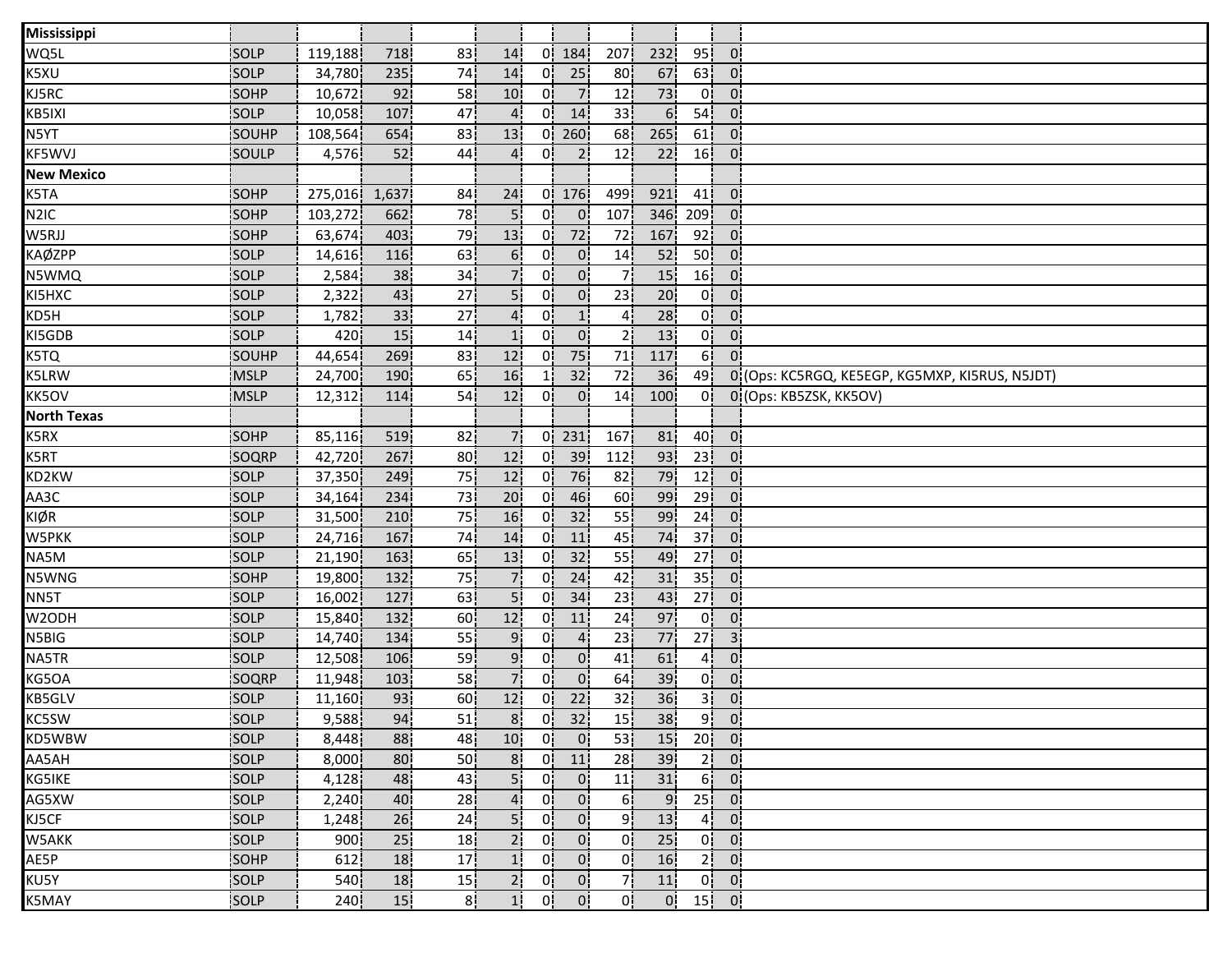| N5JLD              | SOQRP        | 180              | 10              | 9.              | 1!              | 0!             | 0 <sup>1</sup>     | 0!               | 10 <sub>1</sub> | 0!              | $\overline{0}$ |                             |
|--------------------|--------------|------------------|-----------------|-----------------|-----------------|----------------|--------------------|------------------|-----------------|-----------------|----------------|-----------------------------|
| <b>WBØTEV</b>      | SOUHP        | 205,968          | 1,226           | 84              | 23              |                | 01278              | 304              | 575             | 69 <sup>1</sup> | $\overline{0}$ |                             |
| AD5XD              | SOUHP        | 130,872          | 779             | 84              | 15              | 01             | 165                | 139              | 358             | 117             | $\overline{0}$ |                             |
| NT5V               | SOULP        | 117,860          | 710             | 83              | 16              | 01             | 63                 | 197              | 387             | 63              | $\overline{0}$ |                             |
| KG5VK              | SOUHP        | 109,560          | 660             | 83              | 16              | 0i             | 34                 | 198 i            | 362             | 66              | $\mathbf{0}$   |                             |
| KT5C               | SOUHP        | 65,736           | 396             | 83              | 15 <sub>1</sub> | 0!             | 101                | 103              | 136             | 56              | $\overline{0}$ |                             |
| KI5MM              | SOULP        | 55,300           | 350             | 79              | 16              | 0!             | 98                 | 54               | 173             | 25              | $\mathbf{0}$   |                             |
| WA8ZBT             | SOULP        | 51,520           | 322             | 80 <sup>1</sup> | 17              | 0              | 43                 | 38               | 127             | 114             | $\overline{0}$ |                             |
| N5LFE              | SOULP        | 28,950           | 193             | 75              | 18              | 0.             | 49                 | 35               | 74              | 35 <sub>1</sub> | $\overline{0}$ |                             |
| KK4JI              | SOUHP        | 25,384           | 167             | 76              | 9.              | 01             | 59                 | 13               | 74              | 21              | $\overline{0}$ |                             |
| W5GN               | SOULP        | 24,272           | 164             | 74              | 8 <sup>1</sup>  | 0i             | $\overline{0}$     | 38               | 83              | 43              | $\overline{0}$ |                             |
| WX7V               | SOULP        | 18,144           | 126             | 72              | 13 <sup>1</sup> | 01             | 0i                 | 44               | 50              | 32              | $\mathbf{0}$   |                             |
| N5GI               | SOUHP        | 12,922           | 91              | 71              | 5 <sub>1</sub>  | 0¦             | $\overline{0}$     | 27               | 56              | 8 <sup>1</sup>  | $\overline{0}$ |                             |
| K5LGX              | <b>SOULP</b> | 8,648            | 94              | 46              | 8 <sub>1</sub>  | 0!             | $\overline{0}$     | 39               | 26              | 29 <sup>1</sup> | $\mathbf{0}$   |                             |
| WA5LXS             | SOUHP        | 7,802            | 83              | 47              | 5.              | 0!             | $\overline{0}$     | 23               | 36              | 24 <sub>1</sub> | $\overline{0}$ |                             |
| K5PAR              | SOUHP        | 6,448            | 62              | 52              | 3 <sup>1</sup>  | 0!             | 33                 | 20               | $\overline{7}$  | 21              | 0:             |                             |
| K5EIS              | SOULP        | 50               |                 | 51              | 1!              | <sup>01</sup>  | $\overline{0}$     | 51               | 0 <sup>1</sup>  | 0 <sup>1</sup>  | $\overline{0}$ |                             |
| W5CWT              | <b>MSLP</b>  | 19,154           | 157             | 61              | 8 <sub>1</sub>  | 0i             | 86                 | 20               | 26              | 25              |                | 0 (Ops: KC5ERV, W5CWT)      |
| <b>Oklahoma</b>    |              |                  |                 |                 |                 |                |                    |                  |                 |                 |                |                             |
| N5UM               | SOHP         | 83,040           | 519             | 80              | 8 <sub>1</sub>  |                | $0 \mid 161$       | 160 <sub>1</sub> | 180             | 18 <sup>1</sup> | $\overline{0}$ |                             |
| AI5SF              | <b>SOHP</b>  | 32,072           | 211             | 76              | 15              | 0¦             | $\overline{0}$     | 85               | 87              | 39              | 0 <sub>1</sub> |                             |
| WA5MA              | SOLP         | 21,172           | 158             | 67              | 12 <sub>1</sub> | 0¦             | 4 <sub>1</sub>     | 93               | 58              | 3 <sup>1</sup>  | 0:             |                             |
| AE5MM              | SOLP         | 14,396           | 122             | 59              | 6 <sup>1</sup>  | 0!             | 0 <sup>1</sup>     | 49               | 66              | 7!              | 0 <sup>1</sup> |                             |
| AC4CH              | <b>SOLP</b>  | 13,392           | 124             | 54              | 11              | 0 <sup>1</sup> | $\overline{0}$     | 55               | 69              | 0 <sup>1</sup>  | $\mathbf{0}$   |                             |
| NE5A               | <b>SOHP</b>  | 11,124           | 103             | 54              | 5.              | 0i             | $0^{\circ}$        | 45               | 48              | 10 <sub>1</sub> | $\mathbf{0}$   |                             |
| AE5TD              | SOLP         | 4,446            | 57              | 39              | 2 <sub>1</sub>  | 01             | 0                  |                  | 53              | 0i              | $\mathbf{0}$   |                             |
| AD5SR              | SOLP         | 3,552            | 48              | 37 <sub>1</sub> | 5 <sub>1</sub>  | 0i             | 0.                 | 21               | 46              | 0 <sup>1</sup>  | 0.             |                             |
| AF5CC              | SOLP         | 3,510            | 65              | 27              | 3i              | 0¦             | $\overline{0}$     | 0!               | $\overline{0}$  | 65              | $\overline{0}$ |                             |
| WG5F               | SOQRP        | 2,706            | 41              | 33 <sup>1</sup> | 2 <sub>1</sub>  | 0!             | 20                 | 21               | 0 <sup>1</sup>  | 0!              | $\overline{0}$ |                             |
| N5XE               | SOLP         | 960              | 30 <sub>1</sub> | 16              | $1^{\circ}$     | $\mathbf{0}$   | $\mathbf{0}$       | 0.               | $\mathbf{0}$    | 30 <sup>1</sup> | $\overline{0}$ |                             |
| WA5NE              | <b>SOHP</b>  | 392              | 14              | 14              | 6!              | 0 <sup>1</sup> | 0 <sup>1</sup>     | 01               | 0 <sup>1</sup>  | 0İ              | $\overline{0}$ |                             |
| W5BHS              | <b>SOLP</b>  | 320 <sub>1</sub> | 16              | 10              |                 | 01             | 5 <sub>1</sub>     | 21               | 9               | 0i              | $\overline{0}$ |                             |
| N5UWY              | SOLP         | 18 I             |                 | зi              |                 | 0i             | $0^{\circ}$        | 3i               | $\mathbf{0}$    | 0i              | $0^{\circ}$    |                             |
| W5GFI              | SOUHP        | 57,038           | 361             | 79              | 14              |                | $0$ 137            | 74               | 51              | 99              | $\overline{0}$ |                             |
| WDØGTY             | SOULP        | 23,616           | 164             | 72              | 11              |                | $0 \mid 40$        | 52               |                 | 48 24 0         |                |                             |
| W5KS               | <b>MSLP</b>  | 10,368           | 81              | 64.             |                 |                | $8$ 0 42           | 24               |                 |                 |                | 15 0 0 (Ops: K5WIX, KC5CYY) |
| <b>South Texas</b> |              |                  |                 |                 |                 |                |                    |                  |                 |                 |                |                             |
| K5TR               | <b>SOHP</b>  | 345,912 2,059    |                 | 84              | 24              |                | 0 <sup>i</sup> 69i |                  | 961 973 56 0    |                 |                |                             |
| K5WA               | <b>SOHP</b>  | 261,072 1,554    |                 | 84              | 24              |                | $0$ 85             | 697 i            |                 | 591 181 0       |                |                             |
| N5TJ               | SOHP         | 80,496           | 516             | 78              | 10 <sub>1</sub> |                | $0$ 21             |                  | 190 145 160 0   |                 |                |                             |
| KN5A               | SOLP         | 31,768           | 209             | 76              | 11 <sub>1</sub> |                | $0$ 18             |                  | 34 124 33 0     |                 |                |                             |
| KF5ZNQ             | <b>SOLP</b>  | 19,320           | 138             | 70              | 8 <sup>1</sup>  |                | $0$ 24             | 12 <sub>1</sub>  |                 | 83 19 0         |                |                             |
| KJ5T               | <b>SOLP</b>  | 14,224           | 127             | 56              |                 |                | 8 0 10             | 75               | 42              |                 | $0$ 0          |                             |
| AB5KM              | SOLP         | 12,864           | 96              | 67              | 6 <sup>1</sup>  |                | $0$ 24             | 24               |                 | $36$ $12$ $0$   |                |                             |
|                    |              |                  |                 |                 |                 |                |                    |                  |                 |                 |                |                             |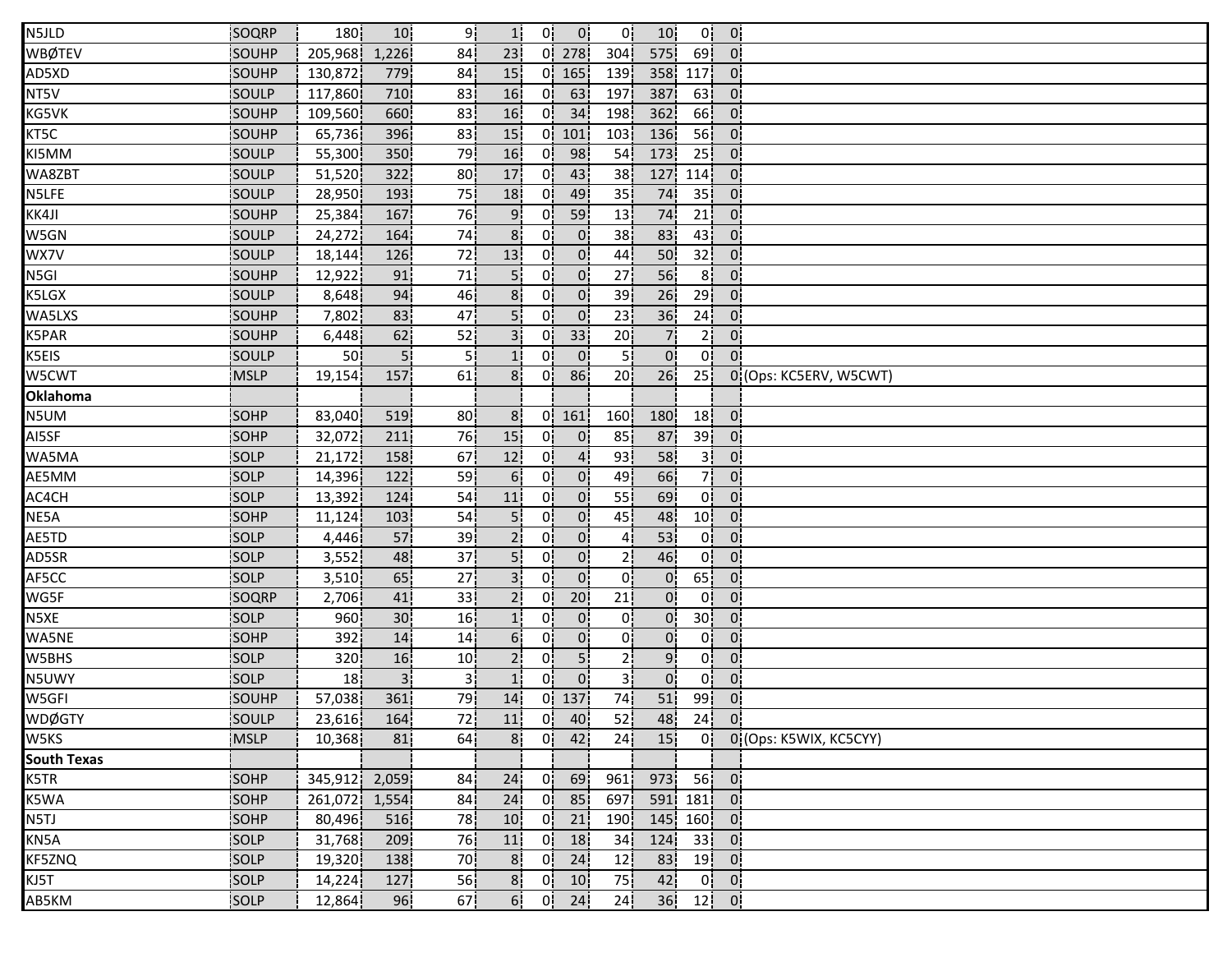| KC5MW             | SOHP                  | 12,198           | 107             | 57 <sub>1</sub>    | 9!              | 0!             | 28             | 30 <sup>1</sup> | 40               | 9!              | $\overline{0}$    |                                        |
|-------------------|-----------------------|------------------|-----------------|--------------------|-----------------|----------------|----------------|-----------------|------------------|-----------------|-------------------|----------------------------------------|
| KD5FBA            | SOLP                  | 11,760           | 105             | 56                 | 8 <sup>1</sup>  | 0              | 7 <sup>1</sup> | 55              | 30 <sup>1</sup>  | 13              | $\overline{0}$    |                                        |
| K5GN              | <b>SOHP</b>           | 10,560           | 110             | 48                 |                 | 01             | $\overline{0}$ | 110             | $\overline{0}$   | 01              | $\overline{0}$    |                                        |
| <b>NØVRP</b>      | SOLP                  | 9,180            | 90              | 51                 | 5i              | 01             | 0 <sup>1</sup> | 33              | 49               | 8 <sup>1</sup>  | $\mathbf{0}$      |                                        |
| N5DTT             | SOLP                  | 7,280            | 70              | 52                 |                 | 0i             | 0 <sup>1</sup> | 11              | 33               | 26 <sup>1</sup> | $0^{\circ}$       |                                        |
| N5KWD             | SOHP                  | 4,758            | 61              | 39                 | 2 <sub>1</sub>  | 0.             | $\overline{0}$ | 23              | 38               | 0 <sup>1</sup>  | $\overline{0}$    |                                        |
| <b>KI5OO</b>      | SOHP                  | 4,320            | 54              | 40                 | 5!              | 0!             | 9 <sub>1</sub> | 6!              | 27               | 12              | 0 <sup>1</sup>    |                                        |
| KI5OYC            | SOLP                  | 2,268            | 42              | 27                 | 4!              | 0!             | $\overline{0}$ | 7!              | 35               | 0!              | 0 <sup>1</sup>    |                                        |
| W5ESE             | SOQRP                 | 1,536            | 32              | 24                 |                 | 0!             | $\overline{4}$ | 8               | $\overline{0}$   | 20 <sup>1</sup> | $\overline{0}$    |                                        |
| W5ITC             | SOQRP                 | 936              | 26              | 18                 | 5!              | 0 <sup>1</sup> | 0 <sup>1</sup> | 12              | 14               | 0 <sup>1</sup>  | $\mathbf{0}$      |                                        |
| KI5PED            | SOLP                  | 720              | 20              | 18                 | 2 <sub>1</sub>  | 01             | 0 <sup>1</sup> | 8i              | 12               | 0i              | $\mathbf{0}$      |                                        |
| N5VR              | SOLP                  | 714              | 21              | 17 <sub>1</sub>    | 1 <sup>i</sup>  | 01             | 0 <sup>1</sup> | 01              | $0^{\mathsf{i}}$ | 0ŀ              | $\mathbf{0}$      |                                        |
| N5KBX             | SOLP                  | 684              | 18              | 19                 | 2 <sub>1</sub>  | 0!             | 0 <sup>1</sup> | 2 <sub>1</sub>  | 16               | 0 <sup>1</sup>  | $\overline{0}$    |                                        |
| W5KY              | SOLP                  | 570              | 19              | 15                 | <u> 1 i</u>     | 0!             | 6 <sup>1</sup> | 13              | $\overline{0}$   | 0!              | 0 <sup>1</sup>    |                                        |
| K1THO             | SOLP                  | 416              | 16              | 13                 | 2!              | 0!             | 0 <sup>1</sup> | 0!              | 16               | 0!              | $\overline{0}$    |                                        |
| KI50MW            | SOLP                  | 220 <sup>1</sup> | 11              | 10 <sup>1</sup>    | 2 <sup>1</sup>  | 0!             | 0 <sup>1</sup> | 0               | 11               | 0!              | $\overline{0}$    |                                        |
| W5CUY             | SOLP                  | 200              | 10              | 10 <sup>1</sup>    | 1!              | 0 <sup>1</sup> | 10             | 0 <sup>1</sup>  | $\overline{0}$   | 0!              | $\overline{0}$    |                                        |
| N5RZ              | SOUHP                 | 122,342          | 737             | 83                 | 11              | 01             | 233            | 77              | 318              | 109             | $\overline{0}$    |                                        |
| K5EC              | SOUHP                 | 44,850           | 299             | 75                 | 10 <sub>1</sub> | 0.             | 3i             | 181             | 64               | 51              | 0 <sup>1</sup>    |                                        |
| K5PI              | SOUHP                 | 16,218           | 153             | 53                 | 3 <sup>1</sup>  | 0¦             | $\overline{0}$ | 20              | 46               | 87 <sub>1</sub> | $0^{\circ}$       |                                        |
| W5IOH             | SOULP                 | 8,272            | 94              | 44                 | 13              | ο¦             | 0 <sub>1</sub> | 32              | 49               | 13              | $\overline{0}$ .  |                                        |
| N5KAE             | SOUHP                 | 6,120            | 60              | 51                 | 4               | 0!             | 6 <sup>1</sup> | $\mathbf{0}$    | 54               | 0!              | $\overline{0}$    |                                        |
| NO5V              | SOUQRP                | 5,002            | 61              | 41                 | 4 <sup>1</sup>  | 0 <sup>1</sup> | 0 <sup>1</sup> | 0               | $\mathbf{1}$     | 60              | $\overline{0}$    |                                        |
| NE5B              | SOULP                 | 1,890            | 35              | 27                 | 3 <sup>1</sup>  | 01             | 15             | ا 9             | $\overline{7}$   | 41              | $\overline{0}$    |                                        |
| KK5LO             | <b>SOULP</b>          | 616              | 22              | 14                 | 1 <sup>1</sup>  | 01             | 0 <sup>1</sup> | 0i              | $\overline{0}$   | 22 <sub>1</sub> | $\mathbf{0}$      |                                        |
| K5IX              | SOULP                 | 144              | 9.              | 81                 | 1!              | 0i             | 3 <sup>1</sup> | 11              | 1 <sup>i</sup>   | 41              |                   |                                        |
| W5RRR             | <b>MSHP</b>           | 219,744          | 1,308           | 84                 | 24              | 0!             | 182            | 234             | 885              | 7i              |                   | 0 (Ops: AB5SS, KB9TGI, N9XEM, W9TWJ)   |
| W5AFV             | MSLP                  | 42,720           | 267             | 80                 | 21              | 01             | 85             | 57              | 73               | 52              |                   | 0 (Ops: KB7BFV, KGØPK, NØKA)           |
| <b>West Texas</b> |                       |                  |                 |                    |                 |                |                |                 |                  |                 |                   |                                        |
| N5CET             | SOHP                  | 8,036            | 82              | 49                 | 6 <sup>1</sup>  | 0 <sub>1</sub> | $\mathbf{0}$   | 36              | 46               | 0 <sup>1</sup>  | $\overline{0}$    |                                        |
| W5RAW             | <b>SOLP</b>           | 4,408            | 58              | 38                 |                 | 01             | 11             | 4               | 53               | 0               | $\mathbf{0}$      |                                        |
| W5WE              | SOHP                  | 32               | $\overline{4}$  | 41                 | 11              | 01             | $\overline{0}$ | $\overline{4}$  | $\overline{0}$   | 01              | $\mathbf{0}$      |                                        |
| N5ZC              | SOUHP                 | 28,188           | 243             | 58                 | 2 <sub>1</sub>  | 01             | $\overline{0}$ | 01              | 136              | 107             | $0^{\circ}$       |                                        |
| W5ACQ             | <b>MSHP</b>           | 79,704           | 492             | 81                 | 20              | 0 <sup>1</sup> | 69             | 102             | 82               | 239             |                   | 0 (Ops: KE5WCP, KM4TYV, N5CET, WA5POK) |
| N5ZMP             | <b>MSLP</b>           | 22,356           | 138             | 81                 | 10              | 0 <sub>1</sub> | 16             | 26              | 92               |                 |                   | 4 0 (Ops: N5XXD, N5ZMP)                |
| K5VI              | <b>MSLP</b>           | 13,100           | 131             | 50 <sup>1</sup>    | 5 <sup>1</sup>  | 0              | 0 <sub>1</sub> | 79              | 14               | 38 <sup>1</sup> |                   | 0 (Ops: K5VI, KI5RXU)                  |
|                   |                       |                  |                 |                    |                 |                |                |                 |                  |                 |                   |                                        |
| Call              | <b>Category Score</b> |                  | <b>QSOs</b>     | Sections Hours 160 |                 |                | 80             | 40              | 20 <sup>1</sup>  |                 |                   | 15 10 Operator(s) and/or Host          |
| U.S. Call Area 6  |                       |                  |                 |                    |                 |                |                |                 |                  |                 |                   |                                        |
| <b>East Bay</b>   |                       |                  |                 |                    |                 |                |                |                 |                  |                 |                   |                                        |
| NR7Z              | SOLP                  | 6,864            | 78              | 44                 | 7 <sup>1</sup>  | 0 <sup>1</sup> | 0 <sub>1</sub> | 11              | 33               |                 | $34$ 0            |                                        |
| W6GF              | SOLP                  | 3,008            | 47              | 32                 | 5 <sup>1</sup>  | 0 <sub>1</sub> | 0 <sup>1</sup> | 30 <sub>1</sub> | 17               | 0 <sup>1</sup>  | 0 <sub>1</sub>    |                                        |
| WF6Q              | SOLP                  | 1,144            | 26              | 22                 | 2 <sup>1</sup>  | 0 <sup>1</sup> | $\overline{0}$ | 0 <sub>1</sub>  | 7 <sup>1</sup>   |                 | $19$ 0            |                                        |
| N6BHX             | SOLP                  | 200              | 10 <sub>1</sub> | 10 <sup>1</sup>    | 1!              | 0!             | $\mathbf{0}$   | 0 <sup>1</sup>  | 10               |                 | $0 \vert 0 \vert$ |                                        |
|                   |                       |                  |                 |                    |                 |                |                |                 |                  |                 |                   |                                        |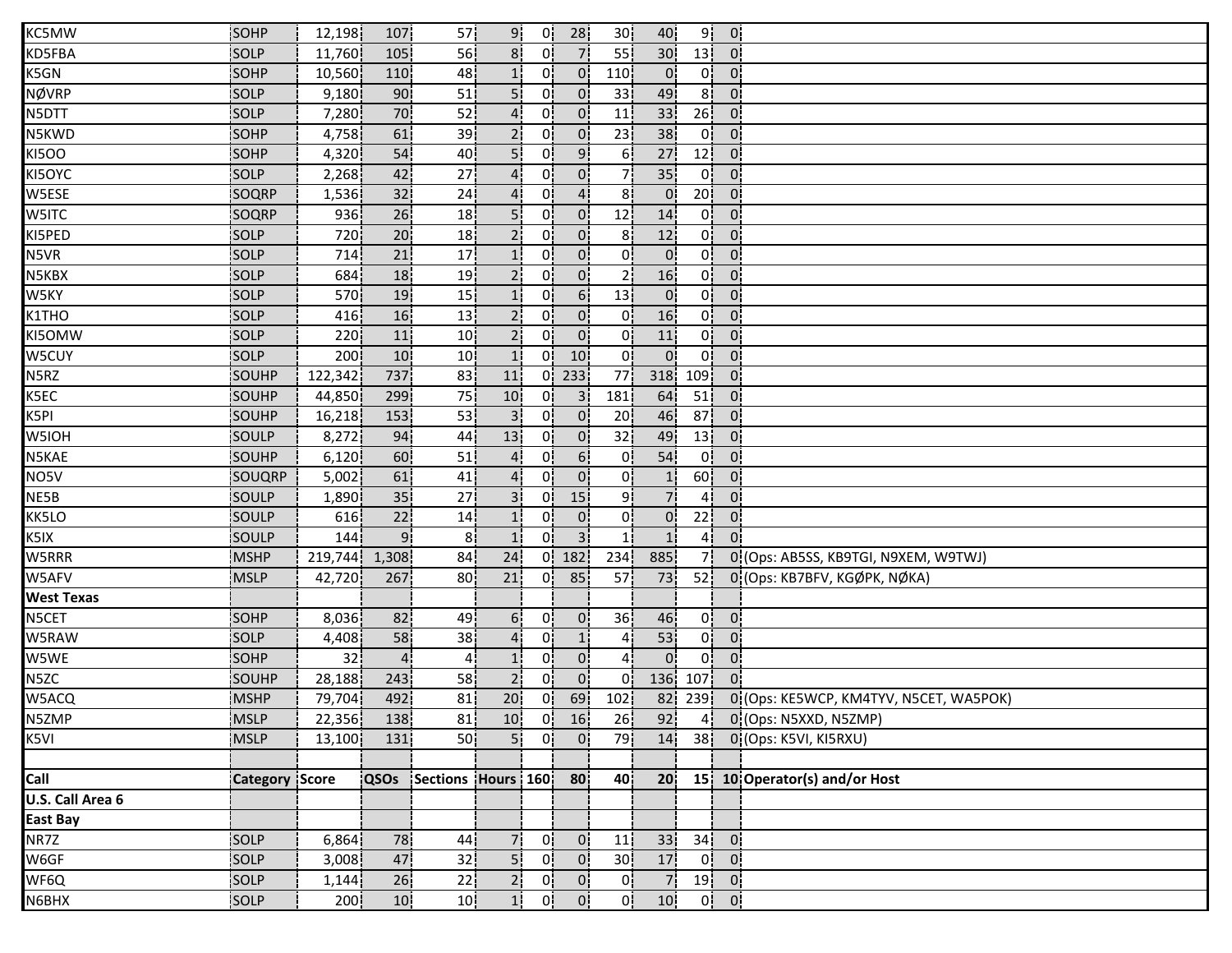| KF6ZYD             | SOQRP       | 70               | 7.             | 5¦              | 1 <sub>i</sub>  | 0!             | 0!              | 0!              | 5!             | 2 <sup>1</sup>   | $\overline{0}$                           |                       |
|--------------------|-------------|------------------|----------------|-----------------|-----------------|----------------|-----------------|-----------------|----------------|------------------|------------------------------------------|-----------------------|
| K6KM               | SOLP        | 50               | 5ļ             | 5               | 1 <sup>1</sup>  | 0              | $\overline{0}$  | 0!              | $\mathbf{0}$   | 5 I              | $\Omega$                                 |                       |
| W6DMW              | SOLP        | 2 <sup>1</sup>   | 1              | $1\overline{ }$ | 1 <sup>1</sup>  | $\theta$       | $\overline{o}$  | 0               | 1              | $\theta$         | $\theta$ !                               |                       |
| K8TR               | SOUHP       | 57,920           | 362            | 80              | 14              | 0i             | 55              | 70              | 171            | 66               | $\overline{0}$                           |                       |
| K7GK               | SOUHP       | 33,300           | 225            | 74              | 9 <sub>1</sub>  | 0i             | 37              | 86              | 62             | 40               | 0 <sub>1</sub>                           |                       |
| WD6T               | SOUHP       | 19,152           | 133            | 72              | 5 <sub>i</sub>  | 0¦             | 5 <sup>1</sup>  | 11              | 78             | 39               | $\overline{0}$                           |                       |
| K2GMY              | SOUQRP      | 15,930           | 135            | 59              | 9 <sub>1</sub>  | 0¦             | 0 <sub>i</sub>  | 29              | 73             | 33 <sup>1</sup>  | 0 <sup>1</sup>                           |                       |
| WQ6X               | SOULP       | 7,176            | 78             | 46              | 9 <sub>1</sub>  | 0!             | 2 <sub>1</sub>  | 20 <sub>1</sub> | 14             | 40               | 2 <sub>1</sub>                           |                       |
| AG6JA              | SOULP       | 1,472            | 32             | 23              | 2 <sup>1</sup>  | 0!             | 0 <sup>1</sup>  | 3               | 12             | 17               | $\Omega$                                 |                       |
| N6WM               | <b>MSHP</b> | 243,264          | 1,448          | 84              | 23              | 0!             | 86              | 495             | 762            | 105              |                                          | 0 (Ops: N6NU, N6WM)   |
| W6ATV              | MSHP        | 19,350           | 129            | 75              | 10 <sup>1</sup> | 01             | 6 <sup>1</sup>  | 34              | 73             | 16               |                                          | 0 (Ops: KQ6BN, W6ATV) |
| <b>Los Angeles</b> |             |                  |                |                 |                 |                |                 |                 |                |                  |                                          |                       |
| W6AFA              | SOHP        | 148,584          | 906            | 82              | 24              | 0!             | 111             | 215             | 580            | 0!               | $\overline{0}$                           |                       |
| N6KN               | SOHP        | 42,420           | 303            | 70              | 6 <sup>1</sup>  | 0!             | $\mathbf{0}$    | 141             | 112            | 50 <sub>1</sub>  | 0 <sup>1</sup>                           |                       |
| WA6URY             | SOHP        | 25,996           | 194            | 67              | 6 <sup>1</sup>  | 0!             | 48              | 64              | 79             | 3 <sup>1</sup>   | 0 <sup>1</sup>                           |                       |
| N6VI               | <b>SOHP</b> | 18,104           | 146            | 62              | 5!              | 0!             | 1               | 24              | 117            | 41               | 0 <sup>1</sup>                           |                       |
| WB2KXC             | SOLP        | 15,360           | 128            | 60              | 11              | 0 <sub>1</sub> | 8 <sup>1</sup>  | 11              | 107            | 2 <sup>1</sup>   | 0 <sup>1</sup>                           |                       |
| K6DW               | SOHP        | 11,772           | 109            | 54              | 10 <sup>1</sup> | 01             | 0 <sup>1</sup>  | 46              | 47             | 16               | $\overline{0}$                           |                       |
| WA7BNM             | SOLP        | 7,790            | 95             | 41              | 2i              | 01             | $\overline{0}$  | 31              | 70             | 22               | $\mathbf{0}$                             |                       |
| N6VOH              | SOHP        | 7,680            | 80             | 48              | 3 <sup>1</sup>  | 0!             | 30 <sub>1</sub> | 50 <sub>1</sub> | $\overline{0}$ | 0 <sup>1</sup>   | 0 <sup>1</sup>                           |                       |
| WB6MUZ             | SOLP        | 6,278            | 73             | 43              | 10 <sub>1</sub> | 0 <sup>1</sup> | 0 <sub>i</sub>  | 5 <sub>1</sub>  | 55             | 13               | 0 <sub>1</sub>                           |                       |
| W6JK               | SOLP        | 1,848            | 33             | 28              | 2 <sub>1</sub>  | 0!             | 6 <sup>1</sup>  | 18              | $\overline{9}$ | 0 <sup>1</sup>   | $\overline{0}$                           |                       |
| AE6VX              | SOLP        | 1,188            | 27             | 22              | 5ļ              | 0 <sub>1</sub> | 0 <sup>1</sup>  | 8 <sub>1</sub>  | 17             | 2 <sup>1</sup>   | 0 <sub>1</sub>                           |                       |
| N6TCZ              | SOHP        | 748              | 22             | 17              | 4 <sup>1</sup>  | 0 <sup>1</sup> | 0 <sub>1</sub>  | 0               | $\overline{0}$ | 0 <sup>1</sup>   | $\overline{0}$                           |                       |
| N6IC               | SOHP        | 612              | 18             | 17              | 1 <sup>i</sup>  | 01             | 0 <sup>1</sup>  | 0 <sup>1</sup>  | 8 <sub>1</sub> | 10 <sub>1</sub>  | $\overline{0}$                           |                       |
| NC6B               | SOLP        | 81               | 2 <sub>1</sub> | 2 <sub>1</sub>  | 1 <sub>i</sub>  | 01             | 0 <sup>1</sup>  | 0 <sub>i</sub>  | $\overline{2}$ | 0 <sup>1</sup>   | $0^{\circ}$                              |                       |
| W6KC               | SOUHP       | 35,524           | 214            | 83              | 10              | 0!             | 10              | 73              | 40             | 91               | 0 <sup>1</sup>                           |                       |
| KB5ZYC             | SOULP       | 14,152           | 116            | 61              | 13              | 0!             | 0 <sup>1</sup>  | 36              | 61             | 19               | $\overline{0}$                           |                       |
| K6ICS              | SOULP       | 7,938            | 81             | 49              | 10 <sup>1</sup> | 0!             | 2 <sup>1</sup>  | 49              | $\overline{4}$ | 22 <sup>1</sup>  | 4 <sub>1</sub>                           |                       |
| NK6A               | SOUHP       | 6,016            | 64             | 47              | 3 <sup>1</sup>  | 0!             | 0 <sup>1</sup>  | 11              | 43             | 10 <sup>1</sup>  | $\overline{0}$                           |                       |
| W6DPM              | SOUHP       | 1,056            | 24             | 22              | 2 <sup>i</sup>  | 0i             | $\overline{0}$  | 1!              | 10             | 13 <sup>1</sup>  | $\overline{0}$                           |                       |
| Orange             |             |                  |                |                 |                 |                |                 |                 |                |                  |                                          |                       |
| N6OKU              | SOLP        | 63,616           | 448            | 71              | 11              | 01             | 0 <sub>1</sub>  | 01              | 341            | 107              | $\overline{0}$                           |                       |
| NT6X               | SOHP        | 37,668           | 258            | 73              | 6 <sub>1</sub>  | ο¦             | $\overline{0}$  | 39              | 69             | 150 <sup>1</sup> | $\overline{0}$                           |                       |
| WB6HYH             | SOLP        | 25,500           | 170            | 75              | 14              | 0 <sub>1</sub> | 11              | 51              | 65             | $43$ 0           |                                          |                       |
| K6TLH              | SOLP        | 22,032           | 162            | 68              | 14              |                | $0$ 34          | 24 <sub>1</sub> | 87.            |                  | $17$ 0                                   |                       |
| K6NR               | SOHP        | 21,060           | 195            | 54              | $\overline{4}$  | 0!             | $\overline{0}$  | 0!              | $\mathbf{1}$   | $194$ 0          |                                          |                       |
| K6KTS              | SOLP        | 17,360           | 140            | 62              | 14              | 0 <sup>1</sup> | $\overline{0}$  | 75 <sub>1</sub> | 7 <sub>1</sub> |                  | 58 0                                     |                       |
| KA6BMZ             | <b>SOLP</b> | 10,152           | 94             | 54              | 9 <sub>1</sub>  | 0 <sup>1</sup> | 29              | 14              | 51             |                  | $0$   $0$                                |                       |
| K6WDE              | SOLP        | 5,984            | 68             | 44              | 6 <sup>1</sup>  | 0 <sup>1</sup> | 11              | 24              | 25             | 8 <sup>1</sup>   | $\overline{0}$                           |                       |
| WA6TMY             | SOLP        | 2,652            | 39             | 34              | 4               | 0 <sup>1</sup> | 1               | 7¦              | 31             |                  | $0$ $0$                                  |                       |
| K6BCB              | SOLP        | 330 <sub>1</sub> | 15             | 11              | 1 <sup>1</sup>  | 0 <sub>1</sub> | 7 <sup>1</sup>  | 6 <sup>1</sup>  | 2 <sub>1</sub> |                  | $0$ $0$                                  |                       |
| WY6R               | SOLP        | 286              | 13             | 11              | 2 <sub>1</sub>  | 0 <sup>1</sup> | 0 <sup>1</sup>  | 2 <sub>1</sub>  | 11             |                  | $0 \begin{bmatrix} 0 \\ 0 \end{bmatrix}$ |                       |
| N6GP               | SOLP        | 50 <sub>1</sub>  | 5 <sup>1</sup> | 5 <sup>1</sup>  | 1!              | $\overline{O}$ | $\theta$        | 5 <sup>1</sup>  | $\theta$       |                  | $0 \mid 0 \mid$                          |                       |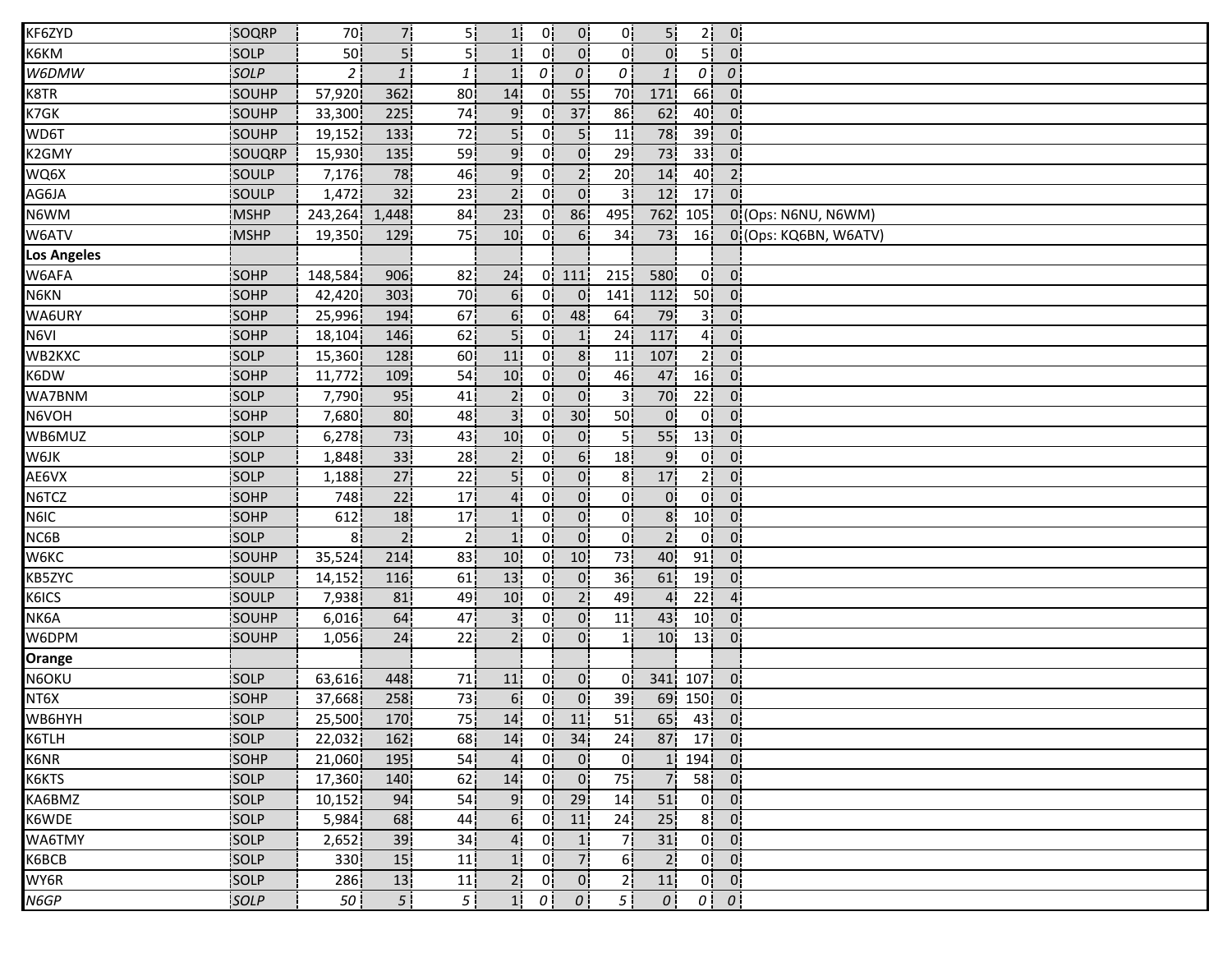| KJ6RMM                   | SOLP         | 40         | 4 <sub>1</sub>  | 5 <sub>1</sub>  | 1!              | 0 <sup>1</sup> | 0 <sup>1</sup>                               | 2 <sup>1</sup>   | 2!               | 0!                                                                    | $\overline{0}$ .           |                                                         |
|--------------------------|--------------|------------|-----------------|-----------------|-----------------|----------------|----------------------------------------------|------------------|------------------|-----------------------------------------------------------------------|----------------------------|---------------------------------------------------------|
| <b>WA6KHK</b>            | SOUHP        | 146,832    | 874             | 84              | 23              | 0!             | 2 <sup>1</sup>                               | 209              | 626              | 37                                                                    | $\Omega$                   |                                                         |
| KF6I                     | SOUHP        | 6,424      | 73              | 44              |                 | 01             | 0'                                           | 26               | 28               | 19                                                                    | $\overline{0}$             |                                                         |
| N6UNH                    | SOULP        | 5,850      | 65              | 45              | 6.              | 0i             | 0 <sup>1</sup>                               | 27               | 36               | 2 <sup>i</sup>                                                        | 0 <sup>1</sup>             |                                                         |
| WI6X                     | SOUHP        | 2,340      | 39 <sub>1</sub> | 30              |                 | 0i             | 0 <sup>1</sup>                               | 15               | 10 <sub>1</sub>  | 14 <sub>1</sub>                                                       | $\overline{0}$             |                                                         |
| NX6T                     | <b>MSLP</b>  | 140,940    | 870             | 81              | 24              | 01             | 85                                           | 366              | 244              | 175                                                                   |                            | 0: (Ops: K3PS, N6ERD, N6KI, W6ZAR, WM6Y, WQ6X, @WA6TQT) |
| <b>Pacific</b>           |              |            |                 |                 |                 |                |                                              |                  |                  |                                                                       |                            |                                                         |
| WH7Z (WØCN, op @KH6YY)   | SOHP         | 266,992    | 1,628           | 82              | 24              | 0!             | $\mathbf{0}$                                 | 614              | 523              | 491                                                                   | 0 <sup>1</sup>             |                                                         |
| KH6CJJ                   | SOLP         | 33,258     | 241             | 69              | 9 <sub>1</sub>  | 0!             | 8 <sup>1</sup>                               | 31               | 70               | 132                                                                   | 0 <sup>1</sup>             |                                                         |
| WH6R                     | SOUHP        | 1,050      | 25              | 21              | 2 <sup>1</sup>  | 0 <sup>1</sup> | $\overline{0}$                               | 20               | $\overline{3}$   | 2 <sup>1</sup>                                                        | $0^{\circ}$                |                                                         |
| NH6JC                    | <b>MSHP</b>  | 82,328     | 502             | 82              | 12 <sub>1</sub> | 0i             | $\overline{0}$                               | 71               | 135              | 360                                                                   |                            | 0 (Ops: NH6HI, NH6JC)                                   |
| <b>Sacramento Valley</b> |              |            |                 |                 |                 |                |                                              |                  |                  |                                                                       |                            |                                                         |
| NR6Q                     | SOHP         | 168,100    | 1,025           | 82 I            | 18              | 0!             | 74                                           | 331              | 511              | 109                                                                   | $\overline{0}$             |                                                         |
| NC6R                     | SOHP         | 162,120    | 965             | 84              | 16              | 0!             | 101                                          | 261              | 375              | 228                                                                   | 0.                         |                                                         |
| N6JV                     | SOHP         | 140,436    | 846             | 83              | 22              | 0!             | 187                                          | 104              | 362              | 193                                                                   | $\mathbf{0}$               |                                                         |
| N6RK                     | SOHP         | 75,614     | 491             | 77              | 8 <sub>1</sub>  | 0!             | 5                                            | 140              | 114              | 232                                                                   | $\overline{0}$             |                                                         |
| K9JM                     | SOHP         | 67,782     | 429             | 79              | 9 <sub>1</sub>  | 01             | 8 <sup>1</sup>                               | 56               | 130 <sup>1</sup> | 235!                                                                  | 0 <sup>1</sup>             |                                                         |
| KE8FT                    | <b>SOHP</b>  | 57,288     | 372             | 77              | 19              | 01             | 39                                           | 60               | 188              | 85                                                                    | $0^{\circ}$                |                                                         |
| K6LRN                    | SOHP         | 54,668     | 346             | 79              | 10 <sup>1</sup> | 01             | 53                                           | 26               | 180              | 87                                                                    | 0 <sup>1</sup>             |                                                         |
| W6DT                     | SOLP         | 37,288     | 236             | 79              | 13              | 01             | 36                                           | 64               | 71               | 65                                                                    | $0^{\circ}$                |                                                         |
| K6TQ                     | SOHP         | 26,740     | 191             | 70              | 8 <sub>1</sub>  | 0              | 0 <sub>1</sub>                               | 8 <sup>1</sup>   | 134              | 49                                                                    | 0 <sup>1</sup>             |                                                         |
| K6CEL                    | SOLP         | 12,322     | 101             | 61              | 9!              | 0!             | 14                                           | 22               | 47               | 18 <sup>1</sup>                                                       | $\mathbf{0}$ .             |                                                         |
| N6PGQ                    | SOLP         | 11,770     | 107             | 55              | 9 <sub>1</sub>  | 0!             | 0 <sub>1</sub>                               | 28               | 60               | 19                                                                    | 0 <sup>1</sup>             |                                                         |
| WA6FWN                   | <b>SOLP</b>  | 8,190      | 91              | 45              | 8 <sub>1</sub>  | 0l             | 0 <sup>1</sup>                               | 30 <sub>1</sub>  | 31               | 30 <sub>1</sub>                                                       | 0 <sup>1</sup>             |                                                         |
| N6QZS                    | <b>SOLP</b>  | 4,884      | 66              | 37              | 15              | 01             | 0 <sup>1</sup>                               | 01               | $0^{\mathsf{i}}$ | 0i                                                                    | $\mathbf{0}$               |                                                         |
| W6AAE                    | SOLP         | 3,150      | 45              | 35              |                 | 01             | 2 <sub>1</sub>                               | 24               | 19               | 0i                                                                    | 0.                         |                                                         |
| <b>KF6NCX</b>            | SOHP         | 2,852      | 46              | 31              | $\overline{4}$  | 0¦             | 1                                            | 16               | 27               | 2 <sup>1</sup>                                                        | $\overline{0}$             |                                                         |
| AB1U (W6RKC, op)         | SOLP         | 2,236      | 43              | 26              | $2^1$           | 0 <sup>1</sup> | 26                                           | 17               | $\overline{0}$   | 0 <sup>1</sup>                                                        | 0.                         |                                                         |
| AD6AD                    | SOLP         | 480        | 16              | 15              | 1!              | 0!             | $\mathbf{0}$                                 | 0!               | 0 <sub>1</sub>   | 0¦                                                                    | $\overline{0}$ .           |                                                         |
| N6ERL                    | SOLP         | 330        | 15              | 11              |                 | 0!             | $\overline{0}$                               | 01               | 5 <sup>1</sup>   | 10 <sup>1</sup>                                                       | $\overline{0}$             |                                                         |
| K6OK                     | SOUHP        | 115,702    | 697             | 83              | 22              | 01             | 57                                           | 176 <sup>1</sup> | 246              | 218                                                                   | $\mathbf{0}$               |                                                         |
| W1SRD                    | <b>SOUHP</b> | 109,726    | 661             | 83              | 9.              | 01             | 65                                           | 181              | 343              | 72                                                                    | 0 <sup>1</sup>             |                                                         |
| W1RH                     | SOUHP        | 108,564    | 654             | 83              | 15              | 01             | 100                                          | 133              | 274              | 146                                                                   | $\mathbf{1}$               |                                                         |
| W6MY                     | SOUHP        | 88,146     | 531             | 83              | 17              |                | $0$   154                                    | 71               | 109              | 197                                                                   | 0 <sub>1</sub>             |                                                         |
| K6NV                     | SOUHP        | 19,072 149 |                 | 64              |                 |                | $\begin{bmatrix} 9 \\ 0 \\ 25 \end{bmatrix}$ | 44 <sub>1</sub>  |                  | $\begin{array}{ c c c c c } \hline 54 & 26 & 0 \\ \hline \end{array}$ |                            |                                                         |
| WX6V                     | SOUHP        | 14,694     | 93              | 79              | 6 <sup>1</sup>  | 0 <sup>1</sup> | $\overline{2}$                               | 16               | 68               | 7ļ                                                                    | $\overline{0}$             |                                                         |
| K6RC                     | SOULP        | 13,280     | 83              | 80 <sub>1</sub> | 6!              | 0 <sup>1</sup> | 6 <sup>1</sup>                               | 22               | 46               | 9!                                                                    | $\overline{0}$             |                                                         |
| KØBEE                    | <b>MSHP</b>  | 138,776    | 836             | 83              | 10 <sub>1</sub> | 0 <sup>1</sup> | 0 <sub>1</sub>                               | 197              |                  | 505 134                                                               |                            | 0 (Ops: KØBEE, W1SRD)                                   |
| San Diego                |              |            |                 |                 |                 |                |                                              |                  |                  |                                                                       |                            |                                                         |
| WN6K                     | SOLP         | 112,668    | 687             | 82              | 20 <sub>1</sub> | 0i             | 11                                           | 203              | 332 <sub>1</sub> | 141                                                                   | $\overline{\phantom{a}}$ 0 |                                                         |
| N7VM                     | SOLP         | 80,320     | 502             | 80 i            | 11 <sub>1</sub> | 0 <sup>1</sup> | 7 <sub>1</sub>                               | 39 <sub>1</sub>  | 334 <sub>1</sub> | 122                                                                   | - 0¦                       |                                                         |
| AF5T                     | SOLP         | 2,640      | 44              | 30 <sub>1</sub> | 6 <sub>i</sub>  | 0 <sup>1</sup> | 2 <sub>1</sub>                               | 15               | 25               | 2 <sup>1</sup>                                                        | 0 <sup>1</sup>             |                                                         |
| WB6NJA                   | SOUHP        | 9,800      | 70              | 70              | 9 <sub>1</sub>  | 0 <sub>1</sub> | 17                                           | 17               | 25               | 11                                                                    | $\overline{0}$             |                                                         |
| K <sub>2</sub> RP        | SOUQRP       | 2,700      | 50 <sub>1</sub> | 27 <sub>1</sub> | 6!              | 0!             | 18 <sup>1</sup>                              | 12               | 18               | 2 <sup>1</sup>                                                        | 0 <sup>1</sup>             |                                                         |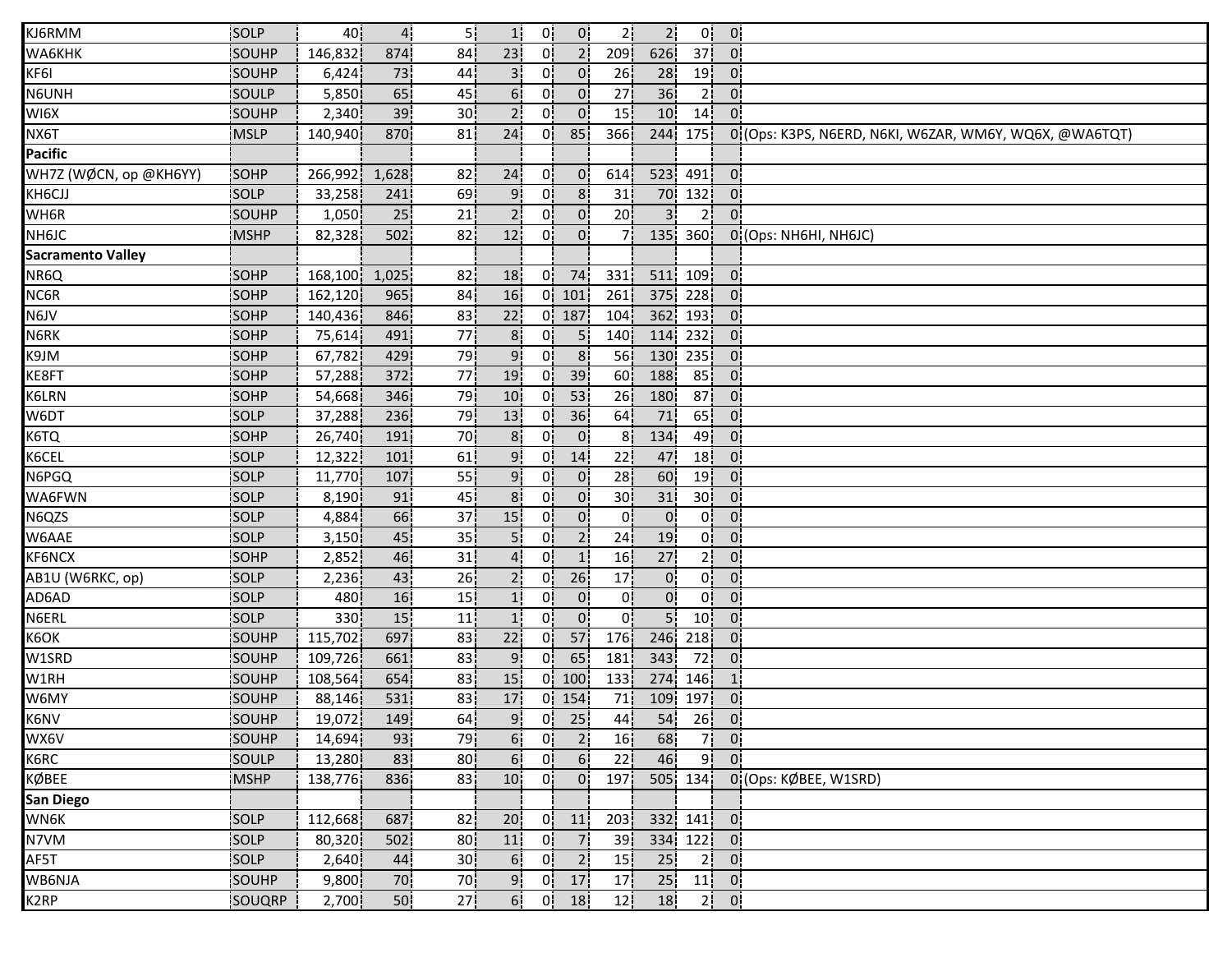| W1FM                      | MSLP         | 6,080          | 76               | 40              | 8 <sup>1</sup>  | 0!             | 15              | 17 <sup>1</sup> | 44               | 0 <sup>1</sup>  |                            | 0 (Ops: N1SOH, N1UEQ, W1FM) |
|---------------------------|--------------|----------------|------------------|-----------------|-----------------|----------------|-----------------|-----------------|------------------|-----------------|----------------------------|-----------------------------|
| <b>San Francisco</b>      |              |                |                  |                 |                 |                |                 |                 |                  |                 |                            |                             |
| N6YEU                     | <b>SOLP</b>  | 44,092         | 302              | 73              | 11              | 01             | 15 <sup>1</sup> | 49              | 71               | 167             | $0^{\prime}$               |                             |
| KA5WSS                    | SOLP         | 13,800         | 115              | 60              | 7i              | 01             | $\overline{0}$  | 24              | 60               | 31              | 0:                         |                             |
| N6JSO                     | SOLP         | 4,940          | 65               | 38 <sub>1</sub> | 8 <sub>1</sub>  | 0i             | 0 <sup>1</sup>  | 21              | 44               | 0 <sup>1</sup>  | 0 <sub>1</sub>             |                             |
| W6JLV                     | SOLP         | 4,320          | 60               | 36              | 6 <sup>1</sup>  | 0.             | 0 <sub>1</sub>  | 11              | 49               | 0 <sup>1</sup>  | 0 <sup>1</sup>             |                             |
| K6BBQ                     | SOQRP        | 1,020          | 30 <sub>1</sub>  | 17              | 4 <sup>1</sup>  | 0 <sup>1</sup> | $\mathbf{0}$    | 0!              | 30 <sub>1</sub>  | 0 <sup>1</sup>  | 0 <sup>1</sup>             |                             |
| N6TTV                     | SOLP         | 480            | 16               | 15              | 2!              | 0!             | $\mathbf{0}$    | 0!              | 16               | 0!              | 0 <sub>1</sub>             |                             |
| N3RC                      | SOUHP        | 78,400         | 490              | 80              | 13              | 0!             | 6 <sup>1</sup>  | 38 <sub>1</sub> | 441              | 5ļ              | 0 <sup>1</sup>             |                             |
| K6JS                      | SOULP        | 11,770         | 107              | 55              | $\mathbf{4}$    | 0 <sub>1</sub> | 5İ              | 13              | 81               | 8!              | $0^{\circ}$                |                             |
| <b>San Joaquin Valley</b> |              |                |                  |                 |                 |                |                 |                 |                  |                 |                            |                             |
| WC6H                      | SOHP         | 270,648        | 1,611            | 84              | 24              | 0İ             | 79              | 668             | 758 <sub>1</sub> | 106             | 0 <sub>1</sub>             |                             |
| K2DMS                     | SOLP         | 12,204         | 113              | 54              | 9 <sub>1</sub>  | 0.             | 14              | 40              | 59               | 0 <sup>1</sup>  | 0 <sup>1</sup>             |                             |
| W6SX                      | SOUHP        | 95,782         | 577              | 83              | 10 <sup>1</sup> | 0.             | 66              | 64              | 322              | 125             | 0 <sub>1</sub>             |                             |
| K6MI                      | SOUQRP       | 8,216          | 79               | 52              | 5!              | 01             | 5 <sub>1</sub>  | 2 <sub>1</sub>  | 48               | 24              | 0 <sup>1</sup>             |                             |
| N6ACL                     | <b>MSLP</b>  | 7,592          | 73               | 52              | 8 <sup>1</sup>  | 0!             | 10              | ا 9             | 49               | 5!              |                            | 0 (Ops: K5SML, N6ACL, NZ6Q) |
| Santa Barbara             |              |                |                  |                 |                 |                |                 |                 |                  |                 |                            |                             |
| KQ6NO                     | <b>SOLP</b>  | 3,432          | 52               | 33              | 5 <sub>i</sub>  | 0i             | 1               | 12              | 29               | 10 <sub>1</sub> | $\overline{0}$             |                             |
| N6ZE                      | SOLP         | 3,300          | 50               | 33              | 41              | 01             | 11              | 38              | $\mathbf{0}$     |                 | 0                          |                             |
| N6KRJ                     | SOLP         | 544            | 17               | 16              | 31              | 0.             | $\overline{0}$  | 17 <sub>1</sub> | 0 <sub>1</sub>   | 0 <sup>1</sup>  | $\mathbf{0}$               |                             |
| W6GL                      | SOQRP        | 40             | 5 <sup>1</sup>   | $\overline{4}$  | 1 <sub>i</sub>  | 0 <sup>1</sup> | $\overline{0}$  | 0 <sup>1</sup>  | 5 <sub>1</sub>   | 0 <sup>1</sup>  | 0 <sub>1</sub>             |                             |
| W6TK                      | SOUHP        | 53,656         | 353              | 76              | 7!              | 0!             | 12              | 192             | 139              | 10 <sup>1</sup> | 0 <sub>1</sub>             |                             |
| W8GJK                     | SOULP        | 10,368         | 108              | 48              | 11              | 0!             | 16              | 19              | 40               | 33 <sup>1</sup> | 0 <sup>1</sup>             |                             |
| N6MW                      | <b>MSLP</b>  | 38,880         | 240              | 81              | 16              | 0 <sup>1</sup> | 23              | 43              | 85               | 89              |                            | 0 (Ops: AA6DW, N6MW)        |
| KK6P                      | <b>MSLP</b>  | 18,810         | 171              | 55              | 2 <sub>i</sub>  | 0i             | 0 <sub>1</sub>  | 7i              | 164              | 0i              |                            | 0 (Ops: KC1KUG, W7IV)       |
| <b>Santa Clara Valley</b> |              |                |                  |                 |                 |                |                 |                 |                  |                 |                            |                             |
| K6YT (WØYK, op)           | SOHP         | 208,992        | 1,244            | 84              | 24              |                | $0$ 155         | 508             | 239              | 342             | 0 <sub>i</sub>             |                             |
| AE6Y                      | SOHP         | 178,416        | 1,062            | 84              | 22              | 0¦             | 34              | 250             | 487              | 291             | 0 <sup>1</sup>             |                             |
| AJ6V                      | SOHP         | 90,560         | 566              | 80              | 13              | 0!             | 59              | 119             | 239              | 149             | 0 <sup>1</sup>             |                             |
| N5KO                      | SOHP         | 44,100         | 294              | 75              | $\overline{4}$  | 0!             | 12              | 21              | 102              | 159             | 0 <sub>1</sub>             |                             |
| K6GHA                     | <b>SOQRP</b> | 28,140         | 201              | 70              | 15              | 01             | 18              | 64              | 69               | 50              | 0 <sup>1</sup>             |                             |
| N6AJS                     | <b>SOLP</b>  | 27,472         | 202              | 68              | 13              | 01             | 10 <sub>1</sub> | 38              | 87               | 67              | 0:                         |                             |
| N6XI                      | SOHP         | 13,260         | 130 <sub>1</sub> | 51              | 1 <sub>1</sub>  | 01             | 0 <sub>1</sub>  | 10 <sub>1</sub> | 120              | 0i              | 01                         |                             |
| K6RB                      | SOHP         | 9,240          | 105              | 44              | 1 <sub>i</sub>  | 0i             | $\overline{0}$  | 0i              | 105              | 0¦              | 0 <sub>1</sub>             |                             |
| N3KA                      | SOLP         | 6,776          | 77               | 44              | 4 <sup>1</sup>  | 0 <sub>1</sub> | 10 <sup>1</sup> | 26              | 26               |                 | $15$ 0                     |                             |
| AC6E                      | SOHP         | 1,900          | 38               | 25              | 2 <sub>1</sub>  | 0 <sup>1</sup> | 11              | 18 <sup>1</sup> | 9!               |                 | $0$ $0$                    |                             |
| AC6GO                     | SOLP         | 1,550          | 31               | 25              | 1!              | 0 <sub>1</sub> | 0 <sub>1</sub>  | 14              | 13               | 4ļ              | $\overline{0}$             |                             |
| K6VVK                     | <b>SOHP</b>  | 1,100          | 25               | 22              | 5.              | 0İ             | 0 <sub>1</sub>  | 41              | 10               | 11              | 0!                         |                             |
| K6DWD                     | <b>SOLP</b>  | <b>501</b>     | 51               | 51              | 1 <sub>1</sub>  | 01             | $\overline{0}$  | 51              | 0 <sup>1</sup>   | 0 <sup>1</sup>  | 0 <sup>1</sup>             |                             |
| KD6GWH                    | SOLP         | 18             | 3i               | зі              | 11              | 0i             | 0 <sub>1</sub>  | 31              | $0^{\circ}$      | 0 <sup>1</sup>  | 0:                         |                             |
| K6KQV                     | SOLP         | 2 <sub>1</sub> | 1 <sub>i</sub>   | $\mathbf{1}$    | 1 <sub>i</sub>  | 0 <sub>i</sub> | 0 <sup>1</sup>  | $-1$            | 0 <sub>1</sub>   | 0 <sup>1</sup>  | $\overline{0}$             |                             |
| K6TU                      | SOUHP        | 185,754 1,119  |                  | 83              | 22              | 0 <sup>1</sup> | 48              | 491             |                  | 256 324         | $\overline{\phantom{a}}$ 0 |                             |
| AD6E                      | SOUHP        | 68,572         | 434              | 79              | 14              | 0 <sup>1</sup> | 11              | 125             | 255!             |                 | $43$ 0                     |                             |
| K6XX                      | SOUQRP       | 31,780         | 227              | 70              | 7.              | 0!             | 18              | 19 <sup>1</sup> |                  | 68 122          | $\overline{0}$             |                             |
|                           |              |                |                  |                 |                 |                |                 |                 |                  |                 |                            |                             |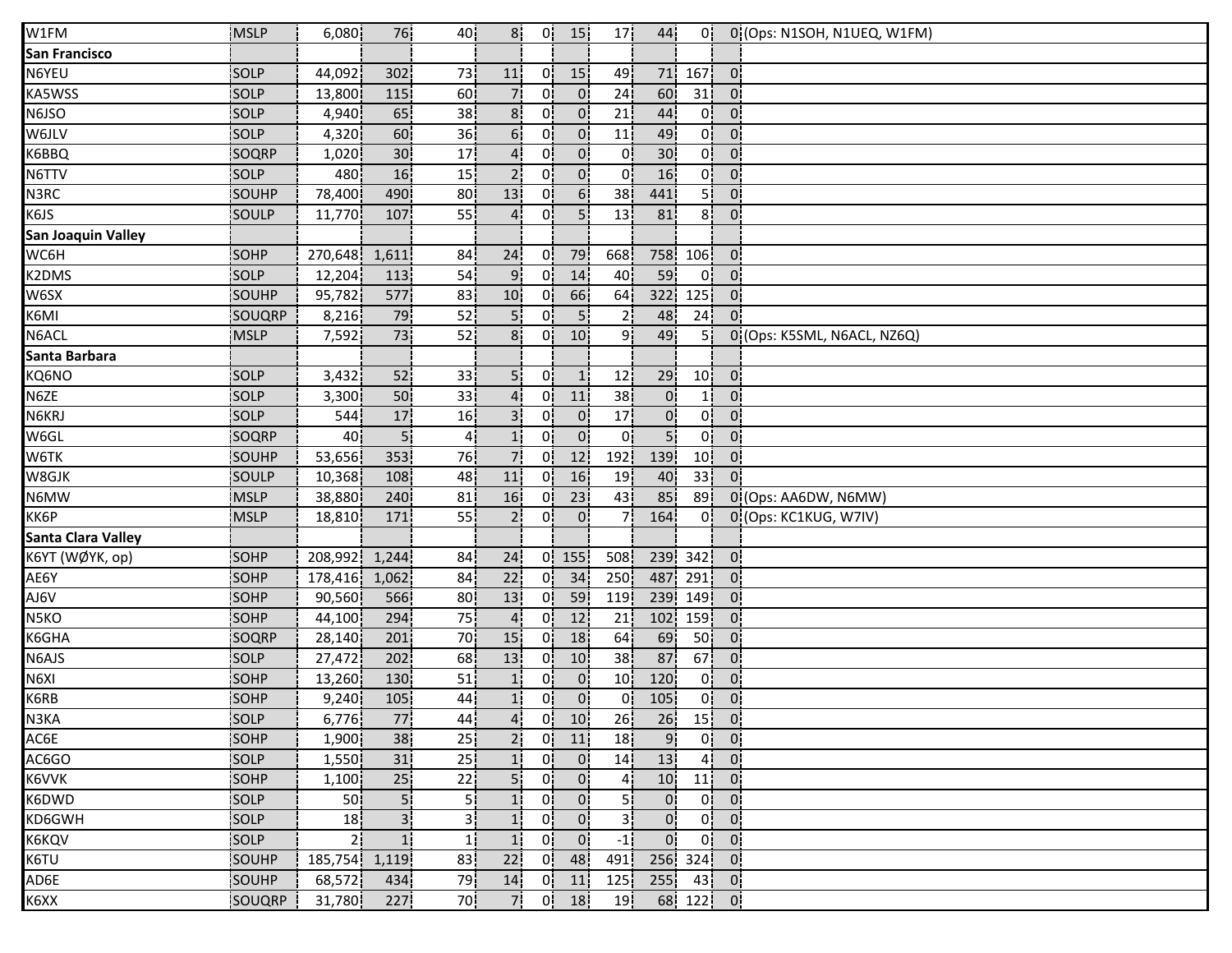| <b>K6OO</b>      | SOUQRP                | 25,384        | 167   | 76                      | 15 <sub>1</sub> | 0!             | 9 <sub>1</sub>  | 17 <sub>1</sub> | 39               | 102             | $\overline{0}$ |                                             |
|------------------|-----------------------|---------------|-------|-------------------------|-----------------|----------------|-----------------|-----------------|------------------|-----------------|----------------|---------------------------------------------|
| K6MM             | SOUHP                 | 21,896        | 161   | 68                      | 5 <sup>1</sup>  | 0!             | 1 <sup>1</sup>  | 0               | 94               | 66              | $\overline{0}$ |                                             |
| K6ZP             | SOUHP                 | 32            |       | $\overline{4}$          | 1 <sup>1</sup>  | 0 <sup>1</sup> | 0 <sup>1</sup>  | 0 <sup>1</sup>  | $\overline{a}$   | 0 <sup>1</sup>  | $0^{\circ}$    |                                             |
| W6YX             | <b>MSHP</b>           | 238,728       | 1,421 | 84                      | 24              | 0 <sup>1</sup> | 52              | 434]            | 667              | 268             |                | 0 (Ops: KE6YLH, KM6WCC, KN6DOC, N7MH, WD6T) |
| W6DR             | <b>MSHP</b>           | 162,000       | 1,000 | 81                      | 23              | 01             | 49              | 344             | 510 <sub>1</sub> | 97              |                | 0 (Ops: K6TD, N9YS, W6DR, W6WS)             |
| NW6P             | <b>MSHP</b>           | 72,540        | 465   | 78                      | 18              | 0¦             | 41              | 66              | 265              | 93              |                | 0 (Ops: NW6P, W6BG)                         |
|                  |                       |               |       |                         |                 |                |                 |                 |                  |                 |                |                                             |
| Call             | <b>Category Score</b> |               |       | QSOs Sections Hours 160 |                 |                | 80              | 40              | 20 <sub>1</sub>  |                 |                | 15 10 Operator(s) and/or Host               |
| U.S. Call Area 7 |                       |               |       |                         |                 |                |                 |                 |                  |                 |                |                                             |
| <b>Alaska</b>    |                       |               |       |                         |                 |                |                 |                 |                  |                 |                |                                             |
| KL7SB            | SOHP                  | 71,248        | 488   | 73                      | 10              | $\mathcal{O}$  | $\theta$ :      | 96              | 130              | 262             | $\theta$       |                                             |
| AL1G             | SOHP                  | 29,700        | 225   | 66                      | 71              | 01             | 0 <sub>1</sub>  | 01              | 150              | 75              | 0 <sub>1</sub> |                                             |
| AL7LO            | SOHP                  | 20,440        | 146   | 70                      | 7¦              | 0.             | 0 <sup>1</sup>  | 31              | <b>77</b>        | 66              | 0 <sup>1</sup> |                                             |
| KL7GS            | SOHP                  | 9,996         | 98    | 51                      | 5!              | 0!             | 0 <sup>1</sup>  | 0!              | 0 <sup>1</sup>   | 0!              | $\overline{0}$ |                                             |
| KL7DE            | SOLP                  | 736           | 23    | 16                      | 3 <sup>1</sup>  | 0!             | 0 <sup>1</sup>  | 0!              | 19               | 4 <sub>1</sub>  | 0 <sup>1</sup> |                                             |
| AL2F             | SOUHP                 | 69,116        | 467   | 74                      | 12              | $\mathbf{0}$   | 2 <sup>1</sup>  | 36 <sup>1</sup> | 327              | 102             | 0 <sup>1</sup> |                                             |
| KL7KK            | SOUHP                 | 12,180        | 105   | 58                      | 6!              | 0              | $\overline{0}$  | 91              | 76               | 20 <sup>1</sup> | 0'             |                                             |
| <b>KL7TC</b>     | SOUHP                 | 5,698         | 77    | 37                      | 4 <sup>i</sup>  | οi             | 0 <sup>1</sup>  | Οi              | 37               | 40              | 0 <sub>1</sub> |                                             |
| KL1JP            | <b>SOULP</b>          | 1,334         | 29    | 23                      | 41              | 0i             | $\overline{0}$  | 01              | 29               | 0ļ              | $0^{\circ}$    |                                             |
| Arizona          |                       |               |       |                         |                 |                |                 |                 |                  |                 |                |                                             |
| KH7X (KH6ND, op) | SOHP                  | 223,270 1,345 |       | 83                      | 24              | 0 <sup>1</sup> | 27              | 532             | 234              | 552             | $\overline{0}$ |                                             |
| W1DGL            | SOLP                  | 75,900        | 506   | 75                      | 19              | 0 <sup>1</sup> | 24              | 99              | 189              | 194             | 0 <sup>1</sup> |                                             |
| K9WZB            | SOQRP                 | 37,114        | 241   | 77                      | 15              | 0!             | 0 <sup>1</sup>  | 63              | 178              | 0 <sup>1</sup>  | 0 <sup>1</sup> |                                             |
| K9RZ             | SOHP                  | 27,876        | 202   | 69                      | 8 <sup>1</sup>  | 0i             | 0 <sub>1</sub>  | 99              | 69               | 34              | 0 <sup>1</sup> |                                             |
| N7NWL            | <b>SOLP</b>           | 27,548        | 194   | 71                      | 13              | 01             | 42              | 28              | 63               | 61              | 0 <sub>1</sub> |                                             |
| KT7AZ            | SOLP                  | 24,426        | 177   | 69                      | 11              | 0i             | 3 <sup>1</sup>  | 13 <sub>1</sub> | 136              | 25              | $0^{\circ}$    |                                             |
| AA6GD            | SOLP                  | 18,056        | 148   | 61                      | 10              | 0!             | 0 <sup>1</sup>  | 0!              | 101              | 47              | $0^{\circ}$    |                                             |
| N7LR             | SOHP                  | 17,550        | 135   | 65                      | 6 <sup>1</sup>  | 0¦             | 10 <sub>1</sub> | 40              | 42               | 43              | 0 <sup>1</sup> |                                             |
| AG2TH            | SOLP                  | 16,128        | 128   | 63                      | 14              | 0 <sup>1</sup> | 6 <sup>1</sup>  | 19              | 64               | 39 <sup>1</sup> | 0 <sup>1</sup> |                                             |
| WO1S             | SOHP                  | 11,500        | 115   | 50                      | 11              | 0!             | $\mathbf{0}$    | 22              | 93               | 0!              | 0 <sup>1</sup> |                                             |
| W7FYW            | <b>SOHP</b>           | 9,672         | 93    | 52                      | 11              | 01             | 0 <sub>1</sub>  | 93              | 0 <sub>1</sub>   | 0ļ              | 0 <sup>1</sup> |                                             |
| KT7P             | <b>SOHP</b>           | 9,500         | 95    | 50                      | 8 <sub>1</sub>  | 0i             | 0 <sub>1</sub>  | 24              | <b>71i</b>       | 0 <sup>1</sup>  | 0 <sup>1</sup> |                                             |
| AG7KU            | SOLP                  | 6,192         | 72    | 43                      | 12              | 0i             | 3 <sub>1</sub>  | 30 <sub>1</sub> | 27               | 12              | $0^{\circ}$    |                                             |
| KJ7YYI           | SOHP                  | 5,330         | 65    | 41                      | 7 <sup>1</sup>  | 0 <sup>1</sup> | 12              | 19              | 21               | 13              | 0 <sup>1</sup> |                                             |
| AG7EM            | SOLP                  | 4,712         | 62    | 38                      | $\overline{5}$  | 0 <sub>i</sub> | $\overline{4}$  | 13              | 35               |                 | $10$ $0$       |                                             |
| K7ROG            | SOLP                  | 3,920         | 56    | 35 <sub>1</sub>         | 5 <sup>1</sup>  | 0 <sup>1</sup> | $\overline{0}$  | 10 <sup>1</sup> | 21               |                 | $25$ 0         |                                             |
| KX7TL            | SOHP                  | 3,192         | 42    | 38                      | 4 <sub>1</sub>  | 0!             | 17              | 20 <sub>1</sub> | 5 <sub>1</sub>   |                 | $0$ 0          |                                             |
| <b>KE7TM</b>     | <b>SOLP</b>           | 3,072         | 48    | 32                      | 5 <sub>1</sub>  | 0!             | $\overline{0}$  | 0!              | 35 <sub>1</sub>  | 13              | $\overline{0}$ |                                             |
| NI6P             | <b>SOLP</b>           | 2,790         | 45    | 31                      | 6 <sub>1</sub>  | 01             | 2 <sub>1</sub>  | 21              | 33 <sup>1</sup>  | 8 <sub>1</sub>  | 0 <sub>1</sub> |                                             |
| K7AEZ            | SOHP                  | 2,280         | 38    | 30 <sub>1</sub>         | 5 <sub>i</sub>  | 0 <sup>1</sup> | 8 <sup>1</sup>  | 4 <sub>1</sub>  | 18               | 8 <sub>1</sub>  | $\overline{0}$ |                                             |
| KD7GOM           | SOLP                  | 2,160         | 36    | 30 <sub>1</sub>         | 5 <sub>1</sub>  | 0i             | 9 <sub>1</sub>  | 14 <sub>1</sub> | $\overline{0}$   |                 | $13$ 0         |                                             |
| KH6HU            | SOLP                  | 960           | 24    | 20                      | $\overline{4}$  | 0 <sub>1</sub> | 0 <sup>1</sup>  | 0i              | 24               | 0!              | $\overline{0}$ |                                             |
| N6HI             | SOQRP                 | 840           | 28    | 15                      | 3 <sup>1</sup>  | 0 <sub>1</sub> | 0 <sub>1</sub>  | 0 <sup>1</sup>  | 17               |                 | $11$ 0         |                                             |
| AA7JB            | SOLP                  | 720           | 20    | 18                      | 2!              | 0!             | 0 <sub>1</sub>  | 0!              | 7.               |                 | $13$ 0         |                                             |
|                  |                       |               |       |                         |                 |                |                 |                 |                  |                 |                |                                             |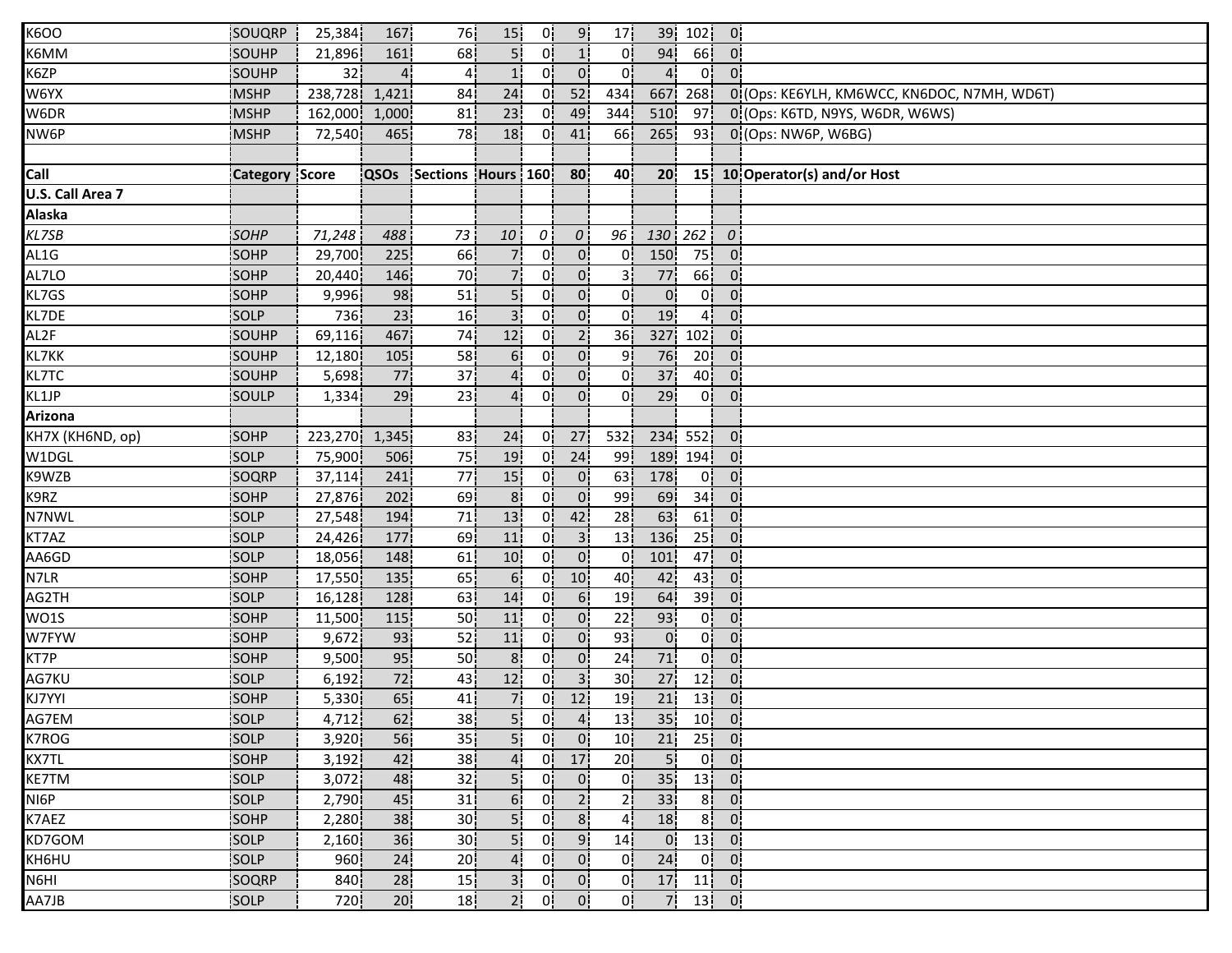| W7IBI                     | SOLP         | 646           | 19              | 17 <sub>1</sub> | 4 <sub>1</sub>  | 0!             | 0 <sup>1</sup> | 0!               | $\overline{0}$  | 0!              | $\mathbf{0}$                             |                                          |
|---------------------------|--------------|---------------|-----------------|-----------------|-----------------|----------------|----------------|------------------|-----------------|-----------------|------------------------------------------|------------------------------------------|
| K7HP                      | SOLP         | 288           | 12              | 12              |                 | $0^{\prime}$   | 0 <sup>1</sup> | 0!               | 12              | 0!              | $\overline{0}$                           |                                          |
| AG4YL                     | SOLP         | 60            | 6!              | 51              |                 | 0 <sup>1</sup> | 0 <sup>1</sup> | 6!               | $\overline{0}$  | 0 <sup>1</sup>  | $0^{\prime}$                             |                                          |
| AC4YL                     | SOLP         | 18 I          | 3i              | зi              | 1 <sub>i</sub>  | 01             | 0              | 3i               | 0 <sup>1</sup>  | 01              | 0:                                       |                                          |
| AI7JV                     | SOLP         | 81            | 2 <sub>i</sub>  | 21              | 1 <sup>i</sup>  | 01             | 0 <sup>1</sup> | 01               | 2 <sub>1</sub>  | 0i              | 0                                        |                                          |
| K6LL                      | SOUHP        | 169,176       | 1,007           | 84              | 13              | 0!             | 18             | 73               | 903             | 13 <sup>1</sup> | 0 <sup>1</sup>                           |                                          |
| <b>KK7AC</b>              | SOULP        | 117,030       | 705             | 83              | 23              | 0!             | 124            | 89               | 220             | 272             | 0 <sub>1</sub>                           |                                          |
| WA7AN (K9DR, op)          | SOUHP        | 82,820        | 505             | 82              | 14              | 0!             | 31             | 140              | 111             | 223             | 0 <sup>1</sup>                           |                                          |
| KY7M (@NA7TB)             | SOUHP        | 70,668        | 453             | 78              | 6 <sup>1</sup>  | 0!             | 58             | 76               | 152             | 167             | 0 <sup>1</sup>                           |                                          |
| W7GES                     | SOUHP        | 66,924        | 429             | 78              | 10              | $0^{\prime}$   | $\overline{0}$ | 88 <sup>1</sup>  | 341             | $\overline{0}$  | 0'                                       |                                          |
| K7JQ                      | <b>SOUHP</b> | 34,816        | 256             | 68              | 7 <sub>1</sub>  | 0i             | 13             | 10 <sub>1</sub>  | 97              | 136             | 0:                                       |                                          |
| WØBF                      | SOULP        | 11,616        | 88              | 66              | 11              | 0.             | 0 <sub>1</sub> | 31               | 32 <sub>1</sub> | 25              | 01                                       |                                          |
| N9NA                      | SOUHP        | 1,850         | 37              | 25              | 1 <sup>i</sup>  | 0.             | $\overline{0}$ | 31               | 1!              | 51              | $0^{\circ}$                              |                                          |
| ND7K                      | <b>MSHP</b>  | 274,344       | 1,633           | 84              | 24              | 0!             | 157            | 561              | 504             | 411             |                                          | 0 (Ops: KC7V, N6WIN, W9KKN, @N6WIN)      |
| AB7YQ                     | <b>MSHP</b>  | 34,840        | 260             | 67              | 10              | 0!             | $\mathbf{0}$   | 46               | 98              | 116             |                                          | 0 (Ops: AB7YQ, KG7ZX, KI7PPV, KJ7AUL)    |
| K7UAZ                     |              | 25,060        | 179             | 70              | 16              | 0!             | 12             | 38 <sub>1</sub>  | 107             | 22              |                                          | 0 (Ops: KG6T, KI7IPE, KK7BVB)            |
| <b>Eastern Washington</b> |              |               |                 |                 |                 |                |                |                  |                 |                 |                                          |                                          |
| W7BJN                     | <b>SOHP</b>  | 127,986       | 771             | 83              | 17              | 0i             | 3 <sup>i</sup> | 173              | 591             | 41              | $\mathbf{0}$                             |                                          |
| <b>KC7ITP</b>             | <b>SOLP</b>  | 8,924         | 97              | 46              | 8ί              | 0.             | 0 <sub>1</sub> | 21               | 49              | 27              | 0 <sub>1</sub>                           |                                          |
| K7STO                     | SOHP         | 8,364         | 102             | 41              | 8 <sub>1</sub>  | 01             | 0 <sub>1</sub> | 71               | 20 <sub>1</sub> | 75              | 0 <sub>1</sub>                           |                                          |
| N7EEL                     | SOLP         | 2,000         | 40              | 25              | 7 <sub>1</sub>  | 0 <sup>1</sup> | $\overline{0}$ | 19               | 21              | 0 <sub>1</sub>  | 0 <sub>1</sub>                           |                                          |
| <b>KB7HDX</b>             | SOUHP        | 74,202        | 447             | 83              | 15              | 0!             | 44             | 19               | 258             | 126             | 0 <sub>1</sub>                           |                                          |
| N7MGW                     | SOUHP        | 41,820        | 255             | 82              | 17              | 0!             | 13             | 69               | 151             | 22              | 0 <sup>1</sup>                           |                                          |
| K7IR                      | <b>MSLP</b>  | 187,082       | 1,127           | 83              | 23              | 01             | 84             | 388              | 359             | <b>296</b>      |                                          | 0 (Ops: K7EDX, K7IR, K7XH, KK7XH, N9ADG) |
| Idaho                     |              |               |                 |                 |                 |                |                |                  |                 |                 |                                          |                                          |
| W7BOB                     | <b>SOLP</b>  | 50,370        | 365             | 69              | 19              | 01             | 28             | 55               | 54              | <b>228</b>      | 0:                                       |                                          |
| KØIP                      | SOHP         | 43,472        | 286             | 76              | 71              | 0.             | 0 <sub>1</sub> | 144              | 26              | 116             | $\overline{0}$                           |                                          |
| K7CF                      | SOHP         | 35,046        | 297             | 59              | $\overline{4}$  | 0 <sup>1</sup> | 9 <sub>1</sub> | 70               | 0 <sup>1</sup>  | 218             | 0 <sup>1</sup>                           |                                          |
| <b>KB7GK</b>              | SOQRP        | 11,556        | 107             | 54              | 16              | 0!             | $\mathbf{0}$   | 39               | 68              | 0!              | 0 <sup>1</sup>                           |                                          |
| K7SYS                     | SOLP         | 9,568         | 92              | 52              | 11              | 0!             | $\mathbf{0}$   | 0!               | 92              | 0!              | 0 <sup>1</sup>                           |                                          |
| W7OSG                     | SOLP         | 8,930         | 95              | 47              | 8 <sub>1</sub>  | 01             | 0 <sup>1</sup> | 32               | 19              | 44              | 0 <sup>1</sup>                           |                                          |
| KJ7GUI                    | SOLP         | 6,336         | 72              | 44              | 4 <sub>i</sub>  | 01             | 1 <sub>1</sub> | 22               | 45              | 41              | 0:                                       |                                          |
| N7ESU                     | SOLP         | 1,872         | 36              | 26              | 2 <sub>i</sub>  | 01             | $\overline{0}$ | 41               | 21              | 11              | 01                                       |                                          |
| KK7A                      | SOLP         | 1,260         | 30 <sub>1</sub> | 21              | 1 <sub>1</sub>  | 0 <sub>1</sub> | 2 <sub>1</sub> | 6 <sup>1</sup>   | 15              | 7¦              | 0 <sub>1</sub>                           |                                          |
| WB7CYO                    | SOQRP        | 608           | 19              | 16 <sub>1</sub> | 2 <sub>1</sub>  | 0 <sub>1</sub> | $\overline{0}$ | 0 <sup>1</sup>   | 17              |                 | $2 \begin{bmatrix} 0 \\ 0 \end{bmatrix}$ |                                          |
| N7GOA                     | SOLP         | 448           | 16              | 14              | 2 <sup>1</sup>  | 0 <sup>1</sup> | $\overline{7}$ | 9!               | 0 <sup>1</sup>  |                 | $0$ $0$                                  |                                          |
| KV7N                      | SOUHP        | 54,432        | 336             | 81              | 12              |                | $0$ 13         | 54               |                 | 161 108         | $\overline{0}$                           |                                          |
| KG7CW                     | <b>MSHP</b>  | 106,720       | 667!            | 80              | 20 <sub>1</sub> | 01             | 180            | 95               | 288             | 104             |                                          | 0 (Ops: K7TPH, KG7CW, N7EZQ)             |
| <b>KDØLHI</b>             | <b>IMSLP</b> | 11,016        | 108             | 51              | 15 <sub>1</sub> | 0!             | 14             | 22               | 59              | 13              |                                          | 0 (Ops: KBØNHW, KDØLHI)                  |
| Montana                   |              |               |                 |                 |                 |                |                |                  |                 |                 |                                          |                                          |
| N9RV                      | SOHP         | 216,132 1,302 |                 | 83              | 11              | 0 <sup>1</sup> | 15             | 479 <sub>1</sub> |                 | 464 344 0       |                                          |                                          |
|                           | SOHP         |               |                 |                 | 19              | 0              |                |                  | 423             | 1 <sup>1</sup>  | $\overline{0}$                           |                                          |
| KS7T                      |              | 75,900        | 506             | 75              |                 |                | 44             | 38               |                 |                 |                                          |                                          |
| AE7AP                     | SOLP         | 73,280        | 458             | 80 <sub>1</sub> | 21              | 0 <sup>1</sup> | 62             | 40 <sub>1</sub>  |                 | $95 \ 261 \ 0$  |                                          |                                          |
| WN7Y                      | SOLP         | 20,280        | 169             | 60 <sup>1</sup> | 8 <sub>1</sub>  | 0!             | 6 <sup>1</sup> | 38               | 115!            |                 | $10$ 0                                   |                                          |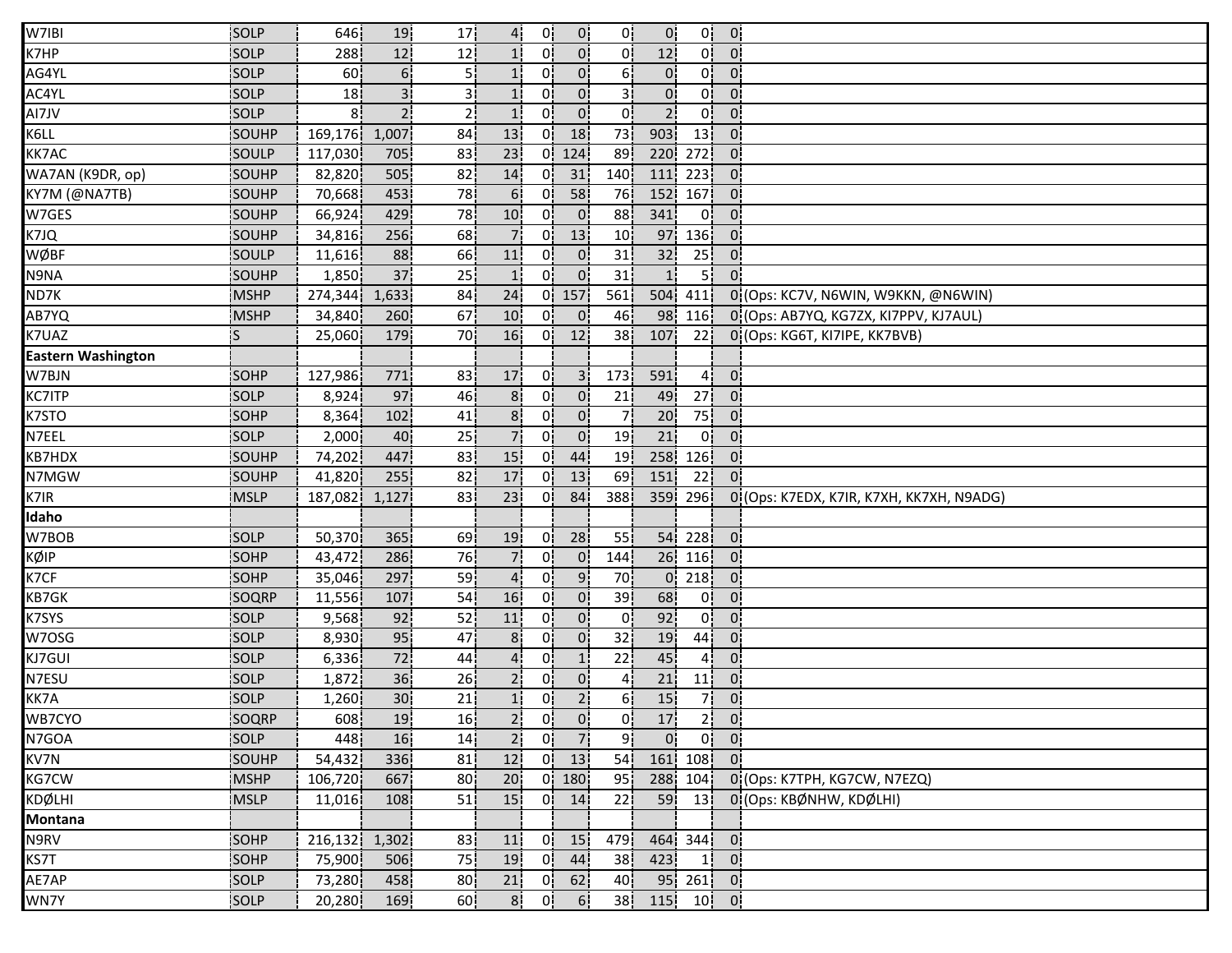| AF7TR             | SOLP        | 15,340  | 130              | 59              | 10              | 0!             | $\overline{4}$   | 18              | 56              | 52              | $\mathbf{0}$                |  |
|-------------------|-------------|---------|------------------|-----------------|-----------------|----------------|------------------|-----------------|-----------------|-----------------|-----------------------------|--|
| KG7VQ             | SOLP        | 7,020   | 90               | 39              | 11              | 0.             | 15               | 43              | 32              | 0!              | $\Omega$                    |  |
| NE4RD             | SOQRP       | 6,210   | 69               | 45              | 6 <sup>1</sup>  | 01             | $\overline{0}$   | 16              | 50 <sup>1</sup> | 31              | $0^{\circ}$                 |  |
| K1AUS             | SOLP        | 5,440   | 68               | 40              | 5i              | 0!             | $0^{\mathsf{i}}$ | 4               | 62              | <b>21</b>       | $\overline{0}$              |  |
| K7QA              | SOUQRP      | 30,368  | 208              | 73              | 16 <sub>1</sub> | 0 <sup>1</sup> | 38 <sub>1</sub>  | 33 <sub>1</sub> | 89              | 48              | 0 <sub>1</sub>              |  |
| Nevada            |             |         |                  |                 |                 |                |                  |                 |                 |                 |                             |  |
| KT6VV             | SOHP        | 122,010 | 735              | 83              | 16              |                | $0$   155        | 30 <sub>1</sub> | 550             | 0!              | $\overline{0}$              |  |
| W6US              | SOLP        | 42,900  | 275              | 78              | 18              | 0!             | 14               | 115             | 134             | 12              | 0 <sup>1</sup>              |  |
| KS6A              | SOLP        | 35,866  | 227              | 79              | 19              | 0!             | 19               | 28              | 158             | 22              | $0^{\circ}$                 |  |
| W7FD              | SOHP        | 12,210  | 111              | 55              | 8 <sub>1</sub>  | 01             | $\overline{0}$   | 6.              | 75              | 30 <sup>1</sup> | 0 <sup>1</sup>              |  |
| N7XCZ             | SOLP        | 11,248  | 76               | 74              | 8 <sup>i</sup>  | 0i             | 8 <sup>1</sup>   | 16              | 48              | 4i              | $\overline{0}$              |  |
| K7STU             | SOLP        | 7,020   | 78               | 45              | 10              | 01             | 0 <sup>1</sup>   | 24              | 33              | 21 <sub>1</sub> | $\overline{0}$              |  |
| KQ7TJ             | SOLP        | 5,796   | 69               | 42              | 9.              | 0 <sub>1</sub> | $\overline{0}$   | 19              | 40              | 10 <sup>1</sup> | $\overline{0}$              |  |
| <b>KE7UQL</b>     | SOLP        | 5,760   | 60               | 48              | 9.              | 0!             | $\overline{0}$   | 24              | 36              | 0 <sup>1</sup>  | 0 <sup>1</sup>              |  |
| W7ZR              | SOHP        | 3,496   | 76               | 23              | 2!              | 0!             | 0 <sup>1</sup>   | 0!              | $\overline{0}$  | 76              | $\overline{0}$ .            |  |
| W7WOW             | <b>SOLP</b> | 2,496   | 39               | 32              |                 | 0!             | 4 <sub>1</sub>   | 11              | 24              | 0!              | 0 <sup>1</sup>              |  |
| AJ4BB             | SOLP        | 1,656   | 36               | 23              | 2 <sup>1</sup>  | 0 <sup>1</sup> | 6 <sup>1</sup>   | 30              | $\mathbf{0}$    | 0 <sup>1</sup>  | $\overline{0}$              |  |
| KJ7WT             | SOLP        | 1,102   | 29               | 19              |                 | 0i             | 2 <sup>1</sup>   | 11              | 5 <sup>1</sup>  | 11 <sup>1</sup> | $\overline{0}$              |  |
| KJ7SEB            | SOLP        | 968     | 22               | 22              |                 | Οi             | 0                | 11              | 11              | 0 <sup>1</sup>  | $\overline{0}$              |  |
| W7RN (WX5S, op)   | SOUHP       | 271,152 | 1,614            | 84¦             | 24              |                | $0$ 192          | 597             | 760             | 65!             | 0 <sub>1</sub>              |  |
| K2RD              | SOUHP       | 51,520  | 322              | 80              | 5 <sub>1</sub>  | 0 <sup>1</sup> | 47               | 146             | 110             | 19              | 0 <sub>1</sub>              |  |
| W7NIK             | SOUHP       | 5,546   | 59               | 47              | 6!              | 0 <sup>1</sup> | 15               | 14              | 7 <sup>1</sup>  | 23              | 0:                          |  |
| K6ST              | SOULP       | 2,320   | 40               | 29              | 4 <sub>1</sub>  | 0!             | $\mathbf{0}$     | 22              | 19              | $-1$            | 0 <sup>1</sup>              |  |
| Oregon            |             |         |                  |                 |                 |                |                  |                 |                 |                 |                             |  |
| K <sub>2</sub> PO | <b>SOLP</b> | 192,696 | 1,147            | 84              | 24              | 0i             | 88               | 272             | 734             | 53 <sub>1</sub> | $\overline{0}$              |  |
| N7XU (K4XU, op)   | SOHP        | 163,128 | 971i             | 84              | 18              | 01             | 102              | 184             | 546             | 139             | $\mathbf{0}$                |  |
| NH6Z              | SOHP        | 52,984  | 358              | 74              | 17              | 0¦             | 9 <sub>1</sub>   | 176             | 157             | 16              | $\overline{0}$              |  |
| W7YAQ             | SOQRP       | 28,826  | 203              | 71              | 10              | 0 <sup>1</sup> | 26               | 14              | 87              | 76              | $\overline{0}$              |  |
| N7VS              | SOLP        | 22,176  | 168              | 66              | 13              | 0!             | 41               | 55              | 68              | 4 <sub>1</sub>  | $\overline{0}$              |  |
| <b>K7RAT</b>      | SOHP        | 21,350  | 175              | 61              | 2!              | 0!             | $\mathbf{0}$     | 101             | 69              | 5ļ              | $\overline{0}$              |  |
| KE7F              | <b>SOHP</b> | 19,028  | 142              | 67              | 12              | 01             | 71               | 49              | 22              | 64              | $\overline{0}$              |  |
| KW7WP             | <b>SOLP</b> | 16,632  | 132 <sub>1</sub> | 63              | 11              | 0i             | 6 <sub>1</sub>   | 22              | 80              | 24              | $\overline{0}$              |  |
| N7JI              | SOQRP       | 12,342  | 121              | 51              | 8 <sup>1</sup>  | 01             | 22               | 30              | 49              | 20 <sub>1</sub> | 0 <sup>1</sup>              |  |
| KD7WD             | SOLP        | 10,608  | 104              | 51              | 7               | 0 <sup>1</sup> | 2 <sub>1</sub>   | 20              | 41              | 41              | 0 <sub>1</sub>              |  |
| <b>KE7AUB</b>     | SOLP        | 8,352   | 87               | 48              | 7 <sup>1</sup>  | 0 <sub>i</sub> | 6 <sup>1</sup>   | 15              | 34              | 32              | $\overline{\mathbf{0}}$     |  |
| W7VC              | SOLP        | 7,802   | 83               | 47              | 6 <sup>1</sup>  | 0 <sup>1</sup> | 0 <sup>1</sup>   | 13              | 70              |                 | $0 \vert 0 \vert$           |  |
| W7JHR             | SOHP        | 7,452   | 81               | 46              | 8 <sub>1</sub>  | 0!             | 10 <sup>1</sup>  | 11              | 40              | 20 <sup>1</sup> | - 0!                        |  |
| WB6OEE            | SOLP        | 4,712   | 62               | 38              | 51              | 0 <sup>1</sup> | 5 <sub>1</sub>   | 18              | 27              | 12              | $\overline{0}$              |  |
| WA7SHP            | <b>SOLP</b> | 4,212   | 54               | 39              | 5i              | 01.            | 15               | 21              | 33 <sup>1</sup> | 4 <sub>1</sub>  | $0^{\circ}$                 |  |
| <b>KI7PON</b>     | SOLP        | 4,180   | 55               | 38              | 8 <sub>i</sub>  | 0i             | 1 <sub>1</sub>   | 9¦              | 28              | 17              | $\overline{0}$              |  |
| W7MTL             | SOLP        | 3,780   | 54               | 35 <sub>1</sub> | 6 <sub>1</sub>  | 0 <sub>i</sub> | $\overline{0}$   | 18              | 24              | 12              | $\overline{0}$              |  |
| W7PEB             | SOHP        | 3,384   | 47               | 36              | 2 <sub>1</sub>  | 0 <sup>1</sup> | 0 <sup>1</sup>   | 0 <sub>1</sub>  | 47              | 0!              | 0 <sup>1</sup>              |  |
| KE7X              | SOLP        | 3,332   | 49               | 34              | 5 <sub>1</sub>  | 0¦             | 2 <sub>1</sub>   | 16              | 21              | 10              | $\overline{\phantom{0}}$ 0. |  |
| KJ7WRB            | SOLP        | 3,080   | 55 <sub>1</sub>  | 28 <sub>1</sub> | 6!              | 0!             | $\mathbf{0}$     | 25 <sup>1</sup> | 19              | 11              | $\overline{0}$              |  |
|                   |             |         |                  |                 |                 |                |                  |                 |                 |                 |                             |  |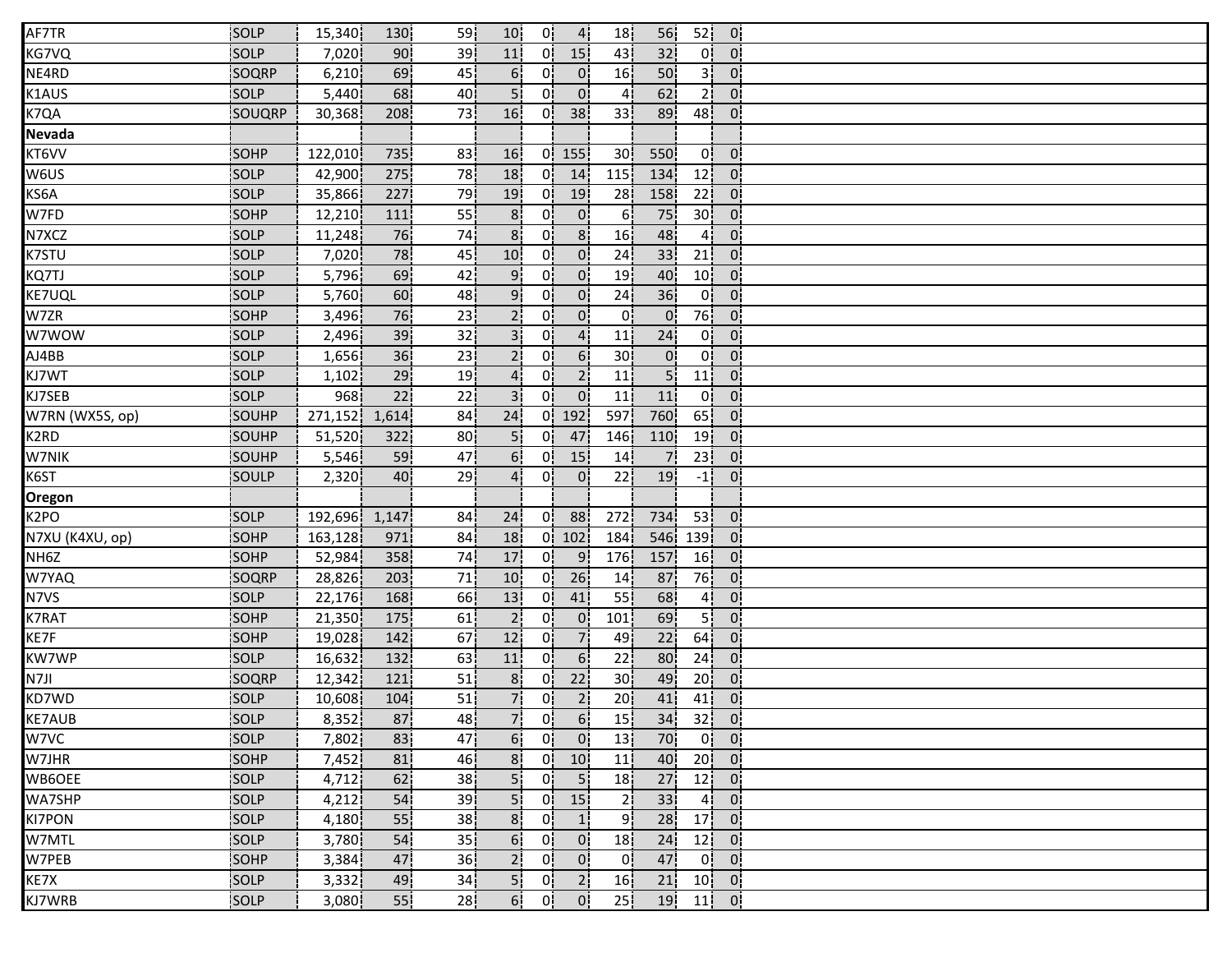| W7LHT                     | SOLP        | 2,820   | 47    | 30 <sup>1</sup> | 4.              | 0!             | 6 <sup>1</sup> | 15              | 3 <sup>1</sup>  | 23 <sup>1</sup> | $\overline{0}$                          |                             |
|---------------------------|-------------|---------|-------|-----------------|-----------------|----------------|----------------|-----------------|-----------------|-----------------|-----------------------------------------|-----------------------------|
| KI7IOC                    | SOLP        | 1,850   | 37    | 25              |                 | 01             | 0 <sup>i</sup> | $\overline{0}$  | 37              | 0!              | $0^{\circ}$                             |                             |
| W6AGZ                     | <b>SOLP</b> | 1,008   | 24    | 21              |                 | 01             | 3 <sup>1</sup> | 10 <sup>1</sup> | 6 <sup>1</sup>  | 51              | $0^{\circ}$                             |                             |
| N7FNA                     | <b>SOLP</b> | 798     | 21    | 19              | 2 <sub>1</sub>  | 0 i            | 0              | Οi              | 21              | 0i              | $\overline{0}$                          |                             |
| N7TNP                     | SOLP        | 748     | 22    | 17              | 2i              | 0 <sup>1</sup> | 0 <sub>1</sub> | 0               | 22              | Οi              | $0^{\circ}$                             |                             |
| K2AES                     | SOLP        | 608     | 19    | 16              | 3 <sup>1</sup>  | 0 <sup>1</sup> | 1 <sub>1</sub> | 71              | 2 <sub>1</sub>  | 9 <sup>1</sup>  | $\overline{0}$                          |                             |
| K7TTK                     | SOLP        | 390     | 15    | 13              | 2 <sub>1</sub>  | 0 <sup>1</sup> | 0!             | 11              | 10              | 4 <sub>1</sub>  | 0 <sup>1</sup>                          |                             |
| WO7V                      | SOHP        | 220     | 11    | 10 <sup>1</sup> | 1!              | 0!             | 1!             | 11              | 9               | 0¦              | 0 <sup>1</sup>                          |                             |
| NX1P                      | SOUHP       | 74,700  | 450   | 83              | 12              | 0!             | 69             | 115             | 264             | 2!              | $\overline{0}$                          |                             |
| AI7EQ                     | SOULP       | 17,030  | 131   | 65              | 10              | 01             | 8 <sup>1</sup> | 27              | 77              | 19              | $0^{\circ}$                             |                             |
| N7GND                     | SOUHP       | 9,984   | 96    | 52              | 12              | 0i             | 19             | 27              | 46              | 41              | 0 <sup>1</sup>                          |                             |
| K9PY                      | SOUHP       | 7,110   | 79    | 45              | 6 <sup>1</sup>  | 0.             | 18             | 18              | 35              | 81              | 0 <sup>1</sup>                          |                             |
| NK7J                      | <b>MSHP</b> | 125,496 | 747   | 84              | 17              | 01.            | 136            | 84              | 391             | 136             |                                         | 0 (Ops: NK7J, W7SMF)        |
| W7KNX                     | <b>MSHP</b> | 83,498  | 503   | 83              | 14              | 0.             | 18             | 150             | 158             | 177             |                                         | 0 (Ops: K7GT, W7KNX)        |
| N7DUX                     | <b>MSLP</b> | 2,392   | 46    | 26 <sub>1</sub> | 3!              | 0!             | 37             | 9               | $\overline{0}$  | 0!              |                                         | 0 (Ops: N7JI, N7KQC, W7HER) |
| Utah                      |             |         |       |                 |                 |                |                |                 |                 |                 |                                         |                             |
| WA7YAZ                    | <b>SOLP</b> | 22,770  | 165   | 69              | 9               | 01             | 4              | 59              | 94              | 8 <sup>1</sup>  | $\overline{0}$                          |                             |
| NS7B                      | SOLP        | 14,994  | 119   | 63              | 11              | 0 <sup>i</sup> | 22             | 28              | 52              | 17 <sup>1</sup> | 0 <sup>1</sup>                          |                             |
| N7RBL                     | <b>SOHP</b> | 14,042  | 119   | 59              | 12              | 01             | 41             | 29              | 33              | 16              | 0 <sub>1</sub>                          |                             |
| W7RGS                     | SOLP        | 9,212   | 94    | 49              | 10 <sub>1</sub> | 0 <sup>1</sup> | $\overline{0}$ | 62              | 10 <sub>1</sub> | 22              | $\mathbf{0}$                            |                             |
| K7DBN                     | SOLP        | 7,776   | 81    | 48              | 6 <sup>1</sup>  | 01             | $\overline{0}$ | 53              | 28              | 0 <sup>1</sup>  | 0 <sup>1</sup>                          |                             |
| K7DLX                     | SOLP        | 6,900   | 75    | 46              | 5!              | 0!             | 2 <sub>1</sub> | 29              | 26              | 18              | $\mathbf{0}$                            |                             |
| KØXA                      | SOLP        | 5,002   | 61    | 41              |                 | 0!             | $\overline{0}$ | 8 <sup>1</sup>  | 45              | 8 <sup>1</sup>  | 0 <sup>1</sup>                          |                             |
| N7DJD                     | SOLP        | 4,240   | 53    | 40              | 6 <sup>1</sup>  | 01             | $\overline{0}$ | 35              | 18              | 0 <sup>1</sup>  | 0 <sup>1</sup>                          |                             |
| WB1KE                     | <b>SOLP</b> | 3,196   | 47    | 34              | 2 <sub>1</sub>  | 01             | 01             | ا 9             | 38              | 0i              | $0^{\circ}$                             |                             |
| W7DMW                     | SOLP        | 2,408   | 43    | 28              |                 | 01             | 0              | 17)             | 23              | 3i              | 0:                                      |                             |
| KF7ZZ                     | SOLP        | 510     | 17    | 15              |                 | 01             | 0 <sub>1</sub> | $-1$            | 18              | 0¦              | $0^{\circ}$                             |                             |
| K7JSG                     | SOLP        | 312     | 13    | 12              |                 | 0 <sup>1</sup> | 0 <sup>1</sup> | 0!              | 13              | 0 <sup>1</sup>  | $\overline{0}$                          |                             |
| K7UT                      | SOUHP       | 133,392 | 794   | 84              | 12              | 0!             | 26             | 273             | 398             | 97 <sup>1</sup> | $\overline{0}$                          |                             |
| N7RXL                     | SOUHP       | 52,812  | 326   | 81              | 8 <sup>1</sup>  | 0!             | 39             | 61              | 218             | 8!              | $0^{\circ}$                             |                             |
| W7IVM                     | <b>MSLP</b> | 1,848   | 33    | 28              | 3 <sup>1</sup>  | 0 <sup>1</sup> | 4 <sup>1</sup> | 8               | 21              | 01              |                                         | 0 (Ops: AC7II, K7EM)        |
| <b>Western Washington</b> |             |         |       |                 |                 |                |                |                 |                 |                 |                                         |                             |
| W7WA                      | SOHP        | 316,344 | 1,883 | 84              | 24              | 0.             | 38             |                 | 735 1,039       | 71              | $\mathbf{0}$                            |                             |
| K7SS                      | SOLP        | 58,220  | 355   | 82              | 9 <sub>1</sub>  | 2 <sub>1</sub> | 7 <sub>1</sub> | 63              | 176             | 107             | $\overline{0}$                          |                             |
| WA7PVE                    | SOLP        | 43,168  | 284   | 76              | 18              |                | $0 \mid 17$    |                 | 46 146 75 0     |                 |                                         |                             |
| WB7FJG                    | SOLP        | 26,600  | 190   | 70              | 13              |                | $0$ 36         | 26              | 94              |                 | $34$ 0                                  |                             |
| WA8ZNC                    | SOLP        | 22,836  | 173   | 66              | 18              | 0!             | 45             | 31              | 78              | 19 <sup>1</sup> | - 0!                                    |                             |
| N7DX                      | SOHP        | 21,432  | 188   | 57              | 3 <sup>1</sup>  | 01             | 0 <sup>1</sup> | 178             | 10              | 0 <sup>1</sup>  | $\overline{0}$                          |                             |
| W7LKG                     | <b>SOHP</b> | 19,154  | 157   | 61 <sub>1</sub> | 8 <sub>1</sub>  | 0 <sup>1</sup> | 1 <sub>1</sub> | 87              | 3 <sub>1</sub>  | 66              | 0 <sub>1</sub>                          |                             |
| N7AME                     | SOLP        | 15,498  | 123   | 63              | 8 <sub>1</sub>  | 0i             | 0 <sub>i</sub> | 24              | 60              | 39 <sub>1</sub> | $\mathbf{0}$                            |                             |
| N7TPR                     | <b>SOLP</b> | 11,664  | 108   | 54              | 13              | 0 <sub>i</sub> | 1 <sub>i</sub> | 29              | 52              | 26              | $\overline{\phantom{a}}$ 0              |                             |
| W7PT                      | SOQRP       | 8,536   | 97    | 44¦             | 11              | 0!             | 4 <sub>1</sub> | 10              | 29              | 54              | $\overline{0}$                          |                             |
| AG7KO                     | SOHP        | 7,802   | 83    | 47 <sub>1</sub> | 4.              | 0 <sup>1</sup> | 0 <sup>1</sup> | 5¦              | 70              |                 | $8$ 0                                   |                             |
| W7DK (K7PIA, op)          | SOHP        | 6,768   | 72    | 47              | 6!              | 0 <sup>1</sup> | 22             | 20              | 30 <sub>1</sub> |                 | $0\begin{bmatrix} 0 \\ 0 \end{bmatrix}$ |                             |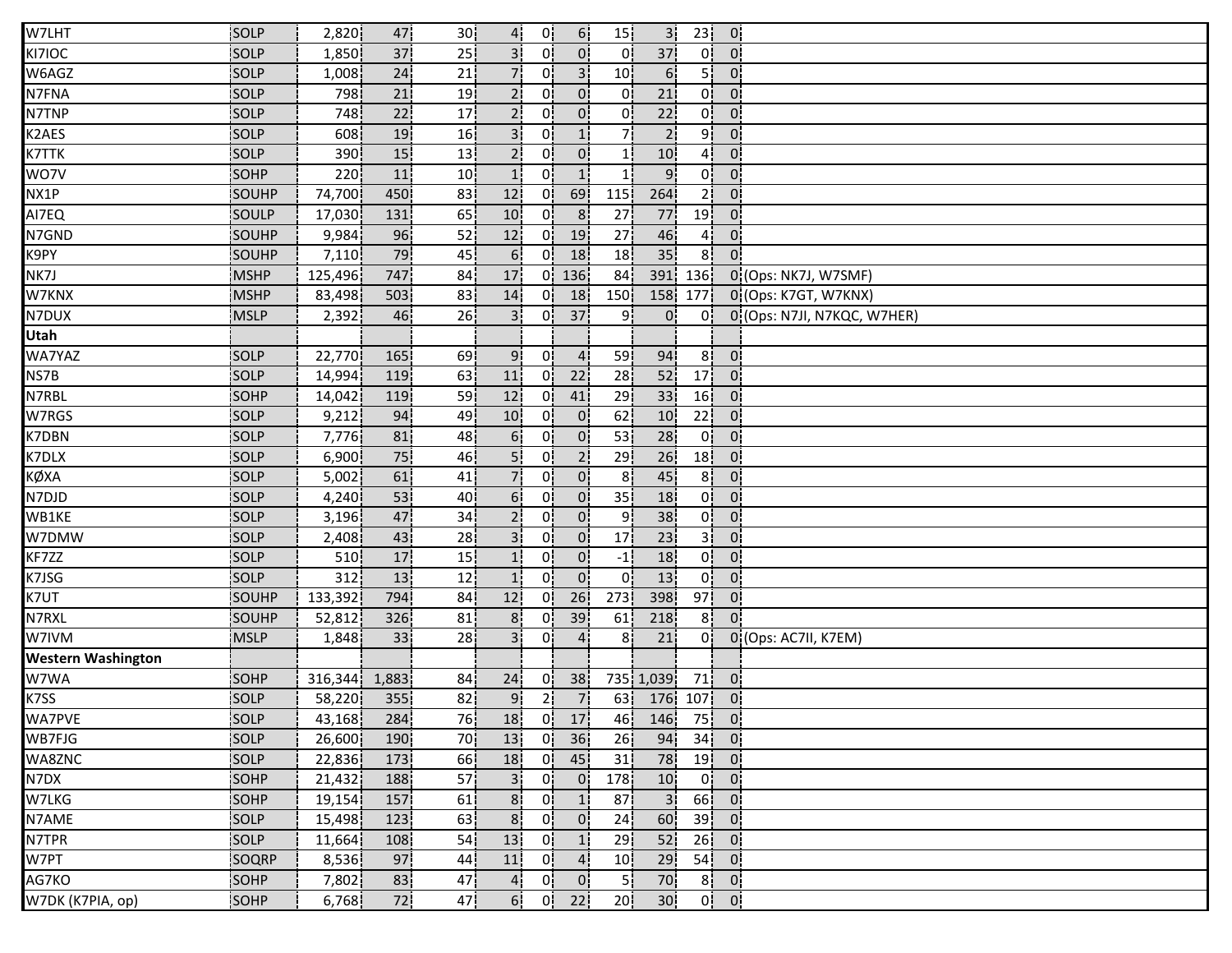| KB7AK            | SOLP                  | 6,392   | 68              | 47                      | 6 <sup>1</sup>  | 0!             | 2 <sub>1</sub> | 19              | 34               | 13               | 0 <sup>1</sup> |                               |
|------------------|-----------------------|---------|-----------------|-------------------------|-----------------|----------------|----------------|-----------------|------------------|------------------|----------------|-------------------------------|
| N7VGO            | <b>SOHP</b>           | 5,304   | 68              | 39                      | 6!              | 01             | 7 <sup>1</sup> | 11              | 33               | 17               | $0^{\prime}$   |                               |
| NA7P             | <b>SOLP</b>           | 4,810   | 65              | 37                      | $\mathbf{4}$    | 01             | 0 <sup>1</sup> | 0.              | 35               | 30 <sup>1</sup>  | $0^{\prime}$   |                               |
| NX7Q             | <b>SOLP</b>           | 4,092   | 66              | 31                      | 4 <sup>i</sup>  | 0i             | $0^{\dagger}$  | 0 i             | 0 <sup>1</sup>   | 66               | 0:             |                               |
| <b>WTØF</b>      | SOLP                  | 3,724   | 49              | 38                      | 5i              | 01             | 13             | 41              | 27               | 5 i              | $0^{\circ}$    |                               |
| <b>KB7BTO</b>    | SOLP                  | 3,234   | 49              | 33                      | 3 <sup>1</sup>  | 01             | 0 <sup>1</sup> | 0 <sup>1</sup>  | 49               | 0 <sup>1</sup>   | 0 <sub>1</sub> |                               |
| NN7M             | SOLP                  | 2,706   | 41              | 33 <sup>1</sup>         | 3!              | 0!             | 2 <sub>1</sub> | 21              | 14               | 4 <sup>1</sup>   | 0!             |                               |
| N7MJL            | SOLP                  | 1,998   | 37              | 27                      | 3!              | 0!             | 7 <sub>1</sub> | 10 <sup>1</sup> | 17               | 3                | 0!             |                               |
| AC7MX            | <b>SOLP</b>           | 1,716   | 33 <sup>1</sup> | 26                      | 5!              | 0!             | $\overline{0}$ | 10              | 18               | 5ļ               | 0 <sup>1</sup> |                               |
| KG7WFQ           | SOLP                  | 1,584   | 33              | 24                      | 5 <sup>i</sup>  | 0 <sup>1</sup> | $\overline{4}$ | 01              | 29               | 0 <sup>1</sup>   | 0 <sup>1</sup> |                               |
| NS7O             | SOQRP                 | 1,026   | 27              | 19 <sub>1</sub>         | 3 <sup>i</sup>  | 01             | 5 <sup>1</sup> | 1i              | 20               | 1 i              | 0.             |                               |
| N7TCV            | SOLP                  | 392     | 14              | 14                      | 2 <sub>i</sub>  | 01             | 0 <sub>1</sub> | 21              | 6                | 6 i              | 0.             |                               |
| WT8P             | SOLP                  | 264     | 11              | 12                      | 1 <sub>i</sub>  | 01             | 0 <sup>1</sup> | 0 <sup>1</sup>  | 71               | 4 <sup>1</sup>   | 0 <sub>1</sub> |                               |
| KJ7VVK           | SOLP                  | 220     | 10              | 11                      | 1 <sup>1</sup>  | 0!             | 1 <sub>1</sub> | 1!              | 8 <sup>1</sup>   | 0!               | 0!             |                               |
| K7RL             | SOUHP                 | 147,672 | 879             | 84                      | 8 <sup>1</sup>  | 0!             | 140            | 148             | 406              | 185!             | 0 <sub>1</sub> |                               |
| WZ8T             | SOULP                 | 84,328  | 508             | 83                      | 15 <sup>1</sup> | 0!             | 34             | 67              | 256              | 151              | $\mathbf{0}$   |                               |
| AL1VE            | <b>SOULP</b>          | 37,630  | 265             | 71                      | 20              | 0 <sup>1</sup> | 3 <sup>1</sup> | 85              | 94               | 83               | $0^{\circ}$    |                               |
| N7RVD            | SOUHP                 | 26,488  | 172             | 77                      | 8 <sub>1</sub>  | 01             | 11             | 23              | 122              | 16               | 0:             |                               |
| K7VAP            | SOULP                 | 25,862  | 193             | 67                      | 10 <sup>1</sup> | 01             | $\overline{0}$ | 25              | 124              | 44               | 0:             |                               |
| W6OAT            | SOUHP                 | 4,446   | 57              | 39                      | 2 <sub>1</sub>  | 0 <sup>1</sup> | 36             | 19              | 2 <sub>1</sub>   | 0 <sup>1</sup>   | $\mathbf{0}$   |                               |
| N7EPD            | SOUHP                 | 4,050   | 45              | 45                      | 3 <sup>1</sup>  | 0 <sup>1</sup> | 12             | 17              | 16               | 0 <sup>1</sup>   | $\overline{0}$ |                               |
| W7SLS            | SOUHP                 | 1,750   | 35 <sub>1</sub> | 25                      | 2 <sup>1</sup>  | 0!             | 2 <sub>1</sub> | 16 <sup>1</sup> | 13               | 4 <sup>1</sup>   | 0 <sub>1</sub> |                               |
| WC7Q             | SOUHP                 | 1,560   | 30 <sub>1</sub> | 26                      | 1!              | 0!             | 0 <sup>1</sup> | 0!              | 30 <sup>1</sup>  | 0!               | 0 <sup>1</sup> |                               |
| KD7WNV           | <b>SOULP</b>          | 1,254   | 33              | 19                      | 2 <sup>i</sup>  | 0i             | 0 <sup>1</sup> | 31              | 2 <sub>1</sub>   | 0 <sup>i</sup>   | 0 <sup>1</sup> |                               |
| <b>Wyoming</b>   |                       |         |                 |                         |                 |                |                |                 |                  |                  |                |                               |
| WY7M             | <b>SOHP</b>           | 117,528 | 708             | 83                      | 12 <sub>i</sub> | 0.             | 143            | 123             | 270 <sub>1</sub> | 172 <sub>1</sub> | $0^{\prime}$   |                               |
| WB7GR            | SOLP                  | 20,150  | 155             | 65                      | 6 <sup>1</sup>  | 0 <sub>1</sub> | 8 <sup>1</sup> | 76              | 62               | 9 <sub>1</sub>   | $\overline{0}$ |                               |
| WB7S             | SOHP                  | 15,876  | 126             | 63                      | 7!              | 0.             | 5 <sup>1</sup> | 42              | 79               | 0 <sup>1</sup>   | 0 <sub>i</sub> |                               |
| WC7S             | SOQRP                 | 11,770  | 107             | 55                      | 8 <sub>1</sub>  | 0!             | 6 <sup>1</sup> | 20 <sub>1</sub> | 34               | 47               | 0 <sub>1</sub> |                               |
| AC7AF            | SOLP                  | 3,996   | 54              | 37                      | 8 <sub>1</sub>  | 0!             | 8 <sup>1</sup> | 41              | 31               | 11               | $\mathbf{0}$   |                               |
| N7MZW            | <b>SOULP</b>          | 106,492 | 674             | 79                      | 18              | 01             | 24             | 307             | 271              | 72               | 0 <sub>1</sub> |                               |
| KI6QDH           | SOUHP                 | 80,842  | 487             | 83                      | 16              | 01             | 52             | 155             | 164              | 116              | 0 <sub>1</sub> |                               |
| N7QAX            | SOUHP                 | 80,472  | 479             | 84                      | 18              | 0i             | 52             | 77              | 22               | 328              | $0^{\circ}$    |                               |
| K7EMR            | <b>MSLP</b>           | 3,360   | 48              | 35                      | 4 <sup>1</sup>  | 0i             | $\overline{0}$ | 11              | 27               | 10 <sub>1</sub>  |                | 0 (Ops: K4EMR, K7EMR)         |
|                  |                       |         |                 |                         |                 |                |                |                 |                  |                  |                |                               |
| Call             | <b>Category Score</b> |         |                 | QSOs Sections Hours 160 |                 |                | 80             | 40              | 20               |                  |                | 15 10 Operator(s) and/or Host |
| U.S. Call Area 8 |                       |         |                 |                         |                 |                |                |                 |                  |                  |                |                               |
| <b>Michigan</b>  |                       |         |                 |                         |                 |                |                |                 |                  |                  |                |                               |
| K8AO             | <b>SOHP</b>           | 112,104 | 692             | 81                      | 17              | 0 <sup>1</sup> | 23             | 440             | 206              | 23               | $\overline{0}$ |                               |
| K8BB             | SOLP                  | 74,418  | 471             | 79                      | 10              | 0 <sup>1</sup> | 119            | 274             | 51               | 27               | $\overline{0}$ |                               |
| KB8TL            | SOLP                  | 38,836  | 266             | 73                      | 12              | 0 <sup>1</sup> | 88             | 123             | 29               | 26               | $\mathbf{0}$   |                               |
| KT8Y             | SOHP                  | 34,036  | 254             | 67                      | 5 <sub>1</sub>  | 0 <sup>1</sup> | 76             | 127             | 51               | 0 <sup>1</sup>   | $\overline{0}$ |                               |
| N8KAM            | SOLP                  | 30,264  | 194             | 78                      | 12              | 0 <sup>1</sup> | 79             | 40              | 52               | 23               | $\overline{0}$ |                               |
| KØTEA            | SOQRP                 | 26,532  | 201             | 66                      | 21              | 0!             | 76             | 63              | 39               |                  | $23$ 0         |                               |
|                  |                       |         |                 |                         |                 |                |                |                 |                  |                  |                |                               |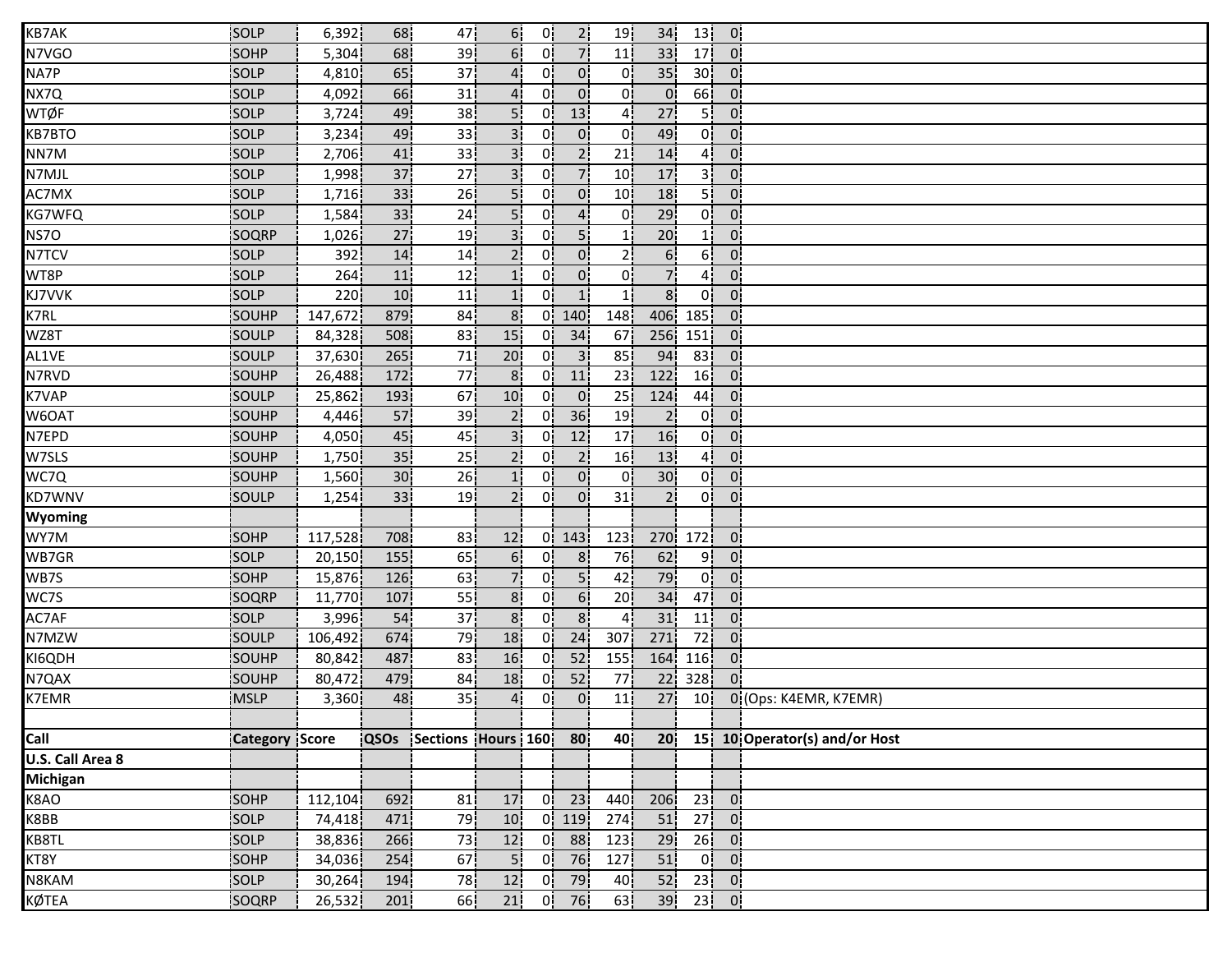| NF8M          | SOLP         | 19,404           | 154             | 63              | 6!              |                | $0$ 78          | 38 <sub>1</sub> | 35 <sub>1</sub> | 3 <sup>1</sup>  | $\mathbf{0}$               |                                                  |
|---------------|--------------|------------------|-----------------|-----------------|-----------------|----------------|-----------------|-----------------|-----------------|-----------------|----------------------------|--------------------------------------------------|
| N8MR          | SOLP         | 15,370           | 145             | 53              | 6.              | 0'             | 123             |                 | $\overline{7}$  | 14 <sup>1</sup> | $\overline{0}$             |                                                  |
| KD8RUC        | <b>SOLP</b>  | 14,384           | 124             | 58              | 10              | 0 <sup>1</sup> | 68              | 14              | 13              | 29              | $\overline{0}$             |                                                  |
| N8ZFH         | <b>SOLP</b>  | 14,280           | 119             | 60              | 6.              | 01             | 64              | 17              | 33              | - 5 i           | $\overline{0}$             |                                                  |
| <b>KBØUPC</b> | SOLP         | 11,760           | 105             | 56              | 7i              | 0i             | 34              | 91              | 19              | 43              | 0 <sub>1</sub>             |                                                  |
| N8JJO         | SOLP         | 10,098           | 99              | 51              | 7¦              | 0¦             | 30 <sub>1</sub> | 38              | 28              | 3 <sup>1</sup>  | $\overline{0}$             |                                                  |
| W8UE          | SOQRP        | 7,372            | 97              | 38              | 4 <sub>1</sub>  | 0!             | $\overline{0}$  | 87              | 10 <sup>1</sup> | 0!              | $\mathbf{0}$               |                                                  |
| N8BZN         | SOLP         | 6,300            | 70              | 45              | 5!              | 0!             | 15              | 8               | 36              | 11              | $\overline{0}$             |                                                  |
| W8MTB         | SOLP         | 5,200            | 65              | 40              | 4 <sup>1</sup>  | 01             | $\overline{0}$  | 20 <sub>1</sub> | 30 <sup>1</sup> | 15              | $\overline{0}$             |                                                  |
| AA8RK         | <b>SOLP</b>  | 4,620            | 66              | 35              | 5!              | 0.             | $\overline{0}$  | 51              | 15              | 0 <sub>1</sub>  | $\overline{0}$             |                                                  |
| KB5BGC        | <b>SOHP</b>  | 3,700            | 50              | 37              | 71              | Οİ             | $\overline{0}$  | 01              | 37              | 13 <sup>1</sup> | $\overline{0}$             |                                                  |
| N5WCS         | SOLP         | 3,520            | 44              | 40              | 8 <sub>i</sub>  | 0i             | $\overline{3}$  | 25              | 16              | 0 <sup>1</sup>  | $\overline{0}$             |                                                  |
| AB8SA         | SOLP         | 3,332            | 49              | 34              | 4               | 0.             | $\overline{0}$  | 46              | 3 <sup>1</sup>  | 0!              | $\overline{0}$             |                                                  |
| KE8MOI        | SOLP         | 3,196            | 47              | 34              | 5!              | 0!             | $\overline{0}$  | 6!              | 20 <sub>1</sub> | 21              | $\overline{0}$             |                                                  |
| W8NWG         | SOLP         | 2,852            | 46              | 31              | 4!              | 0!             | 2 <sub>1</sub>  | 11              | 22              | 11              | $\overline{0}$             |                                                  |
| N8HKU         | SOLP         | 2,784            | 48              | 29              |                 | 0!             | 29              | 13              | 6 <sub>1</sub>  | 0!              | $\overline{0}$             |                                                  |
| W8AB          | <b>SOLP</b>  | 2,520            | 45              | 28              | 2 <sup>1</sup>  | 0 <sup>1</sup> | 31              | 31              | 11              | 0!              | $\overline{0}$             |                                                  |
| WF8C          | <b>SOLP</b>  | 1,872            | 36              | 26              | 4 <sub>i</sub>  | 01             | 6 <sub>1</sub>  | ا 9             | 12              | 9 i             | $\overline{0}$             |                                                  |
| AA8UU         | <b>SOLP</b>  | 1,320            | 30 <sub>1</sub> | 22              |                 | 0 <sup>1</sup> | 19              | 3               | 8               | 0i              | $0^{\circ}$                |                                                  |
| KE8SZX        | SOLP         | 1,102            | 29              | 19 <sub>1</sub> | 3 <sub>i</sub>  | 01             | $\overline{0}$  | 0 <sup>1</sup>  | 9 <sub>1</sub>  | 20 <sub>1</sub> | $\overline{0}$             |                                                  |
| WB8WNF        | SOLP         | 1,100            | 25              | 22              | 2 <sub>1</sub>  | 0              | $\overline{0}$  | 16              | 9 <sub>1</sub>  | 0 <sup>1</sup>  | 0 <sub>1</sub>             |                                                  |
| KB8QAS        | SOLP         | 836              | 22              | 19 <sub>1</sub> | 3 <sup>1</sup>  | 0!             | 6!              | 10 <sub>1</sub> | 6 <sub>1</sub>  | 0!              | $\mathbf{0}$ .             |                                                  |
| N8AYY         | SOLP         | 384              | 16              | 12              | 2!              | 0!             | $\overline{0}$  | 5ļ              | 9 <sup>1</sup>  | 2 <sup>1</sup>  | $\overline{0}$             |                                                  |
| WB8SBI        | SOLP         | 330 <sub>1</sub> | 15              | 11              |                 | 0 <sup>1</sup> | $\overline{0}$  | 01              | 15              | 0 <sup>1</sup>  | $\overline{0}$             |                                                  |
| K8MM          | <b>SOHP</b>  | 288              | 12              | 12              |                 | 0!             | 4               | 01              | 8 <sub>1</sub>  | 0İ              | $\overline{0}$             |                                                  |
| W8LFA         | SOLP         | 180 <sup>1</sup> | 10 <sub>1</sub> | 9i              |                 | 01             | 8 <sup>1</sup>  | 2i              | 0 <sub>i</sub>  | 0 i             | $\mathbf{0}$               |                                                  |
| KD8OSM        | SOLP         | 160 <sub>1</sub> | 10              | 8 <sub>1</sub>  | 2i              | 0.             | $\overline{0}$  | 10 <sub>1</sub> | $\overline{0}$  | 0¦              | $\overline{0}$             |                                                  |
| AB8SF         | SOLP         | 126              | 7 <sup>1</sup>  | ا9              | 1!              | 0 <sub>1</sub> | 0 <sup>1</sup>  | 5¦              | $-1$            | 3 <sup>1</sup>  | $\overline{0}$             |                                                  |
| N5MKY         | SOLP         | 98               | 7!              | 7¦              | 1!              | 0!             | $\mathbf{0}$    | 1!              | 6!              | 0!              | $\mathbf{0}$               |                                                  |
| N8JTV         | SOLP         | 84 l             | 7!              | 6!              | 2!              | 0!             | $\overline{0}$  | 0 <sup>1</sup>  | $\overline{0}$  | 0 <sup>1</sup>  | $\overline{0}$             |                                                  |
| W8MJ          | <b>SOUHP</b> | 183,120          | 1,090           | 84              | 19              | 01             | 548             | 343             | 163             | 36 <sub>1</sub> | $\overline{0}$             |                                                  |
| W8ZDT         | <b>SOUHP</b> | 171,872          | 1,048           | 82 <sub>1</sub> | 20 <sup>1</sup> | 01             | 366             | 409             | 222             | 51              | $\overline{0}$             |                                                  |
| WA8Y          | SOUHP        | 106,176          | 632             | 84 i            | 17              |                | $0$   294       | 142             | 102             | 94              | 0 <sub>1</sub>             |                                                  |
| N8FYL         | SOULP        | 82,720           | 517             | 80 <sub>1</sub> | 16              |                | $0$ 114         | 335             | 68              | 0 <sup>1</sup>  | $\overline{0}$             |                                                  |
| W8GX          | SOULP        | 67,076           | 409             | 82              | 17 <sup>1</sup> |                | $0$ 182         | 89              | 85              | $53$ 0          |                            |                                                  |
| W8PSP         | SOUHP        | 42,662           | 257             | 83              | 7 <sup>1</sup>  | 0!             | 6 <sub>1</sub>  | 206             | 25              | 20 <sub>1</sub> | $\overline{\phantom{0}}$ 0 |                                                  |
| W3CB          | SOULP        | 41,080           | 260             | 79              | 15              | 0!             | 92              | 87              | 67              | 14              | $\vert$ 0.                 |                                                  |
| N8UI          | SOULP        | 36,652           | 238             | 77              | 15              |                | $0$   122       | 6!              | 78              | 32              | $\overline{0}$             |                                                  |
| K8TS          | <b>SOUHP</b> | 21,316           | 146             | 73              | $9^{\circ}$     | 0i             | 26              | 57              | 51              | 12 <sub>1</sub> | $\overline{0}$             |                                                  |
| K8AJJ         | SOUHP        | 18,876           | 121             | 78              | 13              | 01             | 52              | 28              | 30 <sub>1</sub> | 11              | $\mathbf{0}$               |                                                  |
| KD8FS         | SOUHP        | 16,632           | 108             | 77              | 7i              | 01             | 28              | 38              | 38              | 4 <sub>1</sub>  | 0 <sub>1</sub>             |                                                  |
| K8ZZU         | SOULP        | 12,008           | 79              | 76              | 9 <sub>i</sub>  |                | $0$ 33          | 16              | 23              | 7.              | $\overline{0}$             |                                                  |
| NT8V          | <b>MSHP</b>  | 80,344           | 484             | 83              | 18              |                | $0$ 185         | 156             | 74              | 69              |                            | 0 (Ops: AC8W, KD8AZA, KE8BIT, NT8V)              |
| K8EO          | <b>MSHP</b>  | 40,016           | 244             | 82              | 14              |                | 0   160         | 40              | 32              | 12 <sub>1</sub> |                            | 0 (Ops: K8EO, K8RO, N1EZZ, N8GEO, W8TRW, WB8NXR) |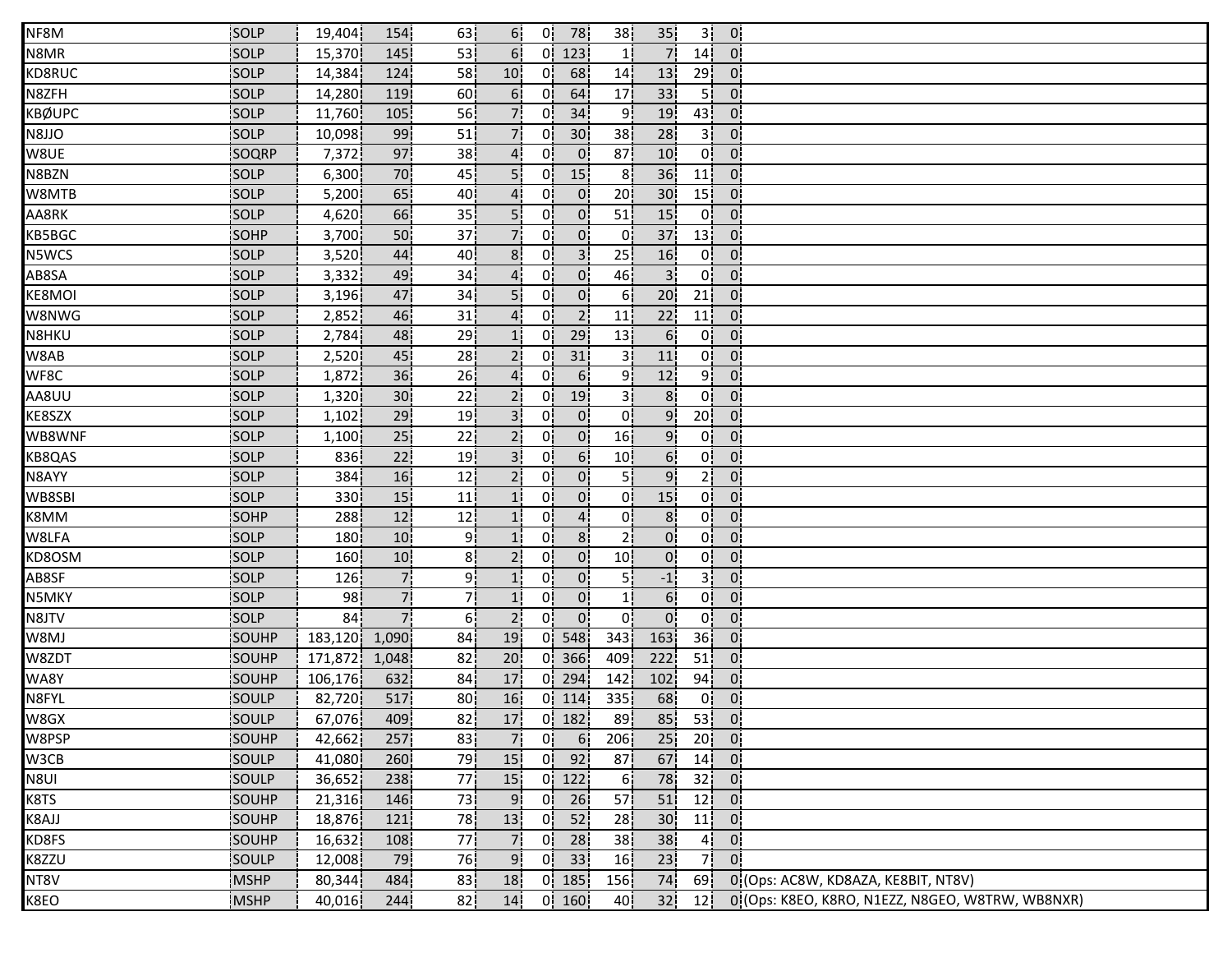| KE8PUB       | <b>MSHP</b> | 32,724  | 202 | 81              | 16              | 0!             | 41              | 78              | 64              | 19              |                | 0 (Ops: KC8FQD, W8WJC)                                    |
|--------------|-------------|---------|-----|-----------------|-----------------|----------------|-----------------|-----------------|-----------------|-----------------|----------------|-----------------------------------------------------------|
| W8MW         | <b>MSLP</b> | 28,798  | 187 | 77              | 14              | $\theta$       | 66              | 40              | 68              | 13              |                | 0 (Ops: KD8SLH, KE8PMV, W8MW)                             |
| K8DP         | <b>MSLP</b> | 22,680  | 140 | 81              | 11              | 01             | $\overline{0}$  | 80              | 52              | 8 <sub>1</sub>  |                | 0 (Ops: K8DP, KE8RJU)                                     |
|              |             |         |     |                 |                 |                |                 |                 |                 |                 |                | (Ops: KE8PHT, KE8TFL, KE8TFW, KE8TII, W8EO, W8RSJ, W8RXY, |
| W8SH         | <b>MSLP</b> | 7,252   | 74i | 491             | 6.              | 0 <sub>1</sub> | 18 <sub>1</sub> | 8.              | 32 <sub>1</sub> | 16 <sub>1</sub> |                | 0 WA3TUU)                                                 |
| W8MNF        | <b>MSLP</b> | 2,790   | 45  | 31              | $\overline{4}$  | 0 <sub>1</sub> | 1 <sub>1</sub>  | 21              | 11              | 12              |                | 0 (Ops: W8DRU, W8MNF)                                     |
| Ohio         |             |         |     |                 |                 |                |                 |                 |                 |                 |                |                                                           |
| KW8N         | SOLP        | 121,464 | 723 | 84              | 13              |                | $0$ 231         | 384             | 54              | 54              | $\overline{0}$ |                                                           |
| W8MET        | SOHP        | 91,350  | 609 | 75              | 13              |                | $0$ 132         | 425             | 13              | 39              | $\overline{0}$ |                                                           |
| <b>K8NVR</b> | SOLP        | 82,328  | 502 | 82              | 16              | 01             | 302             | 86              | 73              | 41              | $0^{\prime}$   |                                                           |
| KB8UHN       | <b>SOLP</b> | 61,304  | 388 | 79              | 18              | 01.            | 243             | 48              | 77              | 20 <sub>1</sub> | $\overline{0}$ |                                                           |
| N8BV         | SOLP        | 57,986  | 367 | 79              | 11 <sup>1</sup> |                | 0 100           | 233             | 20 <sub>1</sub> | 14 <sub>1</sub> | $\mathbf{0}$   |                                                           |
| K9NW         | SOHP        | 41,400  | 300 | 69              | 5 <sub>1</sub>  | 0!             | 0 <sub>1</sub>  | 292             | 6 <sup>1</sup>  | 2 <sub>1</sub>  | $\overline{0}$ |                                                           |
| K8ZM         | <b>SOLP</b> | 39,204  | 242 | 81              | 18              |                | $0 \mid 104$    | 53              | 64              | 21              | $\mathbf{0}$   |                                                           |
| N8WCP        | SOLP        | 38,252  | 262 | 73              | 10              |                | $0$   103       | 74              | 54              | 31              | $\overline{0}$ |                                                           |
| KC8WH        | SOHP        | 33,600  | 224 | 75              | 12              | 0!             | 62              | 82              | 57              | 23              | 0:             |                                                           |
| AB8OU        | SOLP        | 33,300  | 225 | 74              | 14              | 0'             | 99              | 74              | 38              | 14              | $\overline{0}$ |                                                           |
| N8CJ         | SOLP        | 32,076  | 243 | 66              | 13              |                | $0$   121       | 73              | 38              | 11              | $\overline{0}$ |                                                           |
| WA8TWM       | SOLP        | 29,388  | 186 | 79              | 13              | 0i             | 51              | 66              | 33              | 36              | $\overline{0}$ |                                                           |
| N8PPF        | SOLP        | 22,914  | 171 | 67              | 11              | 0 <sup>1</sup> | 99              | 18              | 28              | 26              | $\mathbf{0}$   |                                                           |
| AA8BV        | <b>SOHP</b> | 22,440  | 204 | 55              | 5 <sub>1</sub>  | 0              | 3 <sup>1</sup>  | 201             | $\overline{0}$  | 0 <sup>1</sup>  | 0 <sub>1</sub> |                                                           |
| K8BMC        | SOLP        | 20,770  | 155 | 67              | 12 <sub>1</sub> | 0!             | 19              | 75              | 39              | 22              | $\mathbf{0}$   |                                                           |
| KE8SIQ       | <b>SOHP</b> | 18,744  | 142 | 66              | 12              | 0!             | 14              | 57              | 57              | 14              | 0:             |                                                           |
| KA1RUE       | <b>SOLP</b> | 17,934  | 147 | 61              | 8 <sub>1</sub>  | 0 <sup>1</sup> | 18              | 88              | 30 <sub>1</sub> | 11 <sub>1</sub> | $\mathbf{0}$   |                                                           |
| WD8BP        | SOLP        | 15,946  | 119 | 67              | 5 <sup>1</sup>  | 0i             | 16              | 57              | 33              | 13              | $\overline{0}$ |                                                           |
| WO3X         | SOLP        | 15,872  | 124 | 64              | 12              | 01             | 51              | 43              | 29              | 11              | $0^{\circ}$    |                                                           |
| WA8LRW       | SOHP        | 15,660  | 135 | 58              | 8 <sub>1</sub>  | 0'             | 44              | 58              | 30 <sub>1</sub> | 3I              | $\overline{0}$ |                                                           |
| KD8YNG       | SOLP        | 14,288  | 152 | 47              | 5!              | 0!             | 0 <sup>1</sup>  | 138             | 14              | 0!              | 0 <sup>1</sup> |                                                           |
| KC8LA        | SOLP        | 14,070  | 105 | 67              | 11              | 0 <sub>1</sub> | 23              | 46              | 24              | 12              | $\mathbf{0}$   |                                                           |
| K8SAS        | SOLP        | 13,054  | 107 | 61              | 9.              | 01             | 12              | 63              | 32              | 0!              | $\mathbf{0}$   |                                                           |
| WE8L         | <b>SOLP</b> | 12,744  | 108 | 59              | 71              | 0 <sup>1</sup> | $\overline{0}$  | 65              | 41              | 21              | $\mathbf{0}$   |                                                           |
| WT8E         | SOLP        | 11,242  | 77  | 73              | 9.              | 01             | 35              | 13              | 24              | 5İ              | $\overline{0}$ |                                                           |
| N8IPO        | SOLP        | 10,176  | 96  | 53              | 6 <sub>1</sub>  | 01             | $\overline{0}$  | 61              | 29              | 6 <sup>1</sup>  | $\overline{0}$ |                                                           |
| W8LYO        | SOLP        | 10,176  | 96  | 53              | 9 <sub>1</sub>  | 0 <sup>1</sup> | 24              | 41              | 24              | 71              | $\overline{0}$ |                                                           |
| KE8E         | SOHP        | 8,836   | 94  | 47              | $\overline{4}$  | 0              | 69              | 23              | 2 <sub>1</sub>  | 0 <sup>1</sup>  | $\overline{0}$ |                                                           |
| KE8HAF       | SOLP        | 7,110   | 79  | 45              | 7¦              | 0 <sup>1</sup> | $\mathbf{0}$    | 42 <sub>1</sub> | 22              | $15$ 0          |                |                                                           |
| KC9LA        | SOLP        | 6,720   | 80  | 42              | 4.              | $\overline{0}$ | $\mathbf{0}$    | 35 <sub>1</sub> | $\overline{0}$  | 45              | $\overline{0}$ |                                                           |
| WB8AXK       | SOLP        | 6,688   | 76  | 44              | 6 <sup>1</sup>  | 0 <sup>1</sup> | 25              | 30 <sup>1</sup> | 10 <sup>1</sup> | 11              | $\overline{0}$ |                                                           |
| WB8LCD       | <b>SOLP</b> | 6,600   | 66  | 50              | 4               | 0 <sup>1</sup> | 9 <sub>1</sub>  | 44              | 13              | 0 <sup>1</sup>  | $\overline{0}$ |                                                           |
| N8TCP        | SOLP        | 5,712   | 56  | 51              | 5i              | 0 i            | 20              | 15              | 21              | 0 <sub>i</sub>  | $\mathbf{0}$   |                                                           |
| AD8HN        | SOLP        | 3,816   | 53  | 36              | 4               | 0i             | 6 <sub>1</sub>  | 24              | 17              | 6¦              | 0.             |                                                           |
| AC4XS        | SOLP        | 3,468   | 51  | 34              | 5 <sub>i</sub>  | 0 <sub>1</sub> | 1 <sub>1</sub>  | 50              | $\overline{0}$  | 0 <sup>1</sup>  | $\mathbf{0}$   |                                                           |
| KD8YQQ       | <b>SOLP</b> | 2,668   | 46  | 29              | 3 <sup>1</sup>  |                | $0$ 16          | 26              | $\overline{4}$  | 0!              | $\mathbf{0}$   |                                                           |
| KE8OPO       | SOLP        | 2,340   | 39  | 30 <sup>1</sup> | 9!              | 0 <sup>1</sup> | $\mathbf{0}$    | 0!              | 0:              | 0 <sup>1</sup>  | $\overline{0}$ |                                                           |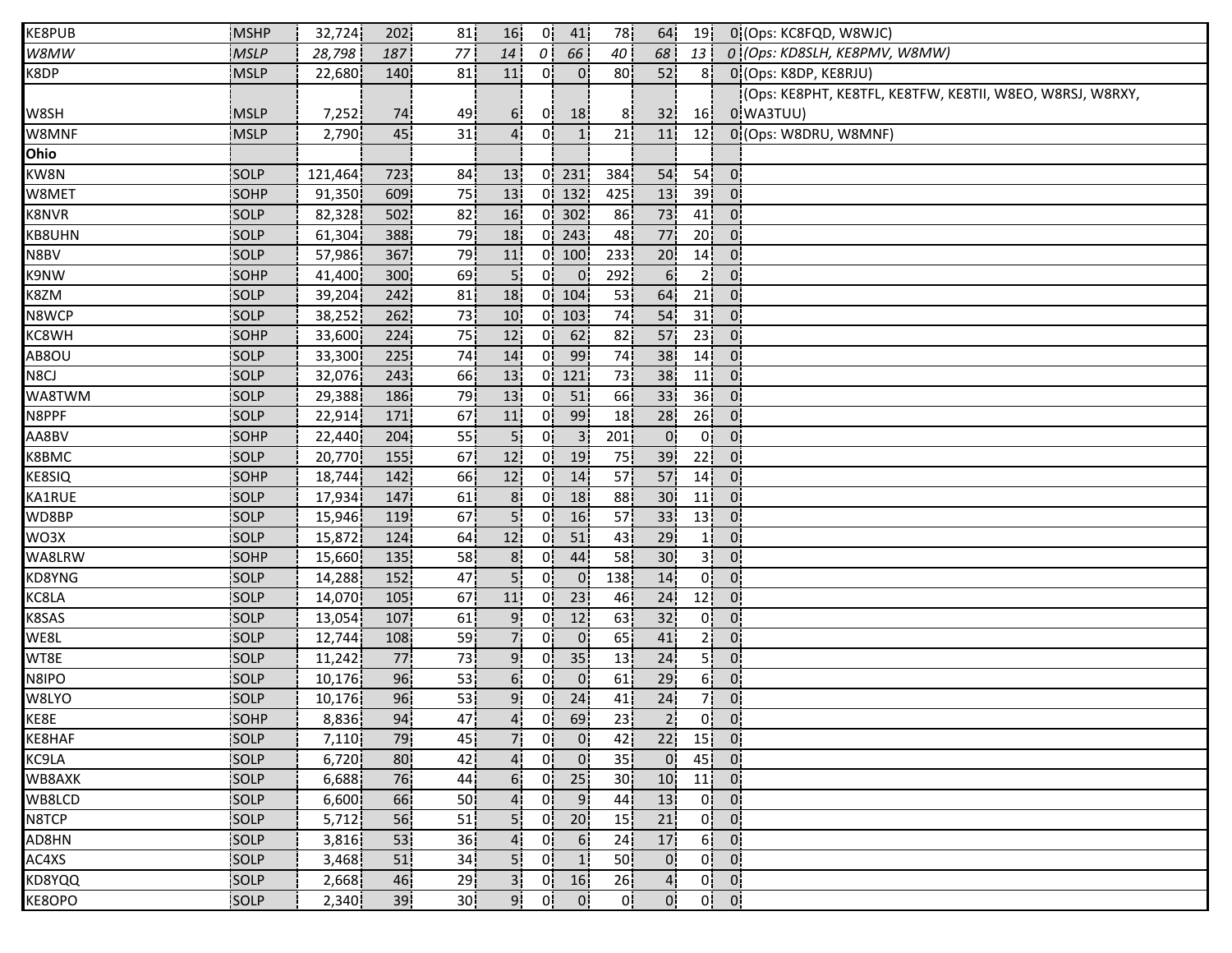| KD8LLS               | SOLP         | 1,612           | 31              | 26              | 5!              | 0!             | $\overline{0}$ | 21              | 10 <sup>1</sup> | 0!              | $\overline{0}$ .                       |                                                      |
|----------------------|--------------|-----------------|-----------------|-----------------|-----------------|----------------|----------------|-----------------|-----------------|-----------------|----------------------------------------|------------------------------------------------------|
| W8UF                 | SOHP         | 1,360           | 34              | 20              |                 | 0'             | 0 <sup>1</sup> | 19              | 15              | 0!              | $\overline{0}$                         |                                                      |
| N8MRS                | <b>SOLP</b>  | 1,196           | 26              | 23              |                 | 0.             | 9 <sub>1</sub> | 14              | 3 <sup>1</sup>  | 0!              | $\overline{0}$                         |                                                      |
| WB8JAY               | <b>SOLP</b>  | 1,102           | 29              | 19i             | 1 <sup>i</sup>  | Οİ             | $\overline{4}$ | 25              | $\overline{0}$  | 0i              | $\overline{0}$                         |                                                      |
| NK8D                 | SOLP         | 1,064           | 28              | 19              | 21              | 0i             | 0 <sup>1</sup> | 01              | 28              | 0i              | $0^{\circ}$                            |                                                      |
| W8BO                 | SOLP         | 920             | 23              | 20 <sub>1</sub> | 2 <sub>1</sub>  | 0¦             | $\overline{0}$ | 10 <sub>1</sub> | 11              | 2 <sup>1</sup>  | $\overline{0}$                         |                                                      |
| W4YPW                | SOLP         | 570             | 19              | 15 <sub>1</sub> | 2 <sub>i</sub>  | 0!             | 5 <sub>i</sub> | 2               | 7 <sub>1</sub>  | 5 <sup>1</sup>  | 0 <sup>1</sup>                         |                                                      |
| W4ZIP                | SOLP         | 312             | 13              | 12              | 1!              | 0!             | $\overline{0}$ | 0               | 13              | 0!              | 0 <sup>1</sup>                         |                                                      |
| <b>K8AKC</b>         | SOLP         | 264             | 12              | 11              | $\mathbf{1}$    | 0!             | 1 <sup>1</sup> | 4               | $\overline{7}$  | 0!              | $\overline{0}$                         |                                                      |
| K8TTX                | SOLP         | 30 <sub>1</sub> | 3 <sup>1</sup>  | 5 <sub>1</sub>  | $2^1$           | 0 <sup>1</sup> | 3 <sup>1</sup> | $-1$            | $\mathbf{1}$    | 0 <sup>1</sup>  | $\overline{0}$                         |                                                      |
| N8CWU                | SOUHP        | 128,816         | 776i            | 83              | 23              | 0i             | 407            | 121             | 191             | 57 <sub>1</sub> | $\mathbf{0}$                           |                                                      |
| K1LT                 | SOUHP        | 107,402         | 647             | 83              | 18              | 01.            | 417            | 121             | 65              | 44              | 0 <sup>1</sup>                         |                                                      |
| KC8YDS               | SOULP        | 71,176          | 434             | 82              | 24              |                | $0$ 177        | 162             | 75              | 20 <sup>1</sup> | $\overline{0}$                         |                                                      |
| WZ8P                 | SOUQRP       | 66,092          | 403             | 82              | 18              |                | $0$   153      | 177             | 73              | 0!              | 0 <sup>1</sup>                         |                                                      |
| N8ET                 | SOULP        | 63,632          | 388             | 82              | 14              | 0!             | 84             | 155             | 117             | 32              | $\overline{0}$ .                       |                                                      |
| N8OH                 | SOUHP        | 55,610          | 335             | 83              | 12              | 0!             | 96             | 100             | 102             | 37              | 0 <sup>1</sup>                         |                                                      |
| W8TB                 | SOUHP        | 52,160          | 326             | 80              | 16              | 0!             | 106            | 117             | 89              | 14 <sup>1</sup> | $\mathbf{0}$                           |                                                      |
| W8WTS                | SOUHP        | 51,652          | 349             | 74              | 8 <sub>1</sub>  | 01             | 325            | 10 <sub>1</sub> | 8 <sup>1</sup>  | 6!              | $\mathbf{0}$                           |                                                      |
| KE8PX                | SOULP        | 36,640          | 229             | 80              | 18              | 01             | 123            | 55              | 48              | 3İ              | 0 <sup>1</sup>                         |                                                      |
| <b>KC8QDQ</b>        | SOUHP        | 31,652          | 193             | 82              | 9 <sub>1</sub>  | 0 <sup>1</sup> | 34             | 32 <sub>1</sub> | 117             | 10 <sup>1</sup> | $\overline{0}$                         |                                                      |
| AC8NP                | SOULP        | 25,900          | 185             | 70              | 15              | 0 <sup>1</sup> | 96             | 50              | 19              | 20 <sup>1</sup> | 0 <sup>1</sup>                         |                                                      |
| AC8RJ                | SOUHP        | 23,166          | 143             | 81              | 11              | 0!             | 75             | 38              | 25              | 5¦              | $\mathbf{0}$                           |                                                      |
| KE8QGV               | SOULP        | 19,096          | 154             | 62              | 12              | 0!             | 74             | 38              | 42              | 0!              | 0 <sup>1</sup>                         |                                                      |
| WB8REI               | SOULP        | 17,538          | 111             | 79              | 13              | 01             | 5 <sub>1</sub> | 89              | 17              | 0 <sup>1</sup>  | $\overline{0}$                         |                                                      |
| N8XE                 | SOUHP        | 16,352          | 112             | 73              | 71              | 01             | 35             | 35              | 31              | 11              | $\mathbf{0}$                           |                                                      |
| KM8V                 | SOUHP        | 14,744          | 97              | 76              | 8 <sup>1</sup>  | 01             | 24             | 45              | 16              | 12 <sub>1</sub> | 0 <sup>1</sup>                         |                                                      |
| K8ZT                 | SOUQRP       | 14,280          | 105             | 68              | 5!              | 0!             | 46             | 10 <sub>1</sub> | 25              | 24              | 0 <sup>1</sup>                         |                                                      |
| KD8QDL (KE8QDL, op)  | SOUHP        | 11,748          | 89              | 66              | 10              | 01             | 26             | 32              | 17              | 13              | $\mathbf{1}$                           |                                                      |
| KC8ZKI               | SOULP        | 6,364           | 74              | 43              | 5!              | 0!             | 39             | 17              | 18              | 0 <sup>1</sup>  | 0 <sup>1</sup>                         |                                                      |
| N8VV                 | SOULP        | 3,072           | 48              | 32              | 2¦              | 0!             | $\overline{0}$ | 0               | 31              | 17 <sup>1</sup> | $\overline{0}$                         |                                                      |
| N8EV                 | SOUHP        | 2,552           | 44              | 29              | 2 <sub>1</sub>  | 01             | 0 <sub>1</sub> | 28              | 16              | 0 <sub>1</sub>  | 0 <sup>1</sup>                         |                                                      |
| KE8IXJ               | SOUHP        | 1,100           | 25              | 22              | 2 <sub>1</sub>  | 01             | 0 <sup>1</sup> | 6 <sub>1</sub>  | 9 <sub>1</sub>  | 10 <sub>1</sub> | $0^{\circ}$                            |                                                      |
| KF8MZ                | SOUHP        | 320             | 16              | 10 <sub>1</sub> |                 | 0i             | $\overline{0}$ | 13              | 3 <sup>1</sup>  | Οi              | 0.                                     |                                                      |
| KB8UUZ               | SOULP        | 288             | 12              | 12              | 1 <sub>i</sub>  | οl             | $\overline{0}$ | οļ              | 10 <sub>1</sub> | 2 <sub>1</sub>  | 0 <sup>1</sup>                         |                                                      |
| KE8QFP               | SOULP        | 50              | 5 <sub>1</sub>  | 5 <sub>1</sub>  | 1 <sup>1</sup>  | 0 <sub>1</sub> | 0 <sub>1</sub> | 5 <sub>1</sub>  | 0 <sub>1</sub>  |                 | $\begin{bmatrix} 0 \\ 0 \end{bmatrix}$ |                                                      |
| W8BI                 | <b>MSHP</b>  | 98,448          | 586             | 84              | 20 <sup>1</sup> | 0!             | 73             | 295             | 165             | 53 <sup>1</sup> |                                        | 0 (Ops: AE8AT, K8GIB, KB8UEY)                        |
| ND8DX                | <b>MSHP</b>  | 80,580          | 510             | 79              | 8 <sub>1</sub>  | 0!             | 216            | 250             | 43              |                 |                                        | 0 (Ops: ND8DX, W4ZIP)                                |
| KM8AM                | <b>MSLP</b>  | 78,186          | 471             | 83              | 24              | 0I             | 227            | 176             | 54              | 14              |                                        | 0!(Ops: K8SJM, KD8OPN, KM8AM, W8ASA, W8LRJ, W8UD)    |
| KD8OOB               | <b>IMSLP</b> | 17,980          | 145             | 62              | 12              | 01             | 89             | 30 <sub>1</sub> | 16              | 10 <sub>1</sub> |                                        | 0 (Ops: KD8OOB, KE8IUU)                              |
| W8AJT                | <b>MSLP</b>  | 6,962           | 59              | 59              | 6 <sub>1</sub>  | 0i             | $\overline{0}$ | 38              | 21              | οi              |                                        | 0 (Ops: KD8RLA, N8KYX)                               |
| W8BTO                | <b>MSHP</b>  | 4,104           | 57              | 36              | 6.              | 0i             | 0 <sup>1</sup> | 36              | 11              | 10 <sub>1</sub> |                                        | 0 (Ops: K8CVM, K8DNQ, KD8KBO, KE8PWD, KE8SBQ, N8OWS) |
| WB8TCB               | <b>MSHP</b>  | 1,380           | 30 <sub>1</sub> | 23              | 2i              | 01             | 9 <sub>1</sub> | 21              | $\overline{0}$  | 0!              |                                        | 0 (Ops: KB8HGW, WB8TCB)                              |
| W8EDU                | lS.          | 19,630          | 151             | 65              | 7!              | 0 <sup>1</sup> | 15             | 90              | 45              | 11              |                                        | 0 (Ops: AD8Y, K8TUN)                                 |
| <b>West Virginia</b> |              |                 |                 |                 |                 |                |                |                 |                 |                 |                                        |                                                      |
|                      |              |                 |                 |                 |                 |                |                |                 |                 |                 |                                        |                                                      |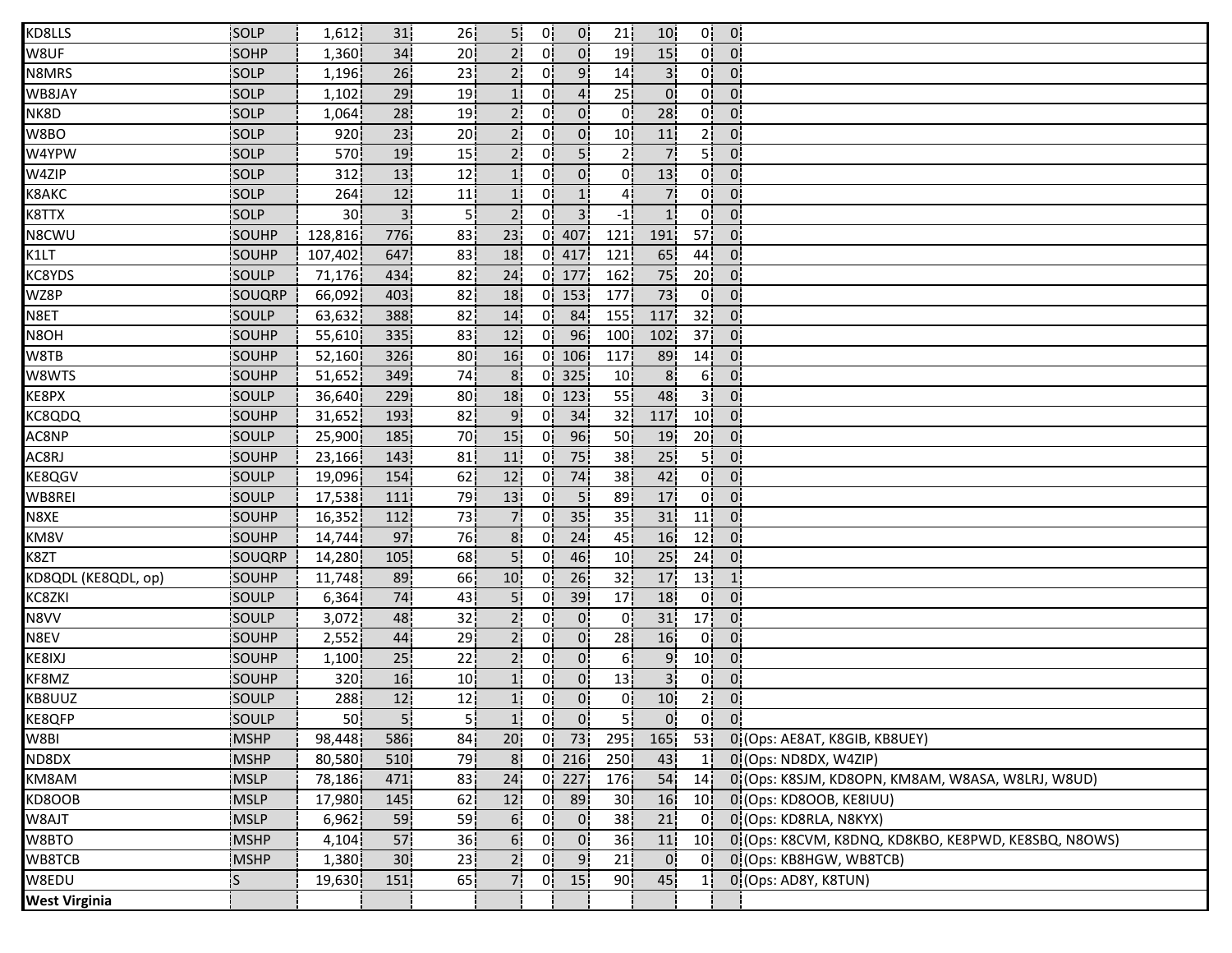| N8II              | SOLP                  | 132,676        | 809             | 82                    | 14             |                | $0$ 355         | 179             | 245             | 30 <sup>1</sup> | 0 <sub>1</sub>                           |                                                       |
|-------------------|-----------------------|----------------|-----------------|-----------------------|----------------|----------------|-----------------|-----------------|-----------------|-----------------|------------------------------------------|-------------------------------------------------------|
| N4RA              | SOLP                  | 85,822         | 517             | 83                    | 12             |                | $0$   156       | 249             | 83              | 29              | $\Omega$                                 |                                                       |
| WV8DL             | SOHP                  | 17,056         | 164             | 52                    |                |                | $0$   112       | 39              | 13              | 0!              | $0^{\circ}$                              |                                                       |
| KD3G              | <b>SOLP</b>           | 15,312         | 132             | 58                    | 9 <sub>i</sub> | 0i             | 63              | 24              | 21              | 24              | $\overline{0}$                           |                                                       |
| W8AT              | MSHP                  | 96,612         | 582             | 83                    | 17             | 0¦             | 328             | 111             | 110             | 33 <sup>1</sup> |                                          | 0 (Ops: KO4HPP, N3LSJ, N8OYY, NU8J, NW8U, W8AT, WC8L) |
|                   |                       |                |                 |                       |                |                |                 |                 |                 |                 |                                          |                                                       |
| Call              | <b>Category Score</b> |                | <b>QSOs</b>     | Sections Hours 160 80 |                |                |                 | 40              | 20 <sub>1</sub> |                 |                                          | 15 10 Operator(s) and/or Host                         |
| U.S. Call Area 9  |                       |                |                 |                       |                |                |                 |                 |                 |                 |                                          |                                                       |
| <b>Illinois</b>   |                       |                |                 |                       |                |                |                 |                 |                 |                 |                                          |                                                       |
| K9BGL             | <b>SOHP</b>           | 174,720        | 1,040           | 84                    | 15             | 01             | 211             | 537             | 234             | 58              | $\overline{0}$                           |                                                       |
| WR9L              | <b>SOLP</b>           | 53,136         | 328             | 81                    | 19             | 01             | 81              | 159             | 78              | 10 <sup>1</sup> | $\overline{0}$                           |                                                       |
| KC9IL             | SOLP                  | 42,140         | 301             | 70                    |                | 0i             | 35 <sup>1</sup> | 239             | 27              | 0 <sup>1</sup>  | $0^{\circ}$                              |                                                       |
| NY9X              | SOLP                  | 33,004         | 223             | 74                    | 10             | 0.             | 86              | 74              | 36              | 27 <sub>1</sub> | $\mathbf{0}$                             |                                                       |
| KYØQ              | SOLP                  | 27,202         | 203             | 67                    | 8 <sup>1</sup> | 0!             | 129             | 38              | 25              | 11              | 0 <sup>1</sup>                           |                                                       |
| KC9MZ             | SOLP                  | 23,562         | 187             | 63                    | 10             | 0!             | 3 <sub>1</sub>  | 78              | 106             | 0 <sup>1</sup>  | $\overline{0}$                           |                                                       |
| AC9S              | SOHP                  | 22,568         | 182             | 62                    |                | 0!             | 12              | 66              | 31              | 73!             | 0 <sup>1</sup>                           |                                                       |
| KB9ITE            | SOLP                  | 20,992         | 164             | 64                    |                |                | $0$ 117         | 9ļ              | 34              | 41              | $0^{\circ}$                              |                                                       |
| KD9MS             | SOLP                  | 18,522         | 147             | 63                    |                | 01             | 42              | 38              | 28              | 39 <sub>1</sub> | $\overline{0}$                           |                                                       |
| W9TOC             | SOLP                  | 14,042         | 119             | 59                    |                | 01             | 0 <sub>1</sub>  | 60              | 21              | 38 <sub>1</sub> | $\mathbf{0}$                             |                                                       |
| KD9NHZ            | SOLP                  | 13,440         | 112             | 60                    | 9.             | 0!             | 14              | 48              | 50              | 0 <sup>1</sup>  | $0^{\circ}$                              |                                                       |
| NF9Z              | <b>SOHP</b>           | 11,544         | 111             | 52                    | 5 <sub>1</sub> | 0 <sup>1</sup> | $\overline{0}$  | 50              | 23              | 38              | 0 <sub>1</sub>                           |                                                       |
| N9XP              | SOLP                  | 10,780         | 98              | 55                    | 6!             | 0!             | 33              | 35              | 25              | 5¦              | 0 <sup>1</sup>                           |                                                       |
| KD9NYE            | SOLP                  | 9,790          | 89              | 55                    | 4!             | 0!             | 35              | 18              | $\vert$ 1       | 35              | 0 <sup>1</sup>                           |                                                       |
| KD9DBQ            | SOLP                  | 9,282          | 91              | 51                    |                | 0I             | $\overline{0}$  | 37              | 31              | 23 <sup>1</sup> | $\mathbf{0}$                             |                                                       |
| WQ9T              | <b>SOLP</b>           | 9,270          | 103             | 45                    |                | 01             | 0 <sup>1</sup>  | 103             | $\overline{0}$  | 0i              | $\mathbf{0}$                             |                                                       |
| WI9B              | SOLP                  | 7,896          | 84              | 47                    | 6 <sub>1</sub> | 01             | 41              | 01              | 37              | 6 <sup>1</sup>  | 0 <sup>1</sup>                           |                                                       |
| N9EA              | SOLP                  | 5,292          | 63              | 42                    | 5i             | 0¦             | 0 <sup>1</sup>  | 20 <sub>1</sub> | 43              | 0!              | $\overline{0}$                           |                                                       |
| K9PMV             | <b>SOLP</b>           | 5,248          | 64              | 41                    |                | 01             | 1 <sup>1</sup>  | 31              | 13              | 19 <sup>1</sup> | $\overline{0}$                           |                                                       |
| N9OK              | SOQRP                 | 5,166          | 63              | 41                    | 5!             | 0!             | 18              | 17              | 28              | 0!              | $\overline{0}$                           |                                                       |
| KC9WIB            | SOQRP                 | 4,248          | 59              | 36                    |                | 0!             | $\overline{0}$  | 31              | 28              | 0 <sup>1</sup>  | $\overline{0}$                           |                                                       |
| W9VQ              | SOQRP                 | 4,200          | 50              | 42                    |                | 01             | $\overline{0}$  | 17              | 21              | 12              | 0 <sup>1</sup>                           |                                                       |
| K <sub>9</sub> CJ | <b>SOLP</b>           | 3,332          | 49              | 34                    | 3              | 01             | 0 <sub>1</sub>  | 49              | $\overline{0}$  | 0 <sup>1</sup>  | $0^{\circ}$                              |                                                       |
| KG9R              | SOLP                  | 2,904          | 44              | 33                    |                | 01             | 0 <sub>1</sub>  | 31              | 41              | 0i              | $0^{\circ}$                              |                                                       |
| WB9HFK            | SOLP                  | 2,730          | 65              | 21                    | 4 <sub>i</sub> | 0i             | 0 <sup>1</sup>  | οl              | $\overline{0}$  | 65              | 0 <sub>1</sub>                           |                                                       |
| KD9LTN            | SOLP                  | 2,494          | 43              | 29                    | 2 <sup>1</sup> | 0 <sup>1</sup> | 0 <sub>1</sub>  | 25              | 18              |                 | $0$ $0$                                  |                                                       |
| KB9ORA            | SOHP                  | 2,460          | 41              | 30 <sub>1</sub>       | $\overline{4}$ | 0 <sup>1</sup> | 8 <sup>1</sup>  | 21              | 12              |                 | $0 \begin{bmatrix} 0 \\ 0 \end{bmatrix}$ |                                                       |
| KO4HMB            | SOLP                  | 2,184          | 42              | 26 <sub>1</sub>       | 3 <sup>1</sup> | 0!             | $\overline{0}$  | -11             | 26              |                 | $15$ 0                                   |                                                       |
| K9VQA             | <b>SOLP</b>           | 2,048          | 32 <sub>1</sub> | 32 <sub>1</sub>       | 3 <sub>1</sub> | 01             | 3 <sub>1</sub>  | 11              | 61              |                 | $12$ 0                                   |                                                       |
| NV9X              | <b>SOLP</b>           | 1,302          | 31              | 21                    | 2 <sub>1</sub> | 01             | 8 <sub>1</sub>  | 23              | $\overline{0}$  | 0 i             | $\overline{0}$                           |                                                       |
| K9GCC             | SOLP                  | 512            | 16              | 16 <sub>1</sub>       | 3 <sup>1</sup> | 0 <sub>i</sub> | 0 <sup>1</sup>  | 10 <sub>1</sub> | 6 <sub>1</sub>  |                 | $0$ $0$                                  |                                                       |
| W9SE              | SOLP                  | 374            | 17              | 11                    | 11             | 0 <sub>i</sub> | 0 <sub>1</sub>  | 16 <sub>1</sub> | $\overline{0}$  |                 | $0$ 1                                    |                                                       |
| KB7ISP (W9SE, op) | SOLP                  | 2 <sub>1</sub> | 1 <sup>i</sup>  | 11                    | 1!             | 0 <sup>1</sup> | 0 <sup>1</sup>  | 0!              | 0 <sup>1</sup>  |                 | $0$ 1                                    |                                                       |
| K9ZO              | SOUHP                 | 215,208 1,281  |                 | 84                    | 24             |                | $0 \mid 447$    | 549             |                 | 175 110 0       |                                          |                                                       |
| N <sub>2</sub> BJ | SOUHP                 | 135,072        | 804             | 84                    | 16             |                | $0$ 281         | 249             |                 | 184 90 0        |                                          |                                                       |
|                   |                       |                |                 |                       |                |                |                 |                 |                 |                 |                                          |                                                       |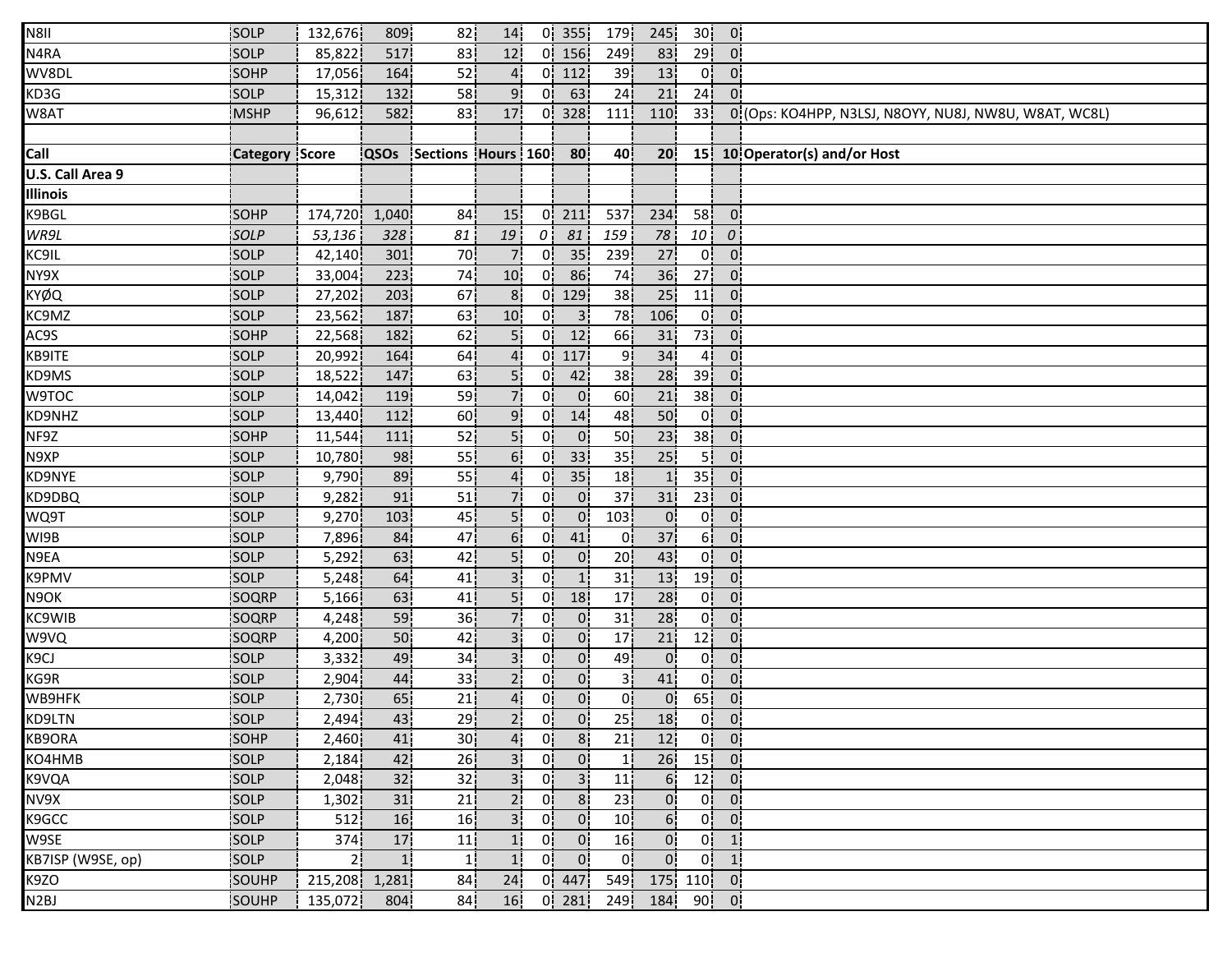| KBØV             | SOUHP       | 120,682 | 727              | 83              | 22              | 0!             | 287             | 219             | 84              | 137             | $\mathbf{0}$     |                         |
|------------------|-------------|---------|------------------|-----------------|-----------------|----------------|-----------------|-----------------|-----------------|-----------------|------------------|-------------------------|
| W9QL             | SOULP       | 81,162  | 501              | 81              | 15              | 0 <sup>1</sup> | 274             | 132             | 60              | 35 <sub>1</sub> | 0 <sup>1</sup>   |                         |
| K9PW             | SOULP       | 68,484  | 439              | 78              | 15              | 0!             | 6 <sup>1</sup>  | 295             | 123             | 15 <sup>1</sup> | $0^{\circ}$      |                         |
| KC9K             | SOUHP       | 54,560  | 341              | 80              | 11              | 0i             | 23              | 147             | 116             | 55              | $0^{\circ}$      |                         |
| WB8BZK           | SOUHP       | 53,792  | 328              | 82              | 11              |                | $0$   152       | 75              | 77              | 24 <sub>1</sub> | 0 <sub>1</sub>   |                         |
| N9TCA            | SOUHP       | 43,296  | 264              | 82              | 16              |                | $0$ 131         | 78              | 39              | 16              | 0 <sup>1</sup>   |                         |
| ND9G             | SOULP       | 42,330  | 255              | 83              | 8 <sup>1</sup>  | 0 <sup>1</sup> | 16              | 158             | 38 <sup>1</sup> | 43              | 0 <sup>1</sup>   |                         |
| KØPG             | SOUHP       | 40,736  | 268              | 76              | 14              |                | $0$   126       | 84              | 36              | 22              | 0 <sup>1</sup>   |                         |
| N9GUN            | SOUHP       | 24,420  | 165              | 74              | $\overline{4}$  | 0!             | $\overline{0}$  | 105             | 46              | 14 <sub>1</sub> | 0 <sup>1</sup>   |                         |
| WT2P             | SOUHP       | 21,600  | 180              | 60              | 5i              |                | $0 \mid 164$    | 16              | $\overline{0}$  | 0 <sub>1</sub>  | $0^{\circ}$      |                         |
| KD9GY            | SOULP       | 21,280  | 152 <sub>1</sub> | 70              | 71              | 01             | 8 <sup>1</sup>  | 64              | 38 <sub>1</sub> | 42              | $\overline{0}$   |                         |
| K9QA             | SOULP       | 14,740  | 110              | 67              |                 | 0i             | 13              | 59              | 19              | 19              | 0 <sub>1</sub>   |                         |
| N9IO             | SOUHP       | 10,790  | 83               | 65              | 3 <sup>1</sup>  | 0¦             | 30 <sup>°</sup> | 46              | 7 <sub>1</sub>  | 0 <sup>1</sup>  | $\overline{0}$   |                         |
| AC9FL            | SOUHP       | 9,750   | 75               | 65!             | 6!              | 0.             | 28              | 21              | 8 <sub>1</sub>  | 18              | 0 <sup>1</sup>   |                         |
| W9PI             | SOULP       | 7,854   | 77               | 51              | 5¦              | 0!             | 2 <sub>1</sub>  | 36              | 15              | 24              | $\overline{0}$   |                         |
| W9CY             | SOULP       | 7,020   | 65               | 54              |                 | 0!             | 0 <sup>1</sup>  | 50              | 11              | 4!              | 0 <sup>1</sup>   |                         |
| KC9EE            | SOUHP       | 920     | 23               | 20 <sup>1</sup> |                 | 01             | $\overline{0}$  | 3               | 6 <sup>1</sup>  | 14              | $\overline{0}$   |                         |
| K9PG             | SOULP       | 200     | 10 <sup>1</sup>  | 10              | 1 <sub>1</sub>  | 0i             | 0 <sup>1</sup>  | 0i              | 9 <sub>1</sub>  | 11              | $0^{\circ}$      |                         |
| KM9M             | SOULP       | 144     | 9 <sub>i</sub>   | 8 <sub>1</sub>  |                 | 01             | 7 <sup>1</sup>  | 21              | 0 <sub>i</sub>  | οl              | $0^{\circ}$      |                         |
| K9KE             | <b>MSLP</b> | 139,440 | 830              | 84              | 21              | 0!             | 183             | 450             | 72              | 125             |                  | 0 (Ops: K9KE, KC9KJE)   |
| N9SJ             | <b>MSHP</b> | 133,496 | 814              | 82              | 17              |                | $0$ 181         | 568             | 46              | 19              |                  | 0 (Ops: N9SJ, WD9CIR)   |
| W9YK             | <b>MSHP</b> | 60,800  | 400              | 76              | 10              |                | $0$ 145         | 210             | 30 <sub>1</sub> | 15 <sup>1</sup> |                  | 0 (Ops: KD9IHM, W9YK)   |
| N9YH             | <b>MSLP</b> | 26,600  | 190              | 70              | 12              | 0!             | $\mathbf{0}$    | 121             | 18              | 51              |                  | 0 (Ops: N9REP, N9YH)    |
| K9TMS            | <b>MSLP</b> | 23,256  | 153              | 76              | 13              | 0 <sup>1</sup> | 36              | 29              | 79              | 9 <sub>1</sub>  |                  | 0 (Ops: K9HA, K9TMS)    |
| W9JWC            | is          | 35,200  | 220              | 80              | 17              | 0i             | 52              | 99              | 56              | 13 <sup>1</sup> |                  | 0 (Ops: KD9LSV, KM9SPL) |
| Indiana          |             |         |                  |                 |                 |                |                 |                 |                 |                 |                  |                         |
| W9RE             | SOHP        | 40,434  | 293              | 69              | 3!              | 0 I            | 96              | 98              | 97              | 2 <sup>1</sup>  | $\overline{0}$   |                         |
| K9IU (N9VKU, op) | SOLP        | 38,000  | 250              | 76              | 16              | 01             | 67              | 109             | 59              | 15              | 0 <sup>1</sup>   |                         |
| KD4ULW           | SOLP        | 22,780  | 170              | 67              | 9!              | 0 <sup>1</sup> | 63              | 58              | 20 <sup>1</sup> | 29              | $\overline{0}$ . |                         |
| KD9PLD           | SOHP        | 20,246  | 191              | 53              | 5 <sub>1</sub>  |                | $0$ 183         | 8 <sup>1</sup>  | $\overline{0}$  | 0!              | $\mathbf{0}$     |                         |
| WB4ZUT           | SOLP        | 16,992  | 144              | 59              | 11              | 01             | 16              | 74              | 53              | 11              | 0 <sup>1</sup>   |                         |
| NT9O             | <b>SOLP</b> | 15,694  | 133              | 59              | 18              | 01             | 66              | 37              | 24              | 6 <sup>1</sup>  | $\overline{0}$   |                         |
| WA9YI            | SOLP        | 13,580  | 97               | 70              | 11              | 01             | 13              | 59              | 9               | 16              | 0 <sub>1</sub>   |                         |
| KB9OZI           | SOLP        | 11,648  | 104              | 56              | 10 <sup>1</sup> | 0i             | 22              | 52              | 17              | 13              | 0 <sub>1</sub>   |                         |
| AJ9C             | SOLP        | 11,300  | 113              | 50              | 1 <sub>1</sub>  | 0 <sup>1</sup> | $\overline{0}$  | 113             | $\overline{0}$  |                 | $0$ $0$          |                         |
| KJ9C             | SOHP        | 10,878  | 111              | 49              | 6!              |                | $0$ 26          | 60              | 25 <sup>1</sup> |                 | $0$ $0$          |                         |
| KR9U             | SOHP        | 10,670  | 97               | 55              | 4 <sub>1</sub>  | 0!             | 47              | 18              | 25              | 7               | $\overline{0}$   |                         |
| WB9ONU           | SOHP        | 10,556  | 91               | 58              | 12              | 0!             | 8 <sup>1</sup>  | 46 <sup>1</sup> | 35              | 2 <sup>1</sup>  | 0 <sup>1</sup>   |                         |
| N9LAA            | <b>SOLP</b> | 4,536   | 63               | 36 <sub>1</sub> | 8 <sub>1</sub>  | 01.            | 17              | 31              | 15              | 0 i             | $\mathbf{0}$     |                         |
| K9ELF            | SOLP        | 4,480   | 56               | 40              |                 | 0 i            | 17              | 10 <sub>1</sub> | 13              | 16              | $0^{\circ}$      |                         |
| AC9QM            | SOLP        | 4,410   | 63               | 35 <sub>1</sub> | 5i              | 0 <sup>1</sup> | 27              | 29              | 7 <sub>1</sub>  | 0 <sup>1</sup>  | $\overline{0}$   |                         |
| KC9WOM           | SOLP        | 3,500   | 50               | 35 <sub>1</sub> | 4.              | 0 <sup>1</sup> | 9 <sub>1</sub>  | 4 <sub>1</sub>  | 31              | 6!              | 0 <sup>1</sup>   |                         |
| K9AWM            | SOLP        | 3,300   | 50               | 33              | 5!              | 0 <sup>1</sup> | 21              | 11              | 18              | 0 <sub>1</sub>  | 0 <sup>1</sup>   |                         |
| KB9LGS           | SOLP        | 3,060   | 51               | 30 <sub>1</sub> | 5!              | 0!             | 12              | 20 <sub>1</sub> | 19              | 0 <sup>1</sup>  | $\mathbf{0}$     |                         |
|                  |             |         |                  |                 |                 |                |                 |                 |                 |                 |                  |                         |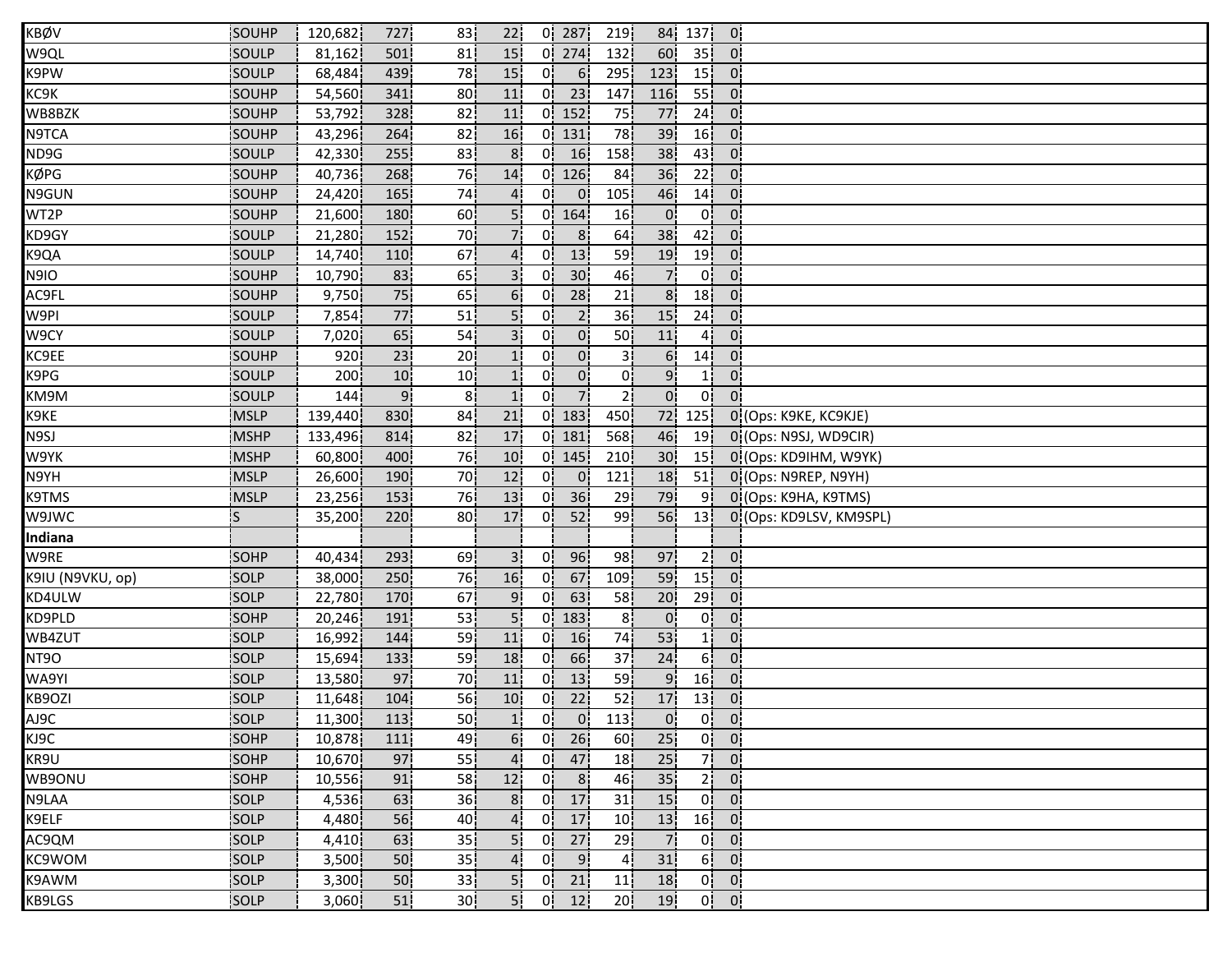| WB9LRK        | SOLP         | 2,132            | 41               | 26              | 3 I             | 0!             | $\overline{0}$ | 26               | 5!              | 10 <sup>1</sup> | $\overline{0}$             |                         |
|---------------|--------------|------------------|------------------|-----------------|-----------------|----------------|----------------|------------------|-----------------|-----------------|----------------------------|-------------------------|
| KD9TIP        | <b>SOLP</b>  | 1,824            | 38               | 24              |                 | 0'             | 0 <sup>1</sup> | 31               | $\overline{7}$  | 01              | $\overline{0}$             |                         |
| WR9R          | SOLP         | 1,428            | 34               | 21              | 2 <sup>1</sup>  | 01             | 0 <sup>1</sup> | 17               | 17              | 0 <sup>1</sup>  | $\overline{0}$             |                         |
| KD9RKQ        | SOLP         | 792              | 22               | 18              | 21              | 0i             | $\overline{0}$ | 01               | 22              | 0i              | 0 <sub>1</sub>             |                         |
| KF6EFG        | SOLP         | 42               | 3 <sup>1</sup>   | 71              | $\overline{2}$  | 01             | $\overline{0}$ | 31               | $\overline{0}$  | 0 <sup>1</sup>  | $\mathbf{0}$               |                         |
| KD9OGB        | SOLP         | 32 <sup>1</sup>  | 4 <sup>1</sup>   | 4               | $\mathbf{1}$    | $\overline{0}$ | $\overline{0}$ | $\mathfrak{o}$   | $\overline{4}$  | $\theta$        | 0                          |                         |
| WT9U          | SOUHP        | 133,728          | 796 <sup>1</sup> | 84              | 14              | 0!             | 260            | 325              | 99              | 112             | $\overline{0}$             |                         |
| W9PA          | SOUHP        | 115,702          | 697              | 83              | 13              | 0!             | 215            | 327              | 34              | 121             | $\overline{0}$             |                         |
| KK9V          | SOUHP        | 65,142           | 423              | 77              | 5 <sup>1</sup>  |                | $0$   192      | 168              | 63              | 0 <sub>1</sub>  | $\overline{0}$             |                         |
| W9FFA         | SOUHP        | 31,682           | 217              | 73              | 10              | 0 <sup>1</sup> | 97             | 53               | 60              | 7ļ              | 0 <sup>1</sup>             |                         |
| KF8VS         | <b>SOULP</b> | 30,880           | 193              | 80              | 10              | Οİ             | 45             | 39               | 51              | 58 <sub>1</sub> | $\overline{0}$             |                         |
| N9DR          | SOUHP        | 26,040           | 186              | 70              | 8 <sup>1</sup>  | 0i             | 89             | 30 <sub>1</sub>  | 39              | 28 <sub>1</sub> | $\mathbf{0}$               |                         |
| K9DUR         | SOUHP        | 20,944           | 154              | 68              | 6 <sub>1</sub>  | 0!             | $\overline{0}$ | 98               | 46              | 10 <sup>1</sup> | $\overline{0}$             |                         |
| KD9V          | SOUHP        | 13,104           | 117              | 56              | 5¦              | 0!             | 41             | 76               | $\overline{0}$  | 0 <sup>1</sup>  | 0 <sup>1</sup>             |                         |
| KB9YOJ        | SOULP        | 3,960            | 55               | 36              | 3 <sup>1</sup>  | 0!             | $\overline{0}$ | 29               | 19              | 7¦              | $\mathbf{0}$               |                         |
| N9MT          | SOULP        | 1,650            | 33 <sup>1</sup>  | 25              | 2 <sup>1</sup>  | 0!             | 19             | 5ļ               | 2 <sub>1</sub>  | 7!              | 0 <sup>1</sup>             |                         |
| K9WX          | SOULP        | 1,512            | 36               | 21              | $\mathbf{1}$    | 0 <sup>1</sup> | 0 <sup>1</sup> | 25               | $\mathbf{1}$    | 10 <sub>1</sub> | $\overline{0}$             |                         |
| K9TI          | <b>IMSLP</b> | 51,840           | 324              | 80              | 13              | 0!             | 147            | 137              | 39              |                 |                            | 0 (Ops: K9RTR, K9TI)    |
| KJ9B          | <b>MSHP</b>  | 29,540           | 211              | 70              | 8               | 01             | 119            | 43               | 44              |                 |                            | 0 (Ops: KC9GLR, KJ9B)   |
| <b>KC8PKY</b> | <b>MSLP</b>  | 26,390           | 203              | 65              | 14              | 0i             | 43             | 114              | 24              | 22              |                            | 0 (Ops: KC8OBH, KC8PKY) |
| Wisconsin     |              |                  |                  |                 |                 |                |                |                  |                 |                 |                            |                         |
| N9EAX         | SOLP         | 47,360           | 296              | 80¦             | 15              |                | $0 \mid 100$   | 95               | 62              | 39              | 0 <sub>1</sub>             |                         |
| AC9TO         | SOLP         | 35,500           | 250              | 71              | 13              | 0!             | 86             | 99               | 49              | 16              | $\overline{0}$             |                         |
| N7ZZ          | SOLP         | 27,336           | 201              | 68              | 7 <sup>1</sup>  | 0 <sup>1</sup> | 68             | 55               | 39              | 39 <sub>1</sub> | 0 <sup>1</sup>             |                         |
| KZ9V          | SOLP         | 19,668           | 149              | 66              | 7 <sup>1</sup>  | 01             | 80             | 32               | 16              | 21              | $\overline{0}$             |                         |
| K9ARF         | SOQRP        | 17,822           | 133              | 67              | 11              | 0i             | 25             | 58               | 33              | 17              | 0 <sup>1</sup>             |                         |
| WB9BWP        | SOLP         | 16,470           | 135              | 61              | 9 <sub>1</sub>  | 01             | 68             | 13               | 25              | 29 <sup>1</sup> | $\overline{0}$             |                         |
| KB9S          | SOLP         | 15,120           | 135              | 56              |                 | 0!             | 0 <sup>1</sup> | 18               | 86              | 31              | $\overline{0}$             |                         |
| K9WD          | SOLP         | 8,648            | 92               | 47              | 5!              | 0 <sup>1</sup> | 32             | 19               | 25              | 16 <sup>1</sup> | 0 <sup>1</sup>             |                         |
| KØCD          | SOLP         | 8,342            | 97               | 43              |                 | 0!             | 15             | 41               | 39              | 2 <sub>1</sub>  | 0 <sup>1</sup>             |                         |
| KD9RBY        | <b>SOLP</b>  | 3,432            | 52               | 33              | 9 <sub>1</sub>  | 01             | 0 <sup>1</sup> | 0 <sub>1</sub>   | $\overline{0}$  | 0 <sup>1</sup>  | 0 <sup>1</sup>             |                         |
| AA9RB         | <b>SOLP</b>  | 2,784            | 48               | 29              | 6 <sub>1</sub>  | 01             | 13             | 35 <sub>1</sub>  | $\overline{0}$  | 0i              | 0 <sup>1</sup>             |                         |
| AF9J          | SOQRP        | 2,666            | 43               | 31              |                 | 01             | 7 <sup>1</sup> | 11               | 16              | 9 i             | 0 <sup>1</sup>             |                         |
| AA9WP         | <b>SOLP</b>  | 2,442            | 37               | 33              | 3 <sub>1</sub>  | 0i             | $\overline{0}$ | 15               | 20              | 21              | 0 <sub>1</sub>             |                         |
| W3ZAP         | SOLP         | 936              | 26               | 18              | 3 <sup>1</sup>  | 0 <sub>1</sub> | 0 <sup>1</sup> | 1                | 25              |                 | $0$ $0$                    |                         |
| AF9FA         | SOLP         | 912              | 24               | 19              | 2 <sup>i</sup>  | 0 <sup>1</sup> | 0 <sup>1</sup> | 9!               | 15 <sup>1</sup> |                 | $0 \vert 0 \vert$          |                         |
| W9JET         | SOLP         | 578 <sup>!</sup> | 17               | 17              | 2!              | 0!             | $\mathbf{0}$   | 2¦               | 10 <sub>1</sub> |                 | $5$ 0                      |                         |
| W9KHH         | SOLP         | 144              | 8 <sub>1</sub>   | 91              | 1!              | 0 <sup>1</sup> | 0 <sub>1</sub> | 4!               | 1 <sup>1</sup>  | 3 <sup>1</sup>  | $\overline{0}$             |                         |
| W9DGI         | <b>SOHP</b>  | <b>721</b>       | 6 <sup>1</sup>   | 6i              | 1 <sub>i</sub>  | 0 <sup>1</sup> | 0 <sup>1</sup> | 6!               | 0 <sup>1</sup>  | 0 <sup>1</sup>  | $\overline{0}$             |                         |
| W9XT          | SOULP        | 99,520           | 622              | 80              | 20 <sub>1</sub> |                | $0$ 189        | 259              | 48              | 126             | $\overline{0}$             |                         |
| N9ZM          | SOUHP        | 48,638           | 293              | 83 I            | 17              | 0 i            | 64             | 110 <sup> </sup> | 94              |                 | $25$ 0                     |                         |
| WT9Q          | SOULP        | 23,430           | 165              | 71              | 11              |                | $0$ 51         | 68               | 33              | 13 <sub>1</sub> | $\overline{\phantom{a}}$ 0 |                         |
| W9EWZ         | SOUHP        | 19,908           | 126              | 79              | 12              |                | $0$ 51         | 29               | 40              | 6 <sup>1</sup>  | $\overline{0}$             |                         |
| KA9FOX        | SOUHP        | 16,356           | 141              | 58 <sub>1</sub> | 1!              |                | $0$ 137        | 4 <sub>1</sub>   | $\mathbf{0}$    |                 | $0 \vert 0 \vert$          |                         |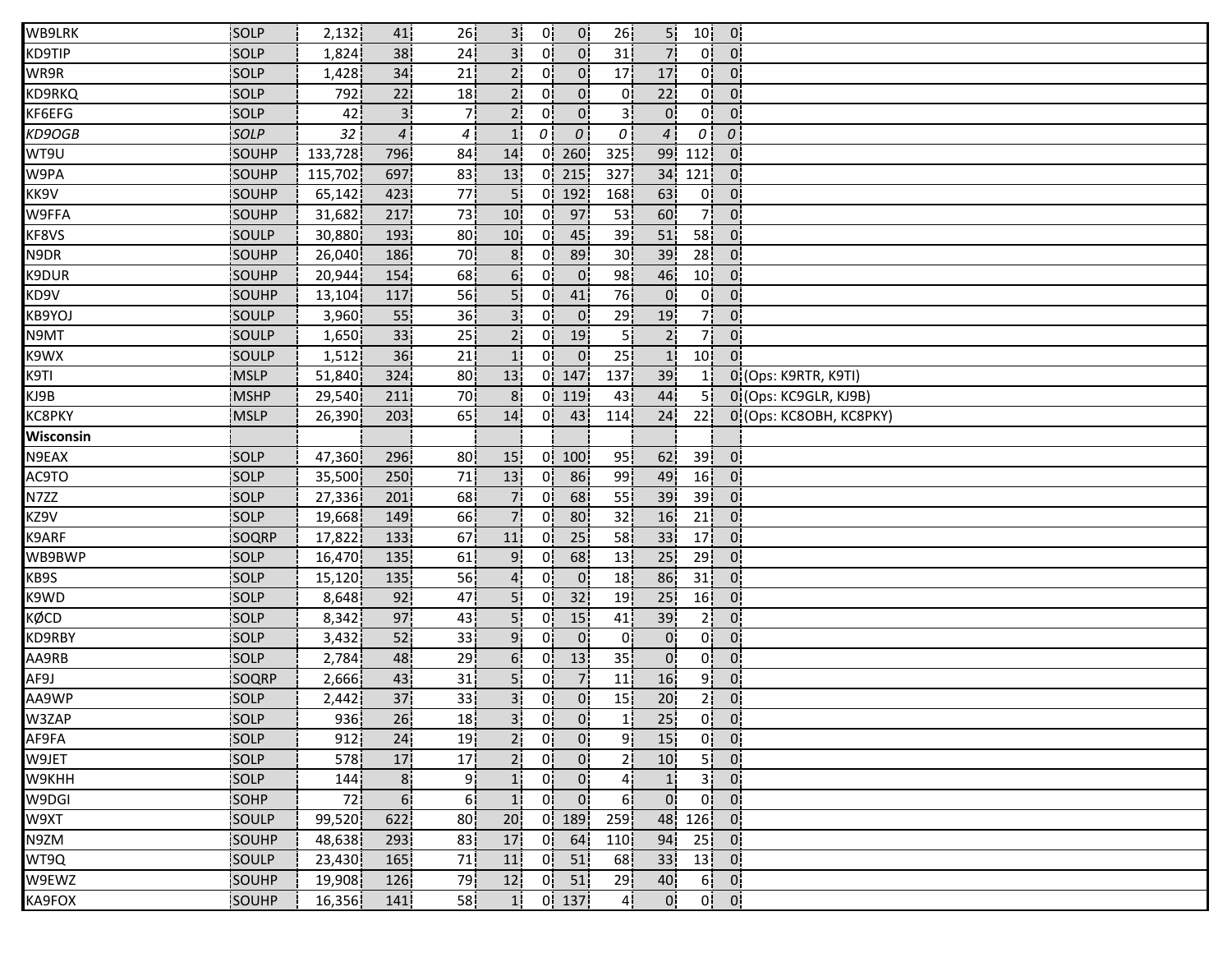| 10 <sup>1</sup><br>58<br>NQ9A<br>SOULP<br>11,934<br>117<br>51<br>0'<br>9 <sub>1</sub><br>47<br>31<br>$\overline{0}$<br>AD5PR<br>66<br>66<br>27<br>SOUHP<br>8,712<br>27<br>12<br>01<br>71<br>01<br>$0^{\circ}$<br>25 <sup>1</sup><br>SOULP<br>36<br>24<br>2 <sub>i</sub><br>01<br>$\overline{0}$<br>11<br>0!<br>$0^{\circ}$<br>1,728<br><b>MSLP</b><br>432<br>77<br>17<br>0i<br>184<br>177<br>18<br>53 <sub>1</sub><br>0 (Ops: KA9VVQ, W9FZ)<br>66,528<br>15 10 Operator(s) and/or Host<br><b>Category Score</b><br><b>QSOs</b><br>Sections Hours 160<br>80<br>40<br>20 <sub>1</sub> |  |
|-------------------------------------------------------------------------------------------------------------------------------------------------------------------------------------------------------------------------------------------------------------------------------------------------------------------------------------------------------------------------------------------------------------------------------------------------------------------------------------------------------------------------------------------------------------------------------------|--|
| AA9RK<br>W9FZ<br>Call<br>Canada                                                                                                                                                                                                                                                                                                                                                                                                                                                                                                                                                     |  |
|                                                                                                                                                                                                                                                                                                                                                                                                                                                                                                                                                                                     |  |
|                                                                                                                                                                                                                                                                                                                                                                                                                                                                                                                                                                                     |  |
|                                                                                                                                                                                                                                                                                                                                                                                                                                                                                                                                                                                     |  |
|                                                                                                                                                                                                                                                                                                                                                                                                                                                                                                                                                                                     |  |
|                                                                                                                                                                                                                                                                                                                                                                                                                                                                                                                                                                                     |  |
|                                                                                                                                                                                                                                                                                                                                                                                                                                                                                                                                                                                     |  |
| <b>Northern Territories</b>                                                                                                                                                                                                                                                                                                                                                                                                                                                                                                                                                         |  |
| 25<br>VY1CO<br>SOHP<br>263<br>13<br>$\overline{0}$<br>59<br>179<br>37,872<br>72<br>01<br>0 <sup>1</sup>                                                                                                                                                                                                                                                                                                                                                                                                                                                                             |  |
| 0 <sub>1</sub><br>SOLP<br>12<br>0i<br>$\overline{7}$<br>VY1FC<br>11<br>1 i<br>0 <sup>1</sup><br>264<br>1 <sup>i</sup><br>$\overline{4}$                                                                                                                                                                                                                                                                                                                                                                                                                                             |  |
| 0 <sup>1</sup><br>0 <sup>1</sup><br>3 <sup>1</sup><br>3i<br>0 <sub>i</sub><br>VY1JA<br>SOLP<br>01<br>01<br>18<br>зі<br>1i                                                                                                                                                                                                                                                                                                                                                                                                                                                           |  |
| VYØERC<br>72<br>6!<br>0 <sub>1</sub><br><b>MSHP</b><br>38 <sub>1</sub><br>01<br>54 <sub>1</sub><br>18<br>0 <sup>1</sup><br>5,472<br>0 (Ops: VE1RUS, VE3KTB)                                                                                                                                                                                                                                                                                                                                                                                                                         |  |
| <b>British Columbia</b>                                                                                                                                                                                                                                                                                                                                                                                                                                                                                                                                                             |  |
| VA7RR<br>852<br>SOHP<br>1,560<br>24<br>0'<br>81<br>421<br>206<br>0 <sub>1</sub><br>262,080<br>84                                                                                                                                                                                                                                                                                                                                                                                                                                                                                    |  |
| VE7JAR<br>SOLP<br>16,920<br>47<br>$\mathbf{0}$<br>28<br>106<br>46 <sub>1</sub><br>180<br>71<br>0<br>0:                                                                                                                                                                                                                                                                                                                                                                                                                                                                              |  |
| 9 <sub>1</sub><br>71<br>VA7EGZ<br>SOLP<br>118<br>62<br>0 <sup>1</sup><br>67<br>37 <sup>1</sup><br>0 <sup>1</sup><br>14,632<br>71                                                                                                                                                                                                                                                                                                                                                                                                                                                    |  |
| 67<br>9i<br>5 <sup>1</sup><br>VE7BGP<br>SOLP<br>42<br>17 <sub>1</sub><br>5,762<br>43<br>01<br>3 i<br>0 <sup>1</sup>                                                                                                                                                                                                                                                                                                                                                                                                                                                                 |  |
| <b>VE7YAH</b><br>60<br>91<br>$\overline{0}$<br>55<br>SOLP<br>5,040<br>42<br>0.<br>5 i<br>01<br>$0^{\circ}$                                                                                                                                                                                                                                                                                                                                                                                                                                                                          |  |
| 29<br>4 <sub>1</sub><br>9 <sub>1</sub><br>SOLP<br>25<br>0 <sub>1</sub><br>4 <sub>1</sub><br>12<br>0 <sup>1</sup><br>VE7XFA<br>1,450<br>4                                                                                                                                                                                                                                                                                                                                                                                                                                            |  |
| 36<br>7 <br>VE7BLW<br>17<br>5 <sub>1</sub><br>0 <sup>1</sup><br>$\overline{0}$<br>0 <sub>1</sub><br>SOLP<br>1,224<br>8 <sup>1</sup><br>21                                                                                                                                                                                                                                                                                                                                                                                                                                           |  |
| 7 <br>8 <sub>1</sub><br>0!<br>$\mathbf{0}$<br>0!<br>VE7CXQ<br>SOLP<br>10 <sub>1</sub><br>1!<br>$\overline{3}$<br>0 <sup>1</sup><br>160                                                                                                                                                                                                                                                                                                                                                                                                                                              |  |
| 8<br>$\cal O$<br>VA7JC<br>20<br>16<br>2 <sub>1</sub><br>11<br>$\theta$ !<br>SOUHP<br>640<br>$\boldsymbol{0}$<br>1 <sup>1</sup>                                                                                                                                                                                                                                                                                                                                                                                                                                                      |  |
| Alberta                                                                                                                                                                                                                                                                                                                                                                                                                                                                                                                                                                             |  |
| 75<br>VE6UM<br>412<br>8<br>5 <sub>1</sub><br>20<br>106<br>281<br><b>SOHP</b><br>61,800<br>Οi<br>$\mathbf{0}$                                                                                                                                                                                                                                                                                                                                                                                                                                                                        |  |
| VA6RCN (VE3RCN, op)<br>SOLP<br>372<br>77<br>16<br>116 <sub>1</sub><br>195<br>57,288<br>11<br>50 <sup>1</sup><br>01<br>01                                                                                                                                                                                                                                                                                                                                                                                                                                                            |  |
| VE6SH<br>SOLP<br>287<br>75<br>9 <sub>1</sub><br>95<br>171<br>0 <sup>1</sup><br>43,050<br>8.<br>01<br>12                                                                                                                                                                                                                                                                                                                                                                                                                                                                             |  |
| 0 <sup>1</sup><br>0 <sup>1</sup><br>195<br>VA6DJ<br>SOLP<br>23,790<br>195<br>61<br>$\overline{4}$<br>0 <sup>1</sup><br>0 <sup>1</sup><br>0 <sup>1</sup>                                                                                                                                                                                                                                                                                                                                                                                                                             |  |
| 36 <sup>1</sup><br>VA6BGE<br>SOHP<br>22,572<br>171<br>18<br>0!<br>34<br>23 <sup>1</sup><br>78<br>0 <sup>1</sup><br>66                                                                                                                                                                                                                                                                                                                                                                                                                                                               |  |
| VE6FXL<br>SOLP<br>135<br>$\mathbf{0}$<br>135<br>0!<br>0 <sup>1</sup><br>14,580<br>54<br>0!<br>0!<br>$\mathbf{4}$                                                                                                                                                                                                                                                                                                                                                                                                                                                                    |  |
| 53<br>8 <sub>i</sub><br>VE6SPS<br>SOLP<br>116<br>0i<br>8 <sup>1</sup><br>16<br>57<br>35 <sup>1</sup><br>12,296<br>0 <sup>1</sup>                                                                                                                                                                                                                                                                                                                                                                                                                                                    |  |
| 9<br>VE6CLG<br>SOLP<br>103<br>59<br>01<br>0 <sub>1</sub><br>40<br>49<br>12,154<br>14<br>0:                                                                                                                                                                                                                                                                                                                                                                                                                                                                                          |  |
| VE6CA<br>SOHP<br>6i<br>$\overline{0}$<br>0i<br>10,812<br>106<br>51<br>01<br>01<br>106<br>$0^{\circ}$                                                                                                                                                                                                                                                                                                                                                                                                                                                                                |  |
| 0 <sub>1</sub><br>VE6CLE<br>55<br>71<br>0 <sub>1</sub><br>0 <sup>1</sup><br>55<br>0 <sup>1</sup><br>SOLP<br>3,740<br>34<br>0 <sub>1</sub>                                                                                                                                                                                                                                                                                                                                                                                                                                           |  |
| 266<br>9 <sub>1</sub><br>0 <sub>1</sub><br>23 <sup>1</sup><br>76 156 0<br>11<br>VA6NJK<br>SOULP<br>41,496<br>78                                                                                                                                                                                                                                                                                                                                                                                                                                                                     |  |
| 0 <sub>1</sub><br>$\overline{0}$<br>$82$ 0<br>11<br>VE6EX<br>18,788<br>154<br>61<br>50 <sub>1</sub><br>22<br>SOUQRP                                                                                                                                                                                                                                                                                                                                                                                                                                                                 |  |
| 2 <sup>1</sup><br>VE6RFM<br>5!<br>0!<br>2 <sub>1</sub><br>47<br>$\overline{0}$<br>SOUHP<br>7,800<br>65<br>60 <sub>1</sub><br>14 <sub>1</sub>                                                                                                                                                                                                                                                                                                                                                                                                                                        |  |
| 0 <sup>1</sup><br>24<br>4 <sup>1</sup><br>0 <sup>1</sup><br>9ļ<br>15<br>$0^{\dagger}$ $0^{\dagger}$<br>VA6AGR<br>SOULP<br>912<br>19 <sub>1</sub>                                                                                                                                                                                                                                                                                                                                                                                                                                    |  |
| Saskatchewan                                                                                                                                                                                                                                                                                                                                                                                                                                                                                                                                                                        |  |
| VE5SF<br>75<br>305 <sub>1</sub><br>289 341<br>SOLP<br>167,826 1,011<br>83<br>22<br>$\overline{\phantom{a}}$ 0<br>11                                                                                                                                                                                                                                                                                                                                                                                                                                                                 |  |
| VE5CPU<br>11<br> 0 <br>34<br>294 274 0<br>SOHP<br>105,300<br>81<br>48<br>650                                                                                                                                                                                                                                                                                                                                                                                                                                                                                                        |  |
| SOLP<br>15 <sup>1</sup><br> 0 <br>73 213 0<br>24<br>43<br>VE5GC<br>55,068<br>353<br>78                                                                                                                                                                                                                                                                                                                                                                                                                                                                                              |  |
| 17<br>68 117 0<br>VE5KS<br>SOLP<br>79<br>10<br>0 <sup>1</sup><br>52<br>40,132<br>254                                                                                                                                                                                                                                                                                                                                                                                                                                                                                                |  |
|                                                                                                                                                                                                                                                                                                                                                                                                                                                                                                                                                                                     |  |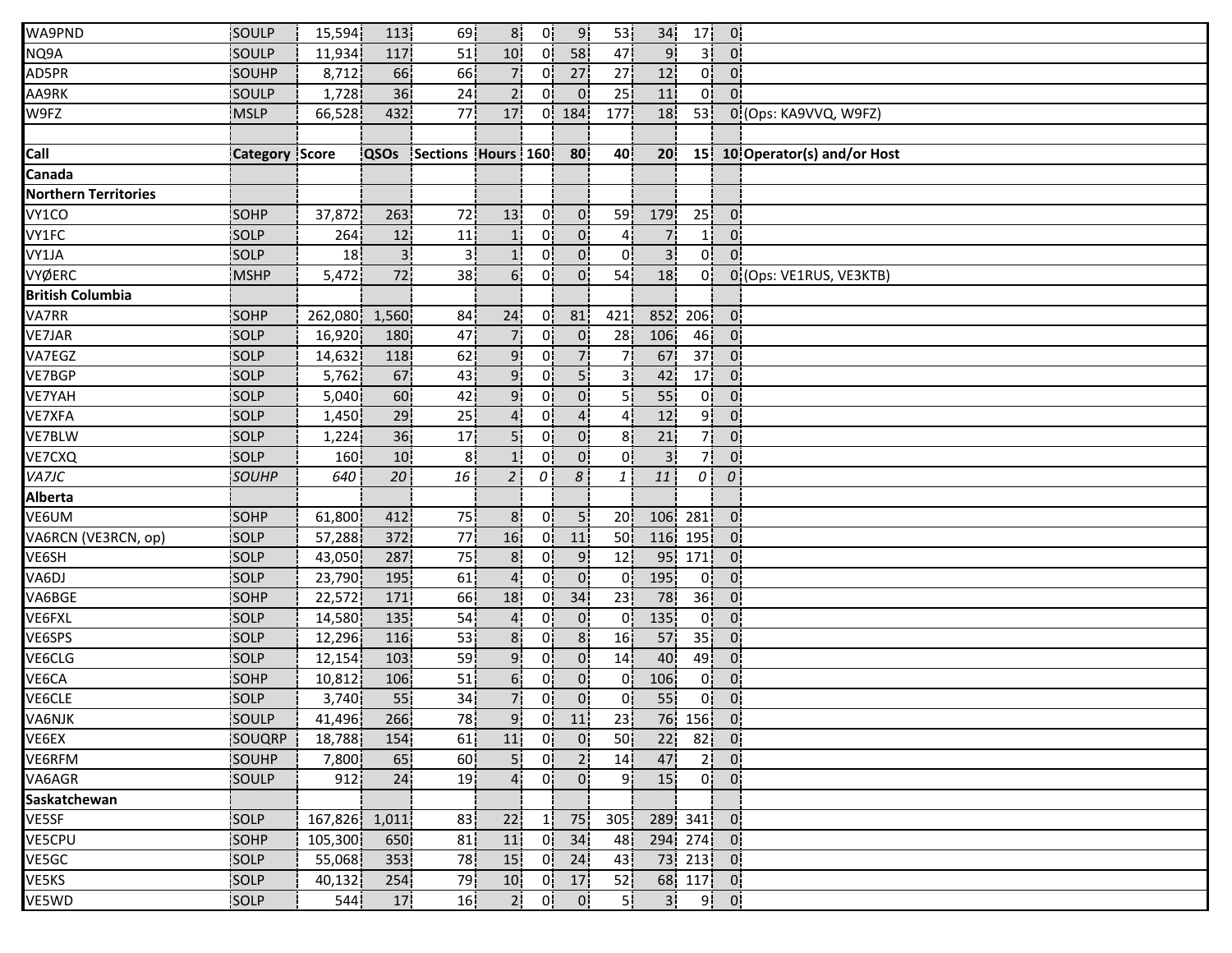| VE5MX                       | SOULP       | 9,300         | 93              | 50 <sup>1</sup> | 4 <sub>1</sub>  | 0              | $\overline{0}$   | 37   | 44                     |                 | $12$ 0            |  |
|-----------------------------|-------------|---------------|-----------------|-----------------|-----------------|----------------|------------------|------|------------------------|-----------------|-------------------|--|
| Manitoba                    |             |               |                 |                 |                 |                |                  |      |                        |                 |                   |  |
| VE4VT                       | <b>SOHP</b> | 192,726 1,161 |                 | 83              | 21              |                | 0 140            | 414  | 564                    | 43              | $\overline{0}$    |  |
| VE4DL                       | <b>SOLP</b> | 13,200        | 120             | 55              | 10 <sup>1</sup> | 01             | $\overline{0}$   | 29   | 68                     | 23 <sub>1</sub> | $\mathbf{0}$      |  |
| VA4CQ                       | SOLP        | 2,772         | 42              | 33 <sub>1</sub> | 4.              | 0i             | 0                | 6i   | 33                     | 3İ              | $\overline{0}$    |  |
| VE4EV                       | SOLP        | 2,378         | 41              | 29              | 2 <sub>1</sub>  | 0 <sup>1</sup> | 0 <sup>1</sup>   | 0    | 37                     | 4 <sup>1</sup>  | $\overline{0}$    |  |
| VE4GV                       | SOUHP       | 129,560       | 790             | 82              | 12 <sub>1</sub> | 0 <sup>1</sup> | 32               | 325  | 337                    | 96 <sup>1</sup> | $\mathbf{0}$      |  |
| VE4XT                       | SOUHP       | 26,880        | 168             | 80              | 10 <sub>1</sub> | 0!             | 7 <sub>1</sub>   | 40   | 59                     | 62              | $\mathbf{0}$      |  |
| <b>Greater Toronto Area</b> |             |               |                 |                 |                 |                |                  |      |                        |                 |                   |  |
| VE3TW                       | <b>SOHP</b> | 71,680        | 448             | 80¦             | 15              |                | 0 <sup>207</sup> | 94   | 118                    | 26 <sup>1</sup> | 3 <sup>1</sup>    |  |
| VE3SMA                      | SOLP        | 10,500        | 105             | 50 <sub>1</sub> | 3 <sup>1</sup>  | Οi             | $\overline{7}$   | 64   | 31                     | 3 i             | $\overline{0}$    |  |
| VA3ONO                      | SOLP        | 7,056         | 72              | 49              | 5 <sub>i</sub>  | 0 i            | 12               | 24   | 19                     | 17 <sub>1</sub> | $\overline{0}$    |  |
| VE3BFU                      | <b>SOLP</b> | 5,168         | 68              | 38 <sub>1</sub> | 5 <sub>1</sub>  | 01             | 21               | 40   | 5 <sub>1</sub>         | 2 <sub>1</sub>  | $\overline{0}$    |  |
| <b>VE3KOT</b>               | SOLP        | 1,276         | 29              | 22              | 3 <sup>1</sup>  | 0.             | 0 <sub>1</sub>   | 6!   | 19                     | 4i              | 0:                |  |
| VE3GMZ                      | SOQRP       | 1,116         | 31              | 18 <sup>1</sup> | 3 <sup>1</sup>  | 0!             | 0 <sup>1</sup>   | 6!   | 25                     | 0!              | $\overline{0}$    |  |
| VE3RZ                       | SOUHP       | 163,128       | 971             | 84              | 21              |                | $0 \mid 463$     | 109  | 330 <sup>1</sup>       | 69              | $\overline{0}$    |  |
| VE3GJP                      | SOUHP       | 54,194        | 343             | 79              | 20              |                | $0$   135        | 150  | 50                     | 8 <sup>i</sup>  | $\overline{0}$    |  |
| VE3EJ                       | SOUHP       | 24,016        | 158             | 76              | 4 <sub>i</sub>  | 01             | 45               | 47   | 48                     | 18 <sub>1</sub> | $\overline{0}$    |  |
| <b>Ontario East</b>         |             |               |                 |                 |                 |                |                  |      |                        |                 |                   |  |
| VE3WRL                      | SOLP        | 90,398        | 587             | 77              | 20 <sub>1</sub> |                | $0 \mid 304$     | 238  | 29                     | 16              | $\overline{0}$    |  |
| VE3VY                       | SOLP        | 60,150        | 401             | 75              | 17              |                | $0$   200        | 102  | 89                     | 10 <sup>1</sup> | $\overline{0}$    |  |
| VE3RVZ                      | SOLP        | 37,084        | 254             | 73              | 18              | 0!             | 81               | 92   | 75                     | 5 <sup>1</sup>  | $\vert$ 1         |  |
| VA3NW                       | SOLP        | 25,760        | 280             | 46              | 9.              |                | $0$   256        | 17   | $\overline{0}$         | 7!              | $\overline{0}$    |  |
| VA3SB                       | SOLP        | 11,984        | 107             | 56              |                 | 01             | 16               | 31   | 60                     | 0 <sub>1</sub>  | $\mathbf{0}$      |  |
| VE3EL                       | <b>SOLP</b> | 10,710        | 105             | 51              | 11              | 0 <sup>1</sup> | 32               | 19   | 37                     | 17 <sub>1</sub> | $\overline{0}$    |  |
| VE3GRA                      | SOLP        | 8,178         | 87              | 47              |                 | 21             | 18               | 40   | 22                     | 51              | $\overline{0}$    |  |
| VE3KJQ                      | SOQRP       | 3,410         | 55              | 31              | 5 <sup>1</sup>  | $\mathbf{0}$   | 0 <sup>1</sup>   | 37   | 16                     | 2 <sup>1</sup>  | $\overline{0}$    |  |
| VE3PJ                       | SOULP       | 128,982       | 777             | 83              | 15 <sub>1</sub> |                | $0$ 237          | 318  | 204                    | 18 <sup>1</sup> | $\overline{0}$    |  |
| VA3WW                       | SOUHP       | 92,168        | 562             | 82              | 12 <sub>1</sub> |                | $0 \mid 163$     | 273  | 124                    | 2!              | $\overline{0}$    |  |
| VE3TM                       | SOULP       | 34,748        | 238             | 73              | 10 <sub>1</sub> | 0!             | $\overline{0}$   | 149  | 61                     | 28              | $\overline{0}$    |  |
| VE3FZ                       | SOULP       | 22,360        | 172             | 65              | 8 <sub>1</sub>  | 0!             | 48               | 79   | 37                     | 8 <sup>1</sup>  | $\mathbf{0}$      |  |
| VE3VHB                      | SOUHP       | 1,054         | 31              | 17 <sup>1</sup> | 4               | 0 <sup>1</sup> | 12               | 61   | 8 <sub>1</sub>         | 5i              | $\overline{0}$    |  |
| VE3OU                       | SOULP       | 180           | 10 <sub>1</sub> | 9i              | 2 <sub>1</sub>  | 01             | $\overline{4}$   | 61   | $0^{\circ}$            | 0 <sup>1</sup>  | 0 <sub>i</sub>    |  |
| <b>Ontario North</b>        |             |               |                 |                 |                 |                |                  |      |                        |                 |                   |  |
| VE3RX                       | SOHP        | 77,688        | 498             | 78              | 9 <sup>1</sup>  | 0              |                  |      | $0$ , 323, 161, 14, 0, |                 |                   |  |
| VE3ZDR                      | SOLP        | 13,144        | 124             | 53              | 8 <sup>1</sup>  |                | $0\overline{27}$ | 72   | 23                     |                 | 2 0               |  |
| VE3ZI                       | <b>SOLP</b> | 8,930         | 95              | 47              | $\overline{a}$  | 0!             | 6 <sup>1</sup>   | 63!  | 26                     |                 | $0 \vert 0 \vert$ |  |
| VE3ETE                      | <b>SOHP</b> | 4,524         | 58              | 39 <sub>1</sub> | 6.              | 0 <sup>1</sup> | 2!               | 18   | 27                     | 11 <sub>1</sub> | - Ol              |  |
| VA3FOJ                      | <b>SOLP</b> | 2,418         | 39              | 31              | 4 <sub>i</sub>  | 0i             | 0 <sub>1</sub>   | 39 j | $\mathbf{0}$           | 0 <sup>1</sup>  | $\mathbf{0}$      |  |
| VE3AC                       | SOLP        | 2i            | $\mathbf{1}$    | 1 j             |                 | 0 <sub>i</sub> | 0 <sub>1</sub>   | 11   | $0^{\circ}$            | 0 <sup>1</sup>  | $\overline{0}$    |  |
| VE3KBU                      | SOUHP       | 264           | 12              | 11              | 1 <sup>1</sup>  | 0 <sub>1</sub> | 1 <sub>i</sub>   | 71   | 4 <sub>1</sub>         | 0 <sup>1</sup>  | - 01              |  |
| <b>Ontario South</b>        |             |               |                 |                 |                 |                |                  |      |                        |                 |                   |  |
| VE3YT                       | SOHP        | 159,200       | 995             | 80 <sub>1</sub> | 21              |                | $0 \quad 424$    | 490¦ | 73                     |                 | $8$ 0             |  |
| VE3HZ                       | SOLP        | 30,774        | 223!            | 69              | 14              |                | $0$ 35           | 172! | 6 <sup>1</sup>         |                 | $10$ $0$          |  |